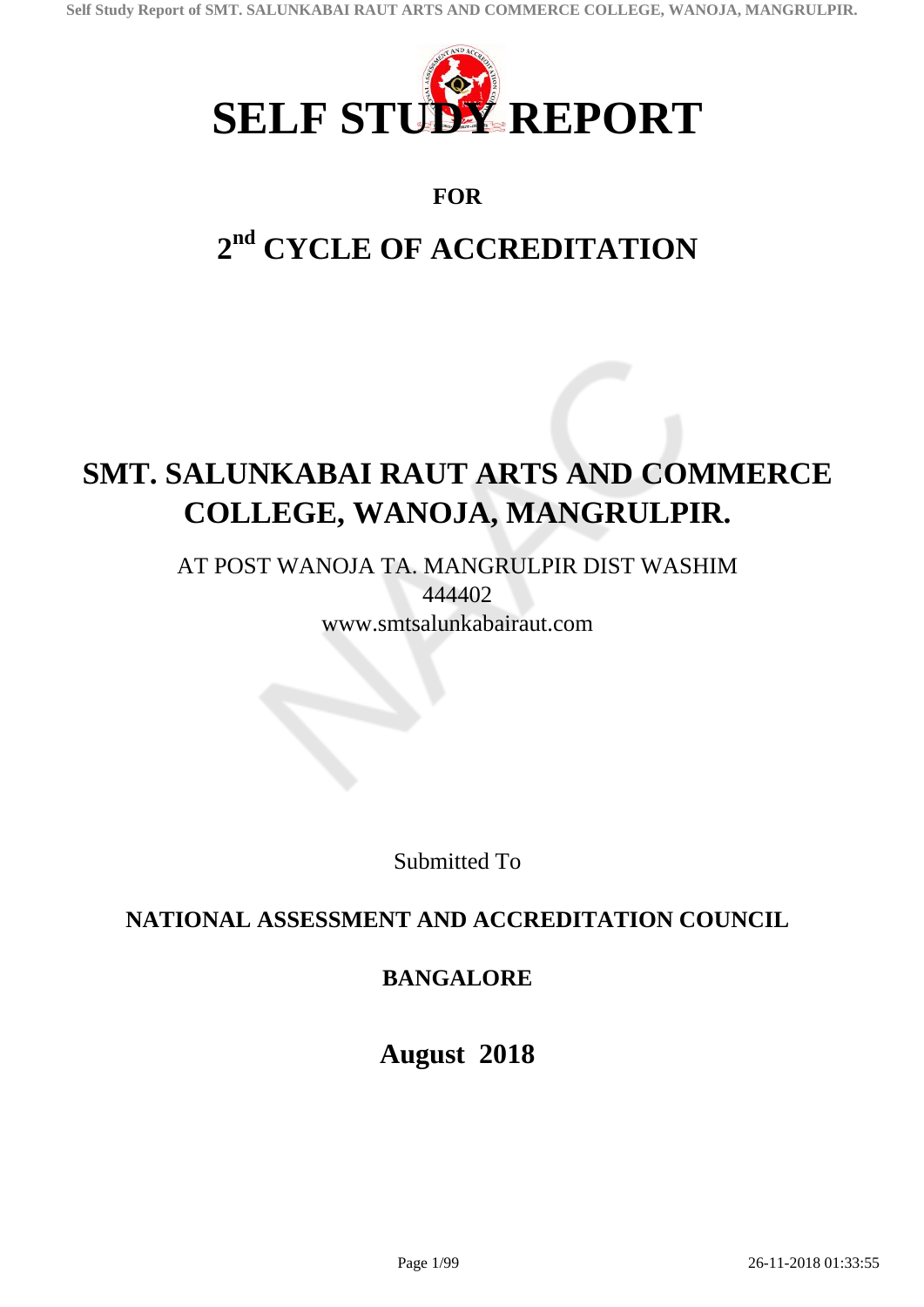## **1. EXECUTIVE SUMMARY**

### **1.1 INTRODUCTION**

Smt. Salunkabai Raut Arts & Commerce College Wanoja was established on 23rd September 1984. It was started by Dnyanganga Shikshan Prasarak Sanstha Wanoja. The founder members of this institution, though being farmers, wanted to do something for the society. They were aiming to provide higher education to the students in the surrounding area mainly economically backwards especially the wards of agricultural labors and the farmers who otherwise would have been deprived of the opportunity of getting higher education. Keeping this in view they put their efforts in the right direction and they succeeded in their mission. The college has been rendering valuable service in the field of education to the students not only the village of Wanoja but also many villages around it for the last 33 years.

 The college started initially with Arts faculty with enrolment of 37 students in 1984-85 and commerce faculty with enrolment of 40 students in 1985-86, at present the strength of the college up to 612. Since then our college has been providing quality education in the faculty of Arts, and Commerce from Junior college, MCVC to graduation. It has competent teacher staff, well equipped library, computer lab, specious class rooms, ICT teaching, Seminar Hall, green campus area, vast playgrounds etc. The institution is affiliated to Sant Gadge Baba Amravati University Amravati MS. The college also gained the status of 2 F 12 B by UGC in Sept. 2011. In January 2005 the college has been accredited with C+ grade by NAAC.

#### **Vision**

Our vision is to felicitate human development of the students from socially and economically backward classes as well as to attract the SC, ST, OBC and VJNT towards higher education for their upliftment.

### **Mission**

- 1. To run an educational institute to impart valuable service in the field of education to the students residing in the area, especially to those who are economically and socially backward.
- 2. To provide library facility and computer knowledge to the students to face the challenges of the competitive world.
- 3. To stimulate the academic environment for the up gradation in teaching, learning process in rural area.
- 4. To render the service to the nation through works of educational institution.

### **1.2 Strength, Weakness, Opportunity and Challenges(SWOC)**

### **Institutional Strength**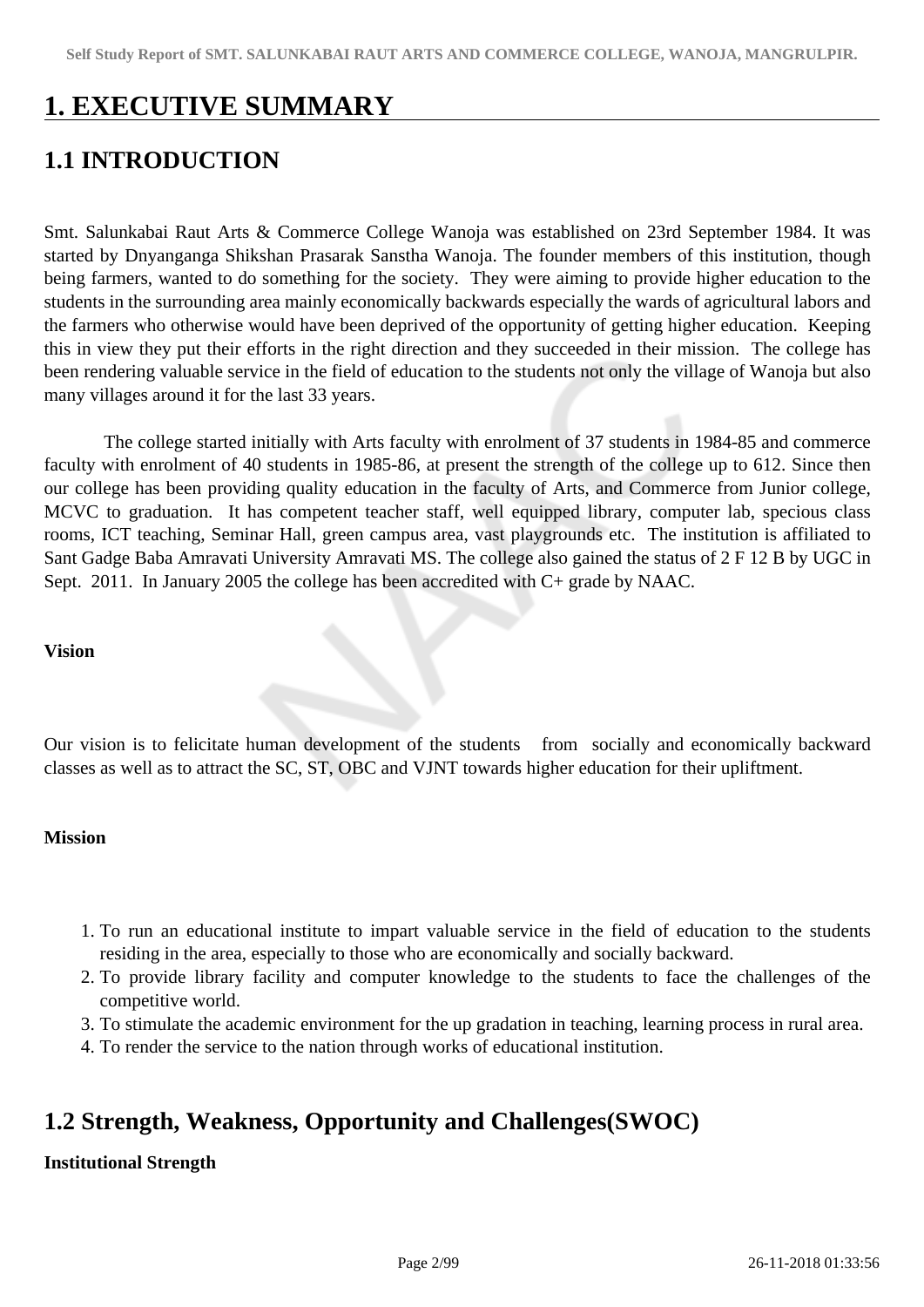- The college has a beautiful green campus and garden with 5 acres of land.
- It has highly qualified and competent faculty with 6 Ph. D holders, 3 M. Phil holders and 2 NET and SET Qualified.
- All the teachers organize social programmes in the neighboring locality.
- We have broad unit of NSS of 150 Volunteers including 50 girls.
- We have NCC 11th Maharashtra battalion unit of 50 cadets.
- Boarding facility for outstation students.
- Participatory decision making policy.
- Self-Financed Courses.
- Women Empowerment Cell.
- Various scholarships.
- Free enrollment for the students of SC, ST, OBC categories.
- Indoor and outdoor games.
- Adequate sports facilities.
- Computer lab.
- Wi-Fi facility available in the campus.
- Well equipped library with eight computers, all relevant books, journals, magazines, SOUL, N-List etc.
- The library is available for the neighboring community.
- MoUs.
- Auditorium.
- Feedback mechanism for all stakeholders.

### **Institutional Weakness**

- 1. High drop-out rate.
- 2. Lack of PG department.
- 3. College in rural area.
- 4. Separate library building is not available.

### **Institutional Opportunity**

- To introduce PG courses in future.
- To decrease dropout rate.
- To increase results.
- To build separate library building with financial assistance of UGC.
- The proposal of Girls hostel has been submitted to UGC.
- To start the study center of Yashvantrao Chavhan Maharashtra Open University Nashik.

### **Institutional Challenge**

- Due to absence of non-salary grants, lack of fund for carrying out the student welfare schemes.
- To provide placement at the campus.
- For introducing new courses and virtual classrooms, financial assistance is main challenge.
- To decrease drop-out rate.
- To improve the college results.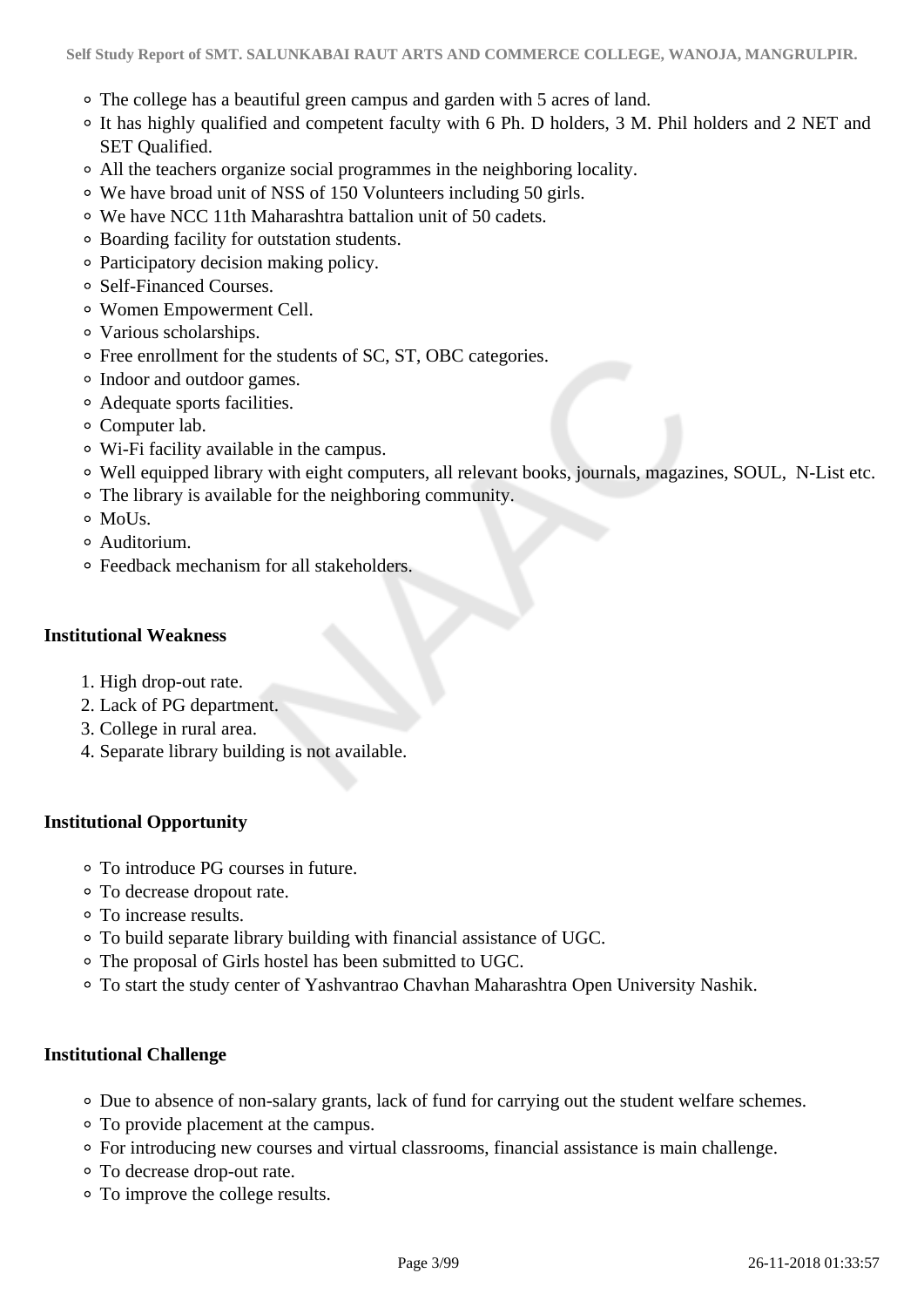### **1.3 CRITERIA WISE SUMMARY**

### **Curricular Aspects**

 Smt. Salunkabai Raut College is situated in rural remote area. To meet the need of higher education of this rural area the college was established in 1984. The college offers three years integrated courses in B.A. and B.Com. In B.A. the students have choice to select subjects from six optional subjects. In commerce faculty students have no options as the curriculum is designed by parent University.

 The college has clearly stated its vision mission and objectives and they are communicated to all stakeholders through board displays, college prospectus and institutional website. The institution carries out the action plan by designing academic calendar, timetable, teaching plan, daily diary, internal examinations by adopting learner centric teaching methods. The college follows the syllabus of parent University, Sant Gadge Baba Amravati University Amravati and there is no scope to make any changes in the curriculum. From session 2017-18, the college has started 3 Self- Financed Courses and we take liberty to design and develop the curriculum of these courses. Teaching and learning is consistent with the mission and objectives of the institution. The college has a feedback mechanism on curriculum, infrastructure and teachers.

### **Teaching-learning and Evaluation**

 The college has a transparent admission process and students are selected on the principal of first come first serve basis. The college publishes its prospectus annually and it provides adequate information regarding admission procedures, available courses, fee structure and other information relevant to the student's needs. The Institution regularly updates its website to provide current information to all the stakeholders. The IQAC prepares the academic calendar which comprises all the curricular, co-curricular and extra-curricular activities. All the teachers prepare teaching plan well in advance at the beginning of the session. Class room lectures are supplemented by at first orientations and then group discussion, seminars, presentation, question answer sessions, participative learning, experimental learning, tutorials in English practical etc. Periodic tests are organized as a part of internal evaluation. Extra classes are engaged for the slow learners, assignment and project are allotted to the advance learners. Tools like ICT, What's app, Facebook, You Tube etc. are effectively being used in teaching learning process through Wi-Fi facility provided by the college.

 The teachers are appointed by the university's Selection Committee in accordance with the norms led by UGC and The Government of Maharashtra. Teaching faculties are relived from college to participate in the orientation, refresher courses, seminars, conferences and workshop to update and develop their skills. There is a feedback mechanism to evaluate the teaching-learning procedure.

### **Research, Innovations and Extension**

The college has research committee to plan the research facilities for the teachers and students. The committee motivates teachers and students to be engaged in research activities. The total faculty strength is 11. Out of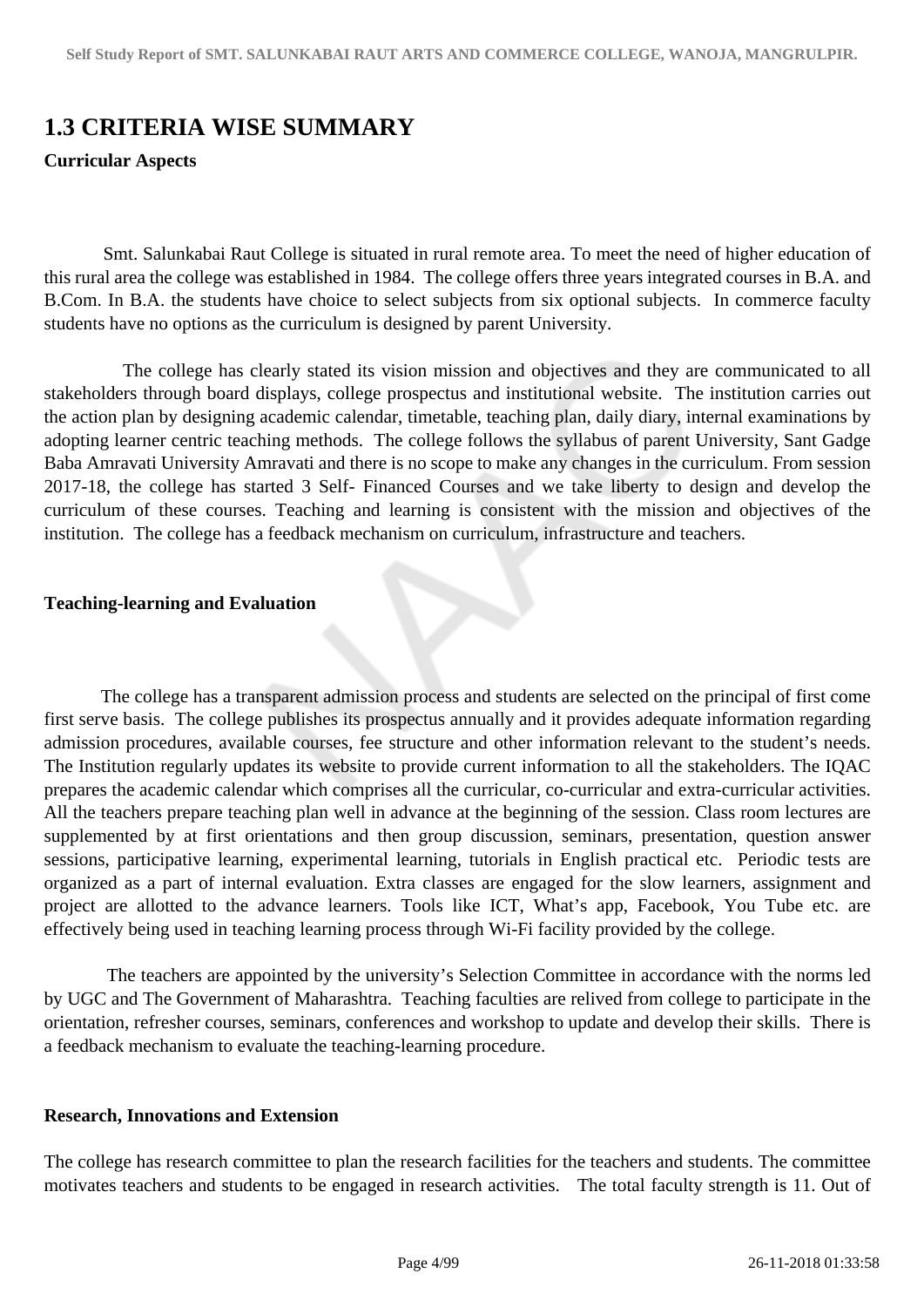them six teachers have been awarded Ph. D degrees, three teachers have been awarded M. Phil degrees and two teachers are engaged in doing their Ph. D work in their respective subjects. Faculties have published their research papers in the International, National and State level conferences.

 NCC and NSS units of our college are active and competent enough to conduct various extension activities in the college as well as in the surrounding villages of the college. Ours is a unique college in this district having senior division of NCC unit. The college and the NSS department arrange programmes like as AIDS Awareness, Environmental Awareness, Pollution Free India, Tree Planation, Female Feticide awareness, Gender Equality, Women Empowerment, Population Awareness, Blood Donation Camp, Gram Swachata Abhiyan, Plastic Eradication, Health and Yoga, Health Awareness Camp, Pulse Polio etc. Similarly, the teaching faculties organize rural projects like as Free Medical Checkup, Eye Checkup and Dental Checkup camp etc. The college has made various collaborations with the colleges and villages for research and extension activities.

### **Infrastructure and Learning Resources**

The institution has campus of 8892 Sq. Meters (near about five acres' land) and its built up area is 962.74 Sq. Meters. There are 6 specious classrooms from which 3 classrooms and a seminar hall are equipped with ICT facility, one staffroom, one room for computer lab, auditorium hall, separate girls' and boys' common rooms and library for teaching learning process. The college provides free Wi-Fi connectivity to the students and staff. The sport department has outdoor games like as volleyball, basketball, kabaddi, and indoor games like chess, carom and separate cabins for the Physical Director, NCC unit, NSS unit and departments. Similarly, the institution has solar, generator facility, eco-friendly atmosphere, safe drinking water facility, water harvesting, the garden in the campus and a specious playground. The college ground is made available for the people of neighboring locality. Similarly, the library department's reading room is being used by neighboring locality and alumni.

 The college library has various collections of reference books, text books, journals and newspapers. The central library is equipped with N-List software of INFLIBINET and eight computers connected with LAN. We have subscribed some magazines like Pratiyogita Darpan and Vyapar Mitra in (Hindi), Business India and Marathi magazines etc.

### **Student Support and Progression**

 Our college has a well-structured mechanism regarding student support and welfare. College has student grievance redresser cell, student council, career counseling cell, Yoga and meditation, student welfare cell, women empowerment cell, anti-ragging committee etc., in action to support the students' needs.

 Out of the total enrolment near about 80% student are scholarship holders and they get benefit from various scholarship like as GOI, EBC concession, Free ship, PTC, Merit Scholarship, freedom fighter's wards scholarship etc. 3% seats are reserved for Divyangjans and adequate facilities are available for them in the campus. The college has introduced three self-financed certificate courses to empower students with various skills from the academic session 2017-18.

 The college has a mechanism to identify the slow and advance learners. Internet connectivity through Wi-Fi facility is made available to the students to upkeep their knowledge with the current scenario.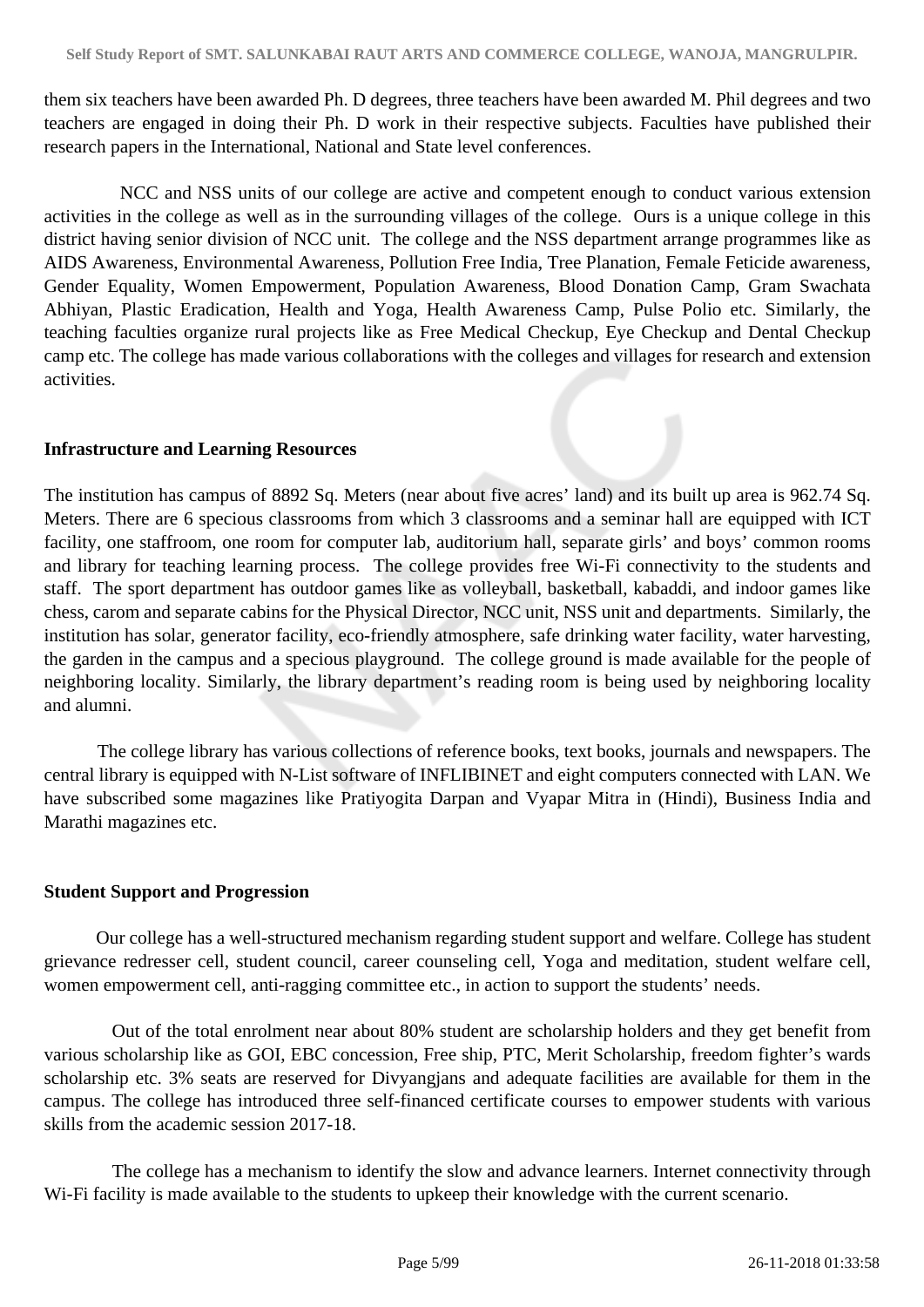Through NCC department the students get opportunity to join various defense services. The Physical education department provides sport kit, T.A. and DA to the players during the various tournaments. The college has Poster wall 'Antarnad' through which students can express their views. The college conducts various sports, cultural and social activities programs for the holistic development of the students. Students have representation in various college internal committees.

 The college has a registered Alumni Association which actively supports financially and non-financially to the students and the institution.

### **Governance, Leadership and Management**

The college has well defined vision, mission and objectives. The Management of the college is apex body and the Principal plays vital role between the Management and teaching and non-teaching staff. The coordination and monitoring mechanism is controlled by a large number of committees of teachers, which look after various function of administration. The college has formed various committees like CDC, IQAC, Staff Council and Student Council etc. for the smooth functioning, effective implementation and improvement of policies and plans. The students are also the members of various committees. The Principal directly deals with the redresses of grievances of both the teaching and non-teaching staff. Students have an easy access to teachers and to the Principal for redressing of their day to day problems. A suggestion box is there for obtaining opinions of the college community. And college also has a complaint box provided by the police station Mangrulpir.

 The institution is very much concerned about the professional development of teaching and nonteaching staff. It allows and motivates its staff for attending the refresher, orientation and short term courses. Various welfare measures are offered to students such as the Book Bank, Medical checkup and insurance. The accounts of the college are well maintained and audited regularly by Chartered accountant.

 The college established the IQAC in 2004 for effective implementation of plan and strategies and to improve quality culture in academic activities. IQAC monitors the teaching learning process and motivates the departments to conduct various activities.

### **Institutional Values and Best Practices**

The Institution is very much conscious about its social responsibilities. The college organizes various programmes related to the social issues i.e. Gender equity, women empowerment, female Feticide awareness, cast discrimination, superstition eradication, cleanliness drive, farmers suicide etc., to create awareness regarding social responsibility among the students. The institution is very much sensitive to the issues like climate change and environmental issues. The college adopts eco-friendly practices to keep the campus green such as:

- Tree plantation on various occasions in the campus.
- Solar Energy.
- Plastic Eradication.
- Water harvesting.
- Waste Management (solid, liquid).
- E-waste management.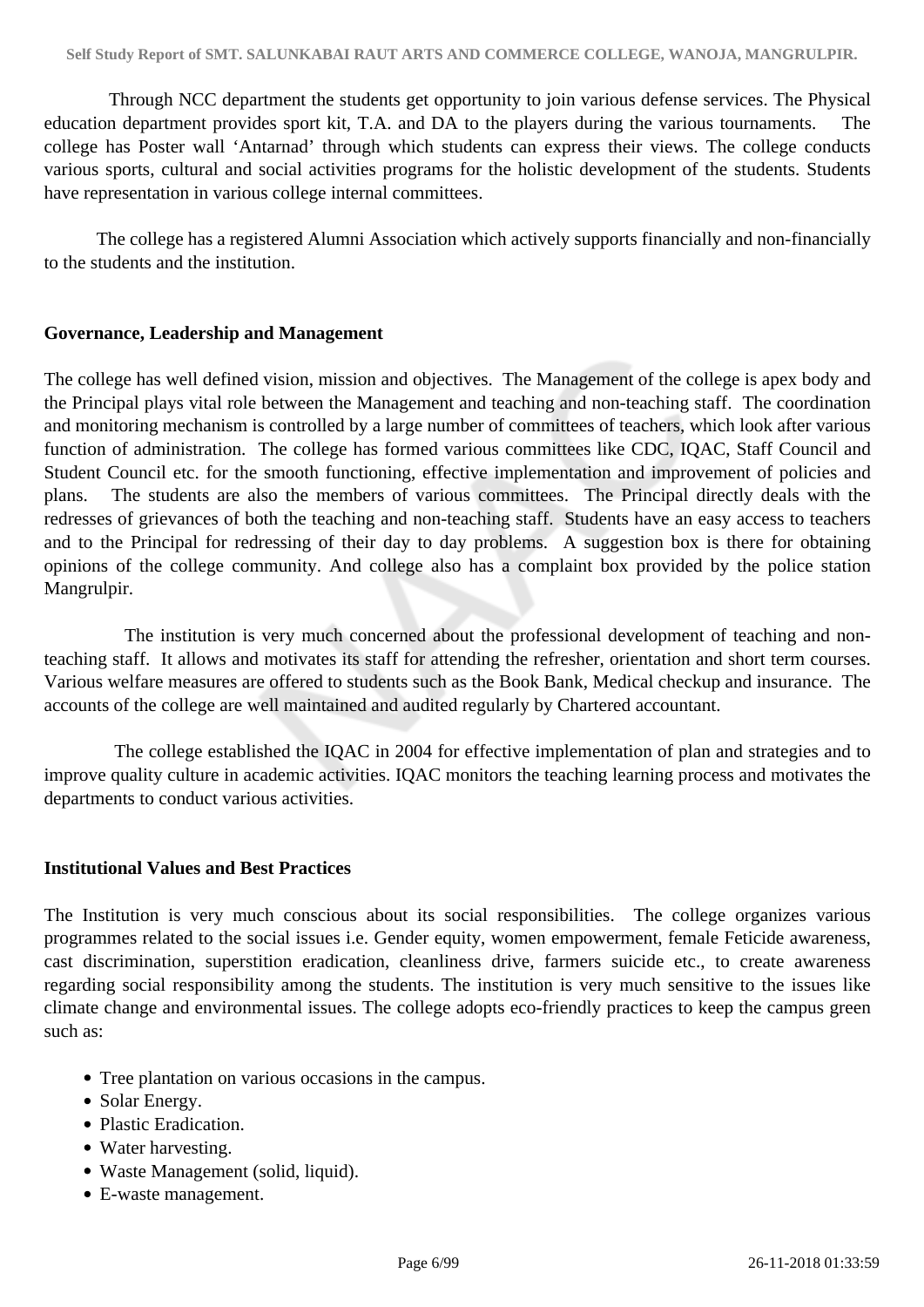Drinking water facility for birds.

### **The college has introduced following Best practices:**

- 1. The study of Nature.
- 2. Social, Political and Economic Awareness of Women and Their Empowerment.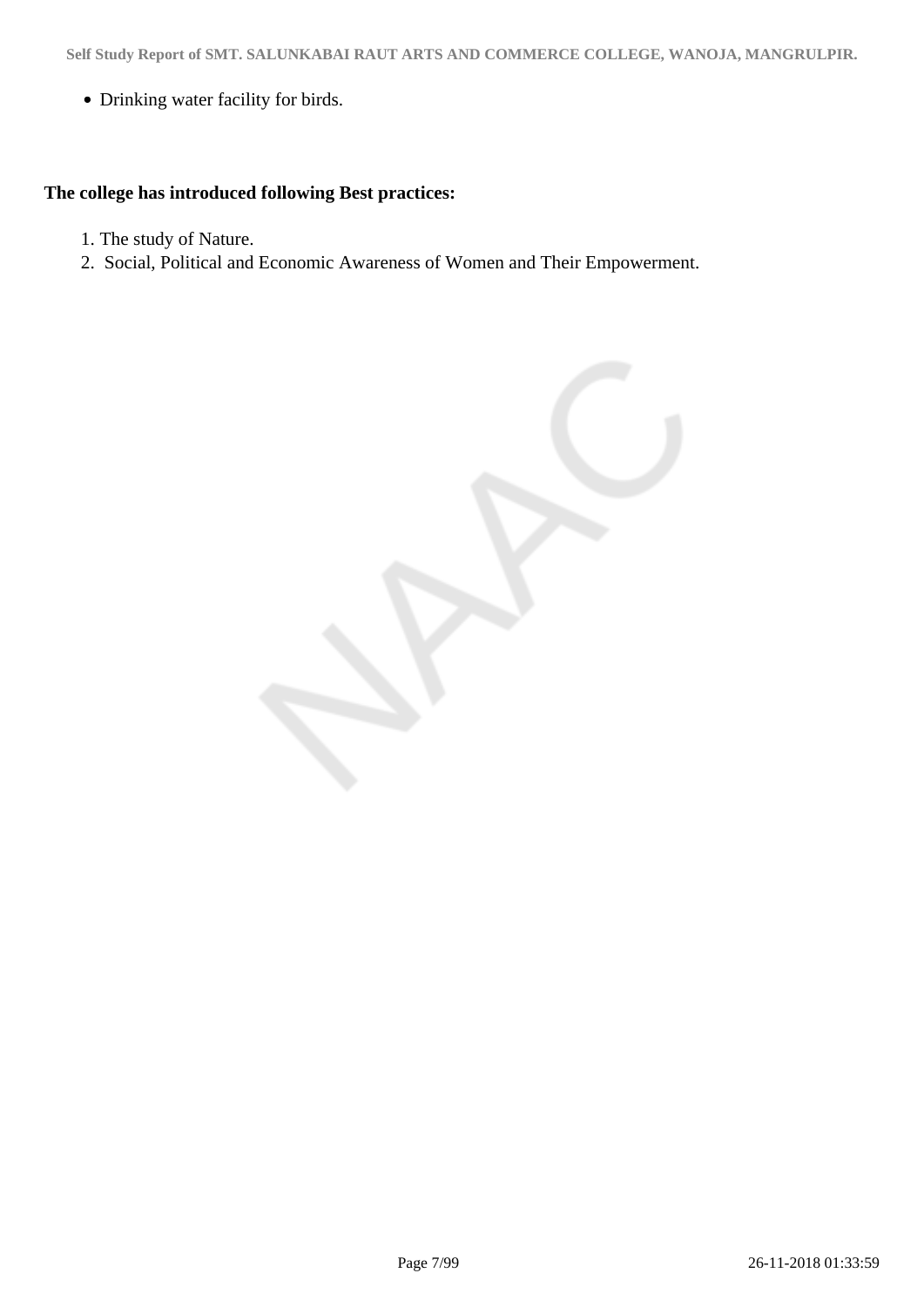## **2. PROFILE**

### **2.1 BASIC INFORMATION**

| Name and Address of the College |                                                                                  |  |
|---------------------------------|----------------------------------------------------------------------------------|--|
| Name                            | SMT. SALUNKABAI RAUT ARTS AND<br>COMMERCE COLLEGE, WANOJA,<br><b>MANGRULPIR.</b> |  |
| <b>Address</b>                  | At Post Wanoja Ta. Mangrulpir Dist Washim                                        |  |
| City                            | Wanoja                                                                           |  |
| <b>State</b>                    | Maharashtra                                                                      |  |
| Pin                             | 444402                                                                           |  |
| Website                         | www.smtsalunkabairaut.com                                                        |  |

|                            | <b>Contacts for Communication</b> |                                          |               |                          |                                       |  |
|----------------------------|-----------------------------------|------------------------------------------|---------------|--------------------------|---------------------------------------|--|
| <b>Designation</b>         | <b>Name</b>                       | <b>Telephone with</b><br><b>STD Code</b> | <b>Mobile</b> | Fax                      | <b>Email</b>                          |  |
| Principal                  | Devendra<br>Ramkrishna<br>Gawande | 07253-268012                             | 7057077756    | $\overline{\phantom{a}}$ | srcwanoja706 $@gm$<br>ail.com         |  |
| <b>IQAC</b><br>Coordinator | Mamta Vijay<br>Pathrikar          | $\overline{\phantom{0}}$                 | 9421166776    | $\overline{\phantom{0}}$ | mtai $1707$ @gmail.c<br><sub>om</sub> |  |

| <b>Status of the Institution</b> |              |  |
|----------------------------------|--------------|--|
| <b>Institution Status</b>        | Grant-in-aid |  |

| Type of Institution   |              |  |
|-----------------------|--------------|--|
| By Gender             | Co-education |  |
| $\mathsf{I}$ By Shift | Regular      |  |

| <b>Recognized Minority institution</b>     |    |
|--------------------------------------------|----|
| If it is a recognized minroity institution | No |

| <b>Establishment Details</b> |  |  |  |
|------------------------------|--|--|--|
|------------------------------|--|--|--|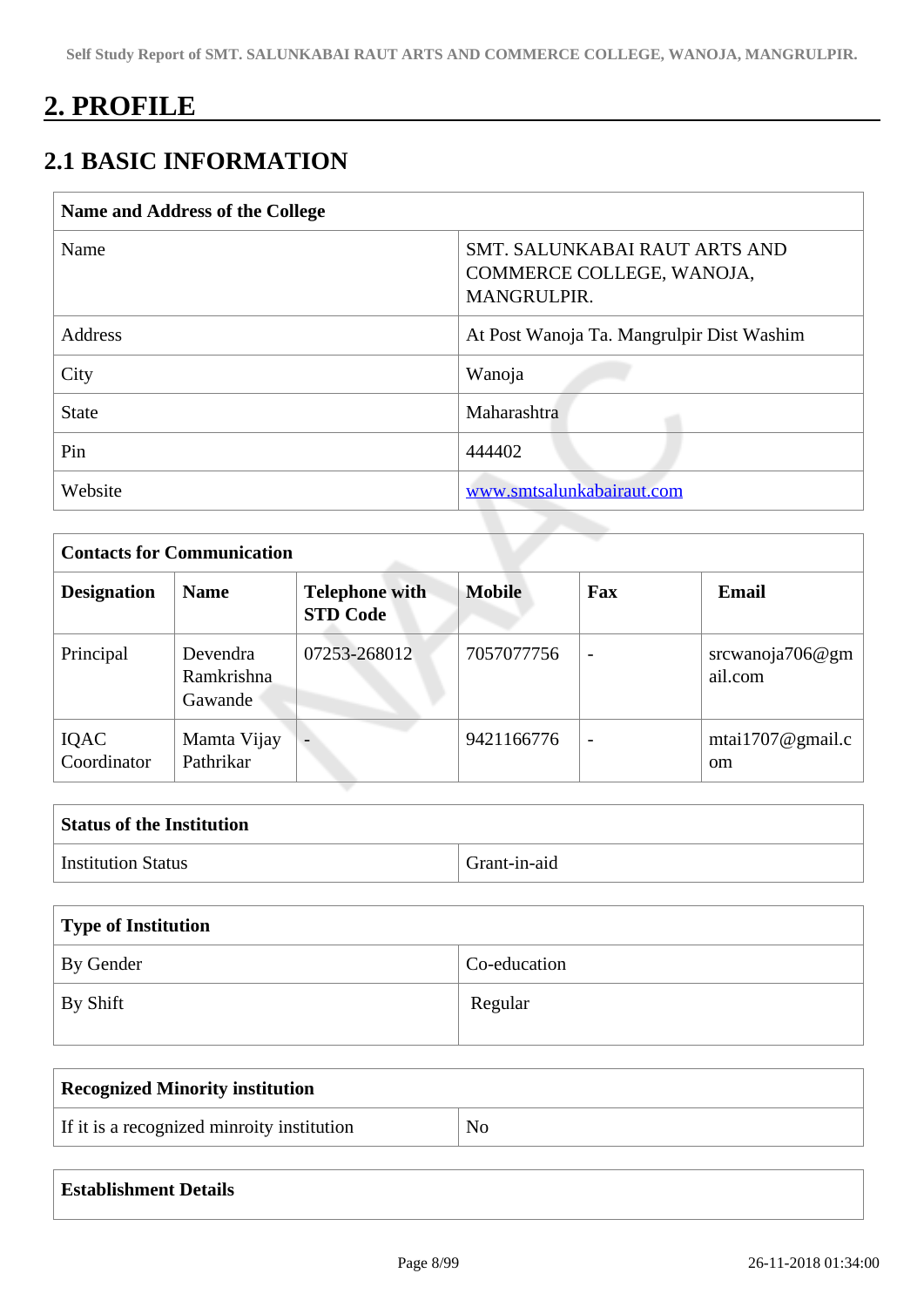| Date of establishment of the college | 27-07-1984                                                                                          |                      |
|--------------------------------------|-----------------------------------------------------------------------------------------------------|----------------------|
| college)                             | University to which the college is affiliated/ or which governs the college (if it is a constituent |                      |
| <b>State</b>                         | University name                                                                                     | <b>Document</b>      |
| Maharashtra                          | Sant Gadge Baba Amravati<br>University                                                              | <b>View Document</b> |

| <b>Details of UGC recognition</b> |            |                      |  |
|-----------------------------------|------------|----------------------|--|
| <b>Under Section</b>              | Date       | <b>View Document</b> |  |
| 2f of UGC                         | 27-09-2011 | <b>View Document</b> |  |
| 12B of UGC                        | 27-09-2011 | <b>View Document</b> |  |

| Details of recognition/approval by stationary/regulatory bodies like<br>AICTE, NCTE, MCI, DCI, PCI, RCI etc(other than UGC) |                                                                                  |                                        |                              |                |  |
|-----------------------------------------------------------------------------------------------------------------------------|----------------------------------------------------------------------------------|----------------------------------------|------------------------------|----------------|--|
| <b>Statutory</b><br><b>Regulatory</b><br><b>Authority</b>                                                                   | <b>Recognition/App</b><br>roval details Inst<br>itution/Departme<br>nt programme | Day, Month and<br>year(dd-mm-<br>yyyy) | <b>Validity in</b><br>months | <b>Remarks</b> |  |
| No contents                                                                                                                 |                                                                                  |                                        |                              |                |  |

| <b>Details of autonomy</b>                                                                                                           |    |
|--------------------------------------------------------------------------------------------------------------------------------------|----|
| Does the affiliating university Act provide for<br>conferment of autonomy (as recognized by the<br>UGC), on its affiliated colleges? | No |

| <b>Recognitions</b>                                                                  |    |
|--------------------------------------------------------------------------------------|----|
| Is the College recognized by UGC as a College<br>with Potential for Excellence(CPE)? | No |
| Is the College recognized for its performance by<br>any other governmental agency?   | No |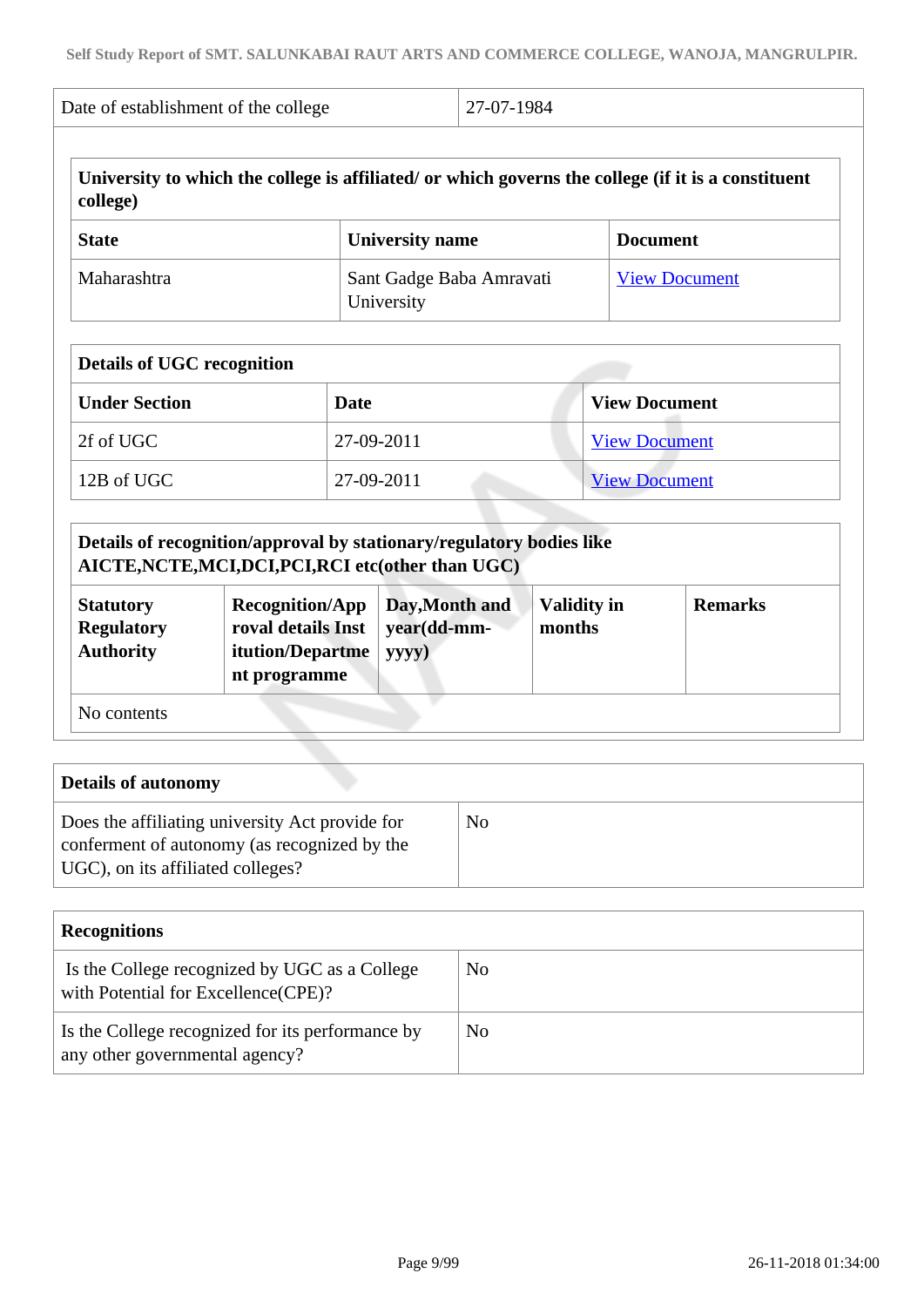| <b>Location and Area of Campus</b> |                                              |           |                                |                             |  |
|------------------------------------|----------------------------------------------|-----------|--------------------------------|-----------------------------|--|
| <b>Campus Type</b>                 | <b>Address</b>                               | Location* | <b>Campus Area</b><br>in Acres | Built up Area in<br>sq.mts. |  |
| Main campus<br>area                | At Post Wanoja Ta.<br>Mangrulpir Dist Washim | Rural     |                                | 962.74                      |  |

### **2.2 ACADEMIC INFORMATION**

| Details of Programmes Offered by the College (Give Data for Current Academic year) |                                  |                                     |                                          |                                        |                                      |                                             |  |  |  |
|------------------------------------------------------------------------------------|----------------------------------|-------------------------------------|------------------------------------------|----------------------------------------|--------------------------------------|---------------------------------------------|--|--|--|
| <b>Programme</b><br><b>Level</b>                                                   | Name of Pr<br>ogramme/C<br>ourse | <b>Duration</b> in<br><b>Months</b> | <b>Entry</b><br><b>Qualificatio</b><br>n | <b>Medium of</b><br><b>Instruction</b> | <b>Sanctioned</b><br><b>Strength</b> | No.of<br><b>Students</b><br><b>Admitted</b> |  |  |  |
| <b>UG</b>                                                                          | BA,Ug                            | 36                                  | H.S.C                                    | Marathi                                | 360                                  | 205                                         |  |  |  |
| <b>UG</b>                                                                          | BCom, Ug                         | 36                                  | H.S.C.                                   | Marathi                                | 360                                  | 145                                         |  |  |  |

### **Position Details of Faculty & Staff in the College**

|                                                                                     |                  |                |                |                |      | <b>Teaching Faculty</b> |                            |                |      |                            |                |                |
|-------------------------------------------------------------------------------------|------------------|----------------|----------------|----------------|------|-------------------------|----------------------------|----------------|------|----------------------------|----------------|----------------|
|                                                                                     | <b>Professor</b> |                |                |                |      |                         | <b>Associate Professor</b> |                |      | <b>Assistant Professor</b> |                |                |
|                                                                                     | Male             | Female         | Others         | Total          | Male | Female                  | Others                     | Total          | Male | Female                     | Others         | Total          |
| Sanctioned by the<br>UGC /University<br><b>State</b><br>Government                  |                  |                |                | $\mathbf{1}$   | ٠    |                         |                            | 6              |      |                            |                | 7              |
| Recruited                                                                           | $\mathbf{1}$     | $\mathbf{0}$   | $\theta$       | $\mathbf{1}$   | 5    | $\mathbf{1}$            | $\overline{0}$             | 6              | 3    | $\mathbf{1}$               | $\overline{0}$ | $\overline{4}$ |
| Yet to Recruit                                                                      |                  |                |                | $\overline{0}$ |      |                         |                            | $\overline{0}$ |      |                            |                | 3              |
| Sanctioned by the<br>Management/Soci<br>ety or Other<br>Authorized<br><b>Bodies</b> |                  |                |                | 1              |      |                         |                            | 6              |      |                            |                | $\tau$         |
| Recruited                                                                           | $\mathbf{1}$     | $\overline{0}$ | $\overline{0}$ | $\mathbf{1}$   | 5    | $\mathbf{1}$            | $\overline{0}$             | 6              | 3    | $\mathbf{1}$               | $\overline{0}$ | $\overline{4}$ |
| Yet to Recruit                                                                      |                  |                |                | $\theta$       |      |                         |                            | $\overline{0}$ |      |                            |                | 3              |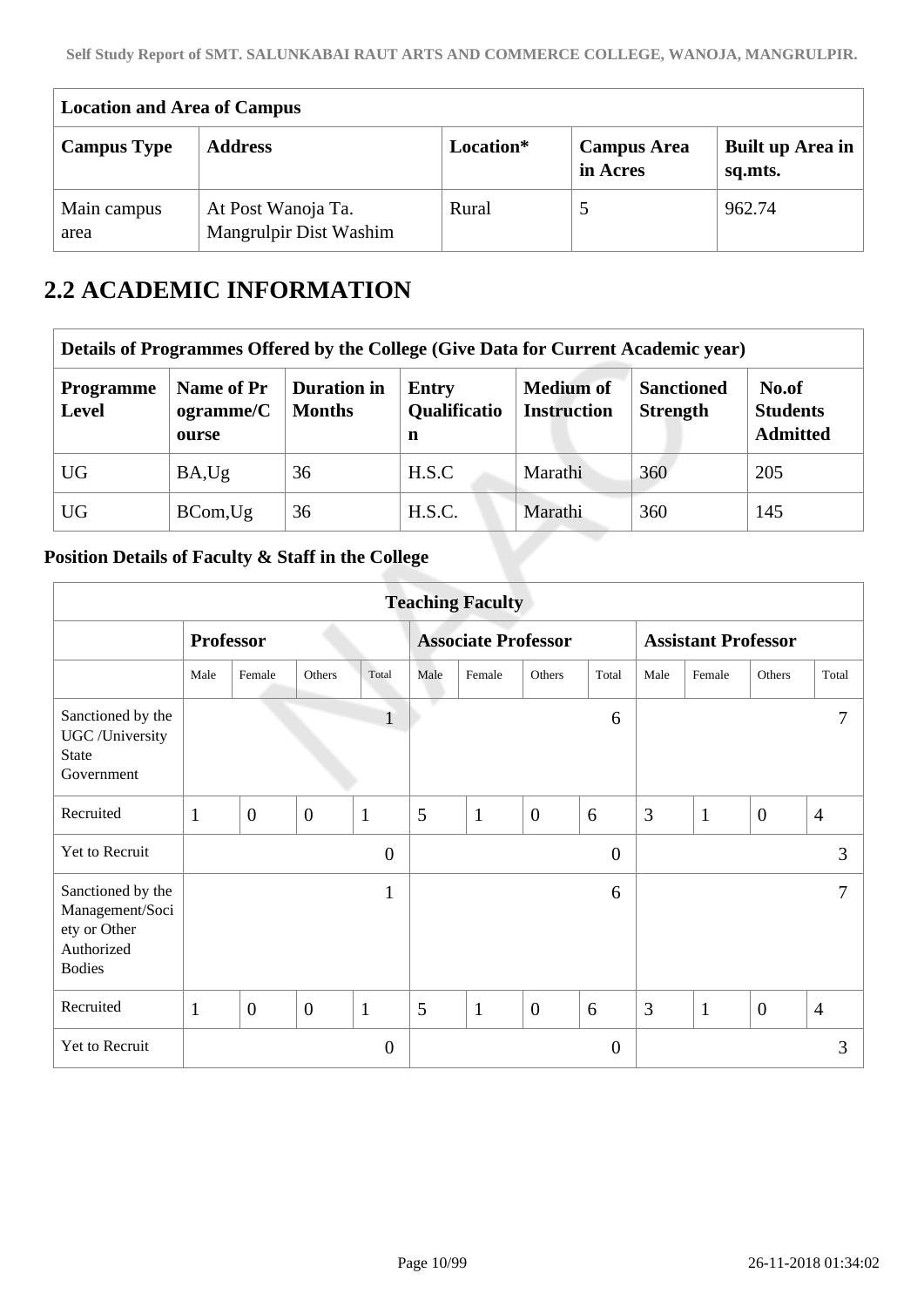| <b>Non-Teaching Staff</b>                                                       |             |                  |                  |                |  |  |  |  |  |
|---------------------------------------------------------------------------------|-------------|------------------|------------------|----------------|--|--|--|--|--|
|                                                                                 | <b>Male</b> | Female           | <b>Others</b>    | <b>Total</b>   |  |  |  |  |  |
| Sanctioned by the<br><b>UGC</b> / University State<br>Government                |             |                  |                  | 10             |  |  |  |  |  |
| Recruited                                                                       | 6           | $\overline{0}$   | $\boldsymbol{0}$ | 6              |  |  |  |  |  |
| Yet to Recruit                                                                  |             |                  |                  | $\overline{4}$ |  |  |  |  |  |
| Sanctioned by the<br>Management/Society<br>or Other Authorized<br><b>Bodies</b> |             |                  |                  | 10             |  |  |  |  |  |
| Recruited                                                                       | 6           | $\boldsymbol{0}$ | $\overline{0}$   | 6              |  |  |  |  |  |
| Yet to Recruit                                                                  |             |                  |                  | $\overline{4}$ |  |  |  |  |  |

| <b>Technical Staff</b>                                                          |                |                |                  |                  |  |  |  |  |  |
|---------------------------------------------------------------------------------|----------------|----------------|------------------|------------------|--|--|--|--|--|
|                                                                                 | <b>Male</b>    | Female         | <b>Others</b>    | <b>Total</b>     |  |  |  |  |  |
| Sanctioned by the<br><b>UGC</b> / University State<br>Government                |                |                |                  | $\theta$         |  |  |  |  |  |
| Recruited                                                                       | $\overline{0}$ | $\overline{0}$ | $\boldsymbol{0}$ | $\boldsymbol{0}$ |  |  |  |  |  |
| Yet to Recruit                                                                  |                |                |                  | $\boldsymbol{0}$ |  |  |  |  |  |
| Sanctioned by the<br>Management/Society<br>or Other Authorized<br><b>Bodies</b> |                |                |                  | $\theta$         |  |  |  |  |  |
| Recruited                                                                       | $\theta$       | $\overline{0}$ | $\overline{0}$   | $\boldsymbol{0}$ |  |  |  |  |  |
| Yet to Recruit                                                                  |                |                |                  | $\overline{0}$   |  |  |  |  |  |

### **Qualification Details of the Teaching Staff**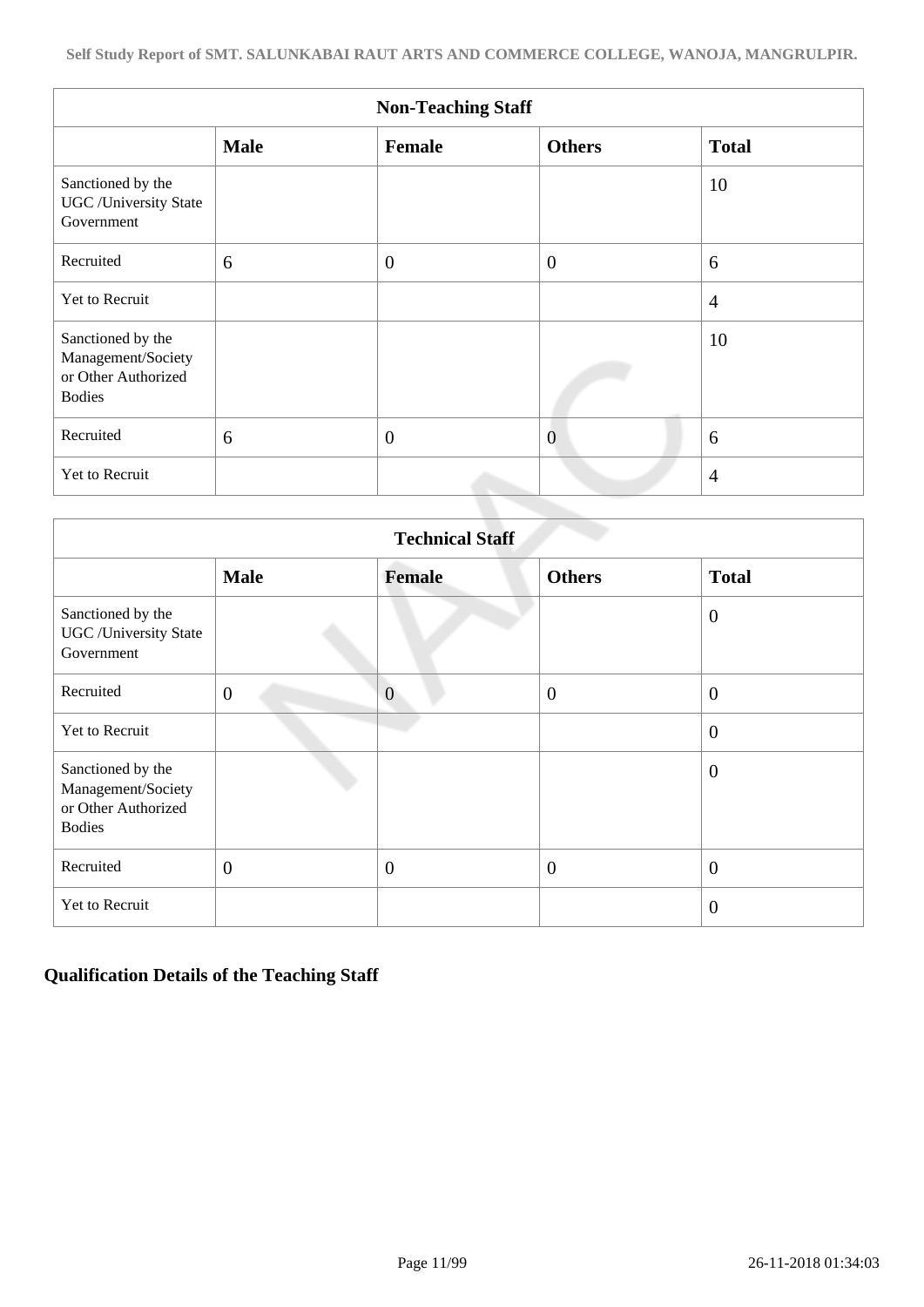|                                               | <b>Permanent Teachers</b> |                |                            |                |                  |                            |                |                |                |                |  |  |
|-----------------------------------------------|---------------------------|----------------|----------------------------|----------------|------------------|----------------------------|----------------|----------------|----------------|----------------|--|--|
| <b>Highest</b><br>Qualificatio<br>$\mathbf n$ | <b>Professor</b>          |                | <b>Associate Professor</b> |                |                  | <b>Assistant Professor</b> |                |                |                |                |  |  |
|                                               | Male                      | Female         | Others                     | Male           | Female           | Others                     | Male           | Female         | Others         | Total          |  |  |
| D.sc/D.Litt.                                  | $\theta$                  | $\overline{0}$ | $\mathbf{0}$               | $\overline{0}$ | $\boldsymbol{0}$ | $\overline{0}$             | $\theta$       | $\overline{0}$ | $\mathbf{0}$   | $\mathbf{0}$   |  |  |
| Ph.D.                                         | $\mathbf{1}$              | $\overline{0}$ | $\boldsymbol{0}$           | $\overline{2}$ | $\mathbf{1}$     | $\overline{0}$             | $\overline{2}$ | $\overline{0}$ | $\mathbf{0}$   | 6              |  |  |
| M.Phil.                                       | $\overline{0}$            | $\overline{0}$ | $\boldsymbol{0}$           | $\mathbf{1}$   | $\boldsymbol{0}$ | $\overline{0}$             | $\overline{0}$ | $\overline{0}$ | $\overline{0}$ | $\mathbf{1}$   |  |  |
| PG                                            | $\overline{0}$            | $\overline{0}$ | $\boldsymbol{0}$           | $\overline{2}$ | $\boldsymbol{0}$ | $\overline{0}$             | $\mathbf{1}$   | $\mathbf{1}$   | $\overline{0}$ | $\overline{4}$ |  |  |
|                                               |                           |                |                            |                |                  |                            |                |                |                |                |  |  |

|                                     | <b>Temporary Teachers</b> |                |                            |                |                |                            |                |                |                |                |  |  |
|-------------------------------------|---------------------------|----------------|----------------------------|----------------|----------------|----------------------------|----------------|----------------|----------------|----------------|--|--|
| <b>Highest</b><br>Qualificatio<br>n | <b>Professor</b>          |                | <b>Associate Professor</b> |                |                | <b>Assistant Professor</b> |                |                |                |                |  |  |
|                                     | Male                      | Female         | Others                     | Male           | Female         | Others                     | Male           | Female         | Others         | Total          |  |  |
| D.sc/D.Litt.                        | $\overline{0}$            | $\overline{0}$ | $\overline{0}$             | $\overline{0}$ | $\overline{0}$ | $\overline{0}$             | $\overline{0}$ | $\overline{0}$ | $\theta$       | $\theta$       |  |  |
| Ph.D.                               | $\overline{0}$            | $\overline{0}$ | $\overline{0}$             | $\overline{0}$ | $\overline{0}$ | $\overline{0}$             | 3              | $\overline{0}$ | $\theta$       | 3              |  |  |
| M.Phil.                             | $\theta$                  | $\overline{0}$ | $\overline{0}$             | $\overline{0}$ | $\overline{0}$ | $\mathbf{0}$               | $\theta$       | $\overline{2}$ | $\overline{0}$ | $\overline{2}$ |  |  |
| PG                                  | $\overline{0}$            | $\overline{0}$ | $\overline{0}$             | $\theta$       | $\overline{0}$ | $\boldsymbol{0}$           | $\theta$       | $\overline{2}$ | $\theta$       | $\overline{2}$ |  |  |

|                                     | <b>Part Time Teachers</b> |                  |                            |                |                |                            |                |                  |                |                |  |  |
|-------------------------------------|---------------------------|------------------|----------------------------|----------------|----------------|----------------------------|----------------|------------------|----------------|----------------|--|--|
| <b>Highest</b><br>Qualificatio<br>n | <b>Professor</b>          |                  | <b>Associate Professor</b> |                |                | <b>Assistant Professor</b> |                |                  |                |                |  |  |
|                                     | Male                      | Female           | Others                     | Male           | Female         | Others                     | Male           | Female           | Others         | Total          |  |  |
| D.sc/D.Litt.                        | $\overline{0}$            | $\boldsymbol{0}$ | $\overline{0}$             | $\overline{0}$ | $\overline{0}$ | $\theta$                   | $\theta$       | $\boldsymbol{0}$ | $\overline{0}$ | $\overline{0}$ |  |  |
| Ph.D.                               | $\overline{0}$            | $\overline{0}$   | $\overline{0}$             | $\theta$       | $\overline{0}$ | $\overline{0}$             | $\theta$       | $\overline{0}$   | $\overline{0}$ | $\overline{0}$ |  |  |
| M.Phil.                             | $\theta$                  | $\overline{0}$   | $\overline{0}$             | $\theta$       | $\overline{0}$ | $\overline{0}$             | $\theta$       | $\overline{0}$   | $\overline{0}$ | $\overline{0}$ |  |  |
| PG                                  | $\overline{0}$            | $\overline{0}$   | $\overline{0}$             | $\theta$       | $\overline{0}$ | $\overline{0}$             | $\overline{0}$ | $\overline{0}$   | $\theta$       | $\theta$       |  |  |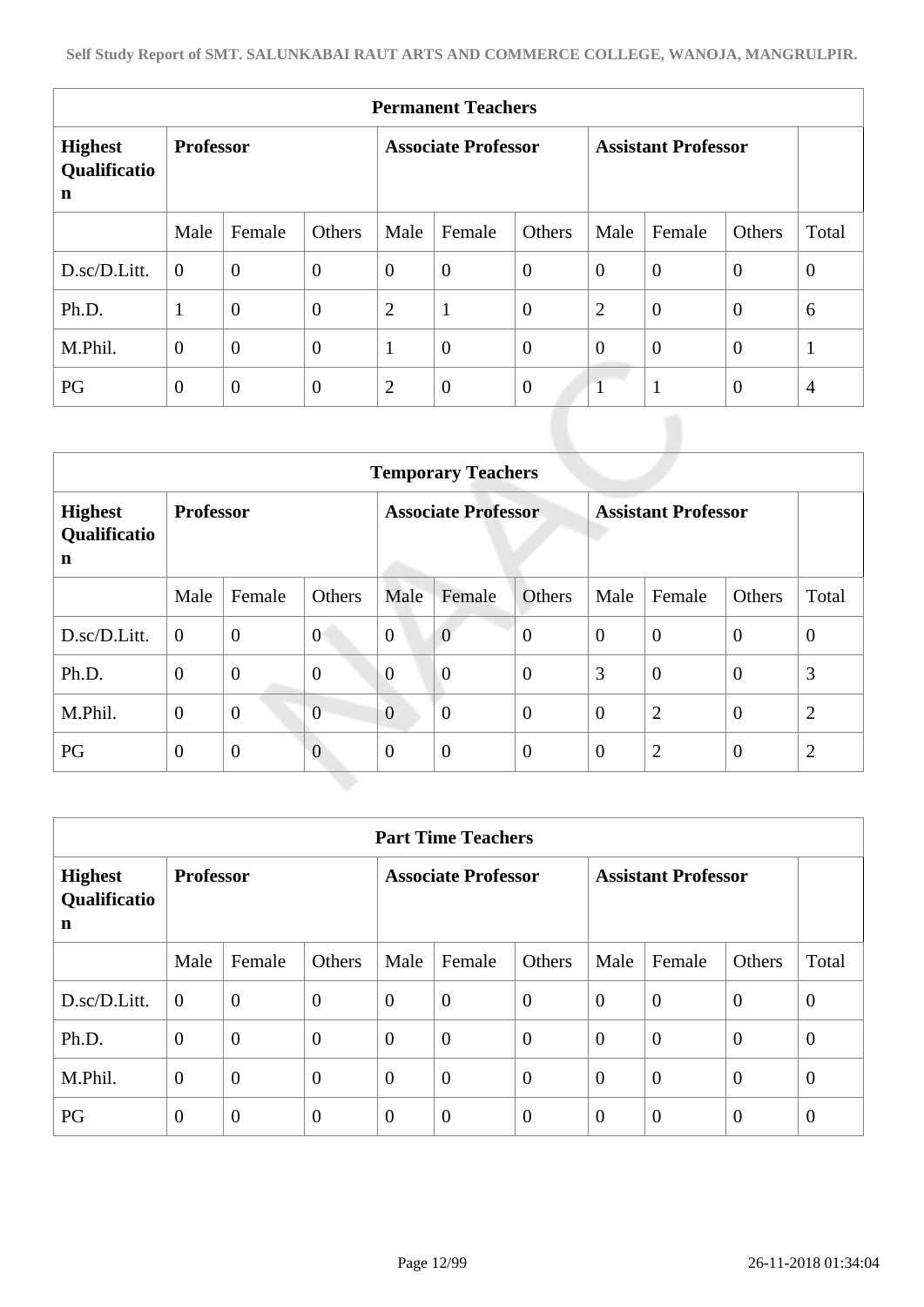| <b>Details of Visting/Guest Faculties</b> |             |               |               |              |  |  |  |  |
|-------------------------------------------|-------------|---------------|---------------|--------------|--|--|--|--|
| <b>Number of Visiting/Guest Faculty</b>   | <b>Male</b> | <b>Female</b> | <b>Others</b> | <b>Total</b> |  |  |  |  |
| engaged with the college?                 |             |               |               |              |  |  |  |  |

### **Provide the Following Details of Students Enrolled in the College During the Current Academic Year**

| <b>Programme</b> |        | <b>From the State</b><br><b>Where College</b><br>is Located | <b>From Other</b><br><b>States of India</b> | <b>NRI Students</b> | Foreign<br><b>Students</b> | <b>Total</b>   |
|------------------|--------|-------------------------------------------------------------|---------------------------------------------|---------------------|----------------------------|----------------|
| Certificate      | Male   | 43                                                          | $\overline{0}$                              | $\theta$            | $\overline{0}$             | 43             |
|                  | Female | 38                                                          | $\overline{0}$                              | $\theta$            | $\overline{0}$             | 38             |
|                  | Others | $\theta$                                                    | $\overline{0}$                              | $\theta$            | $\overline{0}$             | $\overline{0}$ |
| <b>UG</b>        | Male   | 219                                                         | $\overline{0}$                              | $\theta$            | $\theta$                   | 219            |
|                  | Female | 131                                                         | $\overline{0}$                              | $\overline{0}$      | $\theta$                   | 131            |
|                  | Others | $\overline{0}$                                              | $\boldsymbol{0}$                            | $\Omega$            | $\theta$                   | $\overline{0}$ |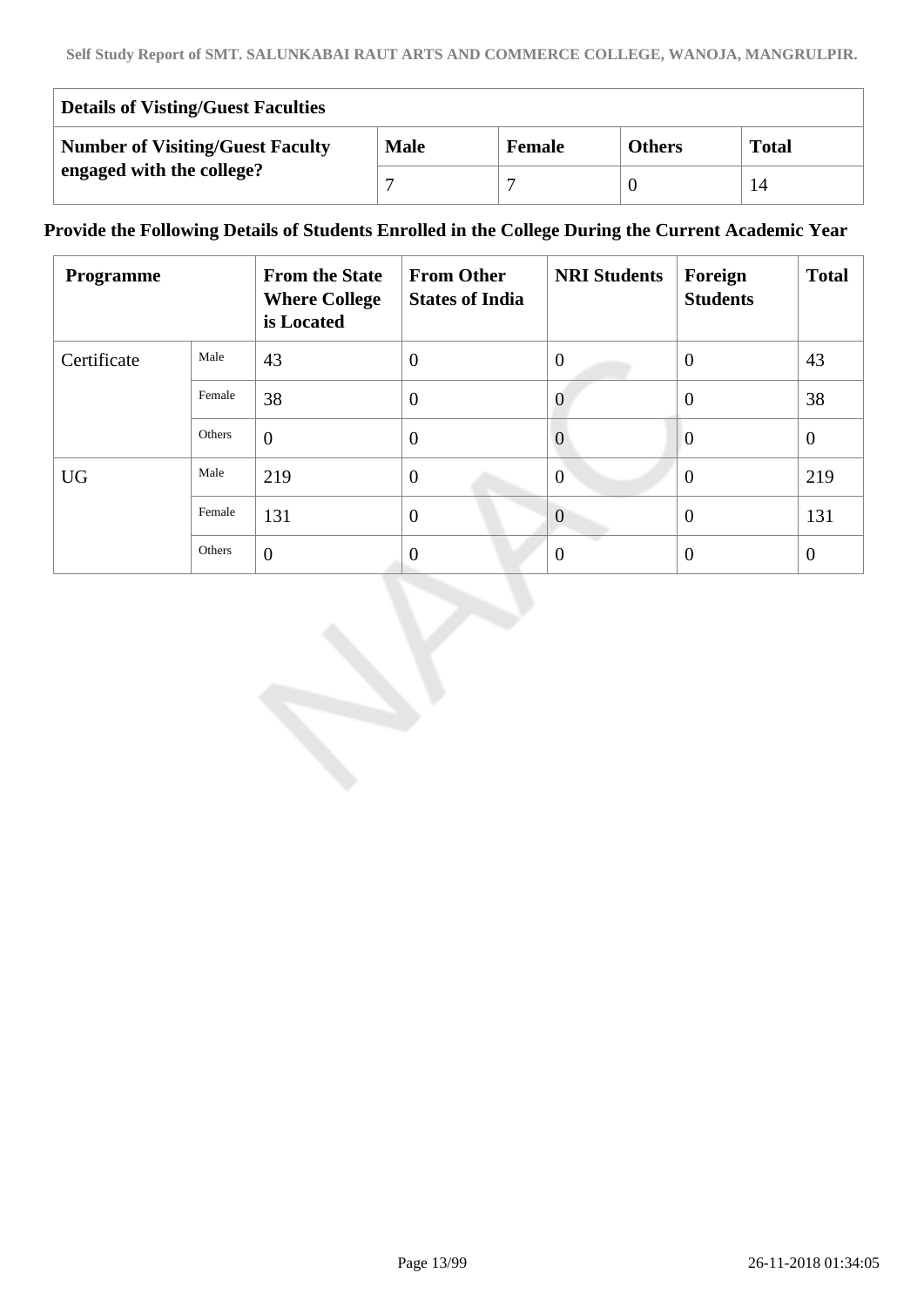|        | Year 1           | Year 2           | Year 3           | Year 4           |
|--------|------------------|------------------|------------------|------------------|
| Male   | 51               | 69               | 61               | 53               |
| Female | 23               | 40               | 47               | 35               |
| Others | $\overline{0}$   | $\overline{0}$   | $\overline{0}$   | $\mathbf{0}$     |
| Male   | 8                | 6                | $\overline{2}$   | $\overline{4}$   |
| Female | 5                | $\overline{4}$   | $\overline{2}$   | $\mathbf{0}$     |
| Others | $\overline{0}$   | $\overline{0}$   | $\overline{0}$   | $\mathbf{0}$     |
| Male   | 149              | 160              | 151              | 97               |
| Female | 97               | 121              | 110              | 67               |
| Others | $\boldsymbol{0}$ | $\boldsymbol{0}$ | $\boldsymbol{0}$ | $\mathbf{0}$     |
| Male   | 84               | 102              | 97               | 65               |
| Female | 29               | 26               | 27               | 29               |
| Others | $\mathbf{0}$     | $\overline{0}$   | $\boldsymbol{0}$ | $\boldsymbol{0}$ |
| Male   | $\boldsymbol{0}$ | $\boldsymbol{0}$ | $\mathbf{0}$     | $\mathbf{0}$     |
| Female | $\overline{0}$   | $\boldsymbol{0}$ | $\overline{0}$   | $\mathbf{0}$     |
| Others | $\boldsymbol{0}$ | $\boldsymbol{0}$ | $\boldsymbol{0}$ | $\mathbf{0}$     |
|        | 446              | 528              | 497              | 350              |
|        |                  |                  |                  |                  |

**Provide the Following Details of Students admitted to the College During the last four Academic Years**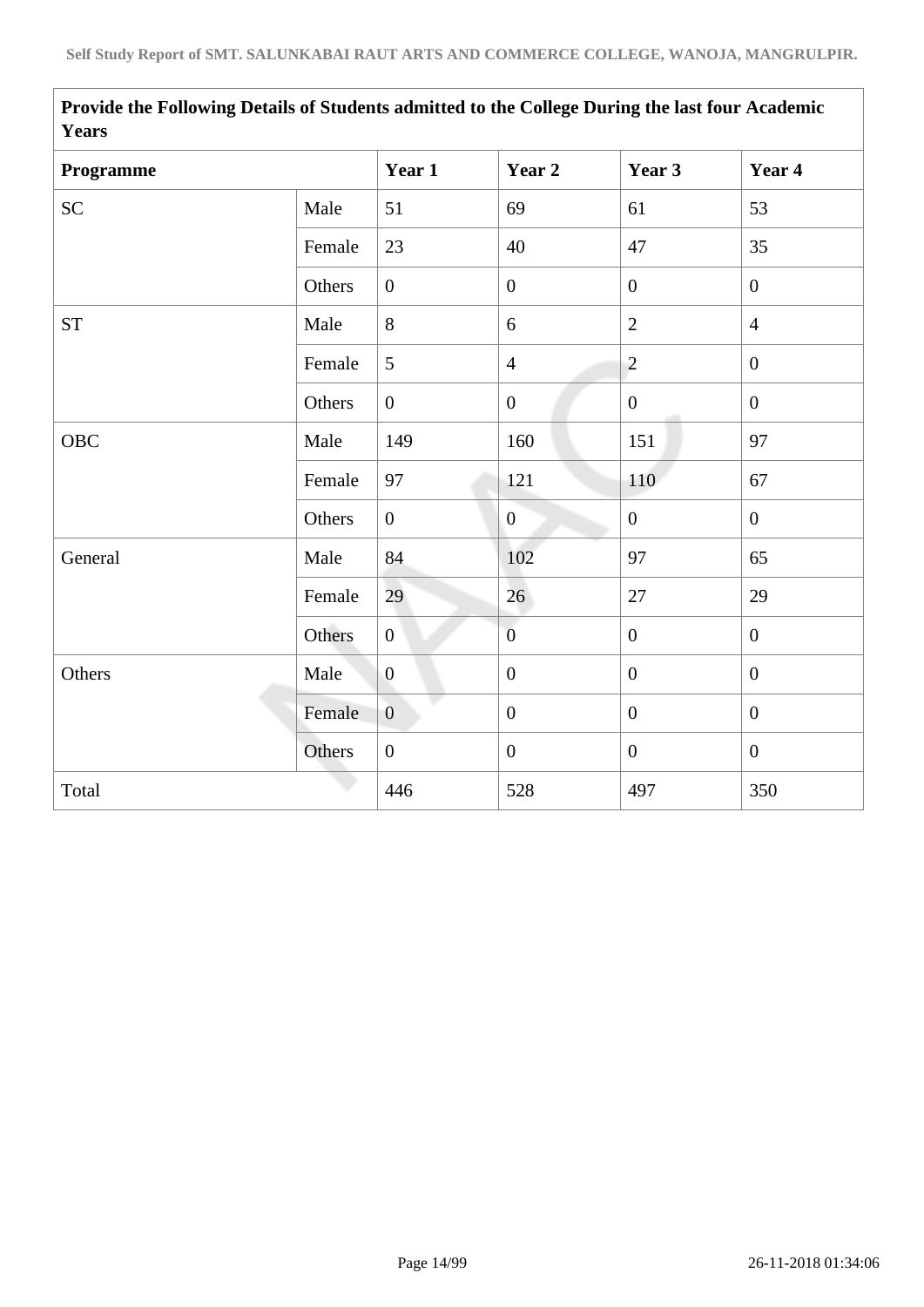## **3. Extended Profile**

### **3.1 Program**

### **Number of courses offered by the institution across all programs during the last five years**

| <b>Response:</b> $2 \big $ File Description | Document             |
|---------------------------------------------|----------------------|
| Institutional Data in Prescribed Format     | <b>View Document</b> |

### **Number of programs offered year-wise for last five years**

| 2017-18 | 2016-17 | 2015-16 | 2014-15 | 2013-14 |
|---------|---------|---------|---------|---------|
| ∽       |         | ∽       | ∼       | _       |

### **3.2 Students**

### **Number of students year-wise during the last five years**

| 2017-18 | 2016-17                           | $2015 - 16$ | 2014-15 | 2013-14 |
|---------|-----------------------------------|-------------|---------|---------|
| 350     | 497<br><b>Service Controllers</b> | 528         | 446     | 454     |

### **Number of seats earmarked for reserved category as per GOI/State Govt rule year-wise during the last five years**

| 2017-18                                 | 2016-17 | 2015-16  |                      | 2014-15 | 2013-14 |  |
|-----------------------------------------|---------|----------|----------------------|---------|---------|--|
| 374                                     | 374     | 374      |                      | 374     | 374     |  |
| <b>File Description</b>                 |         | Document |                      |         |         |  |
| Institutional Data in Prescribed Format |         |          | <b>View Document</b> |         |         |  |

### **Number of outgoing / final year students year-wise during the last five years**

| 2017-18                                 | 2016-17 | 2015-16  |                      | 2014-15 | 2013-14 |  |
|-----------------------------------------|---------|----------|----------------------|---------|---------|--|
| 38                                      |         | 30       |                      | 47      | 30      |  |
| <b>File Description</b>                 |         | Document |                      |         |         |  |
| Institutional Data in Prescribed Format |         |          | <b>View Document</b> |         |         |  |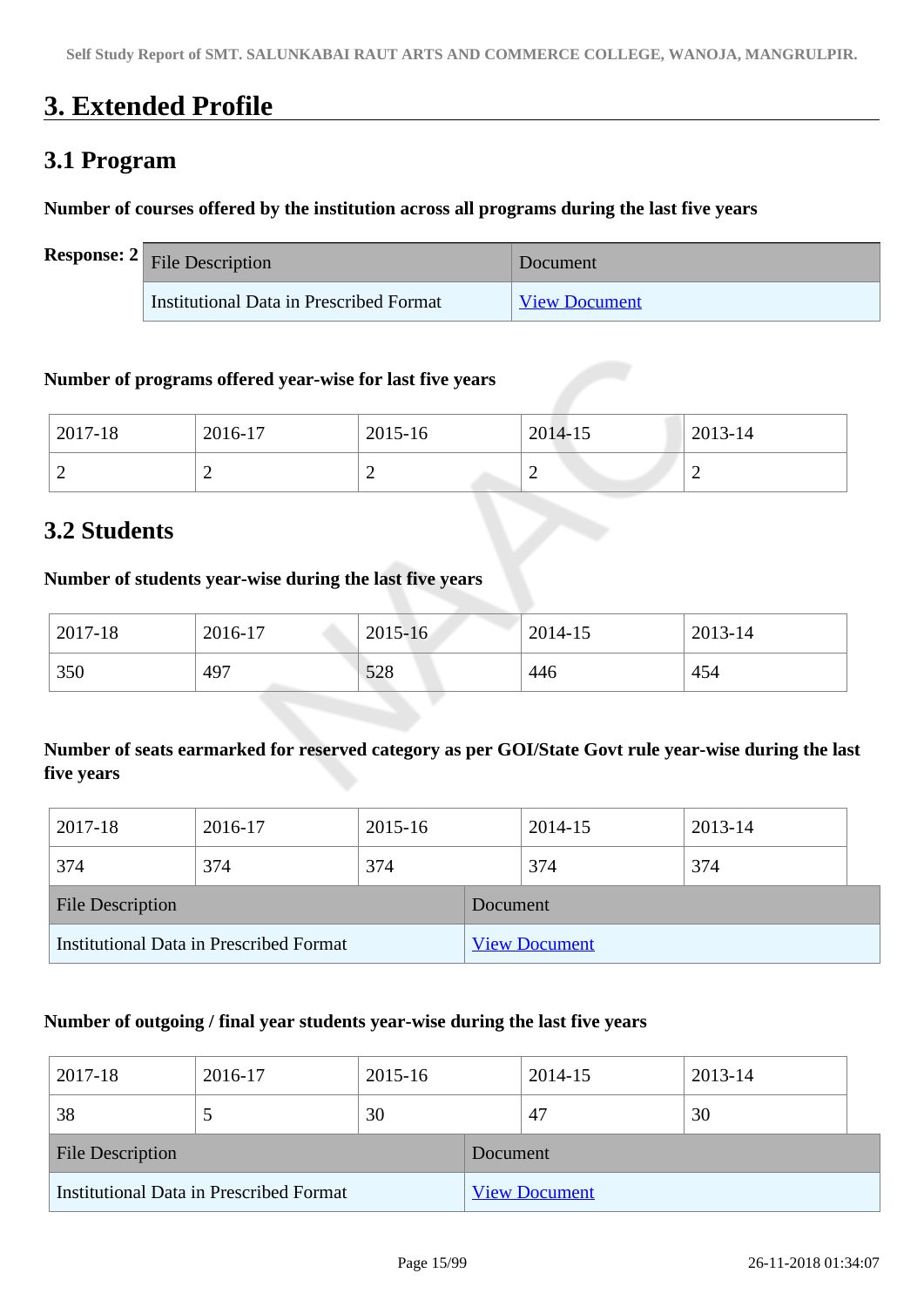### **3.3 Teachers**

### **Number of full time teachers year-wise during the last five years**

| $2017 - 18$  | 2016-17 | 2015-16      | 2014-15   | 2013-14  |
|--------------|---------|--------------|-----------|----------|
| $\mathbf{1}$ | . .     | $\mathbf{1}$ | <b>TT</b> | 1 ຕ<br>∸ |

### **Number of sanctioned posts year-wise during the last five years**

| 2017-18                                 | 2016-17 | 2015-16  |                      | 2014-15 | 2013-14 |  |
|-----------------------------------------|---------|----------|----------------------|---------|---------|--|
| 14                                      | 14      | 14       |                      | 14      | 14      |  |
| <b>File Description</b>                 |         | Document |                      |         |         |  |
| Institutional Data in Prescribed Format |         |          | <b>View Document</b> |         |         |  |

### **3.4 Institution**

**Total number of classrooms and seminar halls**

**Response: 7**

 **Number of computers**

**Response: 30**

### **Total Expenditure excluding salary year-wise during the last five years ( INR in Lakhs)**

| 2017-18 | 2016-17 | 2015-16 | 2014-15 | 2013-14 |
|---------|---------|---------|---------|---------|
| 5.6843  | 4.37147 | 3.25135 | 2.22945 | 3.23758 |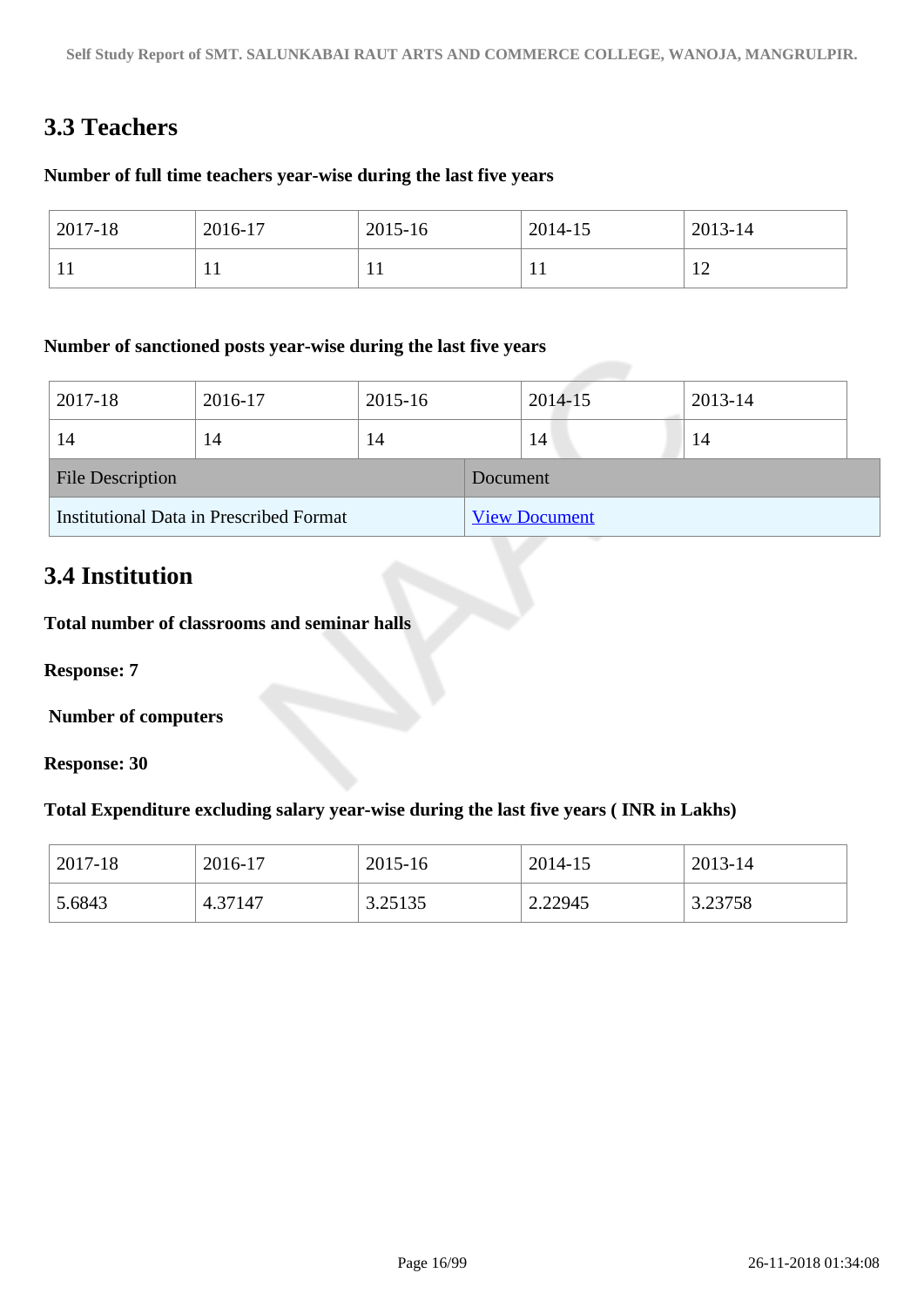## **4. Quality Indicator Framework(QIF)**

### **Criterion 1 - Curricular Aspects**

### **1.1 Curricular Planning and Implementation**

 **1.1.1 The institution ensures effective curriculum delivery through a well planned and documented process** 

### **Response:**

The Institution is very much conscious about the effective curriculum delivery and it ensures its effective implementation through the following mechanism.

 The institution has admission committee to enroll students in a transparent way. The enrollment is given to all the students on first come first serve basis, irrespective of caste creed, religion and economic status, as per the rules led by the Government of Maharashtra and parent University. The admission is given free of cost to the students from social and economically backward classes ie. SC, ST, OBC. The students are informed about the objectives of various programs and courses at the time of enrollment by the faculties, working in the admission committee. At the commencement of each academic session the institution provides curriculum to the students. An orientation class has been conducted by every faculty and the points like importance of higher education, objectives of program and courses, syllabus, time table, available facilities like as Library, NSS, NCC, Sports and extension activities etc. are discussed in the class. The Principal holds a meeting with the faculty regarding effective curriculum delivery in an academic session. The formation of various committees for smoothly running the teaching-learning process and other activities is discussed in the meeting. With the objective of completion the assigned task given by the parent university and to prepare annual plan, the IQAC preparers academic calendar for the whole session in accordance with the academic calendar prepared by Sant Gadge Baba Amravati University Amravati. The academic calendar contents curricular, co-curricular and extracurricular activities as well as provides the information regarding holidays, vacation period of first session, second session, unit test, common test, seminar, viva-voce, etc. The academic calendar circulated to the all teaching staff.

 The teachers prepared a teaching plan for the session and get it approved by the Principal. The teaching plan consists workload, individual time table, internal evaluation, co-curricular activities report etc. The principal monitors the daily diary and observes whether the teacher is performing duties as per academic calendar and teaching plan. To make the teaching learning process more effective and well planned, the teachers identify slow learners and advance learners among the students. The slow learners are provided extra care, seminar, group discussion, individual interactions regarding their problems, counseling sessions to improve knowledge. Advance students are provided the required assistance to upgrade themselves. Considering the current scenario in the higher education, the various electronic applications such as Youtube, Facebook, What's app, internet apps etc. are being commonly used along with the traditional method in teaching learning process. Along with this, experiential learning , participative learning with the help project work , assignment , seminar , PPT , actual field visits like activities are carried out to make teaching learning process effective. Besides the guest lectures are arranged to enrich the effective curriculum delivery.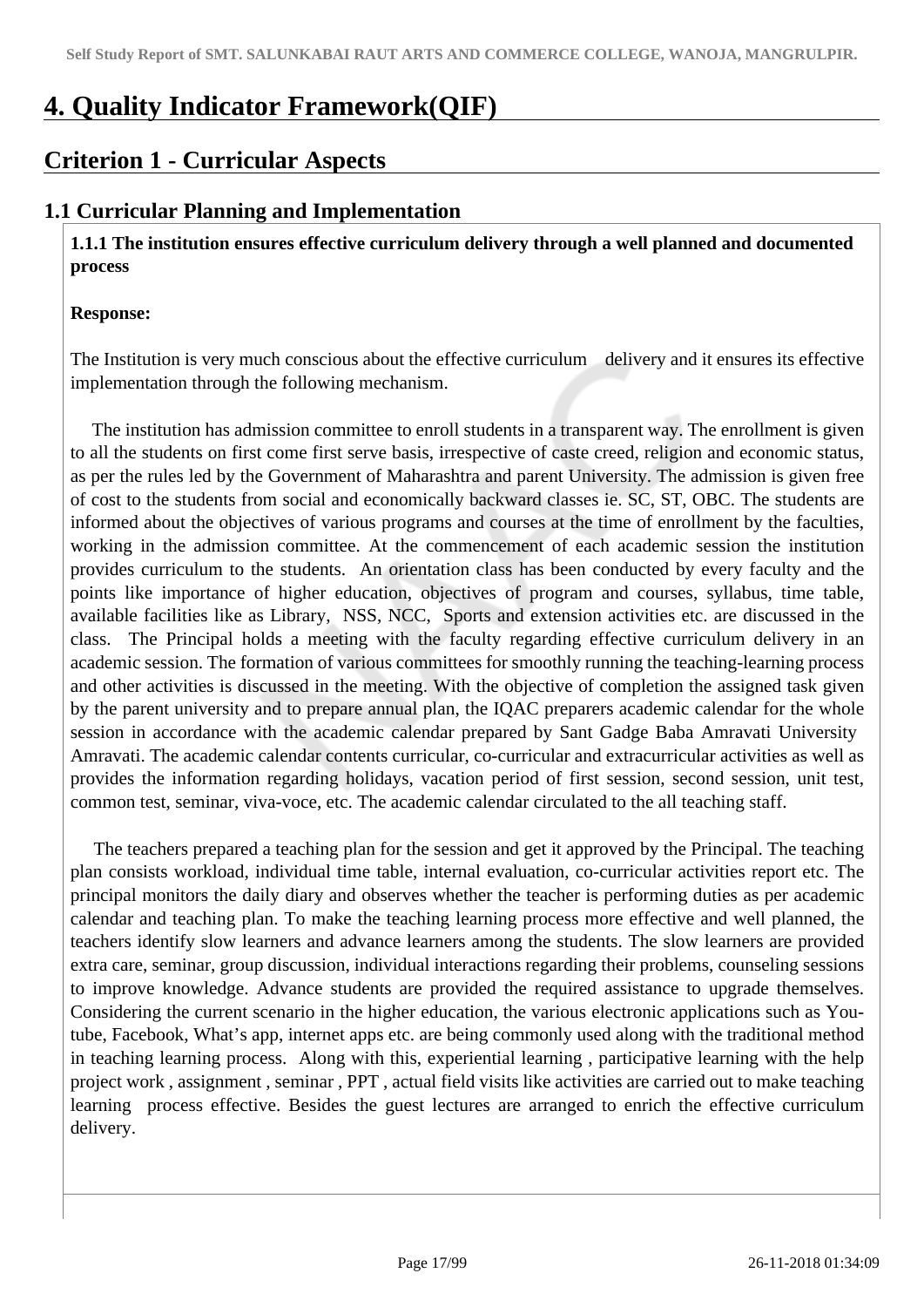### **1.1.2 Number of certificate/diploma program introduced during the last five years**

### **Response:** 4

# 1.1.2.1 **Number of certificate/diploma programs introduced year-wise during the last five years** 2017-18 2016-17 2015-16 2014-15 2013-14  $\begin{array}{c|c|c|c|c|c} \hline 3 & 0 & 1 \end{array}$ **File Description Document** Minutes of relevant Academic Council/BOS meetings [View Document](https://assessmentonline.naac.gov.in/storage/app/hei/SSR/101863/1.1.2_1533020954_2046.pdf) Details of the certificate/Diploma programs [View Document](https://assessmentonline.naac.gov.in/storage/app/hei/SSR/101863/1.1.2_1534832957_2046.xlsx)

### **1.1.3 Percentage of participation of full time teachers in various bodies of the Universities/ Autonomous Colleges/ Other Colleges, such as BoS and Academic Council during the last five years**

### **Response:** 80.36

1.1.3.1 Number of teachers participating in various bodies of the Institution, such as BoS and Academic Council year-wise during the last five years

| 2017-18 | 2016-17 | 2015-16 | 2014-15 | 2013-14 |
|---------|---------|---------|---------|---------|
|         |         | ∽       |         | -       |

| <b>File Description</b>                                                | <b>Document</b> |
|------------------------------------------------------------------------|-----------------|
| Details of participation of teachers in various bodies   View Document |                 |

### **1.2 Academic Flexibility**

| 1.2.1 Percentage of new Courses introduced out of the total number of courses across all Programs<br>offered during last five years |                                                                        |  |  |  |
|-------------------------------------------------------------------------------------------------------------------------------------|------------------------------------------------------------------------|--|--|--|
| <b>Response:</b> 0                                                                                                                  |                                                                        |  |  |  |
|                                                                                                                                     | 1.2.1.1 How many new courses are introduced within the last five years |  |  |  |
| <b>File Description</b><br><b>Document</b>                                                                                          |                                                                        |  |  |  |
| Details of the new courses introduced<br><b>View Document</b>                                                                       |                                                                        |  |  |  |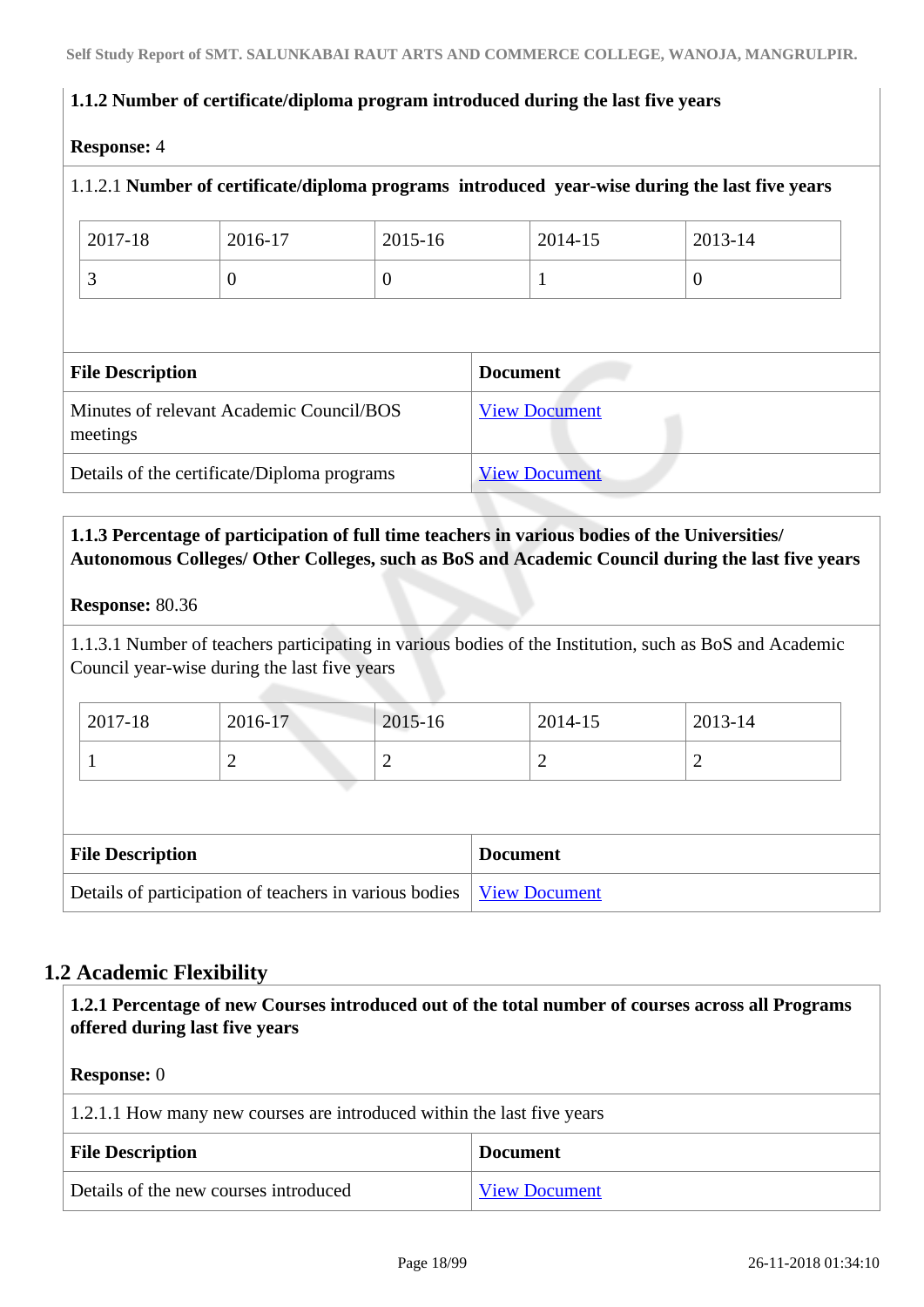### **1.2.2 Percentage of programs in which Choice Based Credit System (CBCS)/Elective course system has been implemented**

### **Response:** 0

1.2.2.1 Number of programs in which CBCS/ Elective course system implemented.

| <b>File Description</b>                              | <b>Document</b>      |
|------------------------------------------------------|----------------------|
| Name of the programs in which CBCS is<br>implemented | <b>View Document</b> |

### **1.2.3 Average percentage of students enrolled in subject related Certificate/ Diploma programs/Addon programs as against the total number of students during the last five years**

### **Response:** 11.19

1.2.3.1 Number of students enrolled in subject related Certificate or Diploma or Add-on programs yearwise during the last five years

| 2017-18                  | 2016-17 | 2015-16 | 2014-15 | 2013-14 |
|--------------------------|---------|---------|---------|---------|
| $\mathbf{O}$<br>$\Omega$ | 40      | 60      | 40      | 20      |

| <b>File Description</b>                                                                        | <b>Document</b>      |
|------------------------------------------------------------------------------------------------|----------------------|
| Details of the students enrolled in Subjects related<br>to certificate/Diploma/Add-on programs | <b>View Document</b> |

### **1.3 Curriculum Enrichment**

 **1.3.1 Institution integrates cross- cutting issues relevant to Gender, Environment and Sustainability, Human Values and Professional Ethics into the Curriculum**

### **Response:**

One of the main objectives of the institution is to provide higher education to all irrespective of cast , creed , religion, gender and economic status.

 The institution takes every step to create and to maintain friendly and happy atmosphere among all the students. The syllabus provided by the university deals with the entire cross cutting issues. The syllabus is designed by parent university is an adequate enough to impart the human values, the sense of social responsibility, importance of women empowerment, gender equality and environmental awareness among all the students. To support the curriculum, the institution takes initiative practically by conducting various activities regarding cross cutting issues like as, gender equity, environment and sustainability, human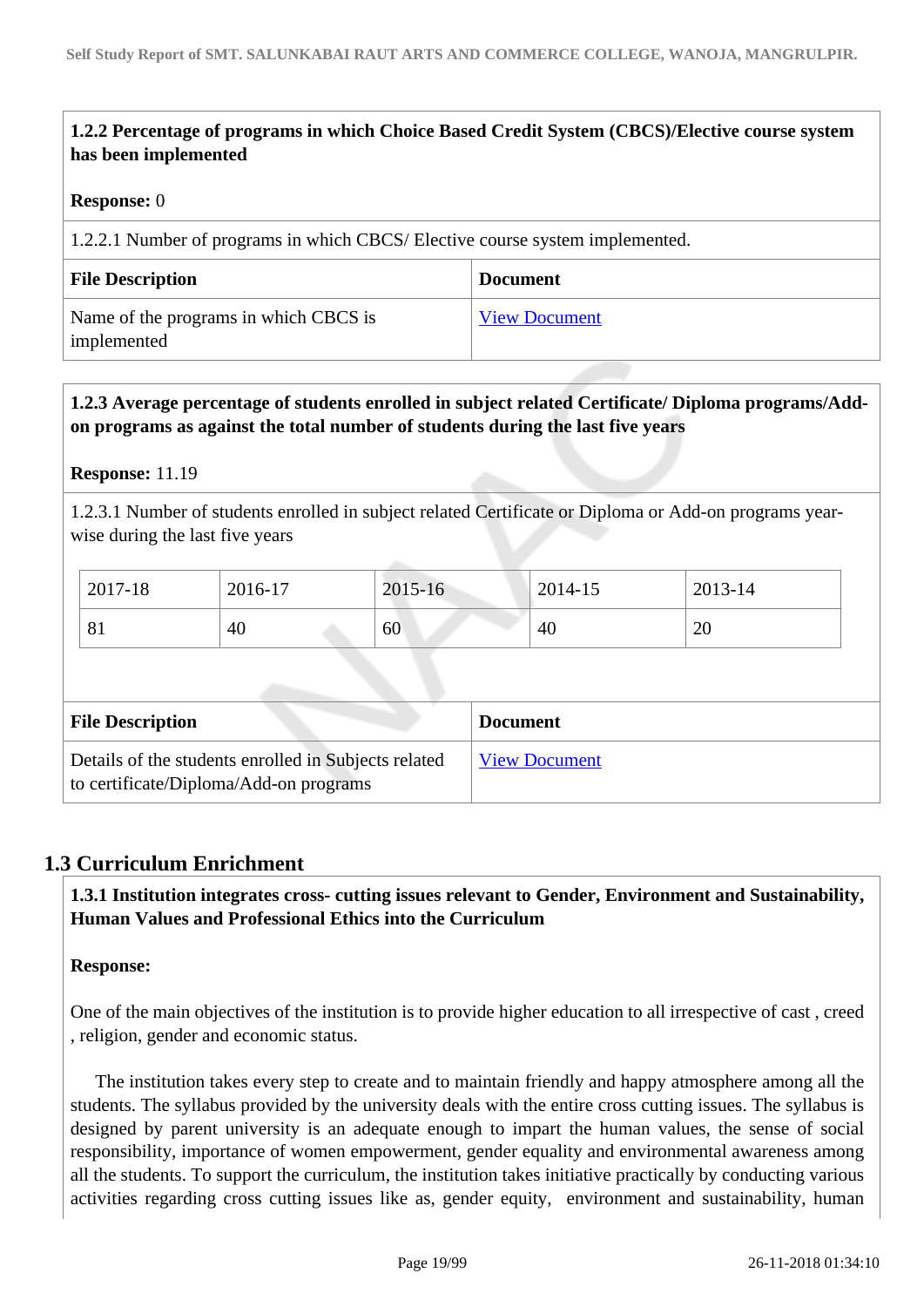values and professional ethics.

The following programs are conducted by the institution regarding the cross cutting issues.

#### 1.**Woman empowerment and gender issues:**

- To deal with gender related issues the college has women grievance cell and women cell are in action.
- The college organized women empowerment program.
- The college conducted program on gender equality.
- A program on problem of female feticide is conducted by the college.
- The NSS department arranges the women gathering every year.
- Anti-Ragging committee is active in college.

### 1.**Human Values :-**

- To impart human values among the students, the institution started new certificate courses:
- 1) Leadership development in Politics
- 2) Introduction of e- commerce.

 The syllabus provided by the university inculcates the human values like liberty equality and fraternity, love, honesty and peace etc. among the students.

- A number of proposal to conduct various Human right programs are submitted to UGC.
- The institute celebrates the birth and death anniversaries of great Indian icons, who strongly advocated human values.

### **Following list of the core courses which deals with the cross cutting issues:**

- 1.Marathi
- 2.English
- 3.Economics
- 4.Political Science
- 5.History
- 6.Environment
- 7.Commerce
- 8.Leadership development in politics

### **Environment Related Issues :-**

- The college offers the subject Environment studies, as a compulsory subject for second year students of B.A. and B.Com.
- The college has a rain water harvesting system at the main building.
- Tree Plantation is done in the campus on various occasions to keep the campus green.
- NSS unit is active and builds check dam and dig trenches in the adopted village during the annual special camp.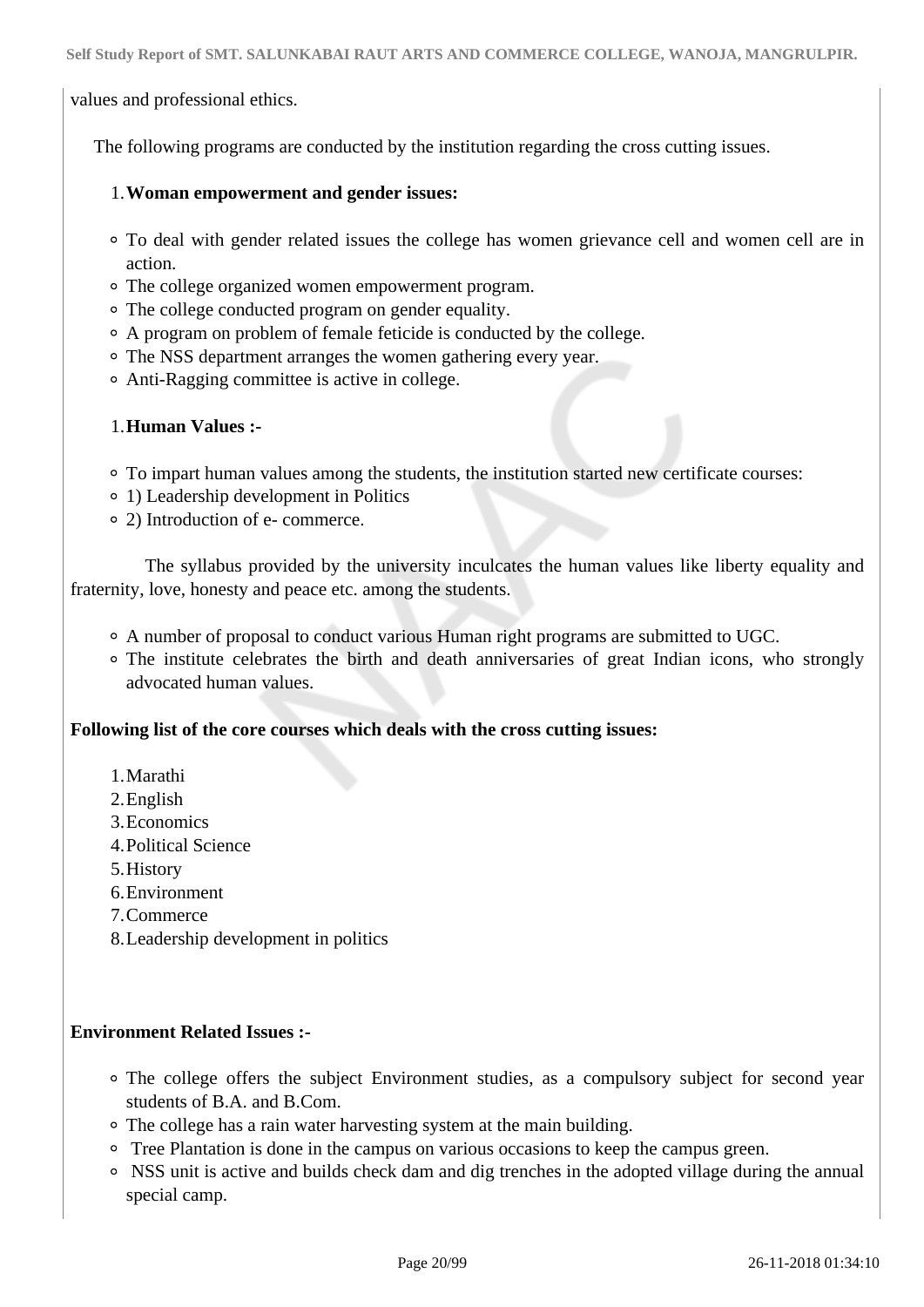The NSS unit conducts cleanliness drive by sweeping the village during its special camp in the adopted village.

### **Professional ethics**:

Professional ethics like as, integrity, transparency, impartiality,accountability,confidentiality,objectivity,respect, dignity, patriotism, obedience to the law, loyalty and honesty are included in the curriculums of B.A. & B.Com.by the parent University.

 **1.3.2 Number of value added courses imparting transferable and life skills offered during the last five years**

#### **Response:** 4

1.3.2.1 Number of value-added courses imparting transferable and life skills offered during the last five years

Response: 4

| <b>File Description</b>                                                      | <b>Document</b>      |
|------------------------------------------------------------------------------|----------------------|
| Details of the value-added courses imparting<br>transferable and life skills | <b>View Document</b> |
| Brochure or any other document relating to value<br>added courses.           | <b>View Document</b> |

| 1.3.3 Percentage of students undertaking field projects / internships |                      |  |  |  |  |
|-----------------------------------------------------------------------|----------------------|--|--|--|--|
| <b>Response:</b> 16.86                                                |                      |  |  |  |  |
| 1.3.3.1 Number of students undertaking field projects or internships  |                      |  |  |  |  |
| Response: 59                                                          |                      |  |  |  |  |
| <b>File Description</b>                                               | <b>Document</b>      |  |  |  |  |
| List of students enrolled                                             | <b>View Document</b> |  |  |  |  |
| Institutional data in prescribed format                               | <b>View Document</b> |  |  |  |  |

### **1.4 Feedback System**

**1.4.1 Structured feedback received from 1) Students, 2)Teachers, 3)Employers, 4)Alumni and**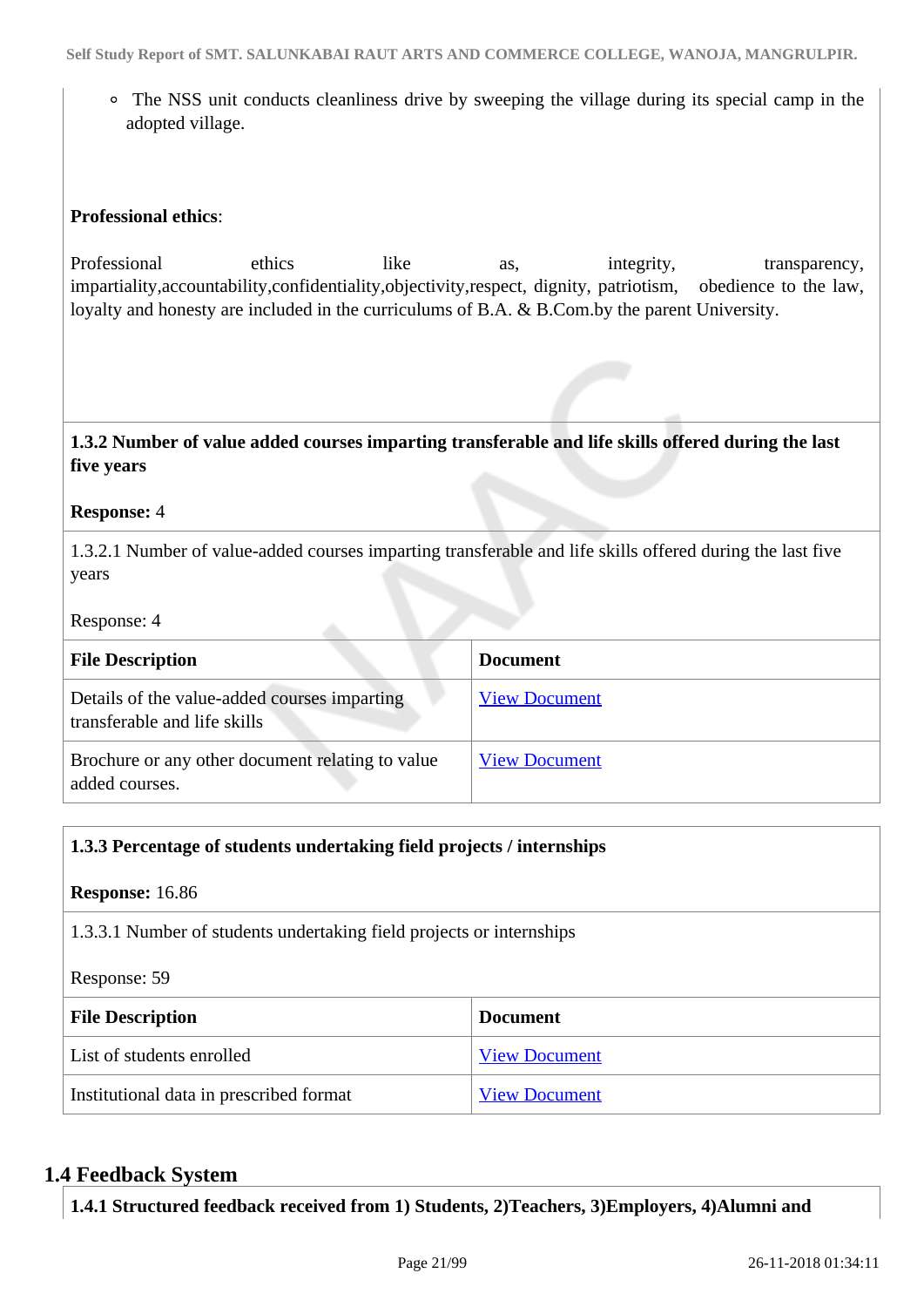| 5) Parents for design and review of syllabus-Semester wise/ year-wise |  |
|-----------------------------------------------------------------------|--|
| A.Any 4 of the above                                                  |  |

**B.Any 3 of the above**

**C. Any 2 of the above**

**D. Any 1 of the above**

### **Response:** D. Any 1 of the above

| <b>File Description</b>                                                                                                                           | <b>Document</b>      |
|---------------------------------------------------------------------------------------------------------------------------------------------------|----------------------|
| Action taken report of the Institution on feedback<br>report as stated in the minutes of the Governing<br>Council, Syndicate, Board of Management | <b>View Document</b> |
| URL for stakeholder feedback report                                                                                                               | <b>View Document</b> |

# **1.4.2 Feedback processes of the institution may be classified as follows: A. Feedback collected, analysed and action taken and feedback available on website B. Feedback collected, analysed and action has been taken C. Feedback collected and analysed D. Feedback collected Response:** A. Feedback collected, analysed and action taken and feedback available on website **File Description Document** URL for feedback report [View Document](http://www.smtsalunkabairaut.com/feedback/Analysis%20of%20feedback%20on%20syllabus%202017-18.pdf)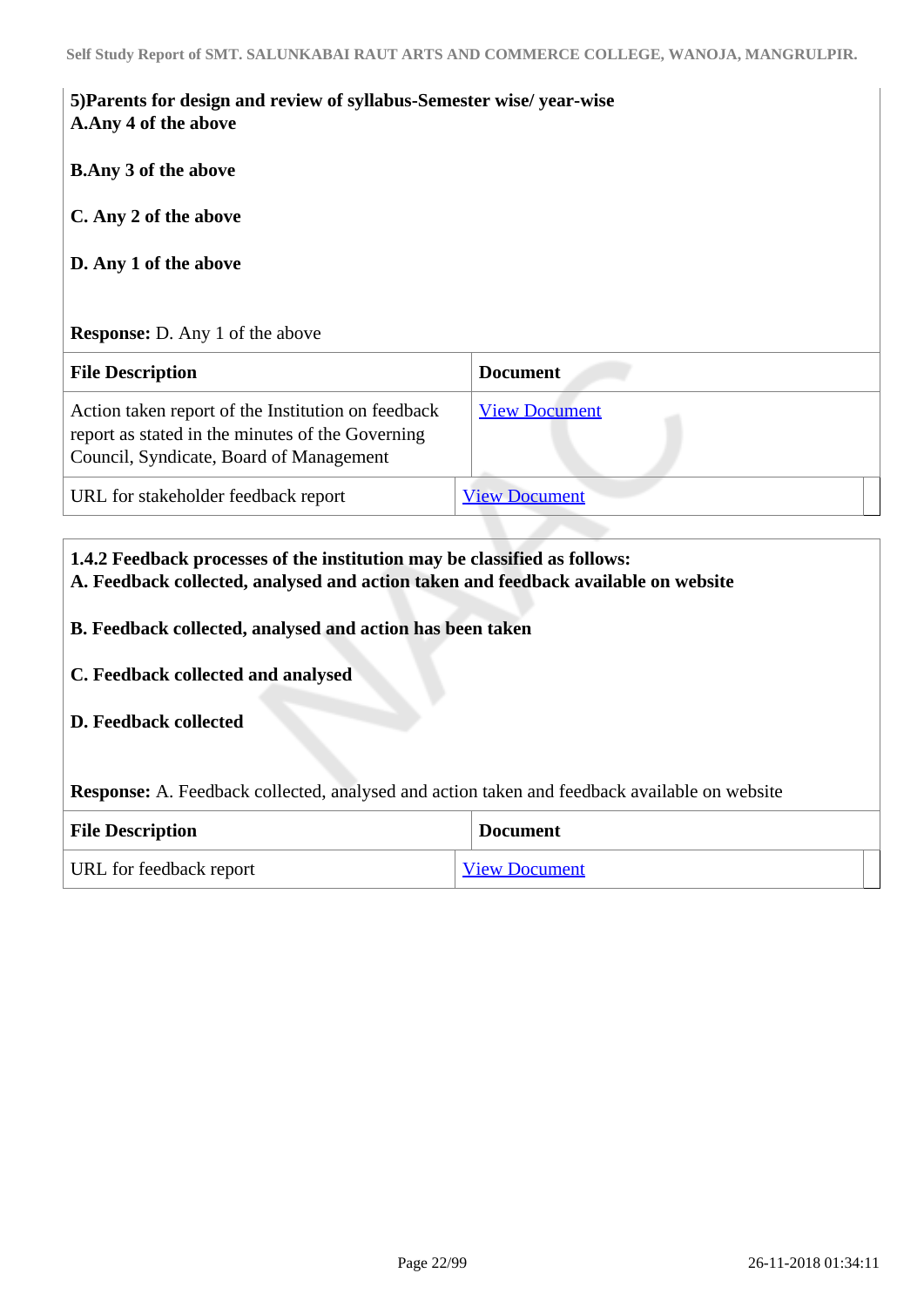### **Criterion 2 - Teaching-learning and Evaluation**

### **2.1 Student Enrollment and Profile**

### **2.1.1 Average percentage of students from other States and Countries during the last five years**

### **Response:** 0.04

2.1.1.1 Number of students from other states and countries year-wise during the last five years

| 2017-18 | 2016-17 | 2015-16 | 2014-15 | 2013-14 |
|---------|---------|---------|---------|---------|
| 00      | 01      | 00      | 00      | 00      |

| <b>File Description</b>                       | <b>Document</b>      |  |  |  |
|-----------------------------------------------|----------------------|--|--|--|
| List of students (other states and countries) | <b>View Document</b> |  |  |  |
| Institutional data in prescribed format       | <b>View Document</b> |  |  |  |

### **2.1.2 Average Enrollment percentage (Average of last five years)**

### **Response:** 63.19

2.1.2.1 Number of students admitted year-wise during the last five years

| 2017-18 | 2016-17 | 2015-16 | 2014-15 | 2013-14 |
|---------|---------|---------|---------|---------|
| 350     | 497     | 528     | 446     | 454     |

2.1.2.2 Number of sanctioned seats year-wise during the last five years

| 2017-18 | 2016-17 | 2015-16 | 2014-15 | 2013-14 |
|---------|---------|---------|---------|---------|
| 720     | 720     | 720     | 720     | 720     |

| <b>File Description</b>                 | <b>Document</b>      |
|-----------------------------------------|----------------------|
| Institutional data in prescribed format | <b>View Document</b> |

### **2.1.3 Average percentage of seats filled against seats reserved for various categories as per applicable reservation policy during the last five years**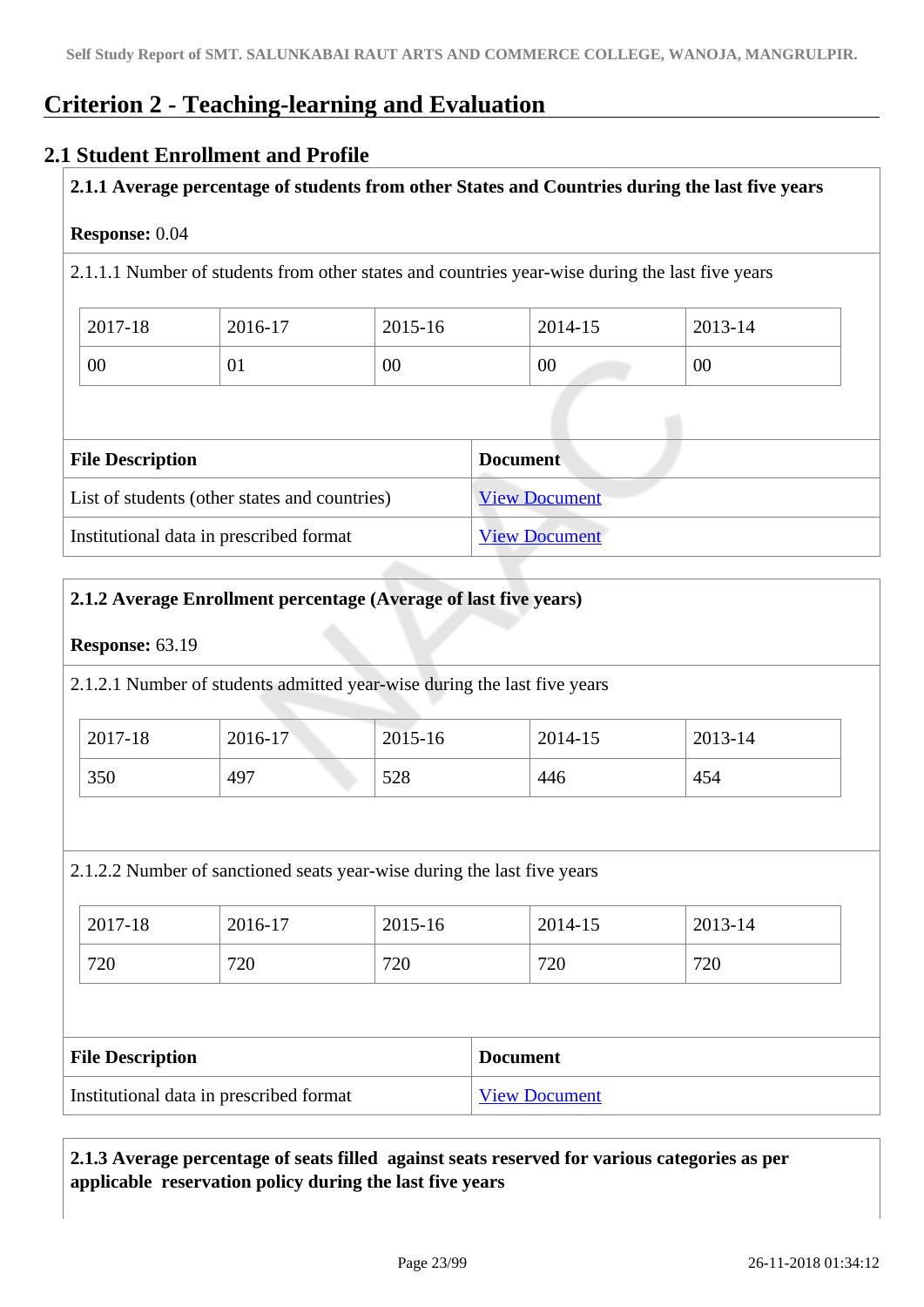### **Response:** 98.34

2.1.3.1 Number of actual students admitted from the reserved categories year-wise during the last five years

|                         | 2017-18 | 2016-17 | 2015-16 |                 | 2014-15 | 2013-14 |  |  |
|-------------------------|---------|---------|---------|-----------------|---------|---------|--|--|
|                         | 343     | 374     | 374     |                 | 374     | 374     |  |  |
|                         |         |         |         |                 |         |         |  |  |
| <b>File Description</b> |         |         |         |                 |         |         |  |  |
|                         |         |         |         | <b>Document</b> |         |         |  |  |

### **2.2 Catering to Student Diversity**

 **2.2.1 The institution assesses the learning levels of the students, after admission and organises special programs for advanced learners and slow learners**

### **Response:**

The students enrolled in our institute are from diverse sections of the society. Most of the students are from marginalized categories i.e. ST, SC, and OBC. The college is very much conscious about their overall growth and upliftment in the society. The college provides free access to them in the process of enrolment to raise their ratio in the field of higher education. The college strictly adheres to the rules of reservation policies led by the Government of Maharashtra and parent university Sant Gadgebaba Amravati University Amravati. As well as the college made available various schemes such as scholarship, EBC, PTC, Insurance, Shahu Maharaj scholarship, Handicaps, Merit scholarship, etc. to attract them to take higher education in our institution.

 The institution gives preference to girl students in enrolment to equip them with the weapon of higher education so that they can empower themselves to face the competitive world and to create own existence.

 There is a transparent mechanism for admission process. The students are admitted in our institution irrespective of cast creed, gender, religion, social and economic status.

 After admission there is a process to identify slow and advance learners. Each faculty conducts diagnostic test at beginning of the sessions. After identification, the faculty prepares separate list of slow and advance learners and make the future plan for students. There is a common strategy to provide different assistance and tools to these students such as for,

### **Slow learners** :

- Individual counseling.
- Extra notes.
- Group discussion session.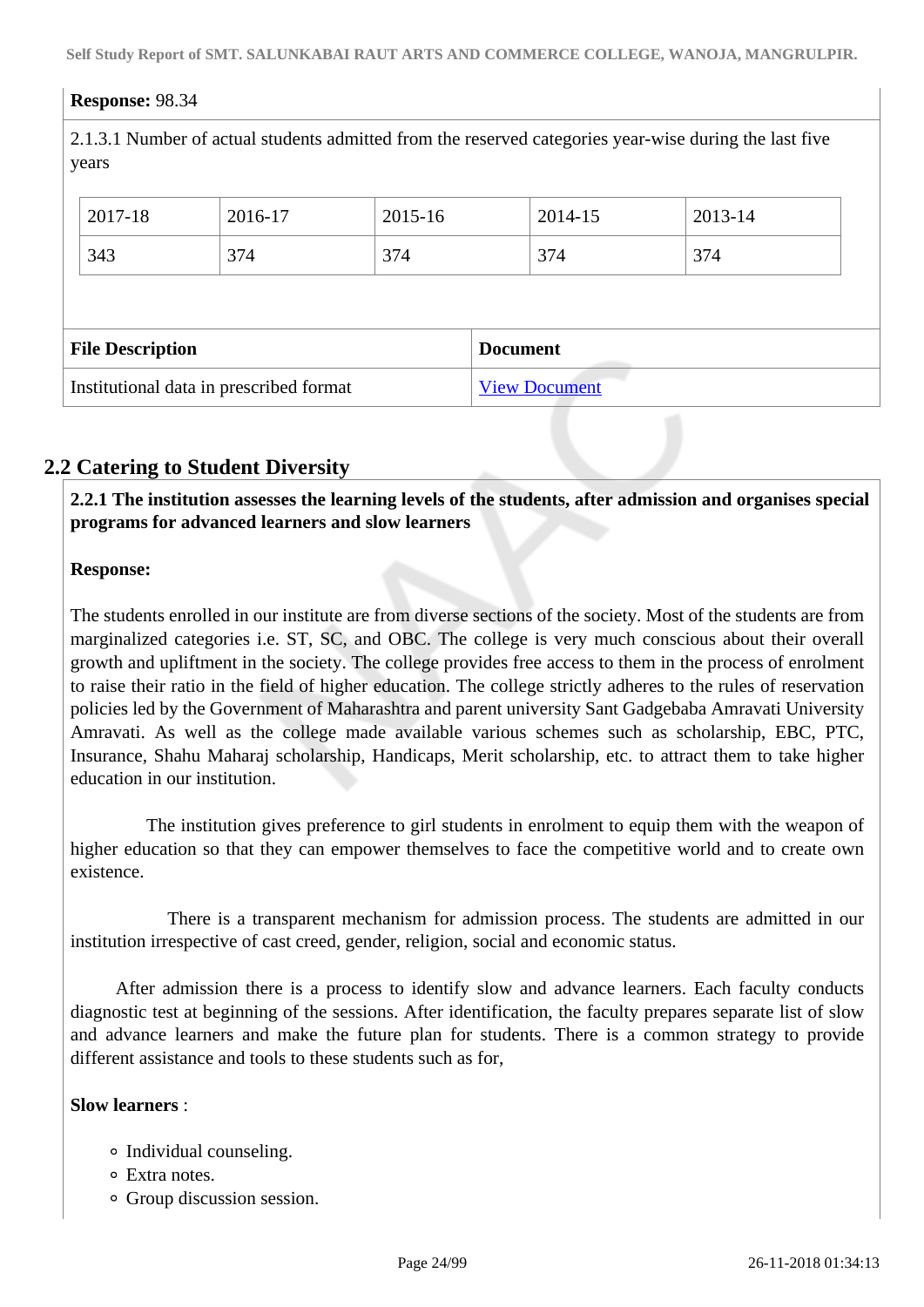- Orientation session.
- Internal examination process.
- Encouragement in NSS, NCC, Sports and academic activities.
- Extra library books.
- To encourage them to make use of internet through Wi Fi.

#### **Advance learners:**

- SOUL, Shodhganga library softwares
- Advance notes
- Guest lectures
- Seminar sessions
- Participative learning sessions
- Experimental learning sessions
- o Projects
- Assessments
- Group discussion sessions
- New certificate courses
- Wi- Fi facility.
- Advance questions paper

To enhance their confidence level, the college conducts various activities such as Cultural, NSS, NCC, Sports to develop their overall personality.

### **2.2.2 Student - Full time teacher ratio**

**Response:** 31.82

### **2.2.3 Percentage of differently abled students (Divyangjan) on rolls**

**Response:** 0.29

2.2.3.1 Number of differently abled students on rolls

#### Response: 1

| <b>File Description</b>                                                                           | <b>Document</b>      |
|---------------------------------------------------------------------------------------------------|----------------------|
| List of students (differently abled)                                                              | <b>View Document</b> |
| Institutional data in prescribed format                                                           | <b>View Document</b> |
| Any other document submitted by the Institution to<br>a Government agency giving this information | <b>View Document</b> |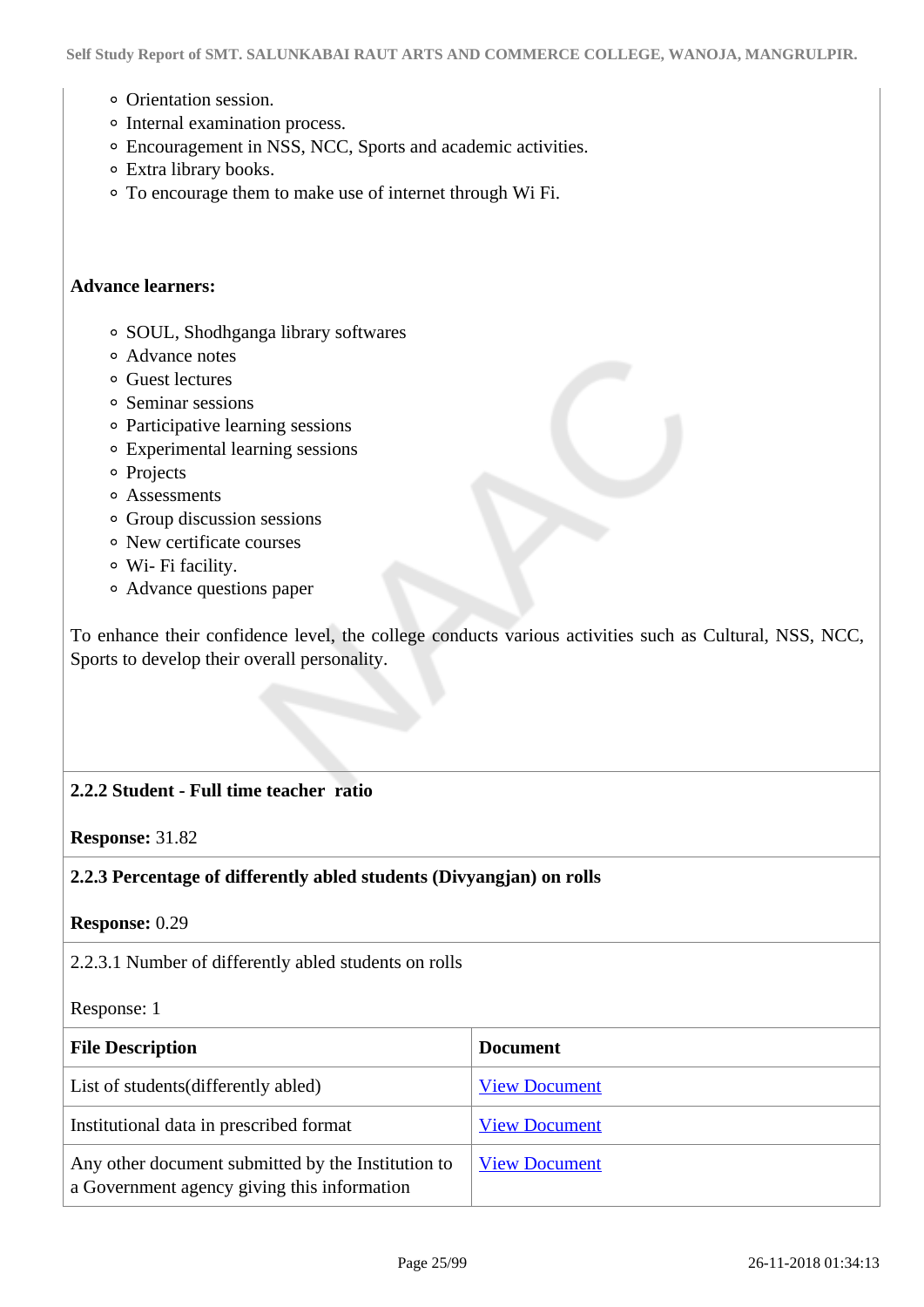### **2.3 Teaching- Learning Process**

 **2.3.1 Student centric methods, such as experiential learning, participative learning and problem solving methodologies are used for enhancing learning experiences**

### **Response:**

The institution is very much aware about the importance of student centric learning in the current scenario of the higher education. The institution knows that the students should be at center to make growth of institution as well as the nation.

 The institution ensures the use of student centric methodology such as experiential learning, Participative learning and problem solving methodologies in teaching learning process.

 The following activities are conducted by institution to make teaching learning process more students centric.

### **Experiential Learning**:

- The study tours are organized by the institution to provide real experience to the students.
- The college study Boards conduct various co-curriculum activities.
- NSS, NCC, conduct various social and extracurricular activities at the college as well as at the neighboring locality and adopted village.
- Use of ICT in teaching learning process.
- The student are encouraged to make effective use of You-tube, Facebook , what's app to enhance their current knowledge through the internet facility provided by the institution.
- Soft wares like SOUL,N-List are made available for the use of the students and staff.
- To nurture creative and critical thinking, the students are encouraged to participate and publish their research papers in seminar and workshops.
- The college annual magazine "Antarnad " provides a stage the students to express their creative thinking freely.
- The students are encouraged to participate in the research workshop "Avishkar" organized by the parent University.
- The college organizes 'Nature study tour' every year to make students aware about the environmental changes and its effects on wild life and human beings.
- The college has collaborations with the two other colleges to conduct and participate in activities like workshops, seminars, conferences etc.

### **Participative Learning :**

- The college adopts participatory methods.
- The students are given participation in various internal committees of college.
- Group discussion, seminars, presentations are organized for the students and the institution ensures the maximum participation of the students.
- Guest lectures, study tours, quiz competitions, debate etc. are organized.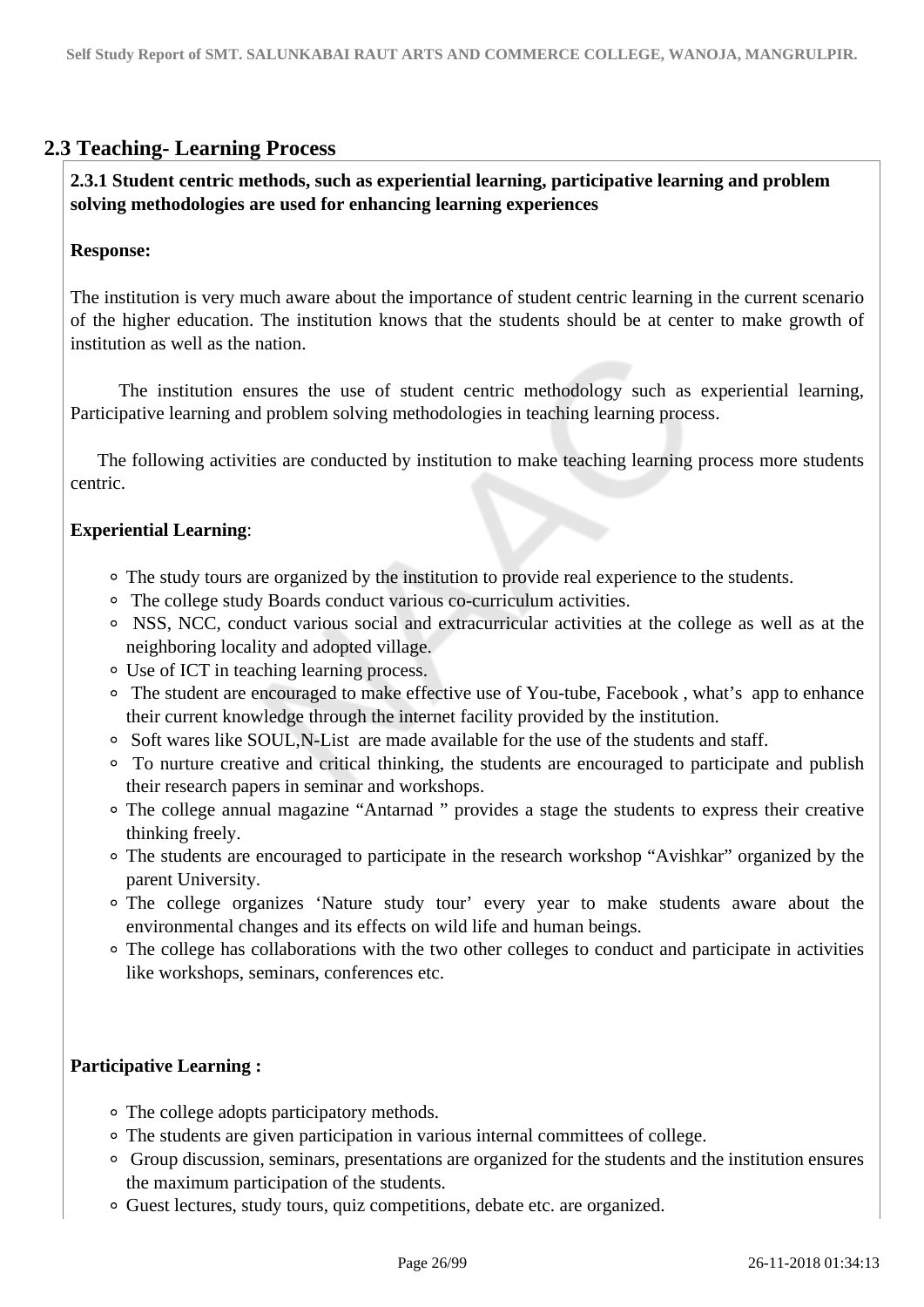- Projects and assignments provided to the students to enhance their participative learning.
- Students participate in various sports, cultural, social, NSS, NCC, activities for their all-round development.
- Various examinations are organized to enhance participation.

### **Problem solving methodology** :

- Use of questions and answer methods in the classroom.
- Faculty provides personal counseling to the students.
- Orientation by the faculty.
- Unit tests, common tests are conducted.
- Group discussion.
- The students have free access to the Principal for any kind of problem they face regarding teaching learning process.
- Feedback mechanism is available for the students and stake holders to provide feedback on the teacher and his methodologies in teaching learning process.

### **2.3.2 Percentage of teachers using ICT for effective teaching with Learning Management Systems (LMS), E-learning resources etc.**

**Response:** 72.73

2.3.2.1 Number of teachers using ICT

Response: 8

| <b>File Description</b>                                                      | <b>Document</b>      |  |
|------------------------------------------------------------------------------|----------------------|--|
| List of teachers (using ICT for teaching)                                    | <b>View Document</b> |  |
| Provide link for webpage describing the "LMS/<br>Academic management system" | <b>View Document</b> |  |

### **2.3.3 Ratio of students to mentor for academic and stress related issues**

#### **Response:** 35

2.3.3.1 Number of mentors

Response: 10

### **2.3.4 Innovation and creativity in teaching-learning**

**Response:** 

**The institution emphasizes the innovation and creativity in the teaching learning process.**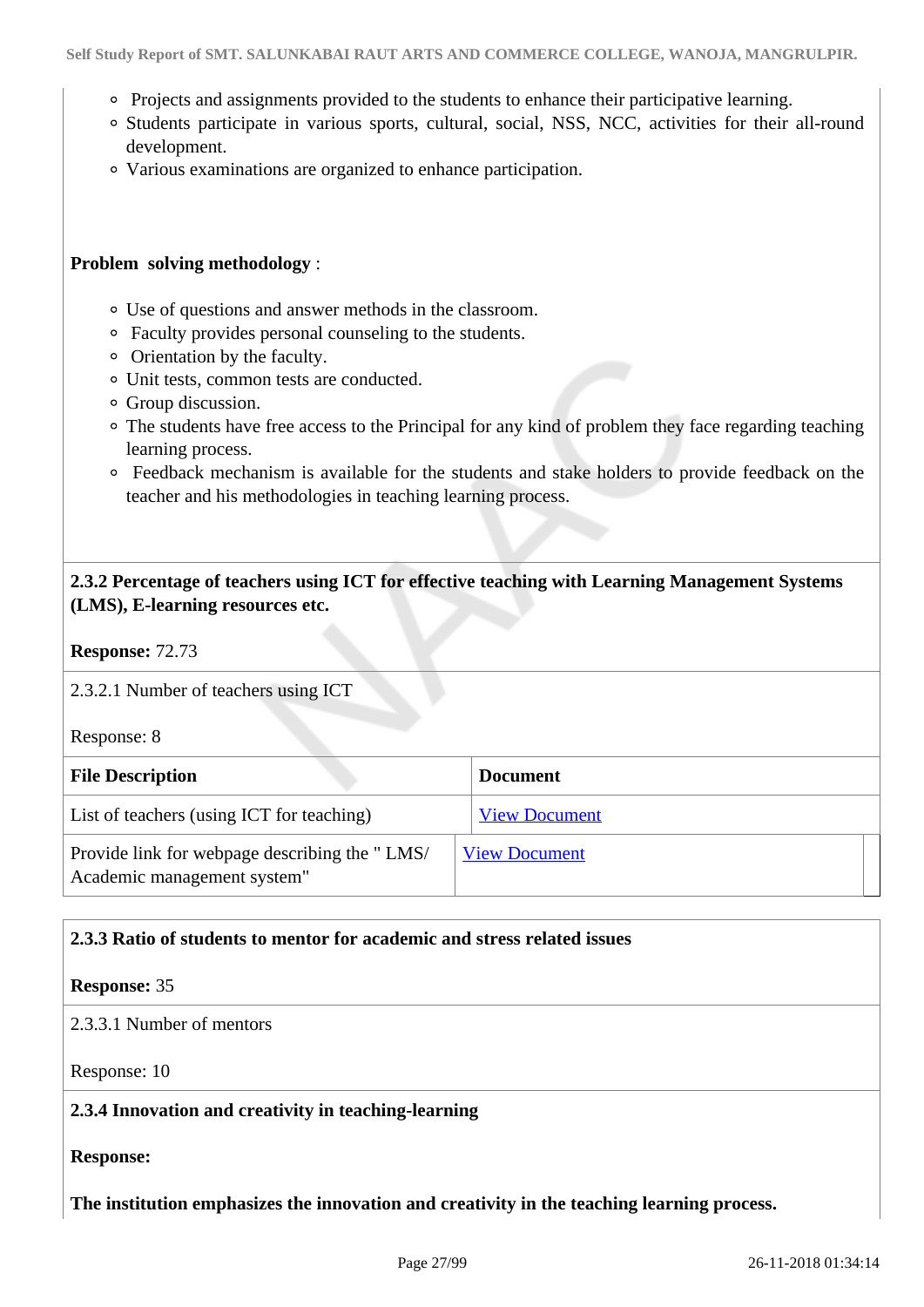The teachers are encouraged to adopt new techniques and methods with swiftly changing educational atmosphere. The methods like participative learning, experiential learning and creative learning are beings used effectively by the faculties and the students.

The following innovations and creativity are being adopted in teaching learning process.

- Information communication technological tools are being used in teaching learning process by the respective faculties, the tools like Internet, Projector, White boards, Google, You- tube, e-mail and what's app are effectively being used to make students understand the syllabus and enhance their learning experience.
- The information regarding the available educational websites is provided to the creative students to enhance their skills and knowledge.
- For those students who cannot afford the expenses of higher education, are advised to enroll in available free online courses offered by many websites like as SWAYAM , e-shiksha etc.
- The institution made available computer related courses like as a MS-Office and Introduction of ecommerce from academic session 2017-18.
- The computer lab, with 15 PCs is provided to teach above certificate courses and other commerce subjects related to computers.
- An auditorium hall has been constructed to conduct various activities such as NSS, NCC and academic related activities like as workshops, seminars, debate, conferences, power point presentation, guest lectures, social and cultural activities.
- The Institution has its website which contents available courses, curriculum, academic facilities, academic calendar, action taken reports, examination related information, results, time table, faculty profiles and feedback provision for all the stake holders.
- The college library is using modern educational soft wares like SOUL and N-List to give free access to the stake holders and students to explore all the educational books And Journals available in the world.
- To nurture creative and critical temper among the students, the faculty provides projects, seminars, assignments, study tours, field visits etc.
- The college provides a stage to the students in the form of annual magazine "Antarnad" (inner voice) to express their views freely on any subject through poems, drama, article etc.
- The college has made collaborations with the other colleges in regard with students and staff participation in conference, workshop and seminars conducted by the institutions.
- The students are encouraged to publish and participate in "Avishkar," a research platforms provided by the parent university.
- Students are encouraged to publish research papers in the various conferences.
- The NSS, NCC, units of our college conduct various social activities and the students nurture creative thinking by performing one act play , social songs, Mime, skit etc. through such kinds of activities.
- To create environmental awareness among the students, the college organizes Nature study tour in the sanctuary of katepurna.

### **2.4 Teacher Profile and Quality**

**2.4.1 Average percentage of full time teachers against sanctioned posts during the last five years**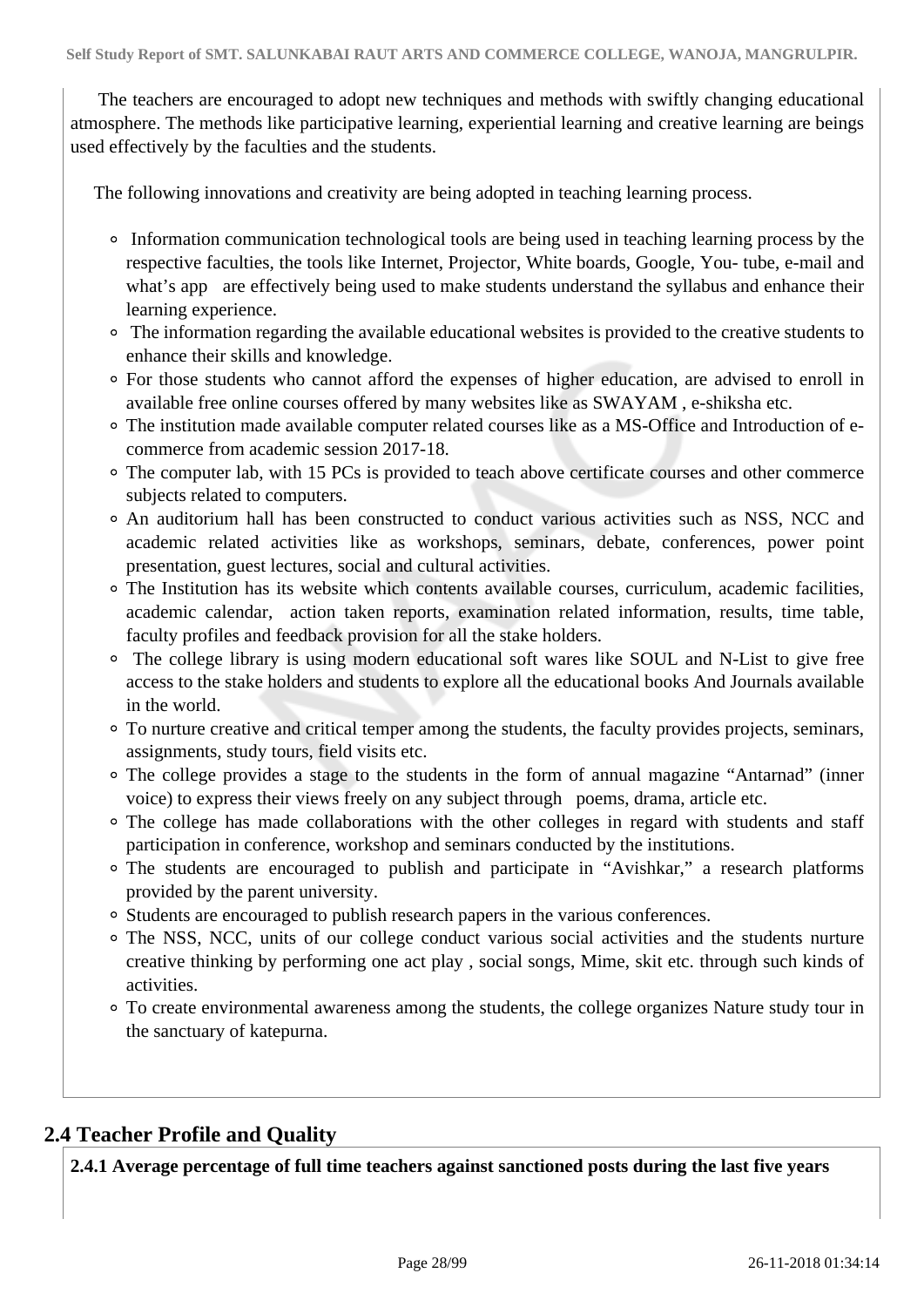| <b>Response: 80</b>                                              |                      |  |  |  |
|------------------------------------------------------------------|----------------------|--|--|--|
| <b>File Description</b>                                          | <b>Document</b>      |  |  |  |
| Year wise full time teachers and sanctioned posts<br>for 5 years | <b>View Document</b> |  |  |  |
| List of the faculty members authenticated by the<br>Head of HEI  | <b>View Document</b> |  |  |  |

### **2.4.2 Average percentage of full time teachers with Ph.D. during the last five years**

### **Response:** 28.94

2.4.2.1 Number of full time teachers with Ph.D. year-wise during the last five years

| 2017-18 | 2016-17                  | 2015-16                  | 2014-15 | 2013-14 |
|---------|--------------------------|--------------------------|---------|---------|
|         | $\overline{\phantom{0}}$ | $\overline{\phantom{0}}$ |         |         |

| <b>File Description</b>                                                                       | <b>Document</b>      |
|-----------------------------------------------------------------------------------------------|----------------------|
| List of number of full time teachers with PhD and<br>number of full time teachers for 5 years | <b>View Document</b> |

### **2.4.3 Teaching experience per full time teacher in number of years**

**Response:** 22.36

2.4.3.1 Total experience of full-time teachers

Response: 246

| <b>File Description</b>    | <b>Document</b>      |
|----------------------------|----------------------|
| Any additional information | <b>View Document</b> |

 **2.4.4 Percentage of full time teachers who received awards, recognition, fellowships at State, National, International level from Government, recognised bodies during the last five years**

### **Response:** 0

2.4.4.1 Number of full time teachers receiving awards from state /national /international level from Government recognised bodies year-wise during the last five years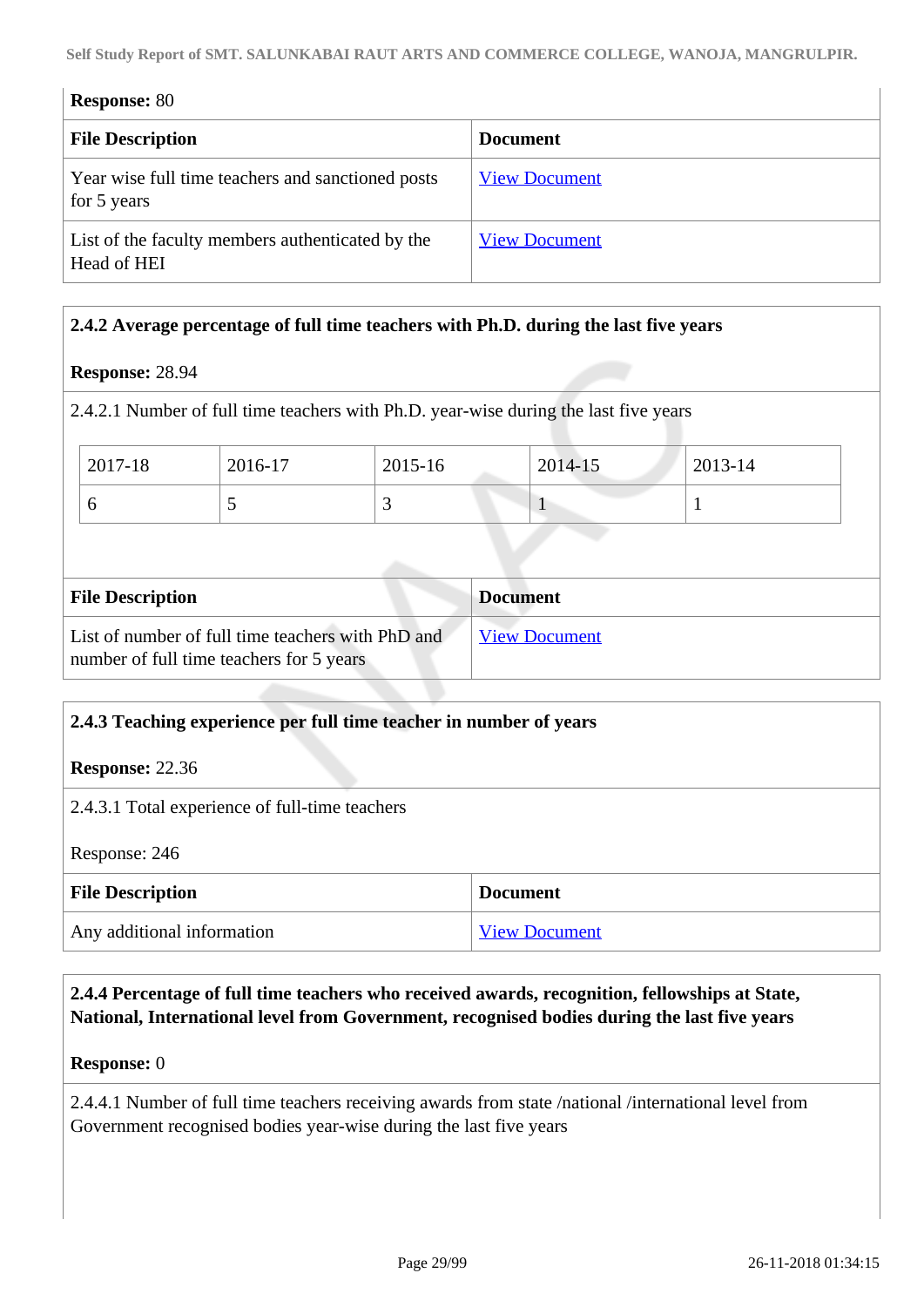| 2017-18                 | 2016-17 | 2015-16 |                 | 2014-15          | 2013-14 |  |
|-------------------------|---------|---------|-----------------|------------------|---------|--|
| 0                       | U       | O       |                 | $\boldsymbol{0}$ | v       |  |
|                         |         |         |                 |                  |         |  |
|                         |         |         |                 |                  |         |  |
| <b>File Description</b> |         |         | <b>Document</b> |                  |         |  |

### **2.4.5 Average percentage of full time teachers from other States against sanctioned posts during the last five years**

### **Response:** 0

2.4.5.1 Number of full time teachers from other states year-wise during the last five years

| 2017-18 | 2016-17 | $2015 - 16$ | 2014-15 | 2013-14 |
|---------|---------|-------------|---------|---------|
| ν       |         | ν           | U       |         |

| <b>File Description</b>                                                                            | <b>Document</b>      |
|----------------------------------------------------------------------------------------------------|----------------------|
| List of full time teachers from other state and state<br>from which qualifying degree was obtained | <b>View Document</b> |

### **2.5 Evaluation Process and Reforms**

### **2.5.1 Reforms in Continuous Internal Evaluation(CIE) system at the institutional level**

### **Response:**

The institution follows the evaluation methods used by Sant Gadge Baba Amravati University Amravati. The university adopted the central evaluation system in which, all the answer papers are evaluated with secrecy and impartiality. The evaluated answer papers are moderated and scrutinized under the guidance of controller of university. Then the university declares the result on their website. The same procedure has been followed by the institution.

 The institution has an Internal Examination Committee which monitors examination and evaluation process. The committee introduced following reforms in internal examination and evaluation process:

- Under the direction of IQAC, the committee directs the departments to conduct diagnostic test to identify slow and advance learner.
- After the identification of slow and advance learners. The faculty provides required material and tools to the slow learners to make their progress in the academic years. The advance learners are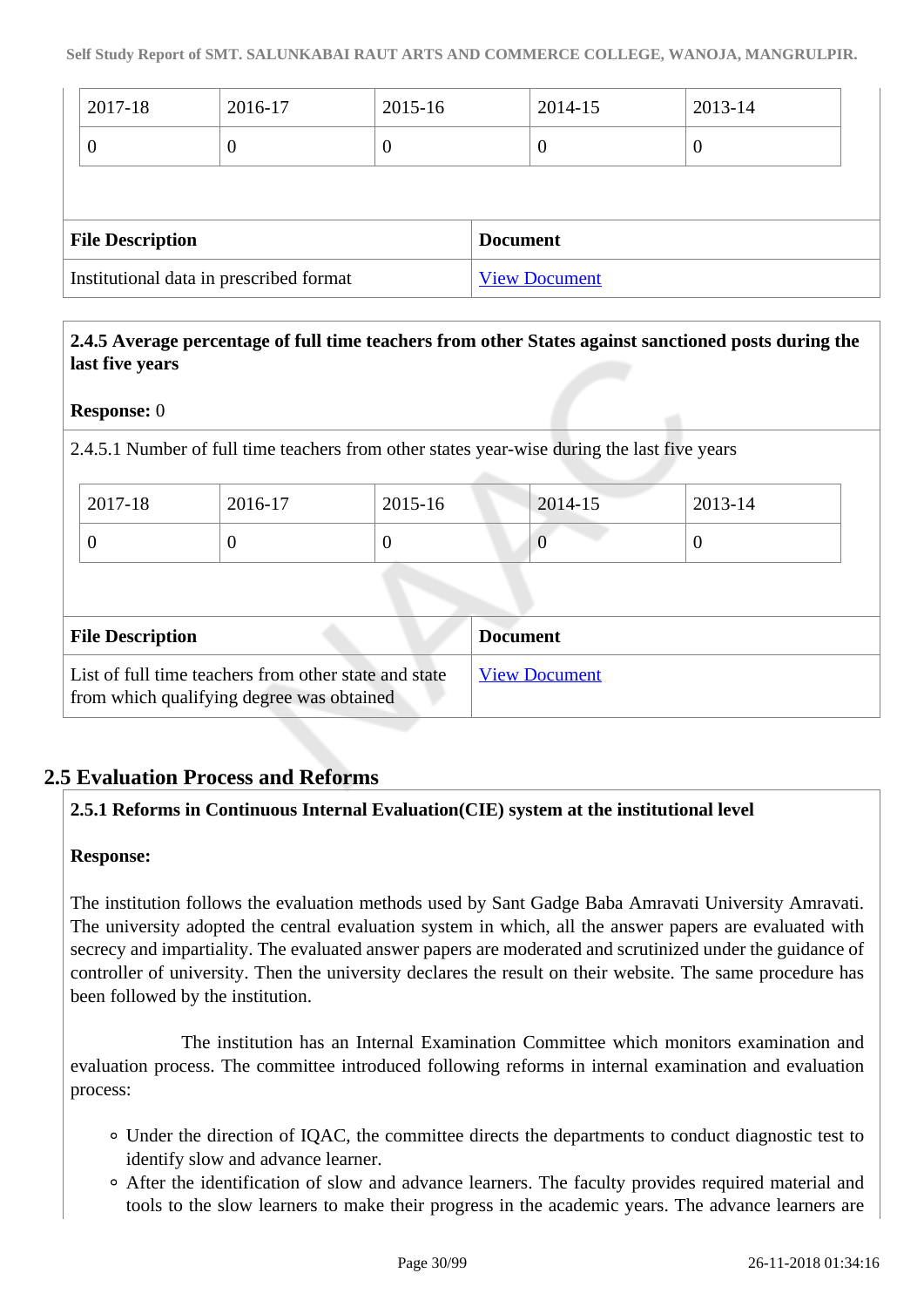provided Internet, advance notes, extra books and assignments to develop their require learning instincts.

- The committee directs the departments to organize debit competition, poster wall competition, essay competition etc. to evaluate the student performance in such competitions by the expertise.
- The tasks like assignments, projects and seminars are provided to the students and the evaluations is done with impartiality and results are declared in the class rooms by the respective faculties.
- Those students who performed well in the above given tasks are orally felicitated and those students who performed averagely are encouraged to improvise their performance.
- Each faculty conducts viva-voce, unit test and common test to track the progress of students and after evaluation, provides required aids to them. Viva-voce in English subject is conducted and evaluated by the internal and external examiners.
- Fare marking and evaluation is done purely by coding the front page which contains the information about the student identity prior to evaluation. After evaluation, the answer papers are decoded tabulated and finally the results are declared.

### **The institution accepts the following reforms suggested by the parent university:**

- $\circ$  From the academic session 2017-18, the university introduced reforms in annual pattern and made the semester pattern compulsory for all the collages. Our collage also introduced the semester pattern for the students of B.A.I. and B.Com.I. In the semester pattern the freedom for evaluation of answer sheet and deceleration of results is given to the collage.
- As per the directions of Parent University the institution evaluates the answer papers with utmost secrecy and impartially. The evaluated answer sheets are provided to the examination department for declaration of the result.
- The result is declared and displayed on the notice board and on the institutional website for the sake of student's convenience.
- After the declaration of the results the internal examination committee discusses the outcomes with the principal and necessary suggestion are suggested by Principal.

### **2.5.2 Mechanism of internal assessment is transparent and robust in terms of frequency and variety**

### **Response:**

The institution has adopted following methods to assess the student performance at different level by slow and advanced learned.

- Conducting Unit test, common test. The performance in the test is transparently assessed by the respective faculties.
- By providing project, assignment, field visit.
- By engaging problem solving learning session, participative learning session and question answer session.
- By arranging group discussion, reading, listening and interview sessions.
- By organizing debate, wall poster, essay competition. The students are assessed by the expertise.
- By organizing various taluka level, district level and Sant gadgebaba Amravati university Amravati level inter collegiate sport tournaments like as holly ball, kabbaddi (men and women) etc. The students are assessed on the basis of their performance by referee, umpire and scorer in a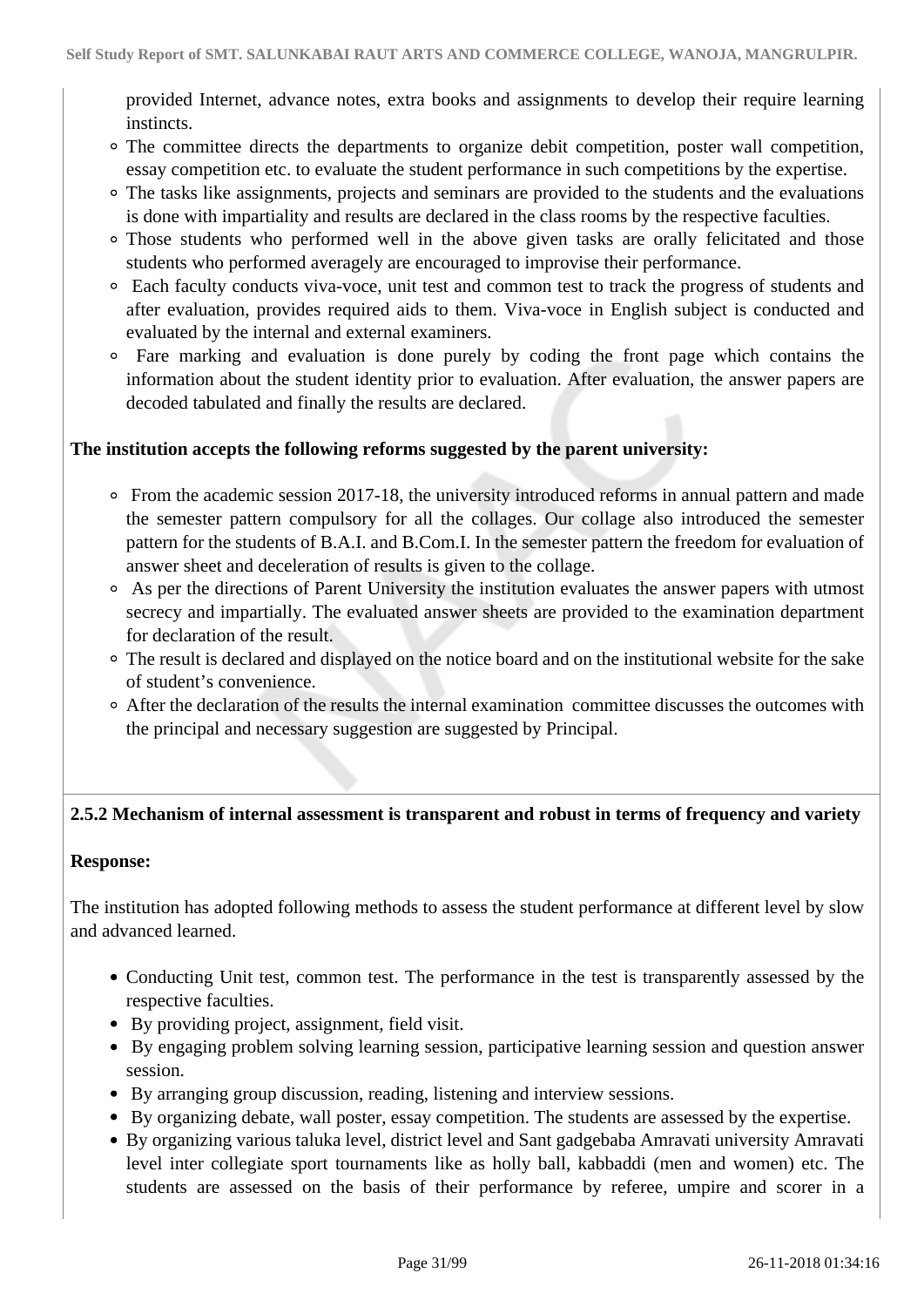transparent way.

- By organizing annual gathering and cultural programs. The student are tested by their performance in cultural activities like as Dance, Drama, One act play, Folk song, Group song, Music chair, Patriotic song etc. by the experts.
- By ensuring student participation in the Youth Festival organized by Sant Gadgebaba Amravati university Amravati.
- The students are evaluated by their participation in the social activities like as superstition eradication, literacy drive, cleanliness drive, prevention of farmer's suicide drive, eradication of caste, tree plantation, women empowerment etc., conducted by collage and N.S.S. unit in the neighboring locality as well as in the adopted village. The student participants are duly felicitated in the form of congratulating them and providing certificates.

### **2.5.3 Mechanism to deal with examination related grievances is transparent, time-bound and efficient**

### **Response:**

The parent university conducts the annual examination of the students. The collage provides all the facility for the conduction of annual examination. The semester examination is conducted by the collage. The coordinator has been appointment by university to conduct, control and monitor the examination.

The University provides question papers and answer sheets to the collage. The examination committee prepares and displays the annual examination time table on the collages notice board. To conduct examination smoothly the Principal appoints officer in charge, clerk, invigilator, water boy, sweeper and other required persons. After the examination, the answer sheets are masked and sent to the University for Valuation, under the control of examination department of university. The examination of semester pattern is internally conducted by the collage. The question papers and the answer sheets are provided by the university. After the examination sealed answer sheets are given to the respective faculties for valuation. The evaluated answer sheets are handover to the examination department of the collage for the declaration of results.

### **The mechanism for redresser of grievances is as follows at the college level:**

The college constitutes the examination committee to solve all examination related grievance of the students. If the student has any grievance related to examination, he/she can approach to the examination committee. The grievances have been solved on the spot by the committee. The college also appointed the full time coordinator, Prof. P.N.Lahase to solve all problems regarding university examination and guide the students with examination form, hall ticket, identity card, the result etc. If the result of any student is withheld by university, the examination coordinator forwards the complaint of the student to the controller of the examination department of the university through the college.

The collage has open and transparent evaluation system. If the students have any complaint regarding the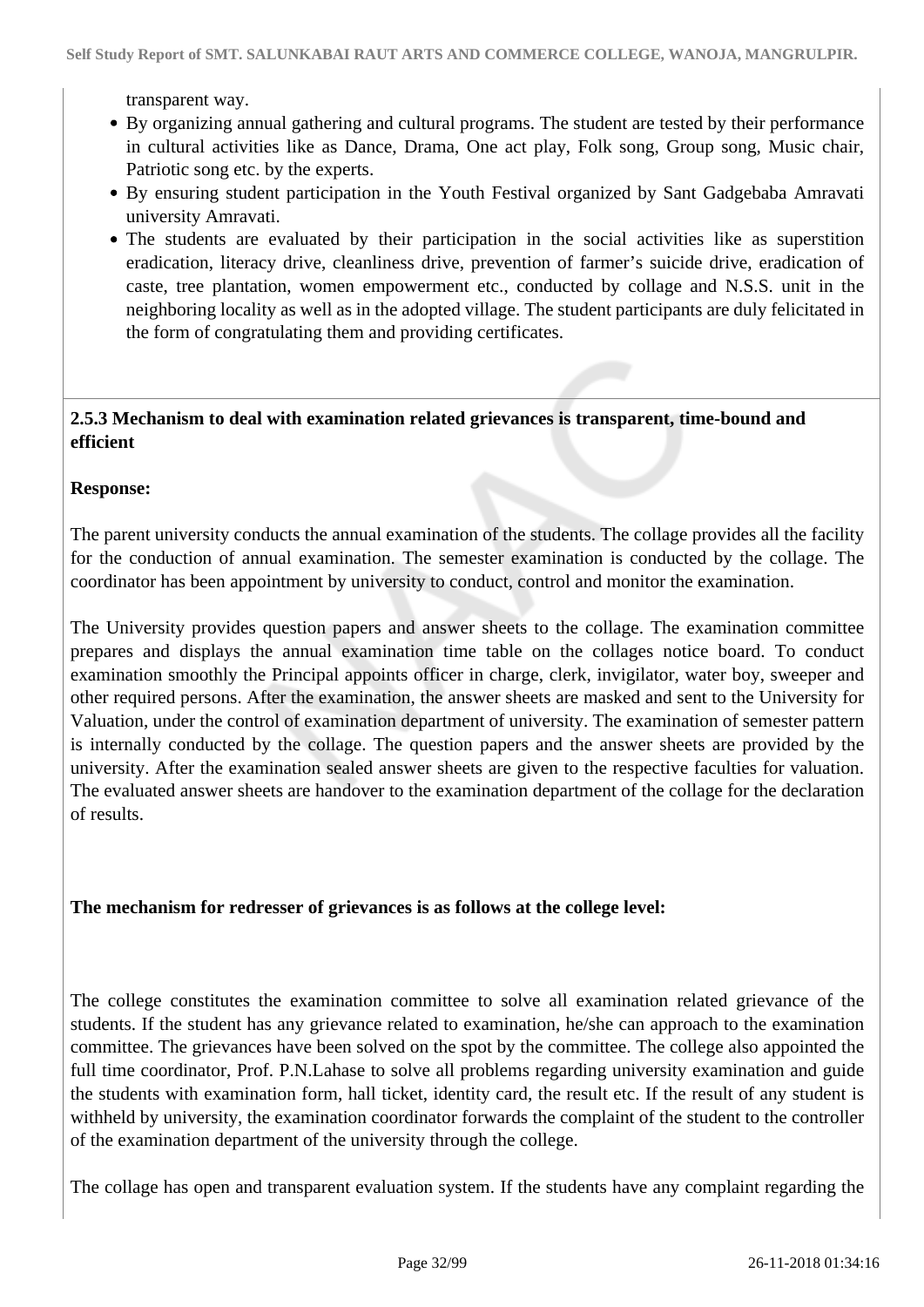evaluation and marks they can approach to the examination committee. The committee provides the Xerox of evaluated answer sheets to the students. If there is correction to be made the committee solves the issue on the spot.

 The internal examinations of unit test, common test, practical, assignment and project, are conducted by the respective subject teachers. The Viva-voce examination of English subject, which includes listening skill, reading skill, group discussion and personal interview skill, is conducted by internal and external examiner, appointed by university. After the internal examination and evaluation, the results are declared in the class room by the faculty. The same method as annual examination is adopted to solve the grievances regarding the internal examinations. The major grievances like as infrastructure, faculty and concession to the physical disability student are forwarded to Principal.

### **2.5.4 The institution adheres to the academic calendar for the conduct of CIE**

### **Response:**

The institution adheres to the academic calendar for the conduct of continuous internal evaluation system.

At the commencement every academic session, the IQAC prepares an academic calendar in accordance with the academic calendar provided by the parent University. The academy calendar approved by the Principal and circulated to all the teaching staff for further planning for the academic session.

The academic calendar contains complete information regarding the following activities.

- **Working period**: The academic calendar indicates the annual working period of the faculties which includes working days, teaching days, admission period, examination and valuation period as per the university and UGC guidelines. The total working days, provided by the university are near about 240 days and out of them 180 days are reserved for teaching work and the remaining days are used for co-curriculum and extra curriculum activities.
- **Curriculum activities**:- The academic calendar provides time table for orientation of students by the Principal and faculties. It also includes the complete teaching learning process and the dates for conduct of diagnostic test to identify slow and advance learners.
- **Co-curriculum activities:-** The Various tests like unit test, common test, Term test, practical examination, Viva-voce exam, assignment project, seminar, group discussion to be conducted by the respective faculty, are indicated in the academic calendar as well as it indicates the specific period for inauguration of study board, field visit, study tour and nature study tour to be arranged in the session.
- **Extra-curricular activities**:- The academic calendar gives particular period to conduct extracurricular and social activity such as:
- Celebration of birth and date anniversaries of the national icons.
- Celebration of various national and international days.
- Tree plantation to keep campus areas green and to make the students aware about the various environment related issues.
- Women empowerment program.
- Blood donation camp and various other social activities to be conducted by NSS and NCC at the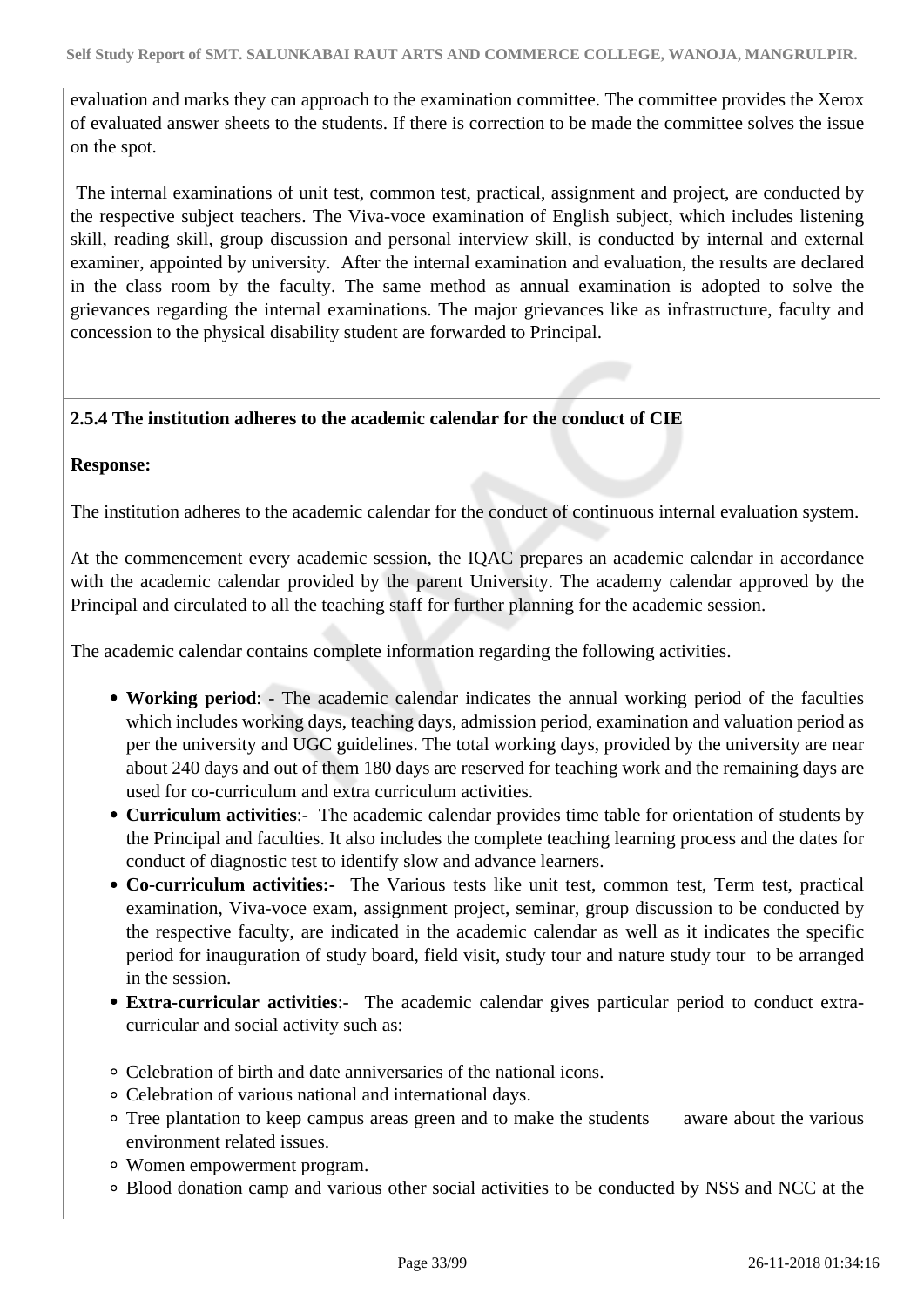college and adopted village.

### **2.6 Student Performance and Learning Outcomes**

 **2.6.1 Program outcomes, program specific outcomes and course outcomes for all programs offered by the Institution are stated and displayed on website and communicated to teachers and students**

### **Response:**

 The institution displays the course objectives and program objectives, syllabus, Results etc. on its website with URL www.salunkabairaut.com. As well as they are communicated to the students and other stake holders through college prospectus, notice board and flexes.

### **The program outcomes are as follow:**

### **Program Name:**

### **Bachelor of Arts**

By the end of this program the students will be able to-

- 1.PO 1: Develop their all-around personality to face social, economic and political challenges of the world.
- 2.PO2: Learn and understand the mother tongue as well as the foreign language as like English and make use of them very effectively in the day to day life.
- 3.PO 3: Understand and state the historical name, events clearly and know the importance of history subject. To learn from the past and act to the present to make their future.
- 4.PO 4: Classify the international and national economic policies through the subject of economics as well as students will be able to solve the economic problems and face challenges in their life.
- 5.PO 5: Develop leadership quality among them through political science Subject. Similarly they can state the importance of Constitution and know if it is effectively implemented; the nation will rise in the rank of developed countries of the world.
- **Bachelor of commerce**:-

By the end of this program the students will be able to-

- 1.PO 1: Explain the complicated terms and concepts used in the commerce field.
- 2.PO 2: Prepare statement of various accounts.
- 3.PO 3: State the various concepts of budget and audit and e-transaction.
- 4.PO 4: Understand the Indian banking system and make use of it in day to day life.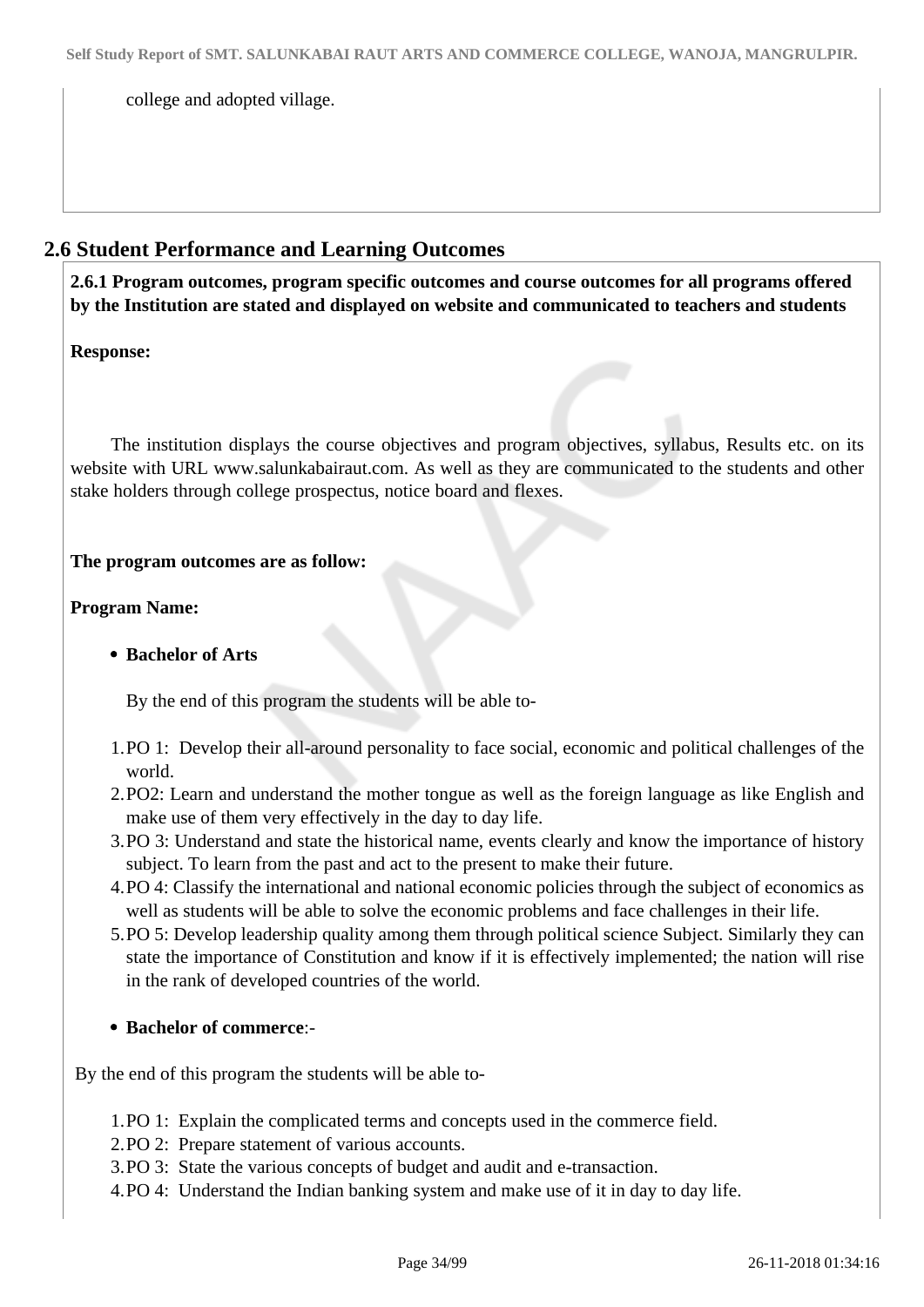- 5.PO 5: Clear the concepts of various insurance policies led by the government of India and can build their carrier in the field of insurance.
- 6.PO 6: Use of commercial knowledge in the field of agriculture, industries, banking, trade and service sectors. **Certificate Course outcomes: Name of certificate course**

### **1) Introductions of e-commerce**

By the of this certificate course the students will be able to-

- 1.CO 1: Clarify the basic concepts of e-commerce and make use of e-commerce in their personal lives.
- 2.CO 2: Understand how to apply electronic clearance system as well as transaction system, epurchasing, e-selling etc.

### **2) MS Office:**

By the end of this certificate course the students will be able to -

- 1.CO 1: Use MS office application to carry out office work such as creating professional quality document.
- 2.CO 2: Store, organize and analyze information of arithmetic operation and functions.

### **3) Leadership development in politics:**

By the end of this certificate course the students will be able to-

1.CO 1: Develop as leader of organization and to embark on the paths of personal development. 2.CO 2: Lead and solve the social and Political issues of country.

### **4) Communication Skill In English :**

By the end of this certificate course the students will be able to-

1.CO 1: Communicated in English effectively.

2.CO 2 : Understand the grammatical concepts and write the foreign language.

 **2.6.2 Attainment of program outcomes, program specific outcomes and course outcomes are evaluated by the institution**

#### **Response:**

The attainment of Program outcomes, Program Specific outcomes and course outcomes are evaluated by the Institution in following ways.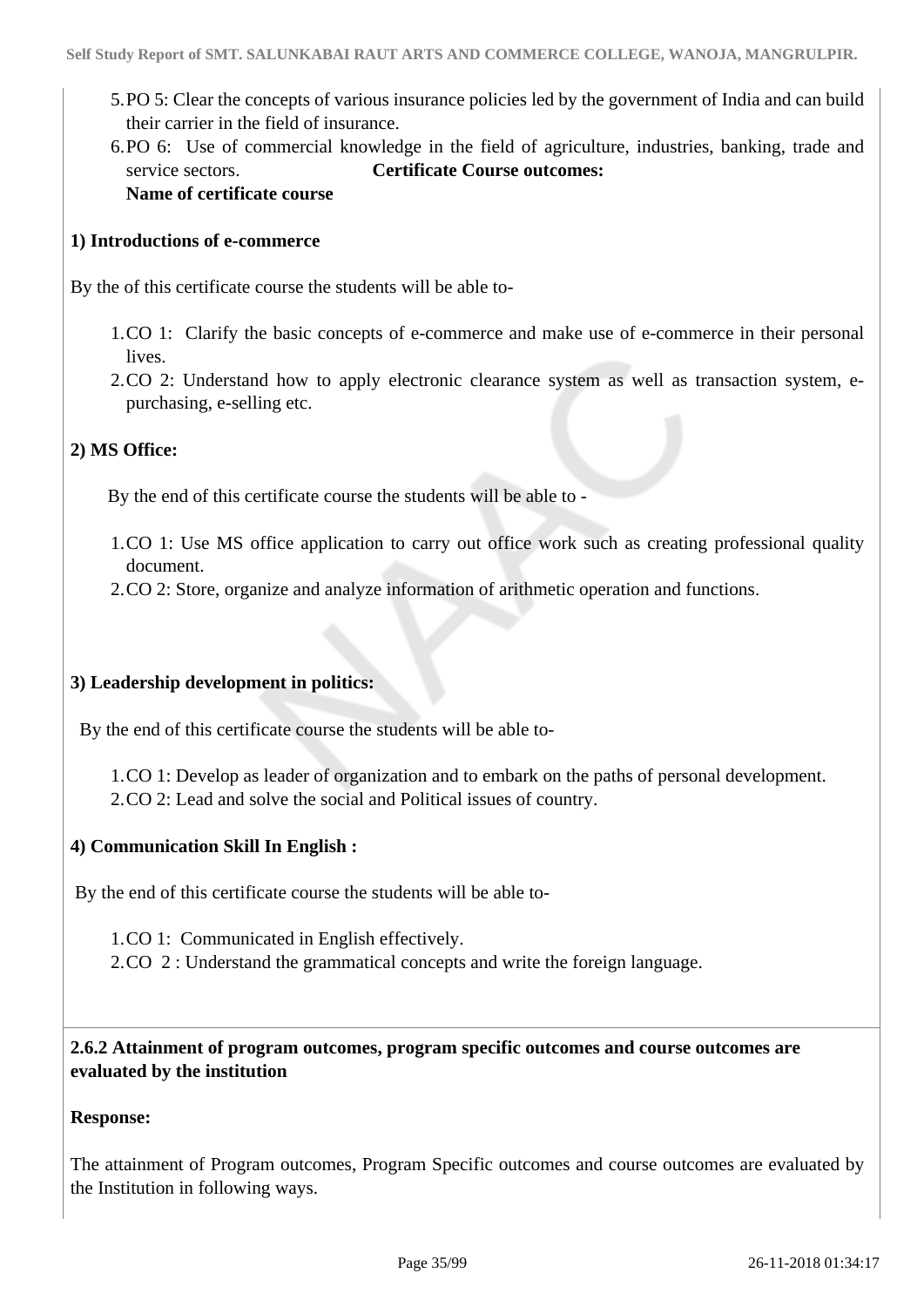- The college internal evaluation committee and analysis data on student progression and learning outcomes on Unit test, Common test, Annual examination of program and certificate course.
- The committee forwards the collected Attainment data to the IQAC for further evaluation.
- IQAC evaluates the data and forwards collected and evaluated data before the college CDC for further consideration.
- The CDC after analyzing the result or outcomes, the CDC encourages the faculty for effective achievement of the program outcomes and course outcome and suggests improvement if any.
- The institution felicitated the students who has successfully completed with excellence the program and course.
- The students learning outcomes are evaluated on the basis of their overall performance in curriculum, Co-curriculum, extra curriculum activities by the institution and individual teachers. Their achievements are considered the achievements of institution.

### **The college has following mechanism to monitor learning outcomes:**

- Daily attendance record is maintained by the faculty.
- Unit test and common test are conducted and the records are maintained by internal evaluation committee.
- Workshop, Seminar and Viva-voce are conducted and records are maintained by the faculty.
- The records of assignment, evaluation and University results are maintained by the faculty and IQAC. As well as the attainment of Specific Course outcomes are evaluated by the college.
- The College has mechanism for the monitoring learning outcomes of certificate courses. The certificate courses are run by the certificate course committee under the course Coordinator. The Course coordinator and faculty members of course evaluate the students.
- Daily diary and attendance of course is maintained by the faculty.
- Internal Evaluation of the students is done by the faculty.

By the end of this course, the certificates are distributed to the students by the respective faculties.

### **2.6.3 Average pass percentage of Students**

### **Response:** 58.46

2.6.3.1 Total number of final year students who passed the examination conducted by Institution.

### Response: 38

2.6.3.2 Total number of final year students who appeared for the examination conducted by the institution

Response: 65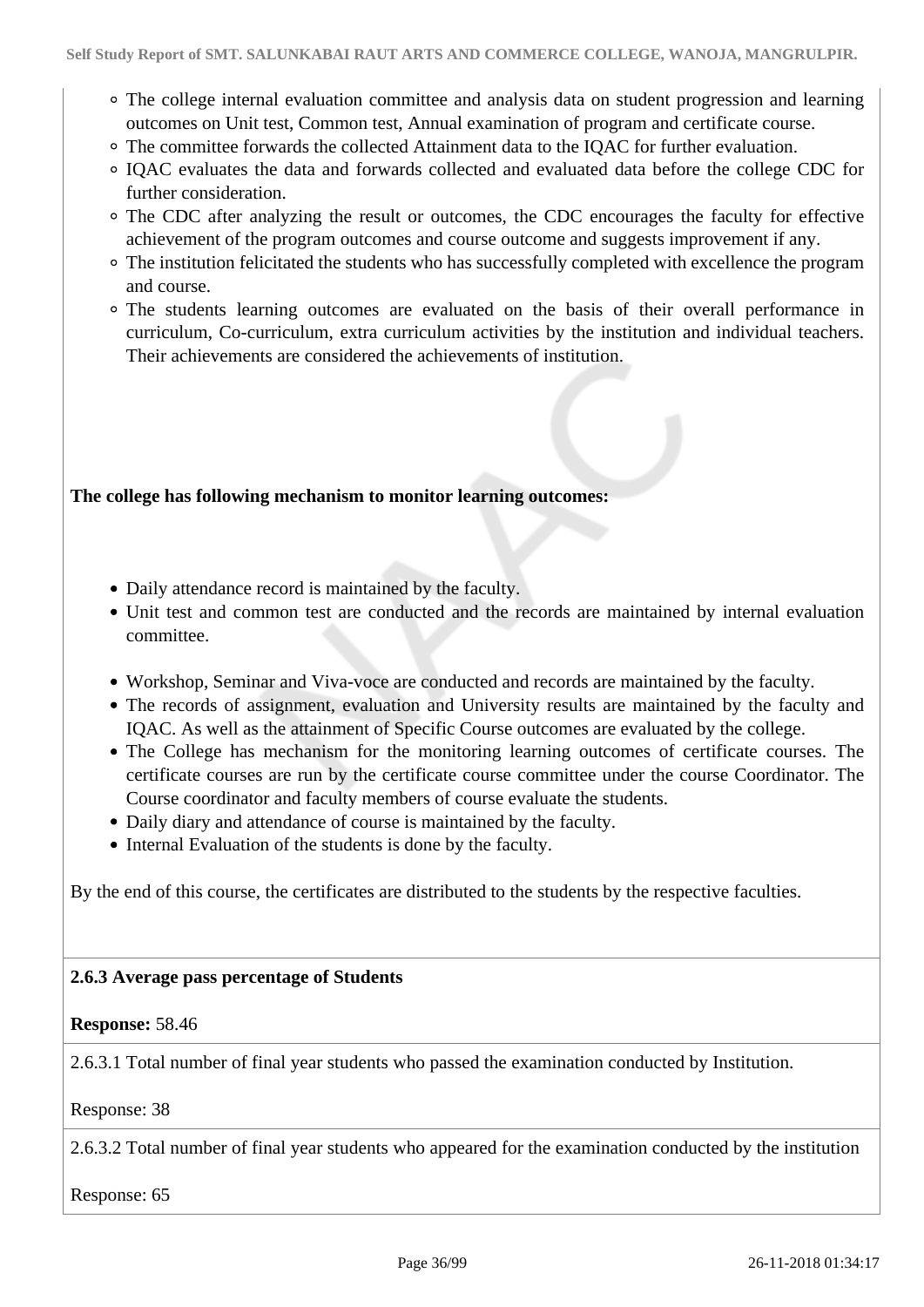| <b>File Description</b>                 | <b>Document</b>      |
|-----------------------------------------|----------------------|
| Institutional data in prescribed format | <b>View Document</b> |

# **2.7 Student Satisfaction Survey**

**2.7.1 Online student satisfaction survey regarding teaching learning process**

# **Response:** 3.44

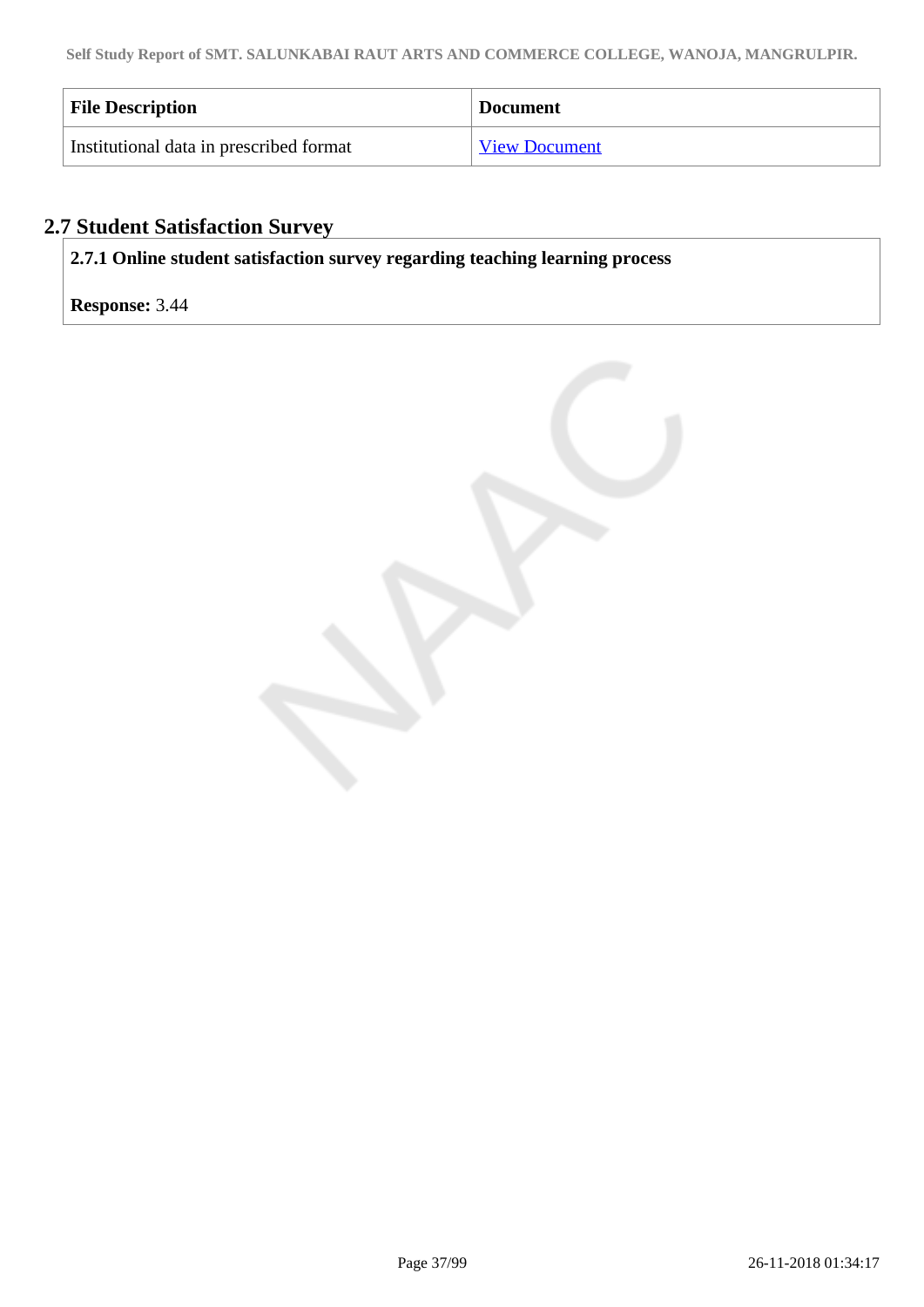# **Criterion 3 - Research, Innovations and Extension**

# **3.1 Resource Mobilization for Research**

 **3.1.1 Grants for research projects sponsored by government/non government sources such as industry ,corporate houses, international bodies, endowment, chairs in the institution during the last five years (INR in Lakhs)** 

## **Response:** 0

3.1.1.1 Total Grants for research projects sponsored by the non-government sources such as industry, corporate houses, international bodies, endowments, Chairs in the institution year-wise during the last five years(INR in Lakhs)

| 2017-18 | 2016-17 | 2015-16 | 2014-15 | 2013-14 |
|---------|---------|---------|---------|---------|
|         |         | ν       | U       |         |

| <b>File Description</b>           | <b>Document</b>      |
|-----------------------------------|----------------------|
| List of project and grant details | <b>View Document</b> |

# **3.1.2 Number of research projects per teacher funded, by government and non-government agencies, during the last five year**

## **Response:** 0

3.1.2.1 Number of research projects funded by government and non-government agencies during the last five years

3.1.2.2 Number of full time teachers worked in the institution during the last 5 years

Response: 56

# **3.2 Innovation Ecosystem**

 **3.2.1 Institution has created an ecosystem for innovations including incubation centre and other initiatives for creation and transfer of knowledge**

## **Response:**

 Our institution has a research committee for incubation and monitors the issues of research. The research committee comprises of following members:

| $\mathbb{R}$ |  |
|--------------|--|
|              |  |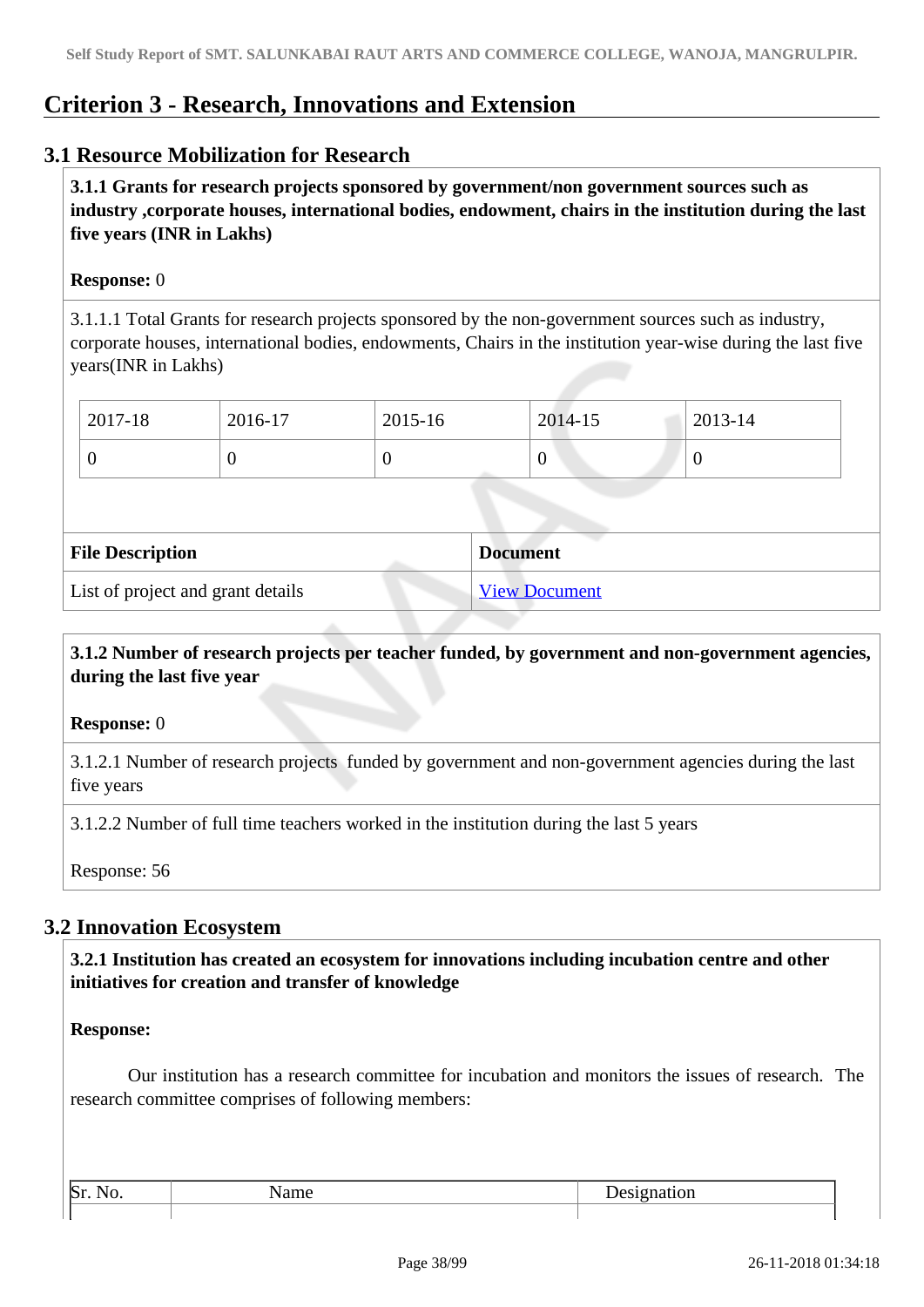|   | Prin. Dr. D. R. Gawande | Chairman |
|---|-------------------------|----------|
|   | Dr. G. B. Ghomgate      | Convener |
|   | Dr. M. V. Pathrikar     | Member   |
| И | Dr. V. P. Ubhale        | Member   |

## **The following recommendations made by the committee:**

- Faculties should get registration for Ph. D works.
- Teachers should attend and publish research papers in state, national, international level conferences.
- Teachers should pursue research degrees like as M.Phil.
- Motivates to write research books with ISBN. No. and publish research papers in UGC approved journals.
- Teachers should attend refresher, orientation and short term courses of U.G.C.

## **The impact of the recommendations is as follows:**

- Two faculties have registered for Ph. D degree.
- Six Faculties are awarded Ph.D. degrees.
- Three faculty members are M. Phil degree holders.
- The teachers published research papers in state, national, international level conferences and seminars.
- The research books are published with ISSN. No. by the faculty.
- The guest lectures are organized.

# **To facilitate smooth progress of research culture and implementation of research projects the institution has taken following measures**:

- **Timely availability or release of resources:** The College made available resources in time.
- **Adequate infrastructure and human resources:** The college provides adequate infrastructure and human resources which help researchers to complete their research work.
- **Time-off reduced teaching load, special leave etc. to teachers:**  The institute gives full freedom for research work and grants leaves to complete his/her work.
- **Support in term of technology and information needs:** Institute supports to research scholar and provides the free access of internet and computers facilities.

# **The institution made the following efforts for developing scientific temper, research culture and aptitude among the students**:

- The study tours, field work and class seminars are organized for students to develop their research aptitude.
- The students participate in the research workshops like 'Awishkar' organized by the parent university.
- The students are motivated to publish their articles in college magazine.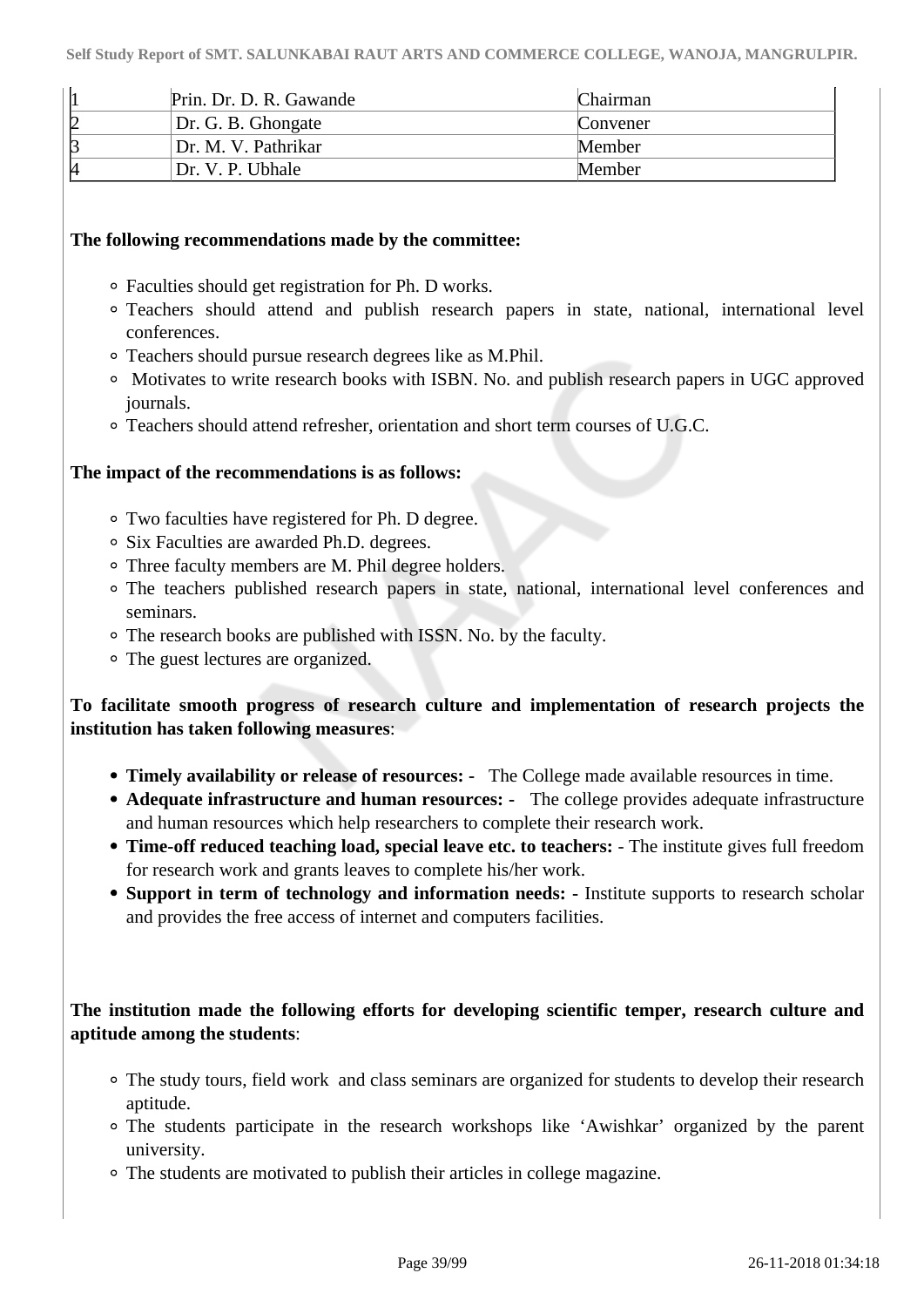## **The details of faculty involvement in active research are as follow:**

- Principal Dr. D. R. Gawande has been working as a valuator of Ph. D thesis.
- Dr. N. D. Deshmukh has published three research books with ISSN. No.
- Dr. V.P. Ubhale has published one research book with ISSN. No.
- Prof. P. D. Barwad, and Prof. R. J. Alset have registered for Ph.D.
- The class seminars, essay competitions and debate competitions are organized for the students.
- Organized rallies and rangoli competition for generating awareness in the students.

## **Library as an Incubation center:**

- The library has adequate books and print journals for the researchers.
- N-List, SOUL and Shodhganga software facility in the library enables the researcher to review the online literature.
- The researchers get free internet facility to access the free on line libraries, Ph. D thesis and journals.
- Computer facility is available in the library.
- Printer, Xerox and scanning facilities are available in the college.

# **3.2.2 Number of workshops/seminars conducted on Intellectual Property Rights (IPR) and Industry-Academia Innovative practices during the last five years**

## **Response:** 2

3.2.2.1 Total number of workshops/seminars conducted on Intellectual Property Rights (IPR) and Industry-Academia Innovative practices year-wise during the last five years

|                                                    | 2017-18 | 2016-17              | 2015-16              |  | 2014-15  | 2013-14          |  |
|----------------------------------------------------|---------|----------------------|----------------------|--|----------|------------------|--|
|                                                    |         | л                    | $\theta$             |  | $\theta$ | $\boldsymbol{0}$ |  |
|                                                    |         |                      |                      |  |          |                  |  |
| <b>File Description</b><br><b>Document</b>         |         |                      |                      |  |          |                  |  |
| Report of the event                                |         | <b>View Document</b> |                      |  |          |                  |  |
| List of workshops/seminars during the last 5 years |         |                      | <b>View Document</b> |  |          |                  |  |

# **3.3 Research Publications and Awards**

**3.3.1 The institution has a stated Code of Ethics to check malpractices and plagiarism in Research**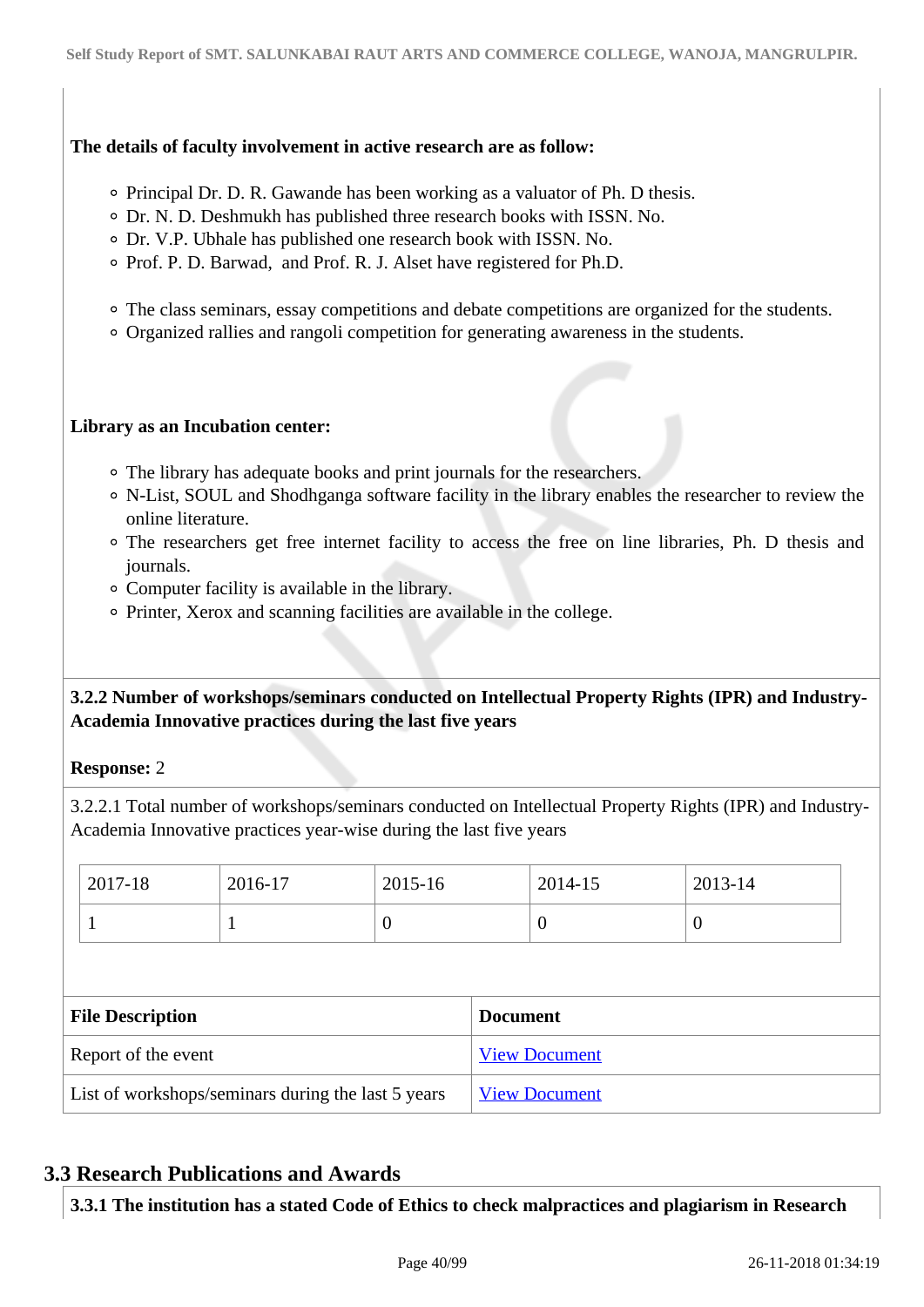| <b>Response:</b> No                     |                      |
|-----------------------------------------|----------------------|
| <b>File Description</b>                 | <b>Document</b>      |
| Institutional data in prescribed format | <b>View Document</b> |

# **3.3.2 The institution provides incentives to teachers who receive state, national and international recognition/awards**

## **Response:** No

 **3.3.3 Number of research papers per teacher in the Journals notified on UGC website during the last five years**

## **Response:** 0.09

3.3.3.1 Number of research papers in the Journals notified on UGC website during the last five years

| 2017-18 | 2016-17 | 2015-16 | 2014-15 | 2013-14 |
|---------|---------|---------|---------|---------|
| ∼       | -       |         |         | ν       |

| <b>File Description</b>                                                               | <b>Document</b>      |
|---------------------------------------------------------------------------------------|----------------------|
| List of research papers by title, author, department,<br>name and year of publication | <b>View Document</b> |

# **3.3.4 Number of books and chapters in edited volumes/books published and papers in national/international conference proceedings per teacher during the last five years**

**Response:** 2.23

3.3.4.1 Total number of books and chapters in edited volumes / books published, and papers in national/international conference-proceedings year-wise during the last five years

| 2017-18 | 2016-17 | 2015-16  | 2014-15 | 2013-14 |
|---------|---------|----------|---------|---------|
| $\sim$  |         | <b>~</b> |         | ◡       |

| <b>File Description</b>                                        | <b>Document</b> |
|----------------------------------------------------------------|-----------------|
| List books and chapters in edited volumes / books<br>published | View Document   |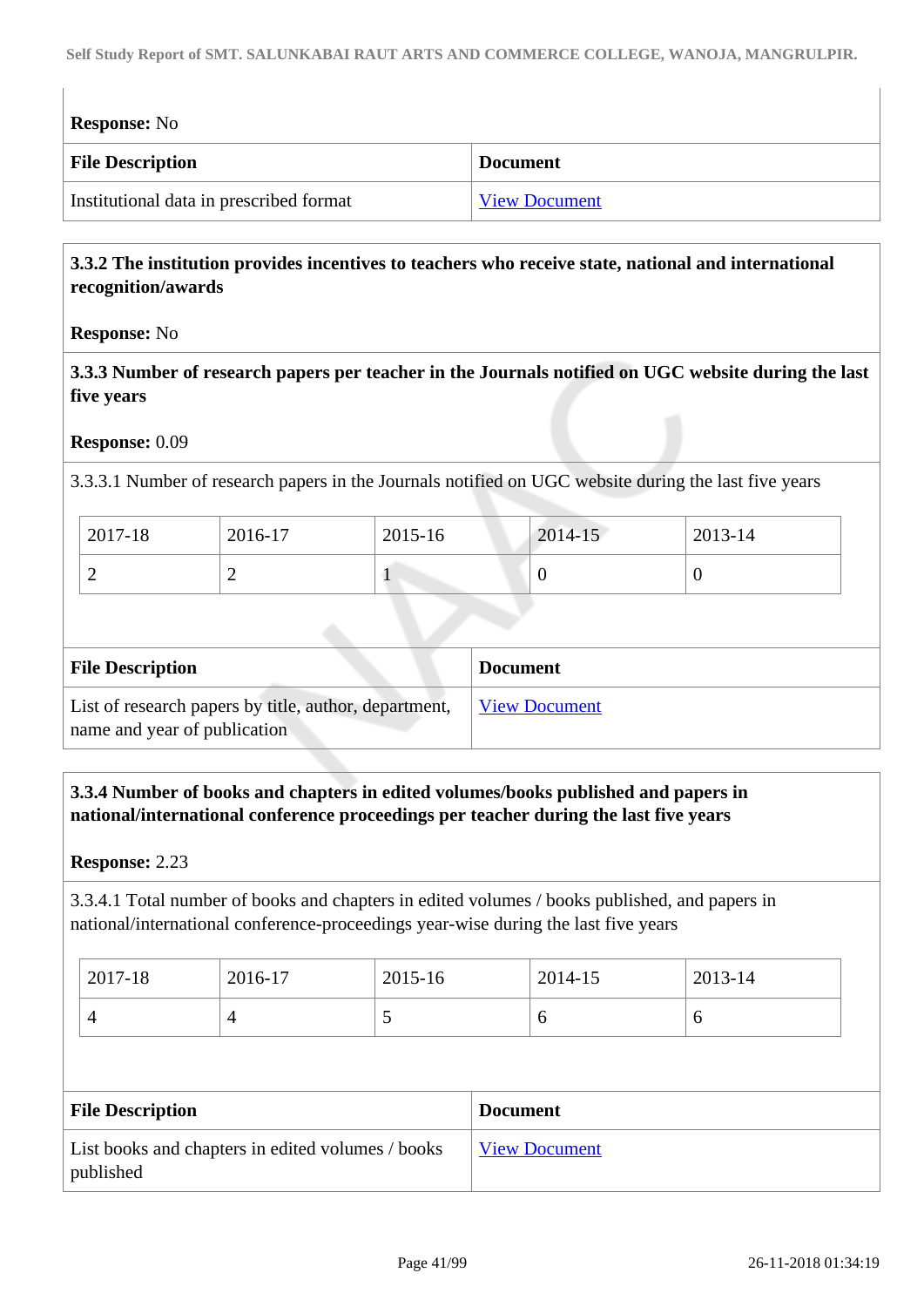# **3.4 Extension Activities**

 **3.4.1 Extension activities in the neighbourhood community in terms of impact and sensitising students to social issues and holistic development during the last five years**

## **Response:**

The NSS and NCC units of college encourage students to mingle in the society and promote social accountability among them through various social activities. These activities encourage the students to become more social and responsible.

# **The following social activities/ program are organized at the adopted village as well as at the institution for the benefit to the community:**

- Aids Awareness
- Tree plantation
- Water conservation
- Eradication of superstitions
- Blood donation camp
- Dental, Eye, Nose, Ear, throat checkup camp
- Pulse polio drive
- Yoga day camp
- Women gathering
- Check dam construction
- Illiteracy eradication
- Cleanliness drive
- Annual gathering
- Cultural activities
- Women empowerment
- Gender equality
- Female feticide

All these activities of NSS, NCC of institution contribute to good citizenship, service orientation and holistic development of students.

- The institution encourages the students to enroll their names in the NSS and NCC.
- The college has NSS unit of 150 volunteers and NCC unit of 50 students.
- Every year 75 students participate in the 7 days residential special camp at the adopted village.
- Through NSS various social activities are carried out by the students under the guidance of the teachers.
- NCC imparts values like devotion, discipline, national integrity, and patriotism among the students.
- To inspire the students the college celebrates the birth and death anniversaries of the national leaders.
- The students participate in many cultural programs and competitions like essay competition, poetry, singing, dancing, acting, painting, debate, rangoli and poster making.
- The institution also celebrates days of national and international importance.
- By working together with other individuals, students learn to negotiate, communicate, manage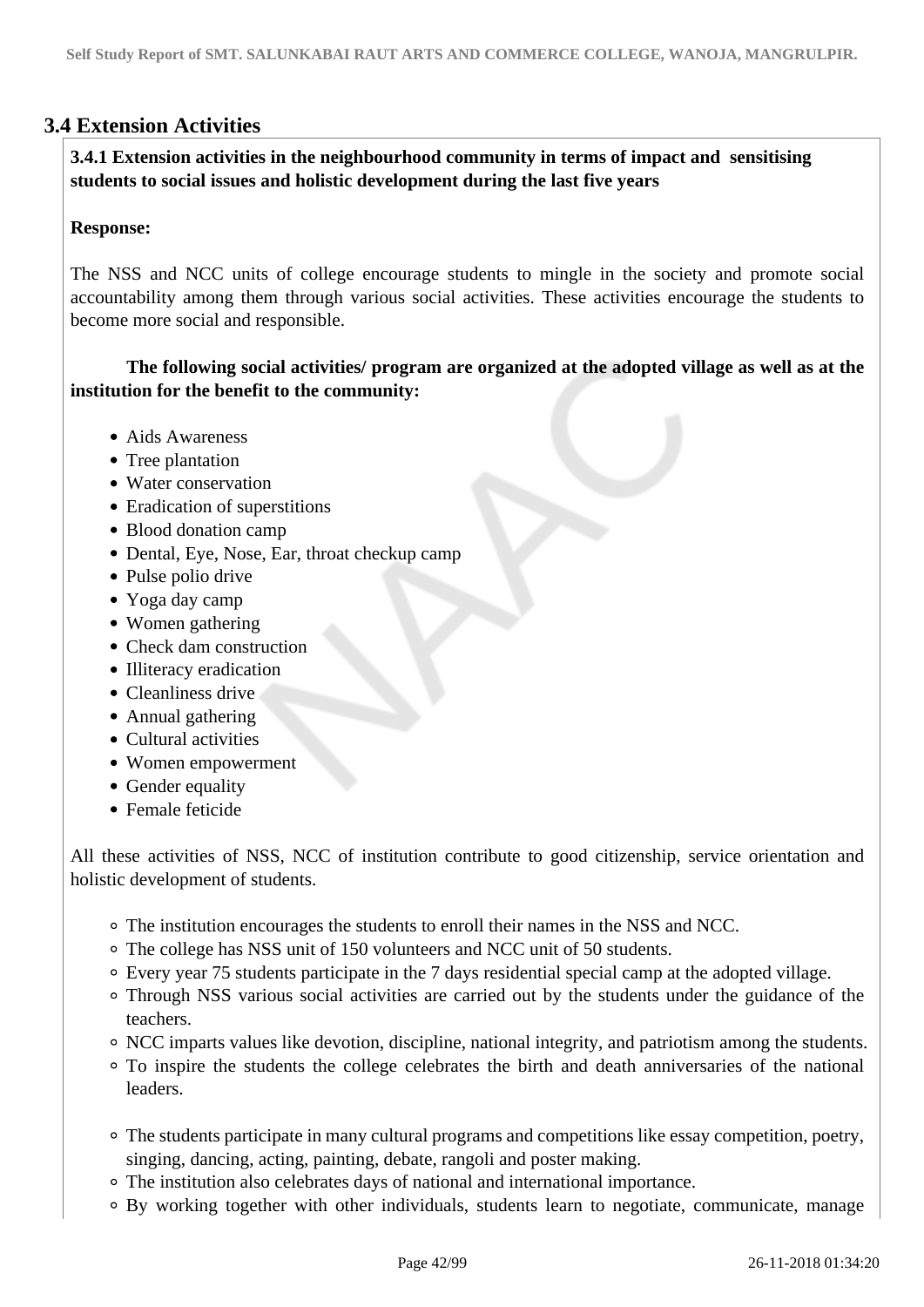conflict, and lead others.

- These programs sensitize the student volunteers to the social issues and challenges of society.
- The college plans its budget for extension activities as per the Government of Maharashtra and the parent university norms, but the expenses on extension activities are more than the sanctioned amount by the parent university. The excess expenditures are provided by the college, Principal, and the Management.
- Similarly, the expenses on outreach programs of teaching staff are borne by the respective teachers like expenses of felicitation, bouquets, hospitality, and honorarium to the guests.

# **The college has done following extension work to ensure social justice and empower students from under-privileged and vulnerable sections of the society**:

- A guest lecture was arranged on human rights by the department of political science.
- A program on women empowerment was organized by women cell.
- Health awareness camp was organized for girl students by women cell
- The college organized a guest lecture on women's security.

As per the norms of parent university, the college provided free of cost admissions to the students from socially and economically backward classes.

# **3.4.2 Number of awards and recognition received for extension activities from Government /recognised bodies during the last five years**

## **Response:** 0

3.4.2.1 Total number of awards and recognition received for extension activities from Government /recognised bodies year-wise during the last five years

| $12017 - 18$ | 2016-17 | 2015-16 | 2014-15 | 2013-14 |
|--------------|---------|---------|---------|---------|
|              |         | ν       | U       |         |

| <b>File Description</b>                                      | <b>Document</b> |
|--------------------------------------------------------------|-----------------|
| Number of awards for extension activities in last 5<br>years | View Document   |

# **3.4.3 Number of extension and outreach Programs conducted in collaboration with Industry, Community and Non- Government Organizations through NSS/ NCC/ Red Cross/ YRC etc., during the last five years**

## **Response:** 40

3.4.3.1 Number of extension and outreach Programs conducted in collaboration with Industry, Community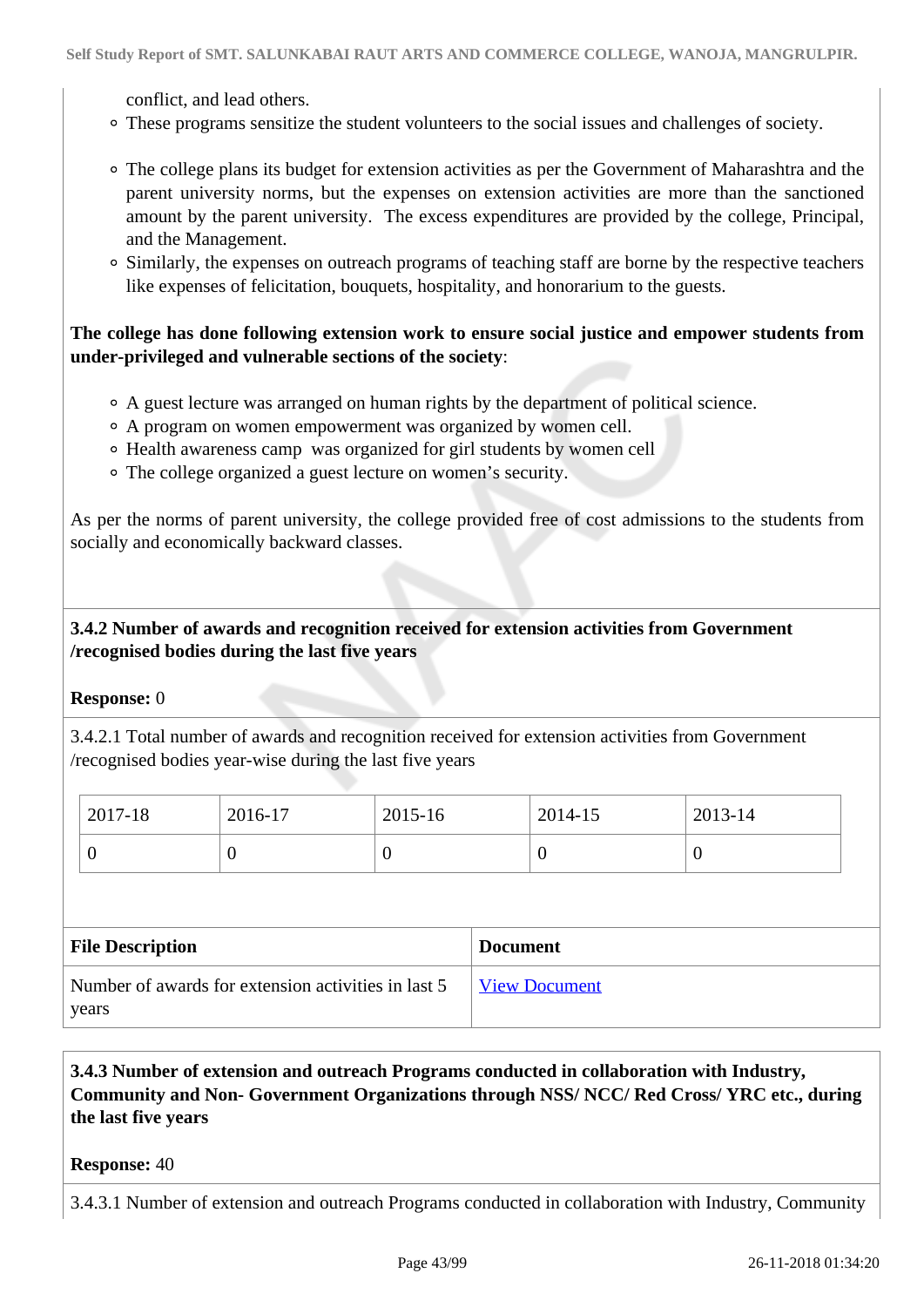and Non- Government Organizations through NSS/ NCC/ Red Cross/ YRC etc., year-wise during the last five years

| 2017-18 | 2016-17 | 2015-16 | 2014-15 | 2013-14 |
|---------|---------|---------|---------|---------|
| 10      | $\circ$ |         | -       | $\circ$ |

| <b>File Description</b>                                                                                        | <b>Document</b>      |
|----------------------------------------------------------------------------------------------------------------|----------------------|
| Reports of the event organized                                                                                 | <b>View Document</b> |
| Number of extension and outreach programs<br>conducted with industry, community etc for the last<br>five years | <b>View Document</b> |

# **3.4.4 Average percentage of students participating in extension activities with Government Organisations, Non-Government Organisations and programs such as Swachh Bharat, Aids Awareness, Gender Issue, etc. during the last five years**

## **Response:** 50.65

3.4.4.1 Total number of students participating in extension activities with Government Organisations, Non-Government Organisations and programs such as Swachh Bharat, Aids Awareness, Gender Issue, etc. yearwise during the last five years

| 2017-18 | 2016-17 | $2015 - 16$ | 2014-15 | 2013-14                |
|---------|---------|-------------|---------|------------------------|
| 211     | 229     | 211<br>211  | 250     | 231<br>$\sim$ 40 $\pm$ |

| <b>File Description</b>                                                                        | <b>Document</b>      |
|------------------------------------------------------------------------------------------------|----------------------|
| Report of the event                                                                            | <b>View Document</b> |
| Average percentage of students participating in<br>extension activities with Govt. or NGO etc. | <b>View Document</b> |
| Any additional information                                                                     | <b>View Document</b> |

# **3.5 Collaboration**

 **3.5.1 Number of linkages for faculty exchange, student exchange, internship, field trip, on-the-job training, research, etc during the last five years**

**Response:** 3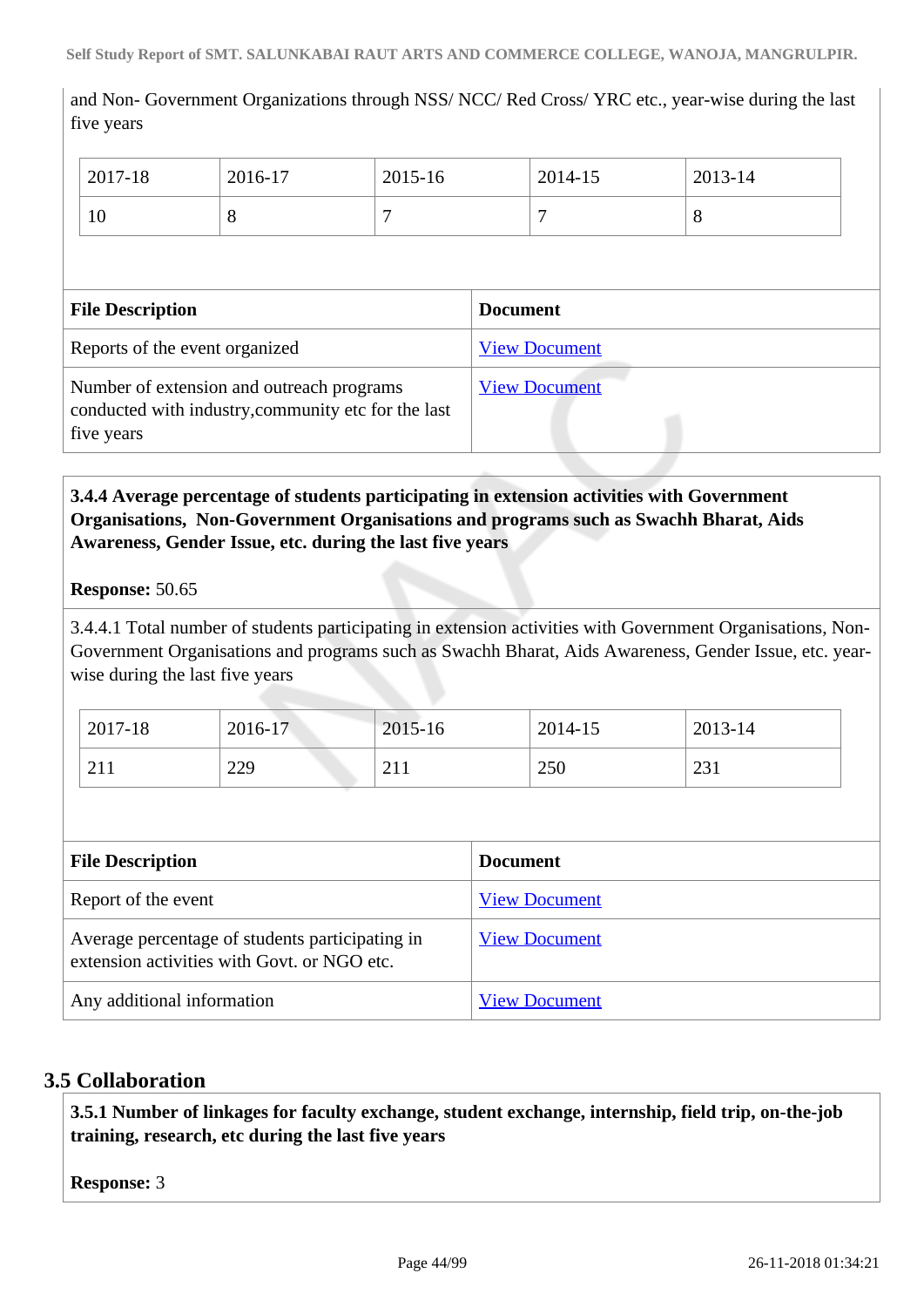3.5.1.1 Number of linkages for faculty exchange, student exchange, internship, field trip, on-the-job training, research, etc year-wise during the last five years

| 2017-18                                                          | 2016-17  | 2015-16 |                 | 2014-15              | 2013-14          |
|------------------------------------------------------------------|----------|---------|-----------------|----------------------|------------------|
| 01                                                               | $\theta$ | 01      |                 | 01                   | $\boldsymbol{0}$ |
|                                                                  |          |         |                 |                      |                  |
| <b>File Description</b>                                          |          |         | <b>Document</b> |                      |                  |
| Number of Collaborative activities for research,<br>faculty etc. |          |         |                 |                      |                  |
|                                                                  |          |         |                 | <b>View Document</b> |                  |

# **3.5.2 Number of functional MoUs with institutions of National/ International importance, Other Institutions, Industries, Corporate houses etc., during the last five years (only functional MoUs with ongoing activities to be considered)**

## **Response:** 0

3.5.2.1 Number of functional MoUs with institutions of national, international importance, other universities, industries, corporate houses etc. year-wise during the last five years (only functional MoUs with ongoing activities to be considered)

| $2017 - 18$ | 2016-17 | $2015 - 16$ | 2014-15 | 2013-14 |
|-------------|---------|-------------|---------|---------|
|             |         | U           |         |         |

| <b>File Description</b>                                                                                                                     | <b>Document</b>      |
|---------------------------------------------------------------------------------------------------------------------------------------------|----------------------|
| Details of functional MoUs with institutions of<br>national, international importance, other universities<br>etc during the last five years | <b>View Document</b> |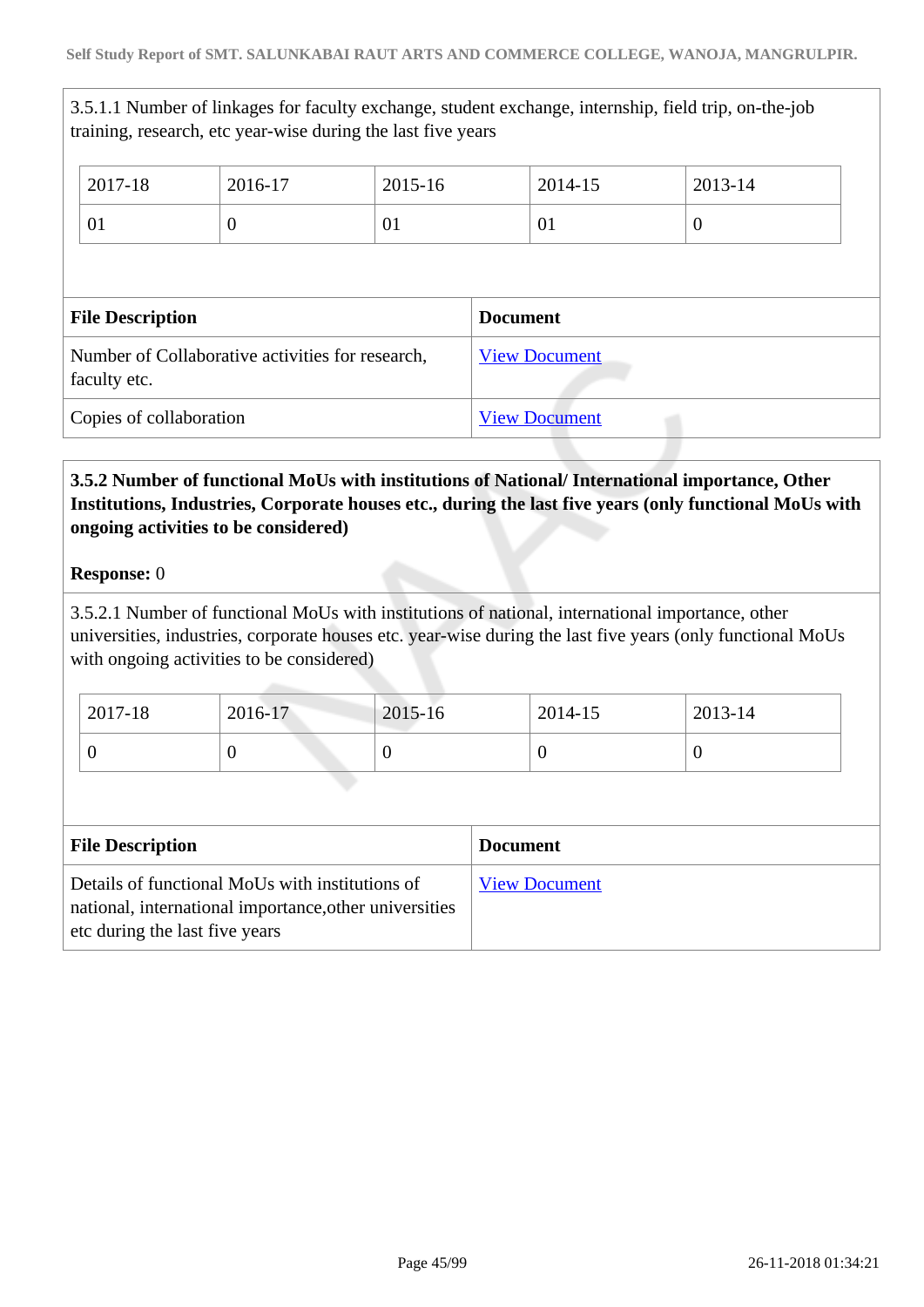# **Criterion 4 - Infrastructure and Learning Resources**

# **4.1 Physical Facilities**

 **4.1.1 The institution has adequate facilities for teaching- learning. viz., classrooms, laboratories, computing equipment, etc.**

**Response:** 

**The following facilities are available in the institution for curricular activities:**

- 5 acres green campus.
- Garden with variety of plants and trees.
- Classrooms: Six classrooms with all adequate facilities.
- Auditorium hall with ICT facility.
- Computer Lab with fifteen PCs.
- Music room with musical instruments.
- Library with reading room and various books, journals, reference books, dictionaries, magazines newspapers, SOUL,N-list and computers.
- Principal room
- IQAC Cell.
- Administrative office. .
- Language,Social Science, Commerce and physical education departments
- NSS and NCC department.
- Separate common room for girls
- Boys Hostel
- Servant Ouarter for peon.
- Canteen
- Water Filter and Cooler
- Bore well.
- Seperate Sanitation for Boys, Girls and Staff
- Suggestion/ complaint box for College and Police Station
- o fire Extinguisher

# **Equipment for teaching, learning and research:**

- LCD projector 4
- Interactive Board 1
- Printers 3
- Colour printer 1
- Fax machine 1
- WI-FI facility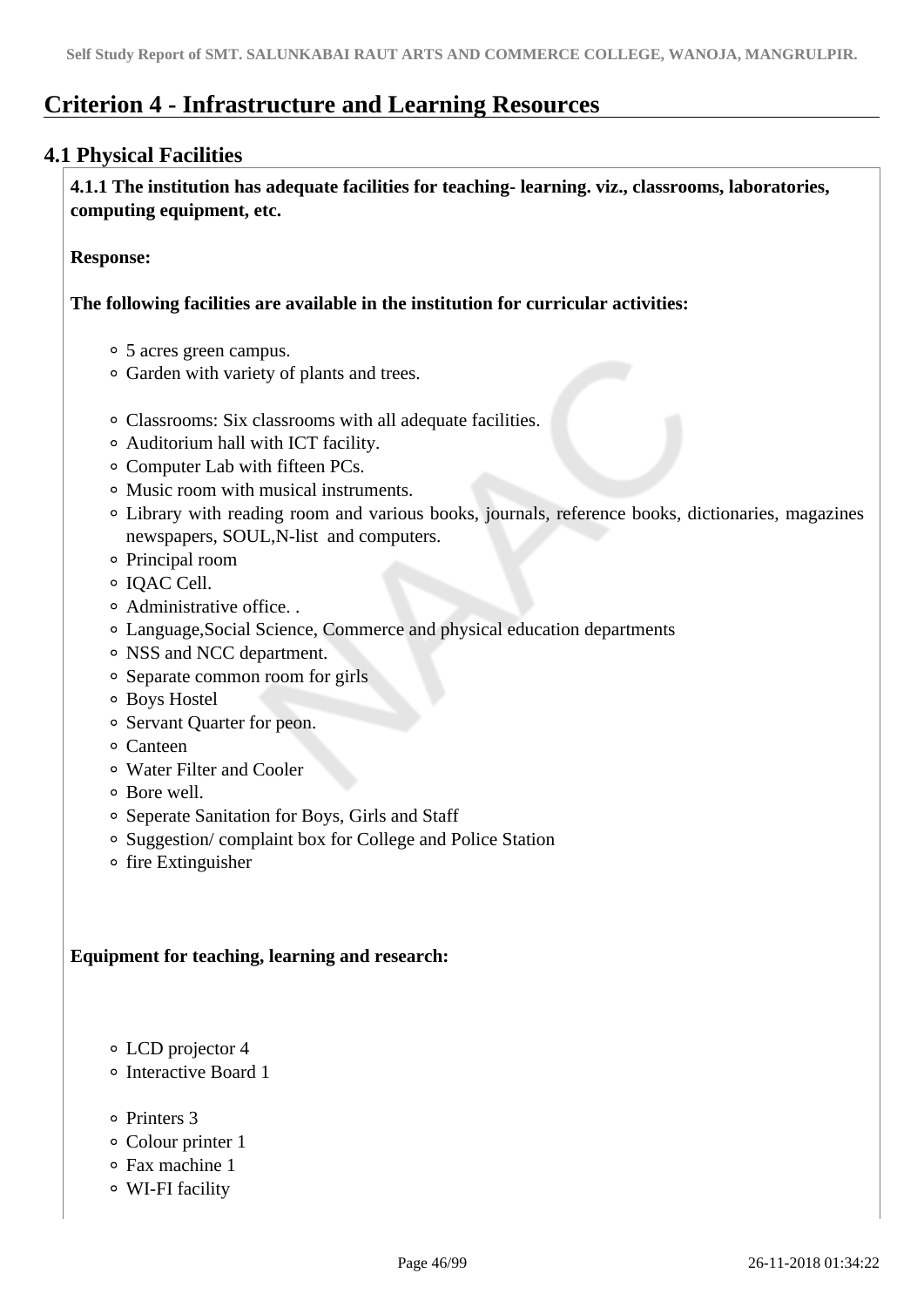- Scanner 3
- LCD TV 2
- Laptops 5
- Xerox machine 1
- Bio –metric 2
- o ICT rooms 3
- CCTV cameras 8
- o Office Software
- Computer 30

 **4.1.2 The institution has adequate facilities for sports, games (indoor, outdoor),gymnasium, yoga centre etc., and cultural activities**

## **Response:**

The following facilities are available in the college for sports, games and cultural activities:

## **Sports:**

- All the necessary equipment of sports is provided to the students for participation in various tournaments.
- Separate cabin is available for physical education department.
- Small gymnasium hall with necessary equipment is available on the college campus.
- T.A and D.A. along with sports kit are provided to the students for the participation in intercollegiate and inter-university tournaments.
- As per the norms of the parent university, incentive marks are provided to the students for the participation in the various games.
- The students are awarded Rupees 1000 /- in cash by the college for their Color Coat achievement.
- The college provide its share of Rupees 1300 to the parent university for purchasing color coat.
- The students are felicitated by the parent University for their success in the all India Inter University level tournaments.
- Sant Gadge Baba Amravati University's Inter Collegiate tournaments are organized .

## **Outdoor Games:**

- All the equipment needed for outdoor games are available in the college.
- The college provides its playgrounds and Athletics four lane track for the outdoor games.
- The students use the playground to play the games like, Volleyball, Kabaddi and Cricket etc.,
- **Indoor Games:**

The indoor games like Chess, Carom etc. are available in the college.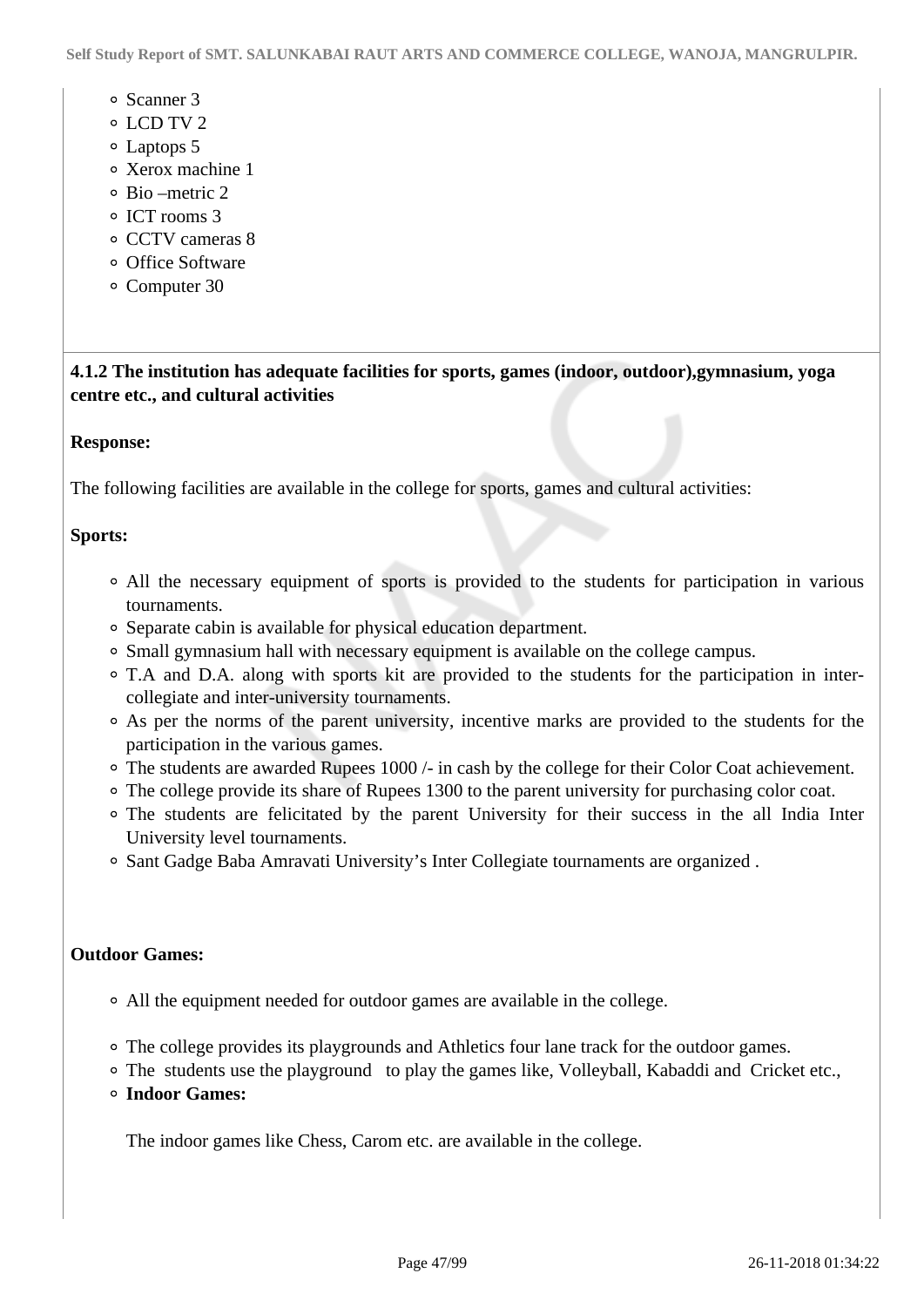# **NSS:**

- The college provides separate cabin for NSS department.
- All the necessary equipment for carrying out various activities, are provided to the NSS unit.
- The parent university and the college provide financial assistance to the NSS unit for its regular camp and special residential camp.
- Two teachers bear the responsibility of NSS unit as program officer and co- officer.
- The NSS unit organizes various social programs.
- The NSS department provides facility of TA and DA to the students for the participation in various outdoor camps as per the direction of parent University.

# **NCC:**

- The college provides separate cabin for NCC department.
- The college has a vast ground for drill and pared for NCC cadets.
- Necessary equipment is provided to NCC unit.
- ANO bears the responsibility of NCC unit.
- NCC unit actively takes part in various social activities and national program organized by institution.
- NCC imparts values like unity, discipline, devotion and national integrity among the cadets.

# **Cultural activities:**

- The college provides an auditorium hall of 1890 Sq.ft. to conduct various socio- cultural activities.
- The students participate in the youth festival of the parent university.
- TA, DA and incentive marks are provided to the students for the participation in various cultural activities.
- The students participate in the annual gathering organized by the college.
- The students perform in various cultural activities like folk songs, group song, folk dance, divine music, light music, skit, mime, mimicry, one act play, drama, rangoli, poster presentation and other cultural activities.

## **The following common facilities are available in the college campus.**

## 1.IQAC

- 2.Grievance Redresser Cell
- 3.Women empowerment Cell
- 4.Counseling and Career Guidance Cell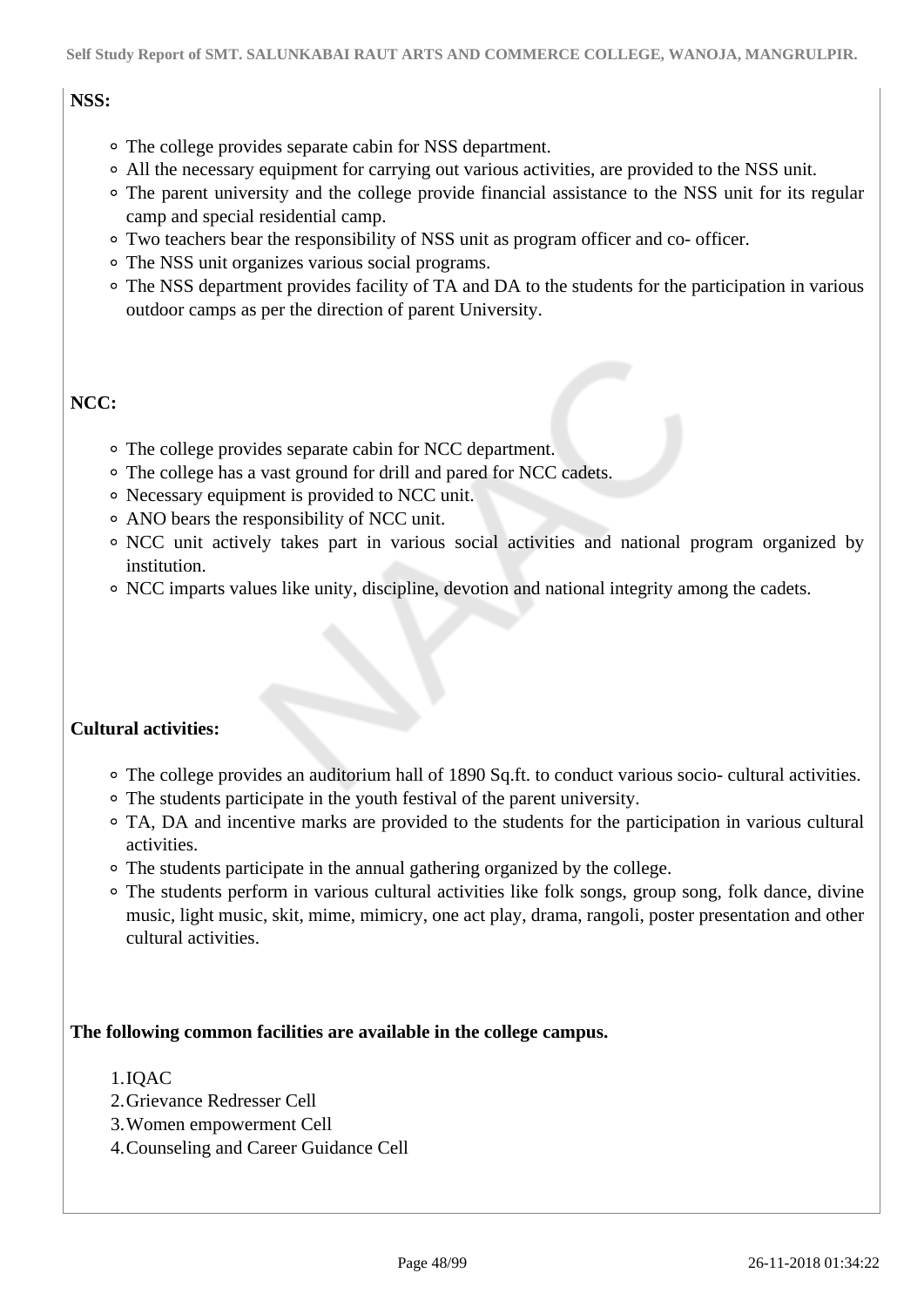# **4.1.3 Percentage of classrooms and seminar halls with ICT - enabled facilities such as smart class, LMS, etc**

## **Response:** 57.14

4.1.3.1 Number of classrooms and seminar halls with ICT facilities

Response: 4

| <b>File Description</b>                                               | <b>Document</b>      |
|-----------------------------------------------------------------------|----------------------|
| Number of classrooms and seminar halls with ICT<br>enabled facilities | <b>View Document</b> |

## **4.1.4 Average percentage of budget allocation, excluding salary for infrastructure augmentation during the last five years.**

## **Response:** 4.93

4.1.4.1 Budget allocation for infrastructure augmentation, excluding salary year-wise during the last five years (INR in Lakhs)

| 2017-18 | 2016-17 | $2015 - 16$ | 2014-15 | 2013-14 |
|---------|---------|-------------|---------|---------|
| 0.473   | 0.546   | 0.025       | 0.068   | 0.000   |

| <b>File Description</b>                                                                             | <b>Document</b>      |
|-----------------------------------------------------------------------------------------------------|----------------------|
| Details of budget allocation, excluding salary during   <u>View Document</u><br>the last five years |                      |
| Audited utilization statements                                                                      | <b>View Document</b> |

# **4.2 Library as a Learning Resource**

## **4.2.1 Library is automated using Integrated Library Management System (ILMS)**

**Response:** 

## **The college library is using following tools :**

The College Library is automated by using SOUL software of version 2.0 by INFLIBINET Ahamadabad. The Automation of Library made available from this session using 8 computer system with First Computer i.e. Server configuration "i-3" processor, 1 TB HDD, and 4 GB RAM , other one system in utilize for issue & return.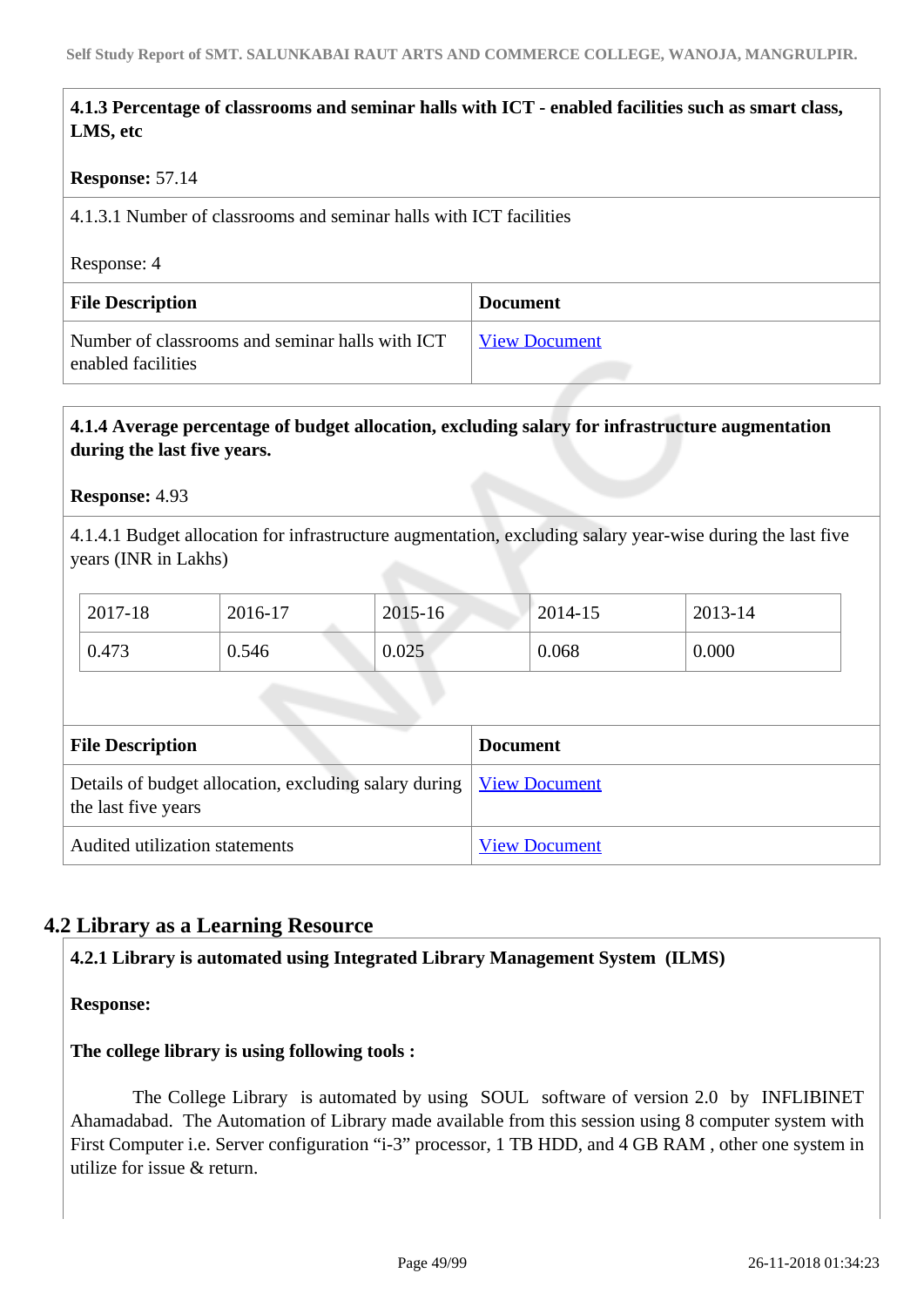There is another third one system using for online public access catalogue (OPAC). All 8 computers are connected through LAN facility. The server computer system is also used for acquisition of books. The nature of library automation is partial and there is no specific version for this library management system software.

The following common facilities are available in the library.

- SOUL Software
- SHODHAGANGA
- N-LIST
- Wi-Fi facility
- e-resources
- Computers 8
- Reading room
- Separate cabin for librarian
- Bibliography

 **4.2.2 Collection of rare books, manuscripts, special reports or any other knowledge resources for library enrichment**

#### **Response:**

## **Collection of rare books**

| Sr.No. | Name of Book                 | Author                                                 | Publication                                             | Year of                 |
|--------|------------------------------|--------------------------------------------------------|---------------------------------------------------------|-------------------------|
|        | Samartha Ramdas              | V.R.Karandikar                                         | Sahitya Acadamy                                         | 1982                    |
|        | Tripathga                    | Sau.Mukta kenekar                                      | Manohar Granthmala                                      | 1976                    |
| B      | Kolam                        | Bhau Mandavkar                                         | Seva prakashan                                          | 1966                    |
| 4      | Tapaswi Paranjape Charitra   | S.H.Ballal                                             | Paranjape <sup>1947</sup><br>Tapaswi<br>Charitra Mandal |                         |
| 15     | Mogal Darbarache Batmipatra  | SetuMadhavrao Pagdi                                    | Maha.Rajya Sahitya<br>Sanskrutik Mandal                 | &1989                   |
| 6      | Shri Namdeo                  | G.V.Kavitkar, D.V.Kir,<br>H.V.Inamdar,                 | Shaskiya<br>Mudran<br>Lekhan Samugri Mumbai             | &1970                   |
|        |                              | N.N.Relekar, ND.Niraskar                               |                                                         |                         |
|        | <b>ShribhmatiPrakash</b>     | M.M.YadhneshwarShastriPune<br>Kasture                  | Vidyapith <sup>1981</sup><br>Tatwadnyan Vibhag Pune     |                         |
| 18     | Christi Marathi wangmay      | Dr.G.N.Morje                                           | Ahmadnagar<br>Ahmadnagar                                | College <sup>1984</sup> |
| 19     | Samartha Ramdas Vivekdarshan | V.R.Karandikar                                         | Sahitya Acadamy<br>Delhi                                | New 1982                |
| 10     | Godatatiche Kailas lene      | R.B.Mandhekar, D.P.Joshi Marathi sahitya parishad 1983 |                                                         |                         |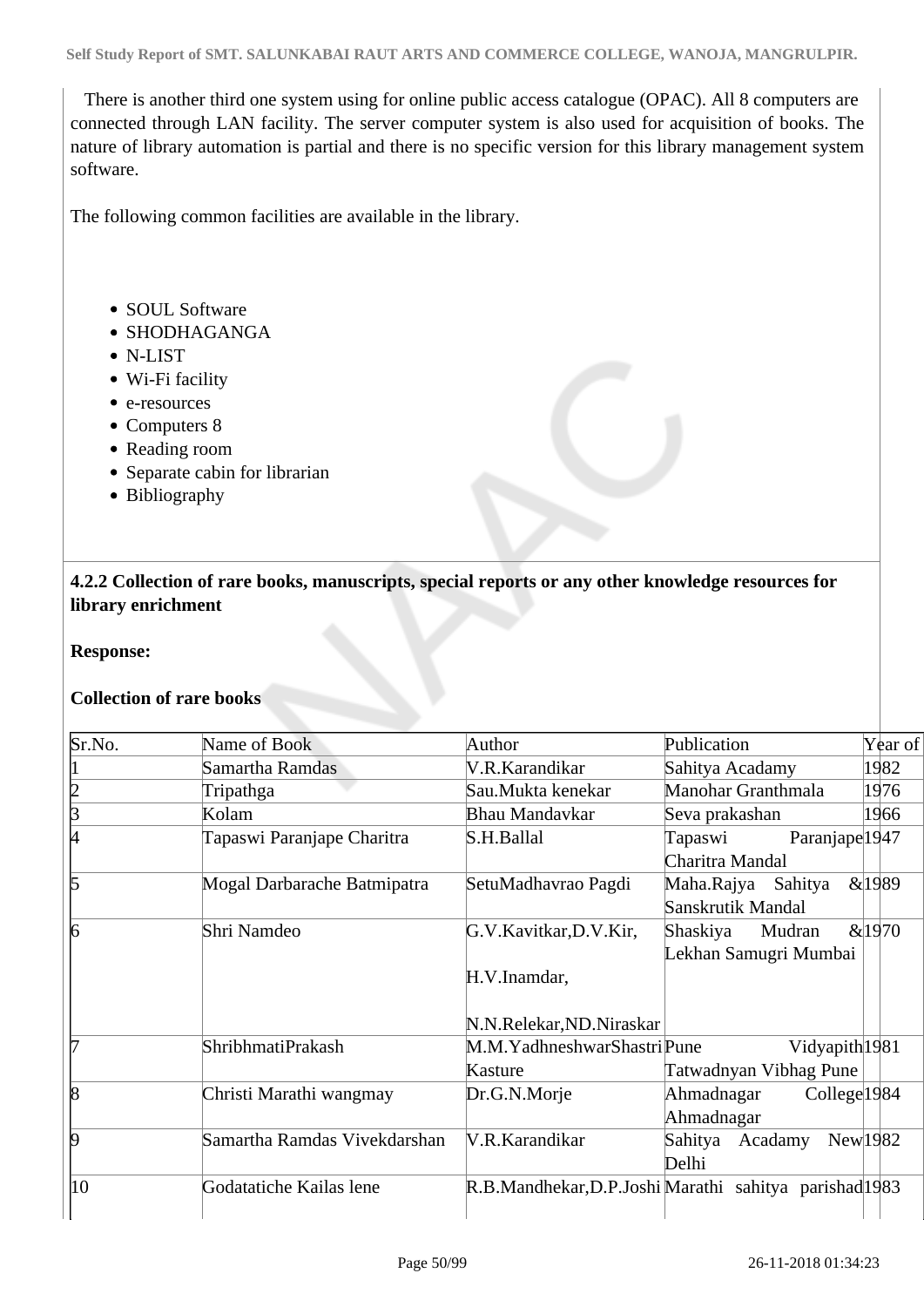|            |                         |                   | AndhraPradesh                          |
|------------|-------------------------|-------------------|----------------------------------------|
|            |                         | Dr.Nalini Sadhale |                                        |
| $\vert$ 1  | Prachin GeetManjusha    | N.G.Joshi         | Joshi jayprabha 1989<br>Sidhu          |
|            |                         |                   | Khed Galli Mumbai                      |
| 12         | <b>Wangmay Siddhant</b> | P.D.Dharmadhikari | Anilkumar Mehata, Ajab <sup>1978</sup> |
|            |                         |                   | Pustakalay Kolhapur                    |
| $\vert$ 13 | Khadgahast ki Sanyastha | G.V.vaidya        | Mah.Rajya sahitya sanskril1976         |
|            |                         |                   | mandal sachivalay Pune                 |
| 14         | Doctor                  | Malti             | Bookstall1965<br>Majestick             |
|            |                         |                   | Girgaon Mumbai                         |
| $\vert$ 15 | Kalpana Kanan 1         | Brijlal Biyani    | Prakashan <sup>1946</sup><br>Hindi     |
|            |                         |                   | Akola(Berar)                           |

## **4.2.3 Does the institution have the following:**

**1.e-journals 2.e-ShodhSindhu 3.Shodhganga Membership 4.e-books 5.Databases**

## **A. Any 4 of the above**

## **B. Any 3 of the above**

- **C. Any 2 of the above**
- **D. Any 1 of the above**

## **Response:** D. Any 1 of the above

| <b>File Description</b>                                                               | <b>Document</b>      |
|---------------------------------------------------------------------------------------|----------------------|
| Details of subscriptions like e-journals, e-<br>ShodhSindhu,Shodhganga Membership etc | <b>View Document</b> |
| Any additional information                                                            | <b>View Document</b> |

# **4.2.4 Average annual expenditure for purchase of books and journals during the last five years (INR in Lakhs)**

**Response:** 0.29

4.2.4.1 Annual expenditure for purchase of books and journals year-wise during the last five years (INR in Lakhs)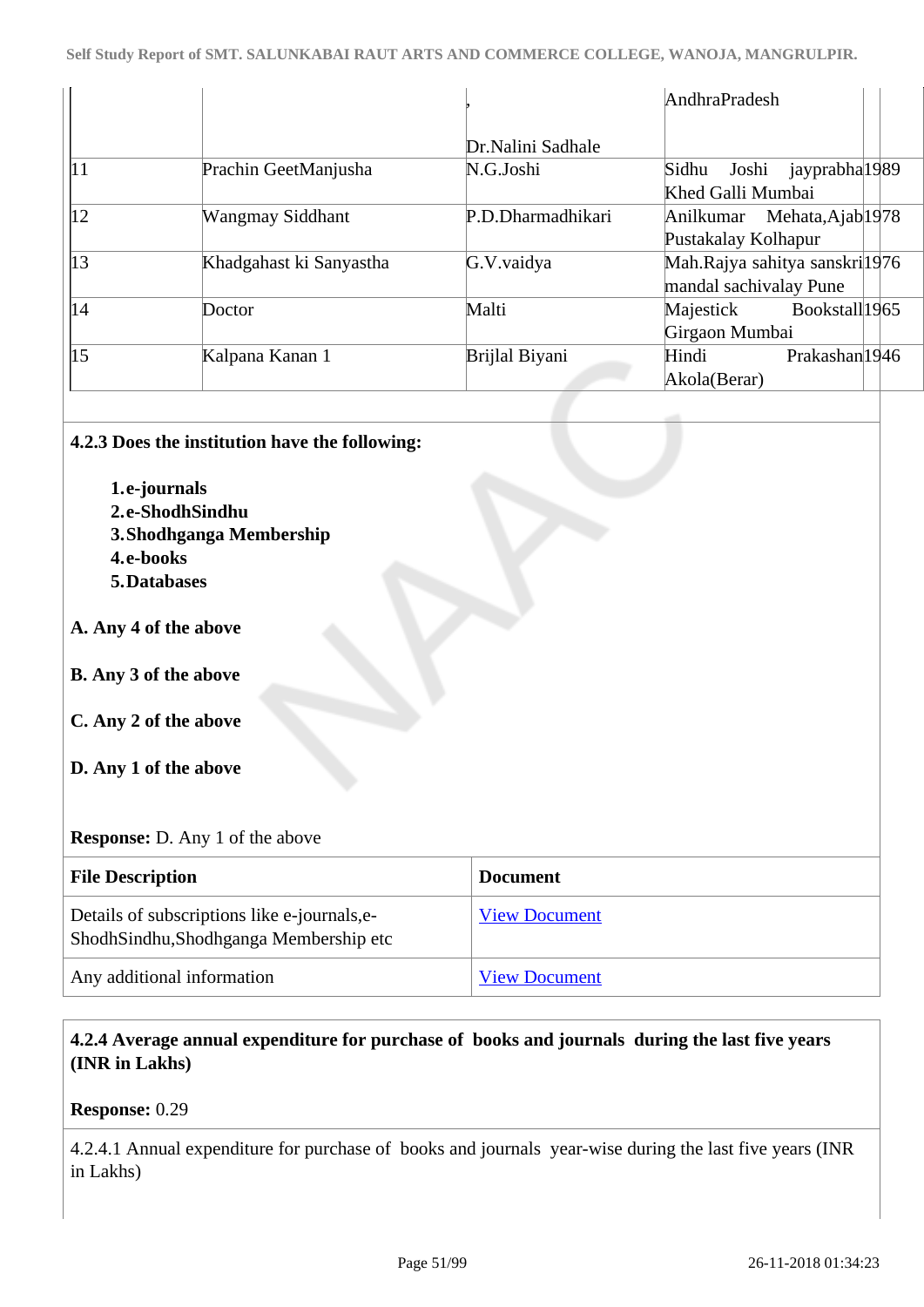| 2017-18                 | 2016-17                                                                                        | $2015 - 16$ |                 | 2014-15              | 2013-14 |  |
|-------------------------|------------------------------------------------------------------------------------------------|-------------|-----------------|----------------------|---------|--|
| 0.7865                  | 0.1370                                                                                         | 0.4022      |                 | 0.1017               | 0.0229  |  |
|                         |                                                                                                |             |                 |                      |         |  |
|                         |                                                                                                |             |                 |                      |         |  |
| <b>File Description</b> |                                                                                                |             | <b>Document</b> |                      |         |  |
|                         | Details of annual expenditure for purchase of books<br>and journals during the last five years |             |                 | <b>View Document</b> |         |  |

| 4.2.5 Availability of remote access to e-resources of the library |                      |  |  |
|-------------------------------------------------------------------|----------------------|--|--|
| <b>Response:</b> Yes                                              |                      |  |  |
| <b>File Description</b>                                           | <b>Document</b>      |  |  |
| Any additional information                                        | <b>View Document</b> |  |  |

# **4.2.6 Percentage per day usage of library by teachers and students**

**Response:** 19.11

4.2.6.1 Average number of teachers and students using library per day over last one year

Response: 69

# **4.3 IT Infrastructure**

## **4.3.1 Institution frequently updates its IT facilities including Wi-Fi**

**Response:** 

# **The institution has the following plans and strategies for deploying and upgrading the IT infrastructure and associated facilities:**

- To purchase LCD projectors for classrooms teaching and presentation.
- To purchase CDs and DVDs based on the curriculum.
- To purchase SOUL software.
- To install the smart boards in the classrooms.

## **The following computers and internet facility are made available to the faculty and students on the campus:**

- Five computers with internet facility are available to the faculty.
- Fifteen computers with Wi-Fi facility are available to the students.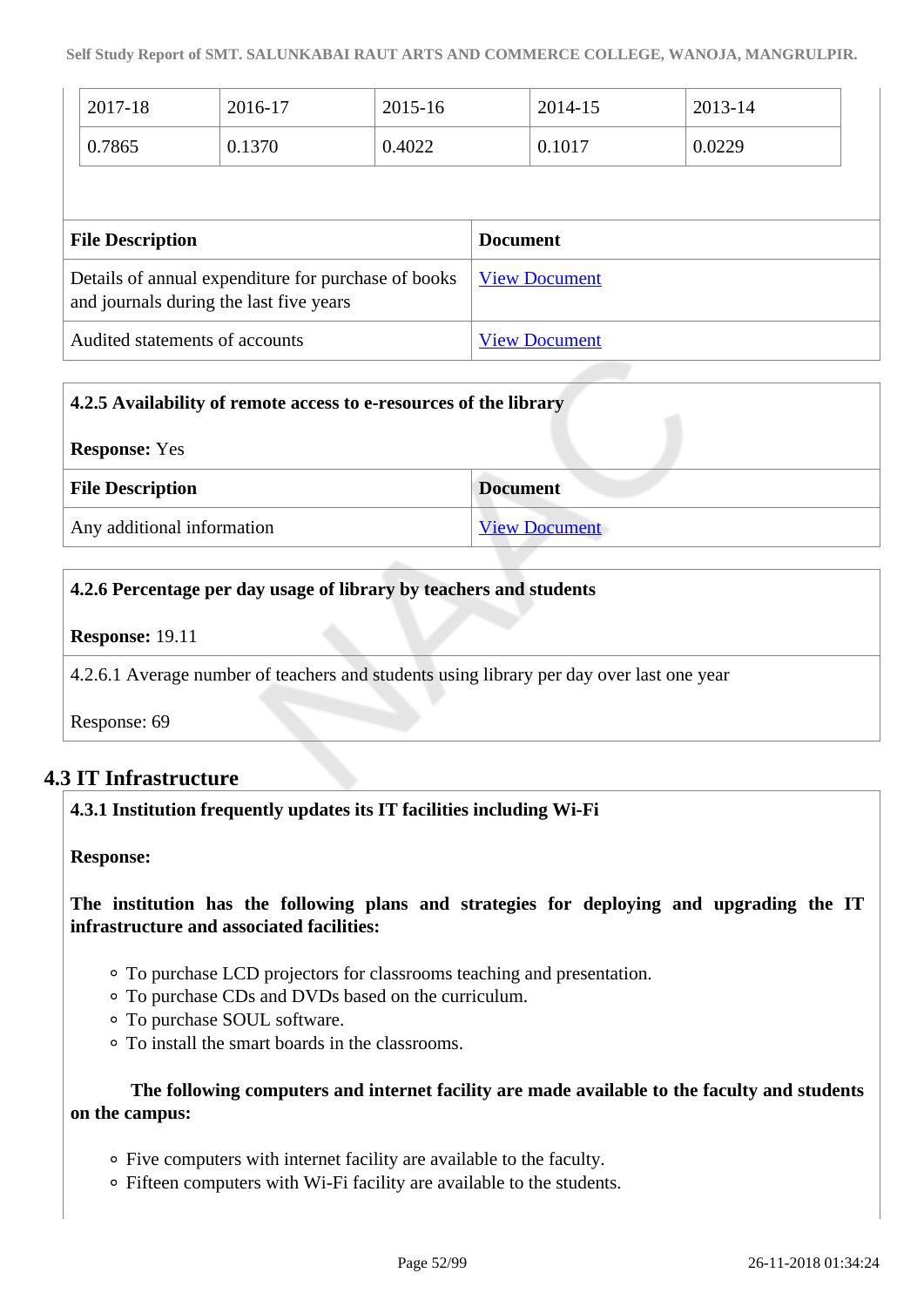## **The institution facilitates extensive use of ICT resources as follows:**

- The college encourages the staff to attend the ICT-based refresher courses and grants leave for the same.
- The college provides the facilities like LCD projector, CD, DVD, printer, internet to the teachers for teaching and learning process.
- The institution encourages the teachers to develop CDs and Power point presentations on the academic curriculum.
- The institution provides Wi-Fi facility to the staff and students
- The N-List software facility is provided to the library.

## **4.3.2 Student - Computer ratio**

**Response:** 11.67

 **4.3.3 Available bandwidth of internet connection in the Institution (Lease line) >=50 MBPS**

**35-50 MBPS**

**20-35 MBPS**

**5-20 MBPS**

## **Response:** 5-20 MBPS

| <b>File Description</b>    | <b>Document</b>      |
|----------------------------|----------------------|
| Any additional information | <b>View Document</b> |

## **4.3.4 Facilities for e-content development such as Media Centre, Recording facility, Lecture Capturing System (LCS)**

**Response:** No

| <b>File Description</b>                                                               | <b>Document</b>      |
|---------------------------------------------------------------------------------------|----------------------|
| Facilities for e-content development such as Media<br>Centre, Recording facility, LCS | <b>View Document</b> |

# **4.4 Maintenance of Campus Infrastructure**

 **4.4.1 Average Expenditure incurred on maintenance of physical facilities and academic support facilities excluding salary component, as a percentage during the last five years**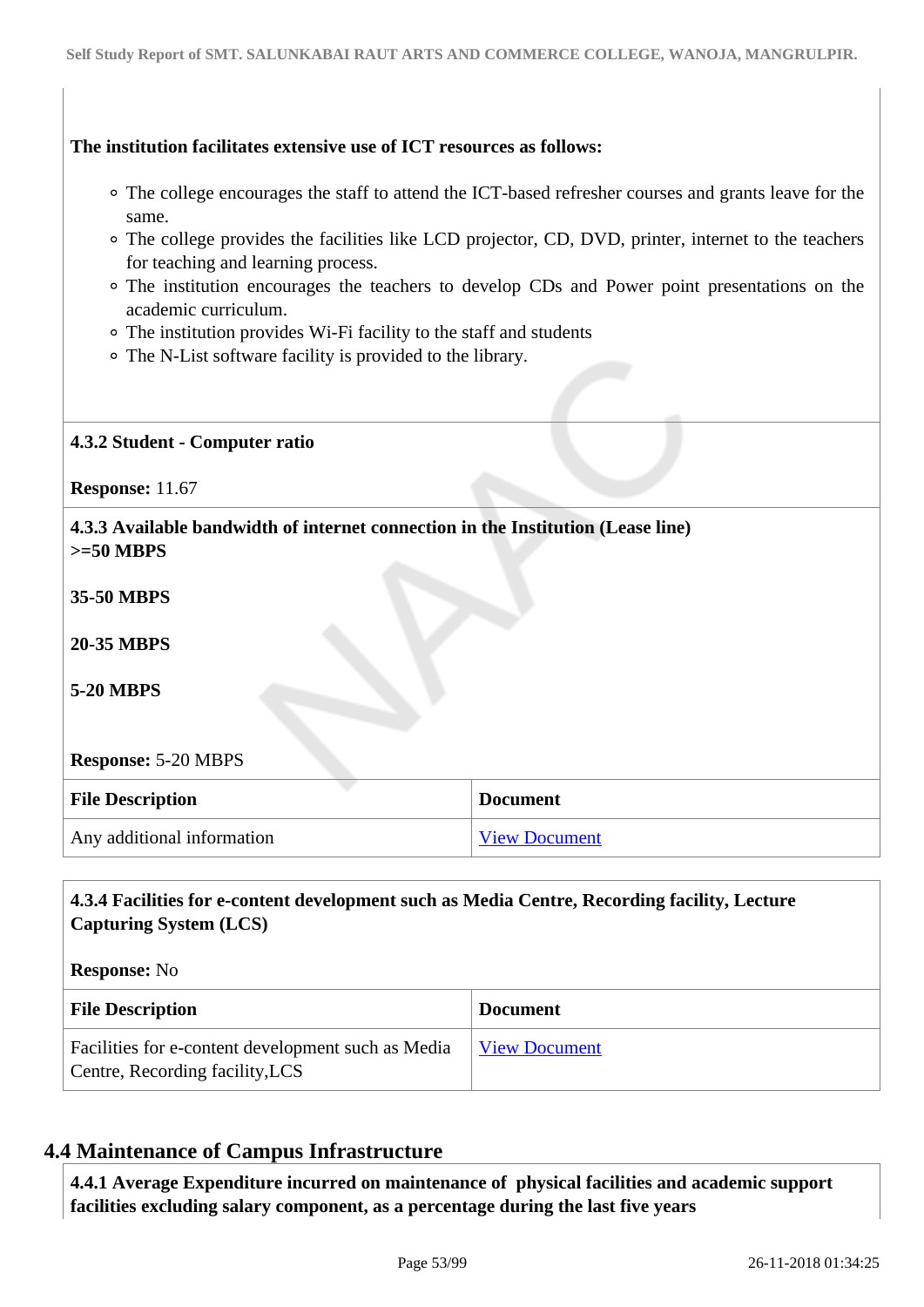# **Response:** 73.36

4.4.1.1 Expenditure incurred on maintenance of physical facilities and academic support facilities excluding salary component year-wise during the last five years (INR in Lakhs)

| 2017-18 | 2016-17 | 2015-16 | 2014-15 | 2013-14 |
|---------|---------|---------|---------|---------|
| 2.49702 | 3.87251 | 2.48783 | 1.59201 | 2.79544 |

| <b>File Description</b>                                                                         | <b>Document</b>      |
|-------------------------------------------------------------------------------------------------|----------------------|
| Details about assigned budget and expenditure on<br>physical facilities and academic facilities | <b>View Document</b> |
| Audited statements of accounts.                                                                 | <b>View Document</b> |

# **4.4.2 There are established systems and procedures for maintaining and utilizing physical, academic and support facilities - laboratory, library, sports complex, computers, classrooms etc.**

## **Response:**

The maintenance and improvement of the campus is made by the institution itself. The Principal, on the basic of the perspective development plan, proposes the infrastructural needs to the concerned authorities. The infrastructural plan is also discussed in the meetings of CDC. The college has Maintenance Committee which prepares the infrastructural planning and submits to the Principal.

- The maintenance committee of the college updates and maintains infrastructure facilities.
- It increases facilities as per needs from time to time.
- The college has made a provision for purchasing equipment in the annual budget.
- The purchasing committee of the college invites quotations from the firms to purchase equipment.
- The equipment are purchased by taking quality and rates into consideration.

The institution has taken following steps for location, upkeep and maintenance of sensitive equipment :

- The college has sensitive equipment like Bore-well, Computers, Generator, Xerox machine, Sound system and LCD projector.
- The college has located these equipment at safe places.
- The maintenance committee of the college upkeeps and maintains sensitive equipment.
- In case of emergency, the technicians from outside are invited as per the need.
	- The institution ensures optimal allocation and utilization of the available financial resources for maintenance and upkeep of the following facilities:
	- Library
	- Sports
	- Computers
	- Class rooms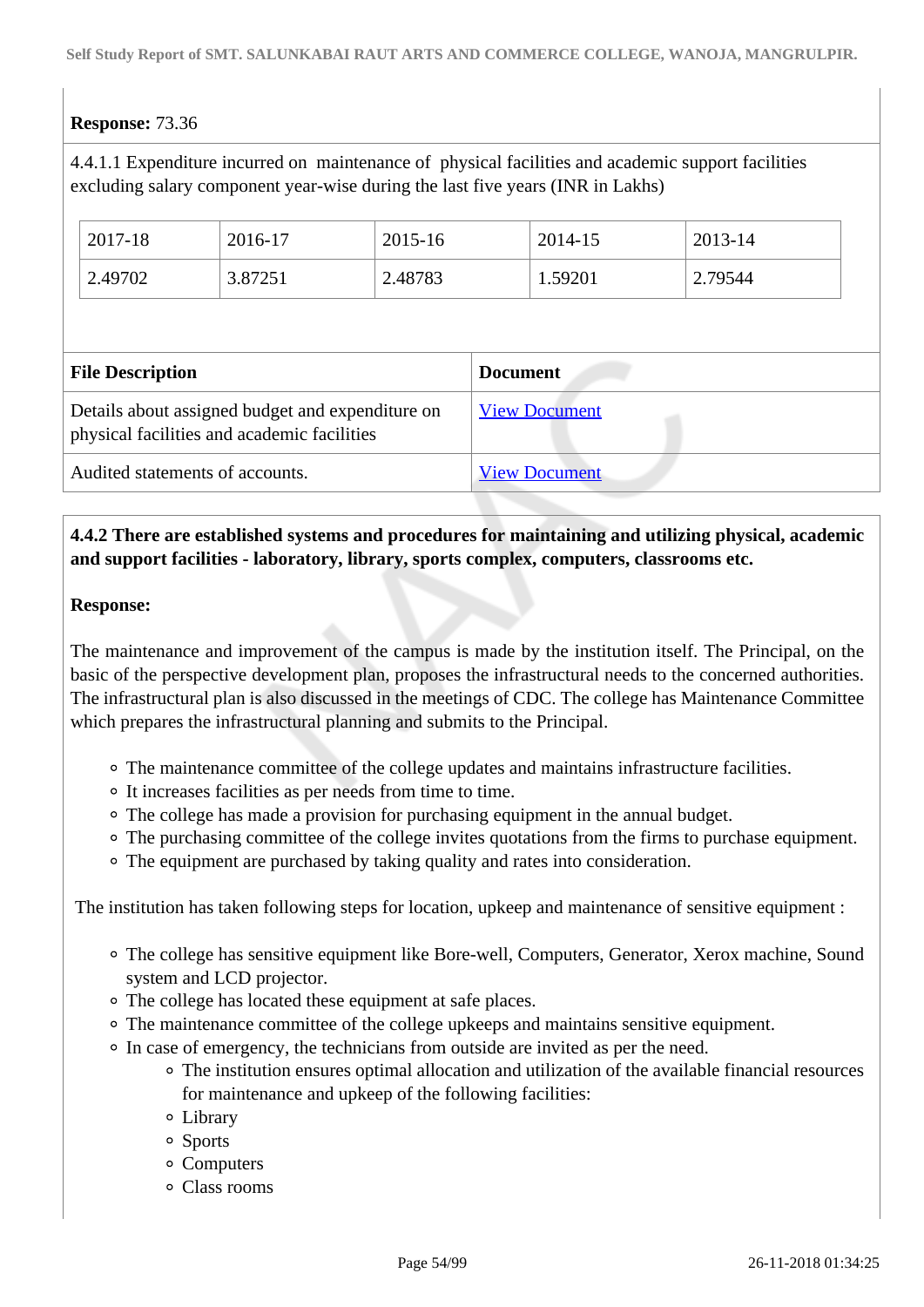- Building
- Furniture
- Garden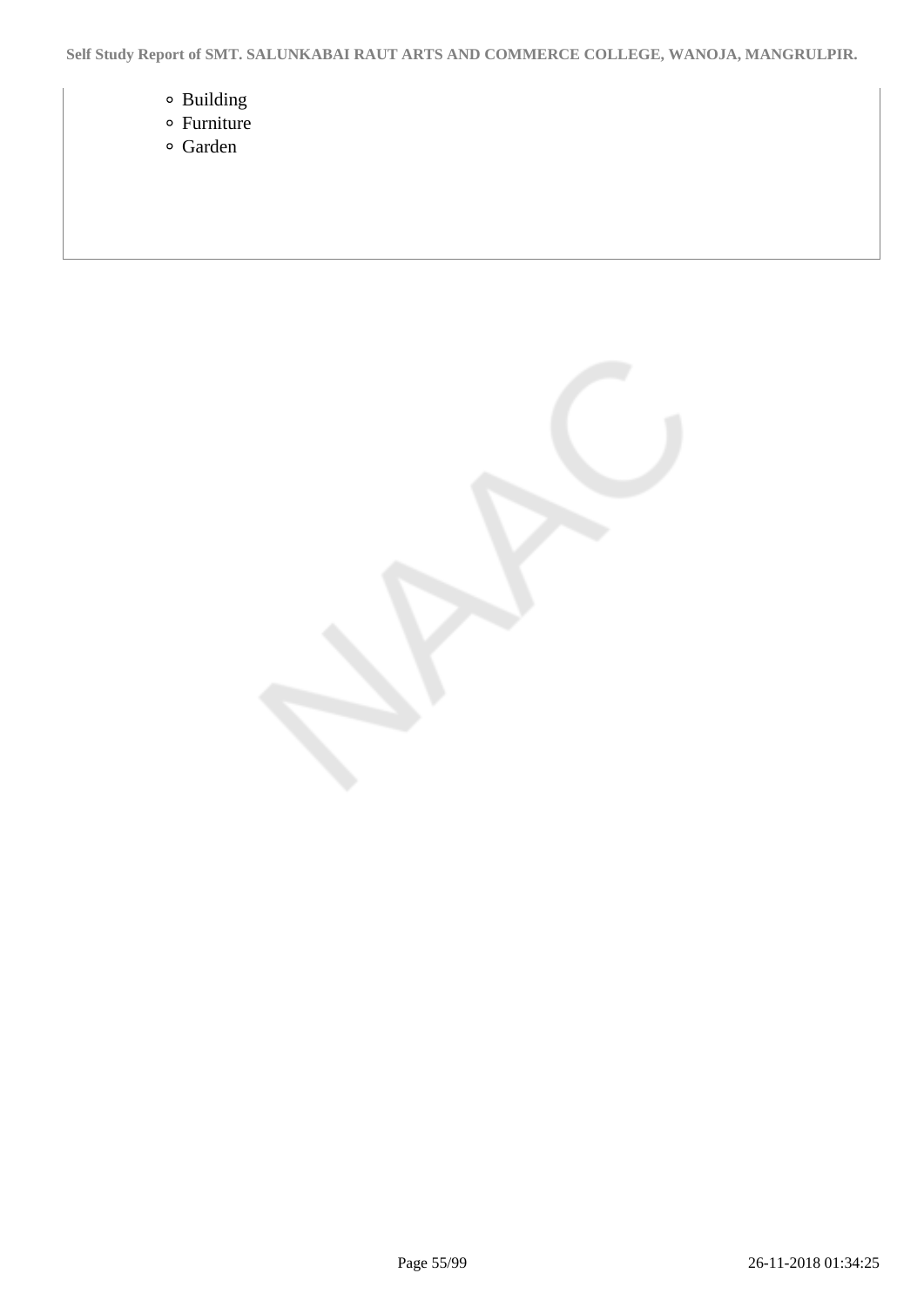# **Criterion 5 - Student Support and Progression**

# **5.1 Student Support**

# **5.1.1 Average percentage of students benefited by scholarships and freeships provided by the Government during the last five years**

## **Response:** 40.25

5.1.1.1 Number of students benefited by scholarships and freeships provided by the Government year-wise during the last five years

| 2017-18 | 2016-17 | 2015-16    | 2014-15 | 2013-14       |
|---------|---------|------------|---------|---------------|
|         | 195     | 312<br>ے د | 240     | ററാ<br>ل کرکے |

| <b>File Description</b>                                                                                                            | <b>Document</b>      |
|------------------------------------------------------------------------------------------------------------------------------------|----------------------|
| Upload self attested letter with the list of students<br>sanctioned scholarships                                                   | <b>View Document</b> |
| Average percentage of students benefited by<br>scholarships and freeships provided by the<br>Government during the last five years | <b>View Document</b> |

# **5.1.2 Average percentage of students benefited by scholarships, freeships, etc. provided by the institution besides government schemes during the last five years**

## **Response:** 0

5.1.2.1 Total number of students benefited by scholarships, freeships, etc provided by the institution besides government schemes year-wise during the last five years

|   | U<br>ν |
|---|--------|
| 0 |        |

| <b>File Description</b>                                                                                      | <b>Document</b>      |
|--------------------------------------------------------------------------------------------------------------|----------------------|
| Number of students benefited by scholarships and<br>free ships besides government schemes in last 5<br>years | <b>View Document</b> |

**5.1.3 Number of capability enhancement and development schemes –**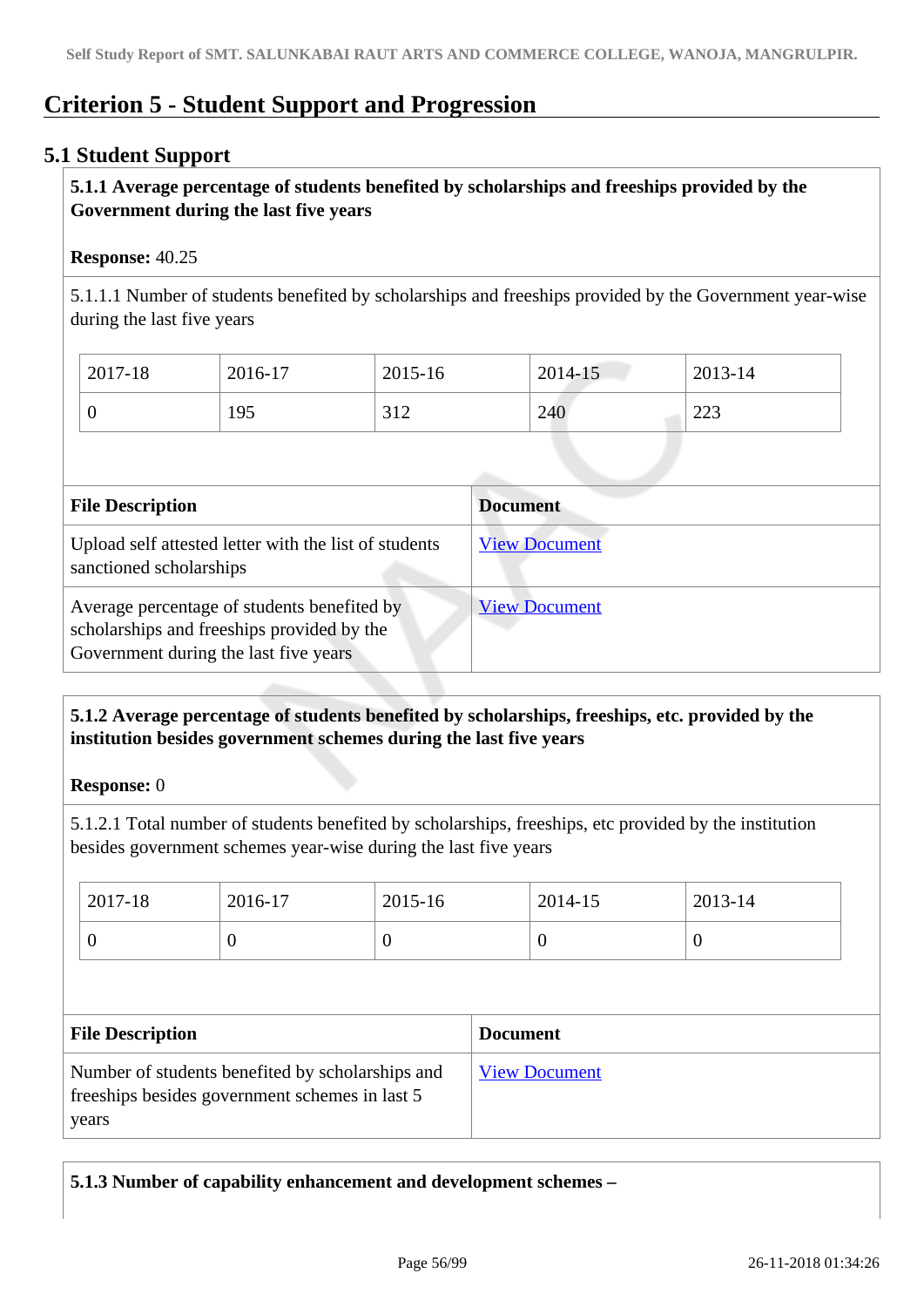| 1. For competitive examinations<br>2. Career counselling<br>3. Soft skill development<br><b>4. Remedial coaching</b><br>5. Language lab<br><b>6. Bridge courses</b><br>7. Yoga and meditation<br><b>8. Personal Counselling</b> |                      |
|---------------------------------------------------------------------------------------------------------------------------------------------------------------------------------------------------------------------------------|----------------------|
| A. 7 or more of the above                                                                                                                                                                                                       |                      |
| B. Any 6 of the above                                                                                                                                                                                                           |                      |
| C. Any 5 of the above                                                                                                                                                                                                           |                      |
| D. Any 4 of the above                                                                                                                                                                                                           |                      |
| <b>Response:</b> E. 3 or less of the above                                                                                                                                                                                      |                      |
| <b>File Description</b>                                                                                                                                                                                                         | <b>Document</b>      |
| Details of capability enhancement and development<br>schemes                                                                                                                                                                    | <b>View Document</b> |
| Link to Institutional website                                                                                                                                                                                                   | <b>View Document</b> |

# **5.1.4 Average percentage of student benefited by guidance for competitive examinations and career counselling offered by the institution during the last five years**

**Response:** 21.64

5.1.4.1 Number of students benefited by guidance for competitive examinations and career counselling offered by the institution year-wise during the last five years

| 2017-18 | 2016-17 | 2015-16 | 2014-15 | 2013-14 |
|---------|---------|---------|---------|---------|
| 80      | 110     | 105     | 95      | 100     |

| <b>File Description</b>                                                                                                       | <b>Document</b>      |
|-------------------------------------------------------------------------------------------------------------------------------|----------------------|
| Number of students benefited by guidance for<br>competitive examinations and career counselling<br>during the last five years | <b>View Document</b> |

# **5.1.5 Average percentage of students benefited by Vocational Education and Training (VET) during**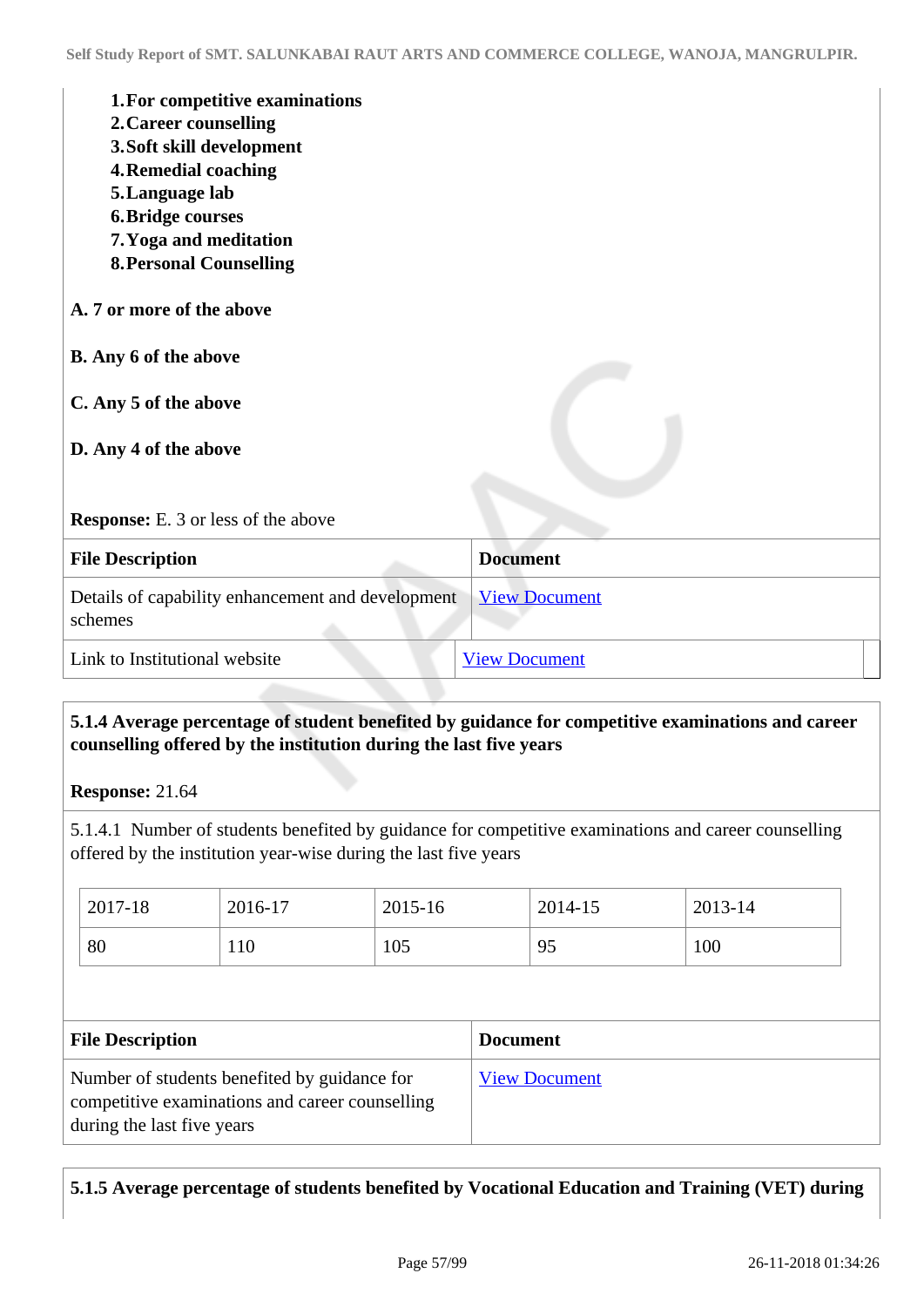**Self Study Report of SMT. SALUNKABAI RAUT ARTS AND COMMERCE COLLEGE, WANOJA, MANGRULPIR.**

# **the last five years Response:** 0 5.1.5.1 Number of students attending VET year-wise during the last five years 2017-18 2016-17 2015-16 2014-15 2013-14 0 0 0 0 0 **File Description Document** Details of the students benifitted by VET [View Document](https://assessmentonline.naac.gov.in/storage/app/hei/SSR/101863/5.1.5_1534409073_2046.xlsx)

# **5.1.6 The institution has a transparent mechanism for timely redressal of student grievances including sexual harassment and ragging cases**

# **Response:** Yes

| <b>File Description</b>                                                                                                            | <b>Document</b>      |
|------------------------------------------------------------------------------------------------------------------------------------|----------------------|
| Minutes of the meetings of student redressal<br>committee, prevention of sexual harassment<br>committee and Anti Ragging committee | <b>View Document</b> |
| Details of student grievances including sexual<br>harassment and ragging cases                                                     | <b>View Document</b> |

# **5.2 Student Progression**

**5.2.1 Average percentage of placement of outgoing students during the last five years**

## **Response:** 12.43

5.2.1.1 Number of outgoing students placed year-wise during the last five years

| 2017-18 | 2016-17 | 2015-16 | 2014-15 | 2013-14 |
|---------|---------|---------|---------|---------|
|         |         |         |         | ∼       |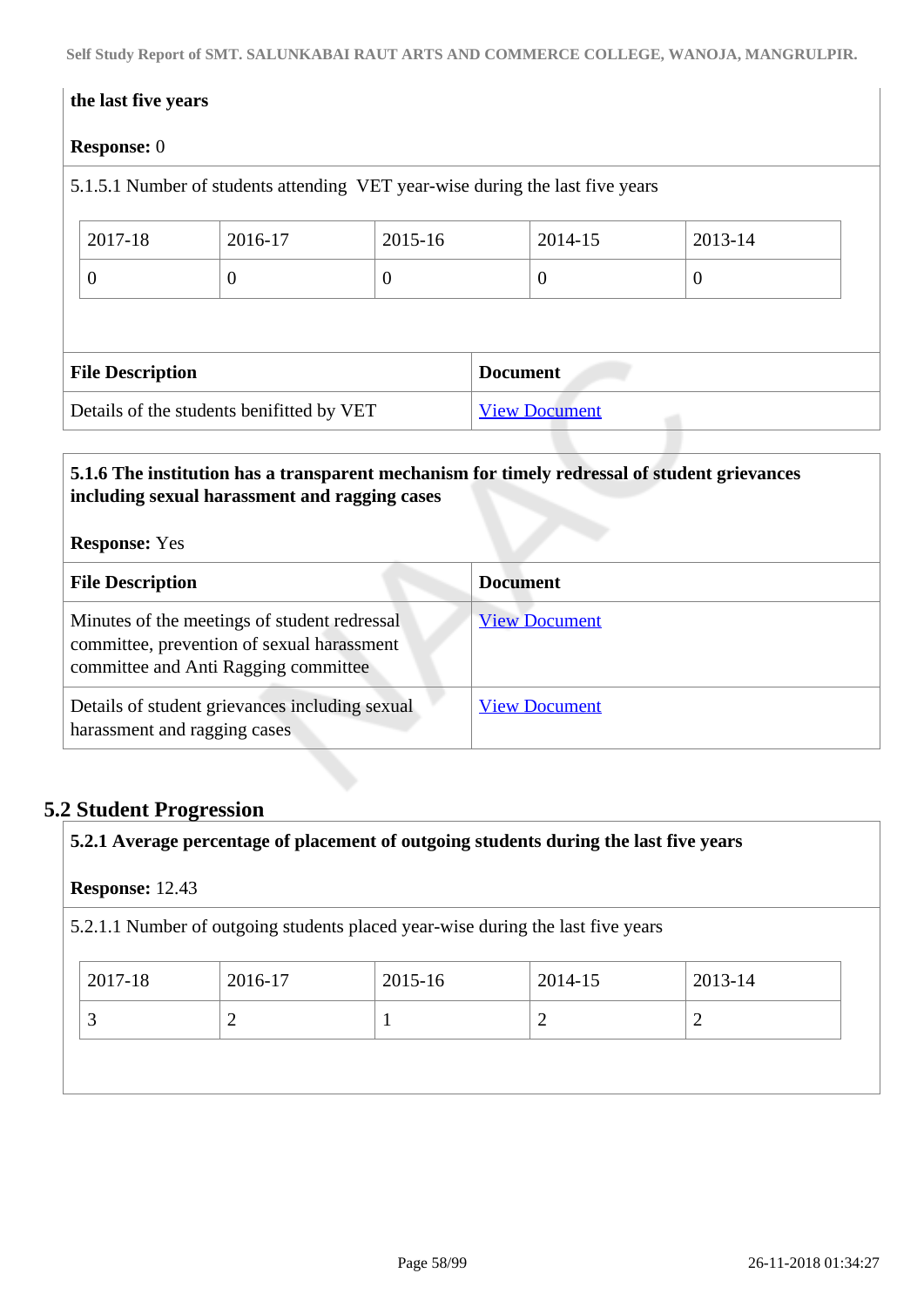| <b>File Description</b>                                    | <b>Document</b>      |
|------------------------------------------------------------|----------------------|
| Self attested list of students placed                      | <b>View Document</b> |
| Details of student placement during the last five<br>years | <b>View Document</b> |

## **5.2.2 Percentage of student progression to higher education (previous graduating batch)**

## **Response:** 100

5.2.2.1 Number of outgoing students progressing to higher education

Response: 38

| <b>File Description</b>                            | <b>Document</b>      |
|----------------------------------------------------|----------------------|
| Upload supporting data for student/alumni          | <b>View Document</b> |
| Details of student progression to higher education | <b>View Document</b> |

 **5.2.3 Average percentage of students qualifying in State/ National/ International level examinations during the last five years (eg: NET/ SLET/ GATE/ GMAT/ CAT/ GRE/ TOEFL/ Civil Services/State government examinations)**

## **Response:** 30

5.2.3.1 Number of students qualifying in state/ national/ international level examinations (eg: NET/ SLET/ GATE/ GMAT/ CAT/ GRE/ TOEFL/ Civil services/ State government examinations) year-wise during the last five years

| 2017-18 | 2016-17 | 2015-16 | 2014-15 | 2013-14 |
|---------|---------|---------|---------|---------|
|         |         |         | ν       |         |

5.2.3.2 Number of students who have appeared for the exams year-wise during the last five years

| 2017-18  | 2016-17 | 2015-16 | 2014-15 | 2013-14 |
|----------|---------|---------|---------|---------|
| <b>~</b> |         | -       | -6      |         |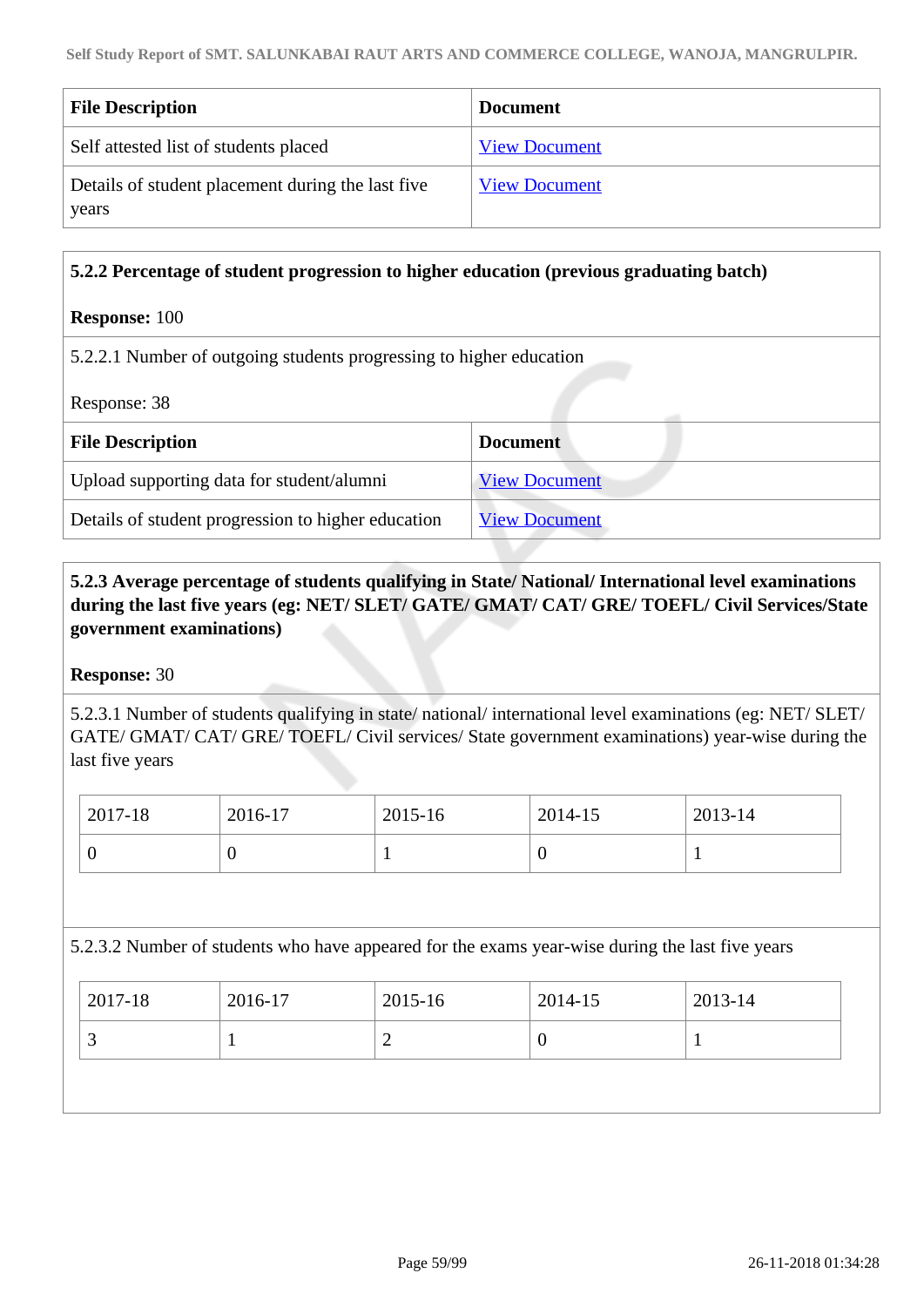| <b>File Description</b>                                                                                            | <b>Document</b>      |
|--------------------------------------------------------------------------------------------------------------------|----------------------|
| Upload supporting data for the same                                                                                | <b>View Document</b> |
| Number of students qualifying in state/national/<br>international level examinations during the last five<br>years | <b>View Document</b> |

# **5.3 Student Participation and Activities**

 **5.3.1 Number of awards/medals for outstanding performance in sports/cultural activities at national / international level (award for a team event should be counted as one) during the last five years.**

## **Response:** 19

5.3.1.1 Number of awards/medals for outstanding performance in sports/cultural activities at national/international level (award for a team event should be counted as one) year-wise during the last five years

| 2017-18 | 2016-17 | 2015-16 | 2014-15 | 2013-14 |
|---------|---------|---------|---------|---------|
|         | ت       | ⌒<br>∽  |         |         |

| <b>File Description</b>                                                                                                                            | <b>Document</b>      |
|----------------------------------------------------------------------------------------------------------------------------------------------------|----------------------|
| Number of awards/medals for outstanding<br>performance in sports/cultural activities at<br>national/international level during the last five years | <b>View Document</b> |
| e-copies of award letters and certificates                                                                                                         | <b>View Document</b> |

# **5.3.2 Presence of an active Student Council & representation of students on academic & administrative bodies/committees of the institution**

## **Response:**

The students council has been formed in the college as per section 14/97 dated 15th July 1994 (40)(2) B of Maharashtra University act.

- The college has student council and it consists of seventeen members including principal as president, one faculty member as secretary, three faculties and twelve student representatives as members.
- One student from each class is nominated as class representative on the basis of his/her merit in the previous examination.
- Similarly, one representative is nominated by the NSS, one by Sports, one by NCC, one by cultural department and two girls are nominated by the Principal on the basis of their performance.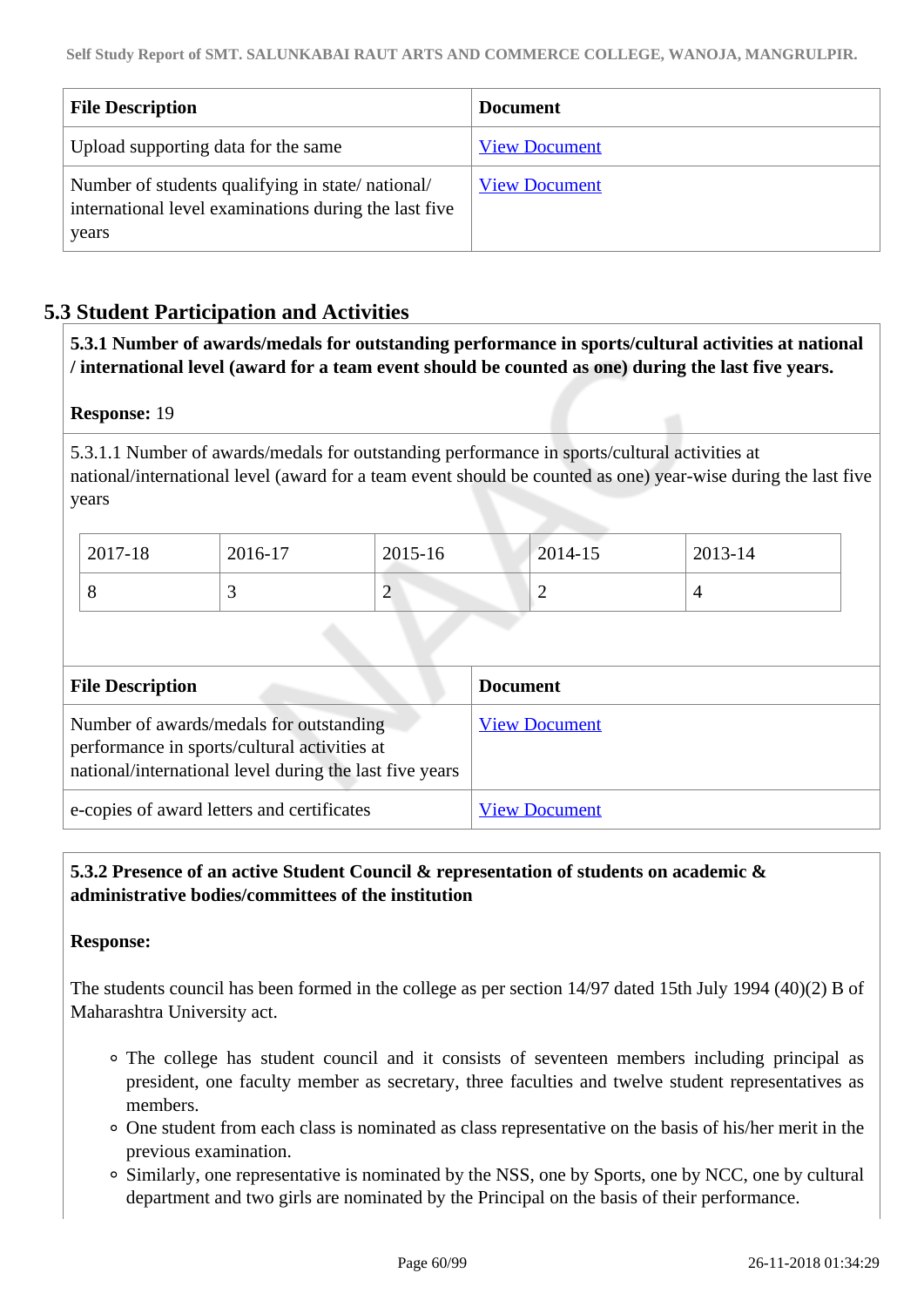- The selection of the secretary/ university representative of the students' council of the college is done from amongst its student members by ballot, according to the system of proportional representation by principal on a date fixed by the parent university.
- Nomination papers of a candidate are scrutinized, if there is more than one contesting candidate, the chairman distributes the ballot papers to all student representatives present. And request them to record their preference against the name of candidates.
- Information regarding secretary is sent to the university. The student council guides and participates in all the activities of college.

## **The student council performs the following activities:**

- Solving the problems of students by notifying them to the head of institution and management.
- Participates in various activities throughout the year like as annual gathering, youth festival, educational tour, national sports, yoga day, teacher's day, NSS camp etc.
- The Student Council helps the teaching faculties in many ways right from the reception of the guest, hospitality, discipline, decoration during the organizations of various programs.

## **Funding:**

- The college provides funding for annual gathering.
- The university provides funding to the students to participate in youth festival through the medium of  $TA \& DA$

## **The following academic and administrative committees/ bodies have student representatives**:

- College Development Committee
- Student Council
- Library Committee
- Alumni Association
- NSS/NCC Committee
- College Discipline Committee
- Women Empowerment Cell
- Sports Committee
- Magazine Committee
- Campus Maintenance Committee
- Sexual Harassment Committee
- Anti-ragging Committee
- Magazine Committee

| <b>File Description</b>         | <b>Document</b>      |
|---------------------------------|----------------------|
| Link for Additional Information | <b>View Document</b> |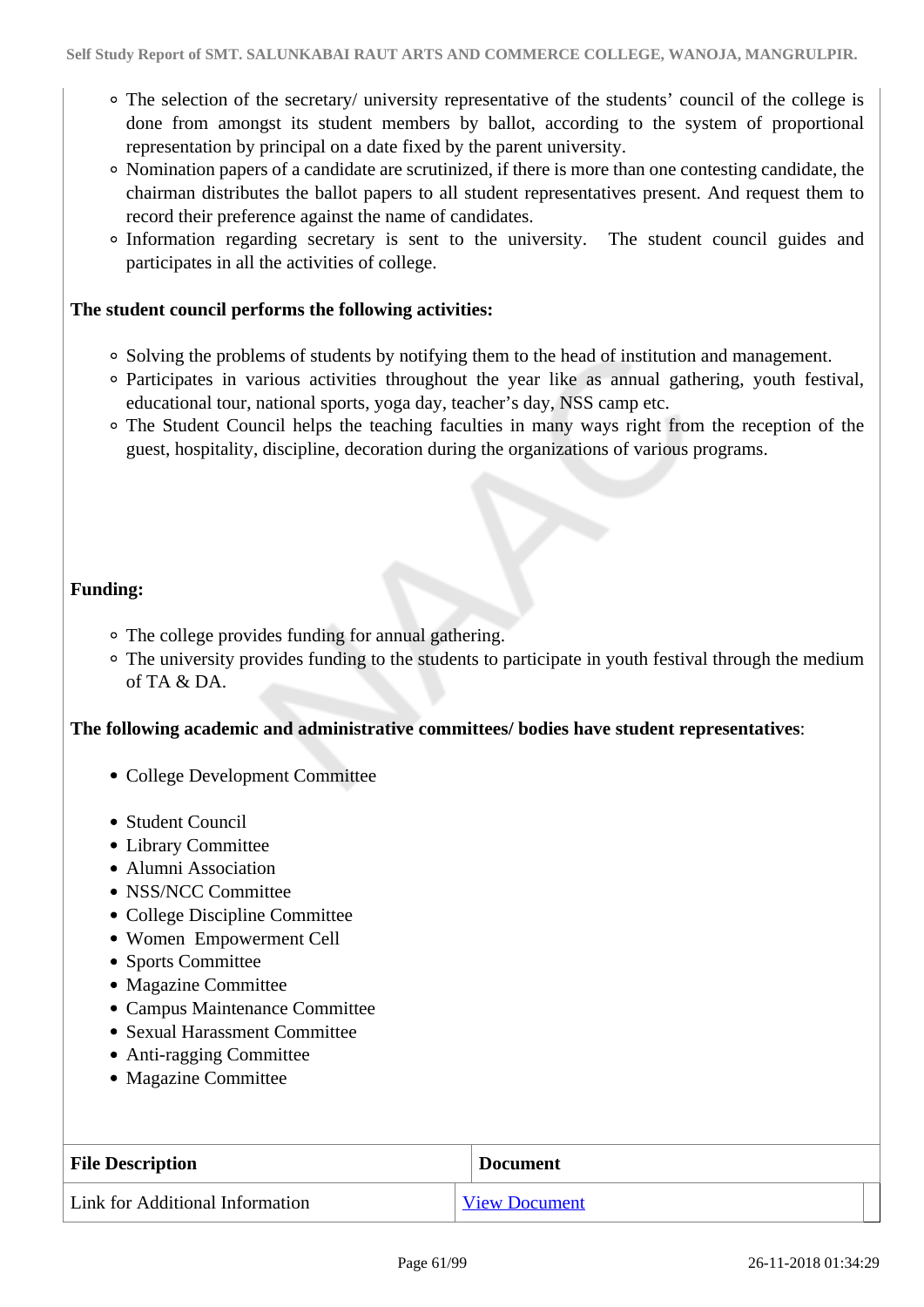# **5.3.3 Average number of sports and cultural activities/ competitions organised at the institution level per year**

## **Response:** 13.2

5.3.3.1 Number of sports and cultural activities / competitions organised at the institution level year-wise during the last five years

| 2017-18 | 2016-17 | $2015 - 16$ | 2014-15 | 2013-14 |
|---------|---------|-------------|---------|---------|
| ΙU      | 10      | 16          |         |         |

| <b>File Description</b>                                                       | <b>Document</b>      |
|-------------------------------------------------------------------------------|----------------------|
| Report of the event                                                           | <b>View Document</b> |
| Number of sports and cultural activities /<br>competitions organised per year | <b>View Document</b> |

## **5.4 Alumni Engagement**

 **5.4.1 The Alumni Association/Chapters (registered and functional) contributes significantly to the development of the institution through financial and non financial means during the last five years**

**Response:** 

**The college has registered alumni association from academic session 2017-18. The composition of alumni association is as follow:**

**Smt. Salunkabai Raut Arts & Commerce College Wanoja**

**Alumni Association**

| Sr.No. | <b>Name of Alumni</b> | <b>Designation</b> |
|--------|-----------------------|--------------------|
| 1.     | Prof. N. R. Raut      | President          |
| 2.     | Dr. P.H. Barad        | Vice President     |
| 3.     | Adv. Pradip Lakade    | Secretary          |
| 4.     | Dr. Sunil S. Raut     | Joint Secretary    |
| 5.     | Prof. A. S. Raut      | Treasurer          |
| 6.     | Ku. Madhuri S. Surve  | Member             |
| 7.     | Ku. Pragati V. Barad  | Member             |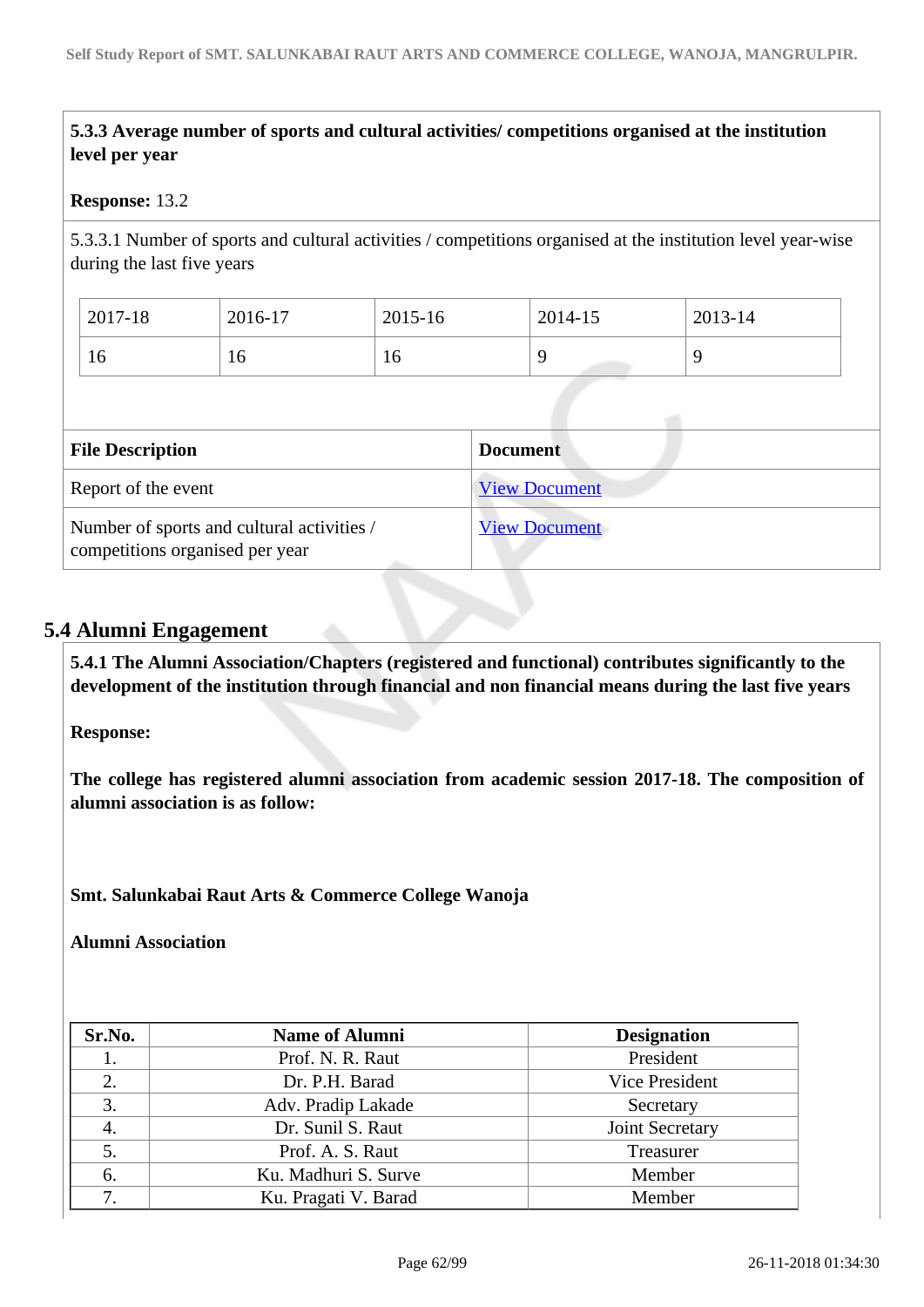## 1.**Functions of alumni:**

- The college invites the alumni members for the bi-annual meetings and takes their feedback on teaching-learning, curriculum, administration and infrastructural development etc.
- Feedbacks collected from alumni are taken into consideration by the Management.
- To provide guidance to the students through guest lectures.
- To provide guidance at NSS special camp.
- To provide financial aid.
- To conduct Guest lectures.
- To organize cultural and educational program.
- To apply knowledge and experience for allover development of the institution.
- To render financial aid deserving alumni in cases of extreme compassionate circumstances.

| <b>File Description</b>         | <b>Document</b>      |
|---------------------------------|----------------------|
| Any additional information      | <b>View Document</b> |
| Link for Additional Information | <b>View Document</b> |
|                                 |                      |

| 5.4.2 Alumni contribution during the last five years (INR in Lakhs)<br>? 5 Lakhs |                      |
|----------------------------------------------------------------------------------|----------------------|
| 4 Lakhs - 5 Lakhs                                                                |                      |
| 3 Lakhs - 4 Lakhs                                                                |                      |
| 1 Lakh - 3 Lakhs                                                                 |                      |
| <b>Response:</b> <1 Lakh                                                         |                      |
| <b>File Description</b>                                                          | <b>Document</b>      |
| Alumni association audited statements                                            | <b>View Document</b> |

## **5.4.3 Number of Alumni Association / Chapters meetings held during the last five years**

# **Response:** 5

5.4.3.1 Number of Alumni Association /Chapters meetings held year-wise during the last five years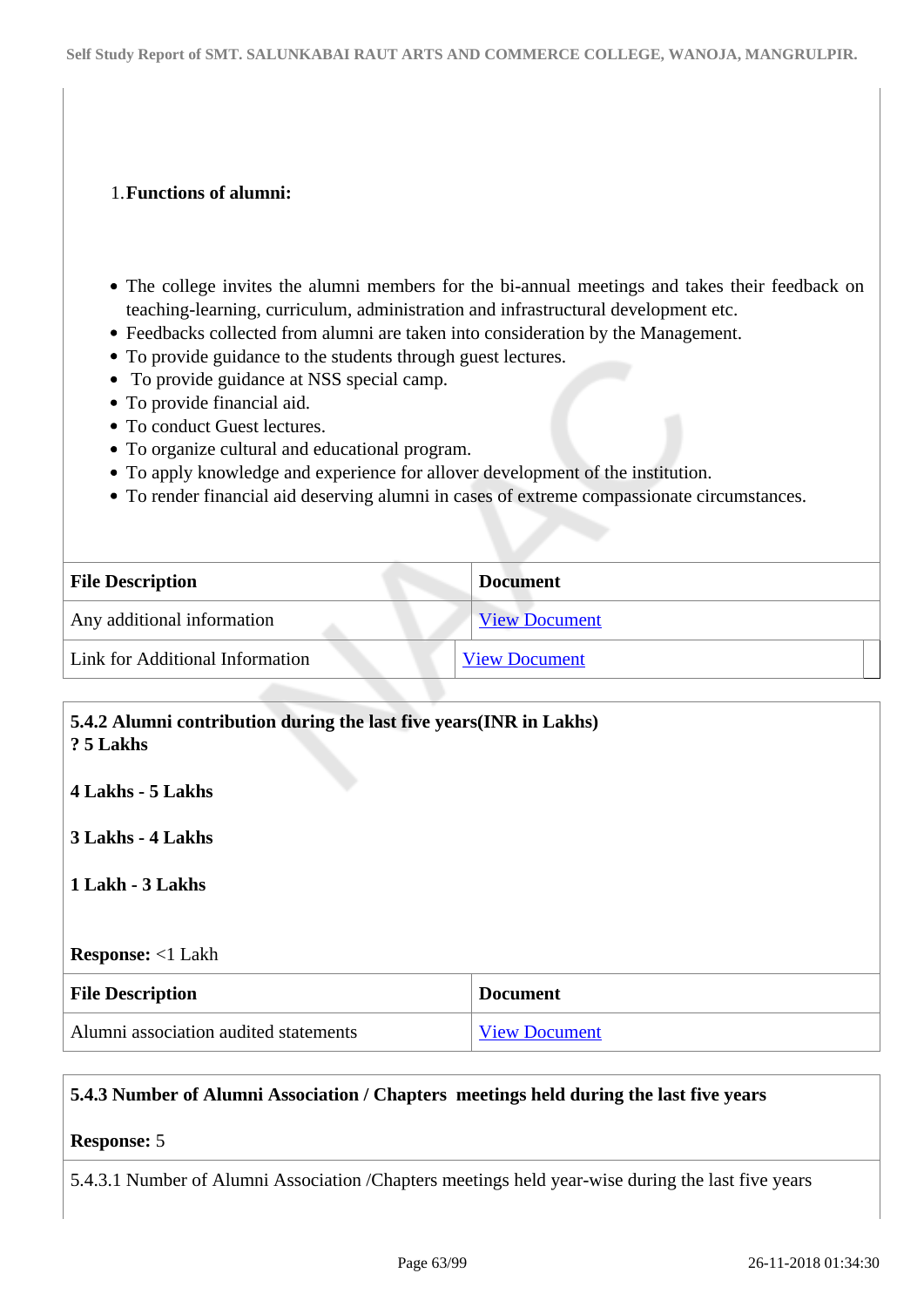| 2017-18                 | 2016-17                                                                                   | 2015-16 |                 | 2014-15              | 2013-14 |  |
|-------------------------|-------------------------------------------------------------------------------------------|---------|-----------------|----------------------|---------|--|
|                         |                                                                                           |         |                 |                      |         |  |
|                         |                                                                                           |         |                 |                      |         |  |
|                         |                                                                                           |         |                 |                      |         |  |
| <b>File Description</b> |                                                                                           |         | <b>Document</b> |                      |         |  |
|                         | Number of Alumni Association / Chapters meetings<br>conducted during the last five years. |         |                 | <b>View Document</b> |         |  |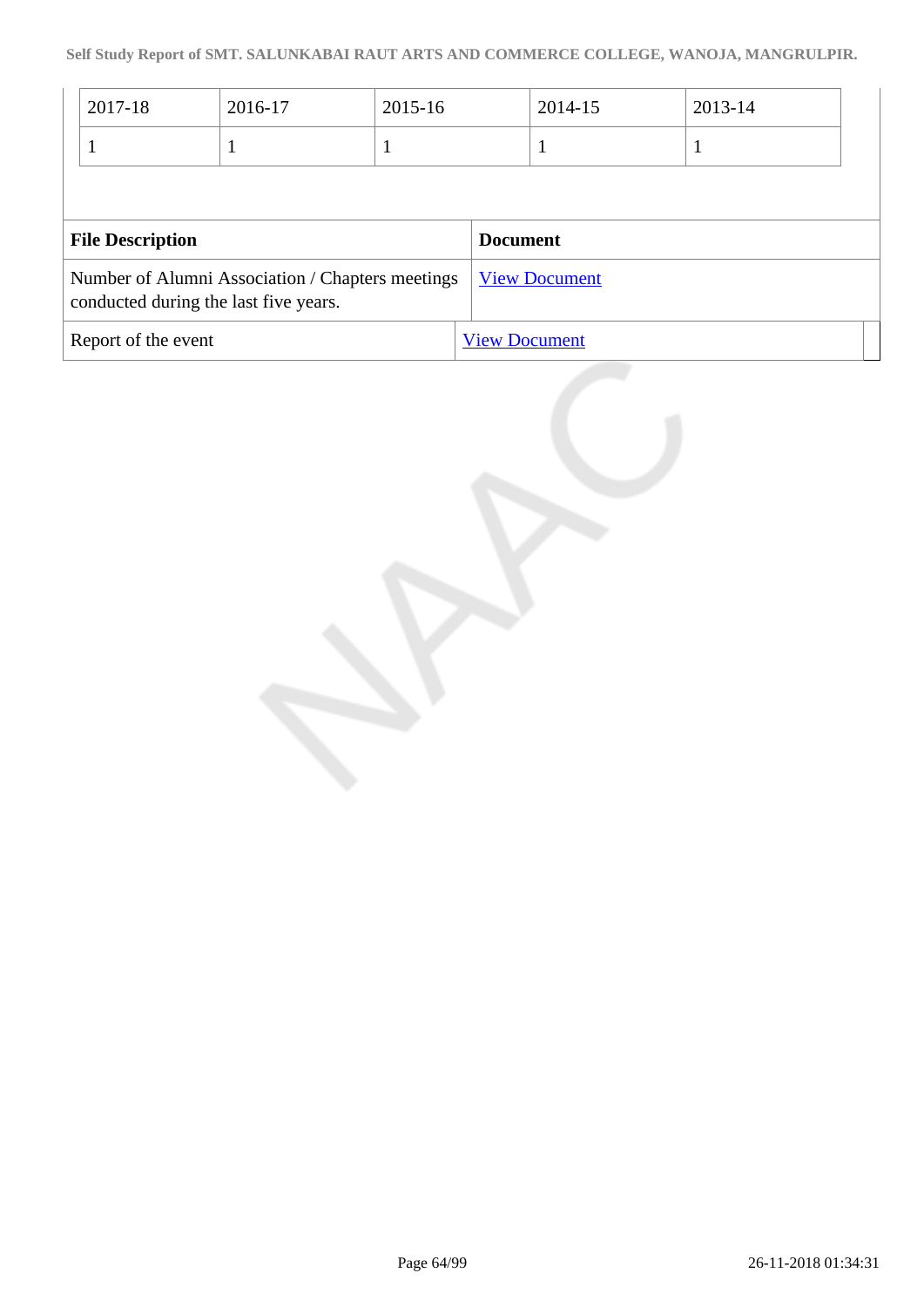# **Criterion 6 - Governance, Leadership and Management**

# **6.1 Institutional Vision and Leadership**

 **6.1.1 The governance of the institution is reflective of an effective leadership in tune with the vision and mission of the institution**

## **Response:**

The vision and mission of the institution are as under:

## **Vision:**

Our vision is to felicitate human development of the students of socially and economically backward classes as well as to attract the SC, ST, OBC and VJNT towards higher education for their upliftment.

## **Mission:**

- 1.To run an educational institute to impart valuable service in the field of education to the students residing in the area, especially to those who are economically and socially backward.
- 2.To provide library facility and computer knowledge to the students to face the challenges of the competitive world.
- 3.To stimulate the academic environment for the up gradation in teaching, learning process in rural area.
- 4.To render the service to the nation through works of educational institution.
- The vision, mission stated above indicates that the institution has distinctive characteristics in terms of addressing the needs of the society as it seeks to serve the rural, socially and economically backward and disadvantaged students of the society.
- As per the mission of the college, the institution takes an initiative for all round development of the students belonging from disadvantaged sections of the society and inculcates moral and human values among them through curricular, co-curricular and extra -curricular activities.
- The college imparts education to the students irrespective of cast, creed and religion. Our aim is to promote national interest and patriotism among the students.
- Special attention is given to make the students assist themselves and contribute to the well-being of the society and the nation.

## **Governance:**

 The Management, Principal, and CDC decide the policies and plans of the college. The decisions regarding the improvement are forwarded to the Management by the Principal. The college has formed various committees like Staff Council, IQAC, LMC, Admission Committee, Library Committee, Grievance Committee, Academics Calendar Committee, Time Table Committee, Purchase Committee, Examination Committee, Cultural Committee, Student Welfare Committee, etc. for the smooth functioning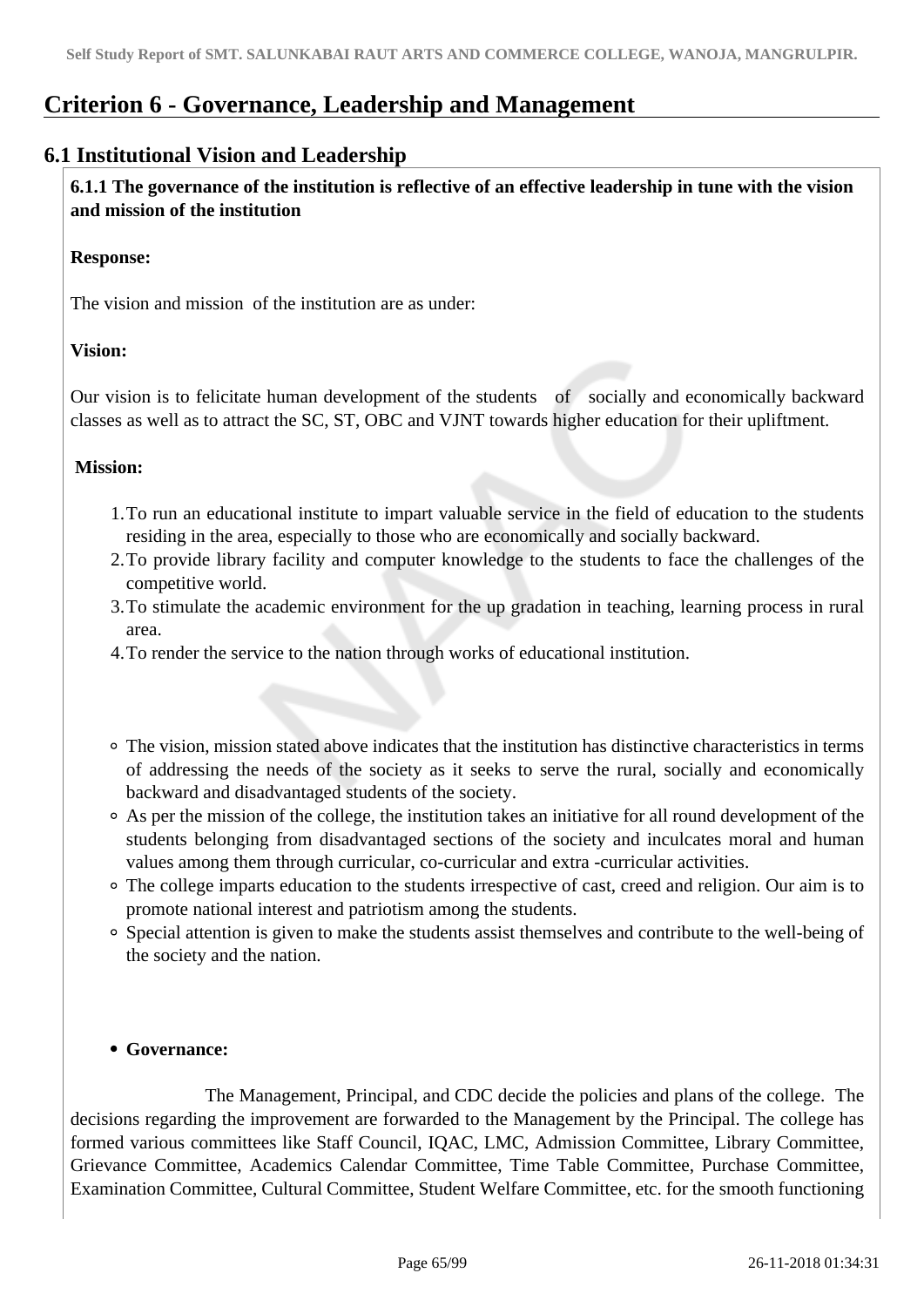and effective implementation of policies and plans.

# **6.1.2 The institution practices decentralization and participative management**

## **Response:**

**The institution practices decentralization and participative management in a following way:**

# **The role of Management:**

- The Management of the institution develops well defined roadmap for all round development of the institution.
- The Management encourages the Principal and faculties to recharge their academic development.
- The Management motivates and supports the faculties to do their research works.
- The faculties are motivated to participate and present research papers in various conferences, seminars and workshops.
- The Management has taken deep interest in the up gradation of library, sports, garden, separate departments for faculties, canteen, water purifier and parking in the college campus.
- The Management implements plans and policies through the Principal and the faculties.
- **The role of Principal:**
- As per ordinance No 24 of parent University the Principal is the executive and academic head of the college and he plays key role to design and implement of its quality policy and plan.
- The Principal is an important link between the Management and the staff.
- The Principal along with the help of CDC and IQAC and other college committees plans the policy to enhance the quality of teaching learning procedure by monitoring the academic, cocurricular and extra- curricular activities and maintain the account of income and expenditure and up gradation of library and infrastructure.
- The suggestions and recommendations of the teaching and non-teaching staff are conveyed to the Management through Principal and College Development Committee of the college.
- Though the Management and the Principal are the think-tanks of the college, there is complete freedom to the teaching and non -teaching staff to share their suggestions and requirements.

## 1.**The role of Faculties:**

- The members of faculties participate in the CDC and share their suggestions regarding teachinglearning, required infrastructure and other policies to be implemented by the management.
- The faculties are active in effective implementation of curricular, co-curricular and extra-curricular activities.
- The faculties participate and present research papers in conferences and seminars to update themselves and to promote research activities.
- The faculties undertake remedial classes for weaker students.
- The faculties provide the counseling for competitive examinations.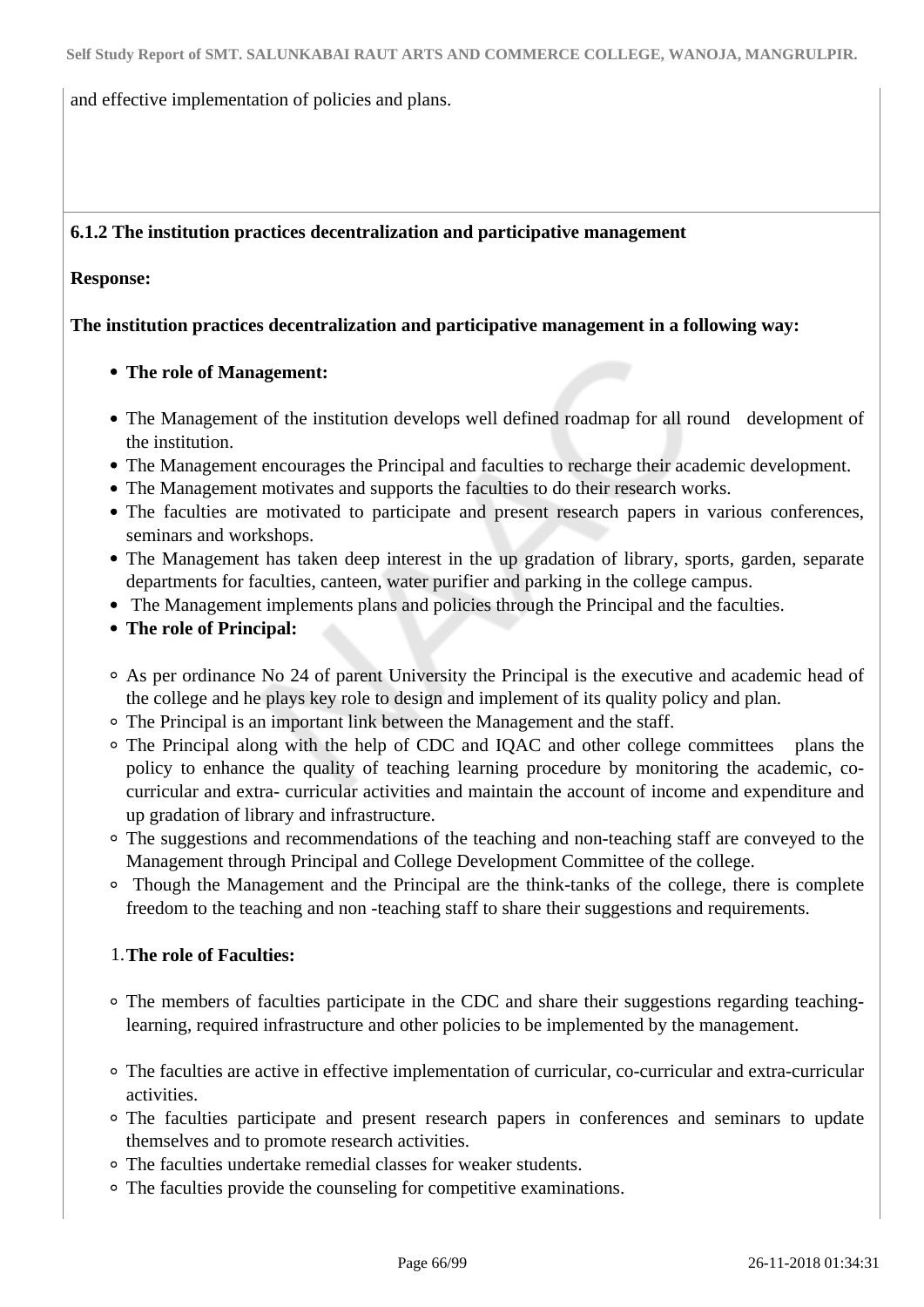The members of faculties participate in the CDC and share their suggestions regarding teachinglearning, required infrastructure and other policies to be implemented by the management.

## **The Role Of Students:**

**The students are given participation in various committees to promote decentralization and participative management:**

- College Development Committee
- NAAC Committee
- IQAC Committee
- Library Committee
- Research Committee
- Student Council
- Games & Sports Committee
- Women Empowerment Cell
- Women Grievance Redressal
- NCC. Committee
- Cultural Programme Committee
- Admission Committee
- Time table Committee
- NSS. Committee
- Examination Committee
- Alumni Association
- Annual Gathering Committee
- Student Grievance Redresser

# **6.2 Strategy Development and Deployment**

**6.2.1 Perspective/Strategic plan and Deployment documents are available in the institution**

## **Response:**

 **Yes, the institution has a perspective plan for development for next five years. The aspects considered for inclusion in the plan as follows:**

- 1.To introduce new Career Oriented Courses.
- 2.To increase infrastructure facilities.
- 3.To provide ICT facility.
- 4.To Construct Seminar hall.
- 5.To make extension of library infrastructure.
- 6. To submit of various proposals for financial assistance to UGC.
- 7.Conducting more cultural and extra -curricular activities.
- 8.Promoting faculties for research work.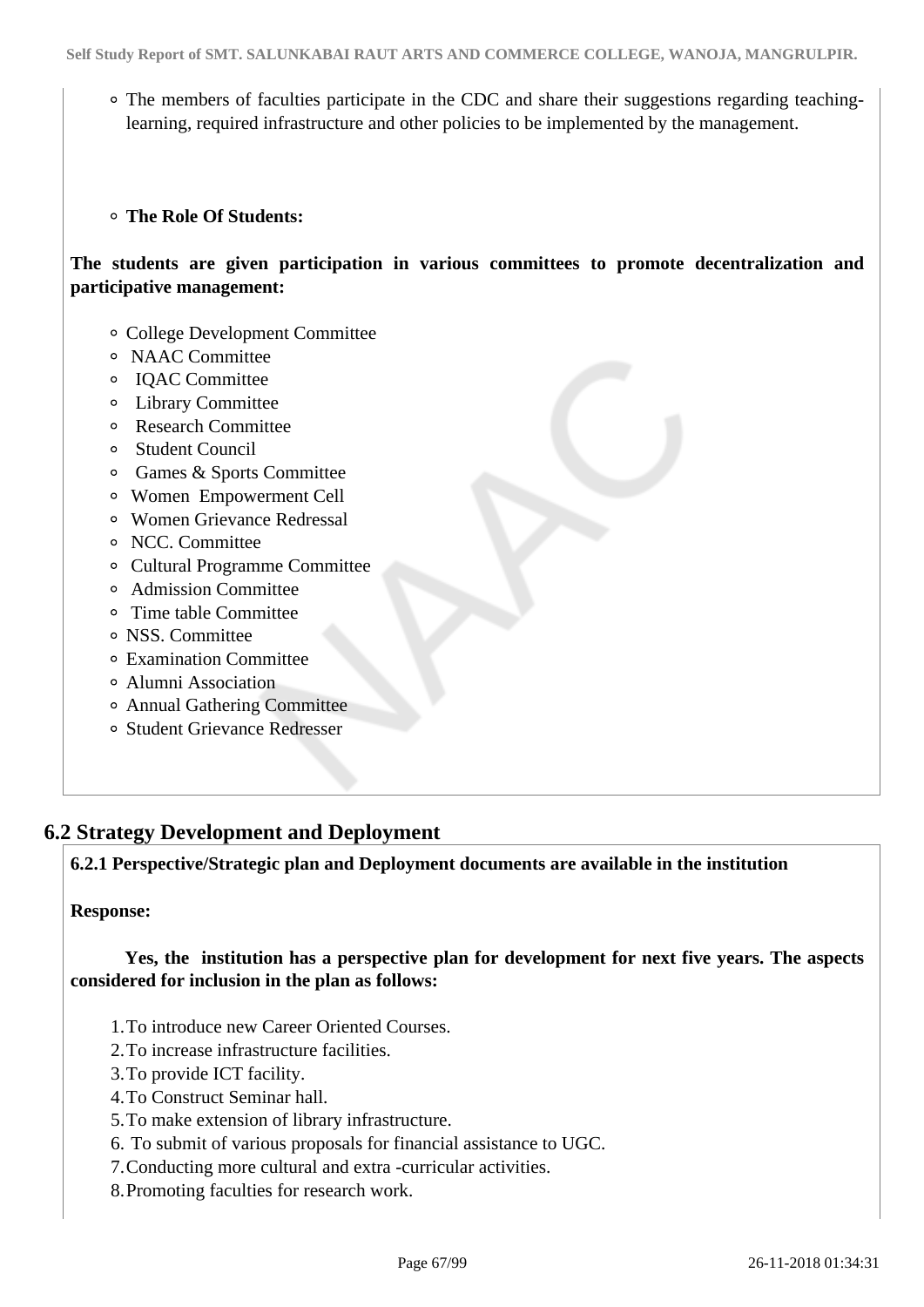9.To start the study center of Yashvantrao Chavhan Open University, Maharashtra.

10.To arrange academic training workshop in the college.

## **The following strategic activities are successfully implemented:**

1. Seminar hall has been constructed.

- 2. ICT enabled Classrooms.
- 3. Started three new certificate courses.
- 4. Library extension is made.
- 5. Most of the faculties are awarded Ph. D. degree.
- 6. Internet facility is made available for all.

In the session 2016-17, the management of our college decided to construct seminar hall for various purpose like as workshops, seminar, guest lectures, cultural programs etc. In the management council meeting, the resolution was made to make provision for the seminar hall.

In the session 2017-18 the seminar hall of 1960 sq.ft., with all audio- video facilities, has been constructed by the institute. Various cultural and academic activities are being conducted in the newly constructed hall.

| <b>File Description</b>                                   | <b>Document</b>      |
|-----------------------------------------------------------|----------------------|
| Strategic Plan and deployment documents on the<br>website | <b>View Document</b> |

 **6.2.2 Organizational structure of the institution including governing body, administrative setup, and functions of various bodies, service rules, procedures, recruitment, promotional policies as well as grievance redressal mechanism**

**Response:** 

**Organizational structure of the Institution including governing body, administrative setup and functions of various bodies is as follow:**

## **College Development Committee:**

The College development committee decides the policies and future roadmap for the college for the development of the college.The decisions taken by the committee are forwarded to the IQAC and Principal for implementation.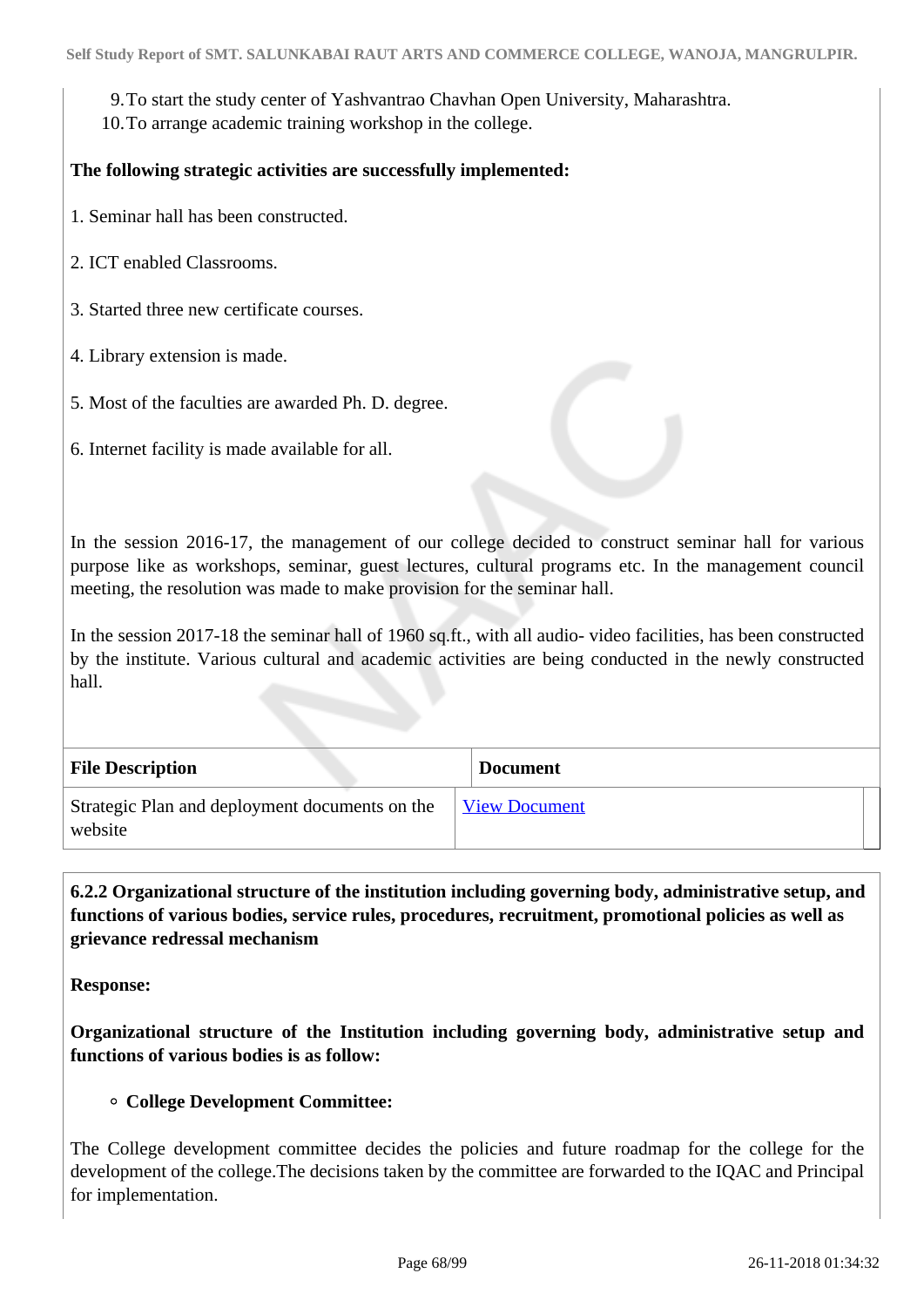# **IQAC:**

The IQAC monitors the whole teaching learning process and suggests continuous improvement. The committee takes regular follow up of all the departments and all internal committees. The decisions of IQAC are forwarded to the Management and the Principal for further action.

## **Principal:**

As the head of the institution the Principal discharges all the responsibilities and controls the whole teaching learning process administration and all the committees and fulfills all requirements needed by the departments.

## 1.**Recruitment Process:**

The members of the faculty are selected by the following procedure:

- The roster is checked from Reservation Cell of Sant Gadge Baba Amravati University, Amravati.
- The institution seeks 'no Objection Certificate' from University and State Government authority, i.e., Director, Higher Education.
- An approval for advertisement is obtained from the university.
- An advertisement is given in reputed newspapers.
- List of eligible candidates is obtained from University Reservation Cell, Employment Exchange and applications are invited from eligible candidates.
- The university nominates the selection committee to select the candidate.
- The selection is made on the basis of academic record, experience and performance in the interviews conducted by the selection committee.
- After the selection of the competent teachers, the approval for the appointment is obtained from the university and the government.

## 1.**Grievance Redressal Mechanism:**

The college has Grievance Redressal Committee for its employees. The committee performs following duties:

Redresses all types of grievances teaching and non-teaching.

But fortunately, the committee has not received any complaints.

Regarding the students grievances, there are student council, feedback forms, suggestion boxes are available at prime location in the campus. And the students also informally can share their complaints with the Principal.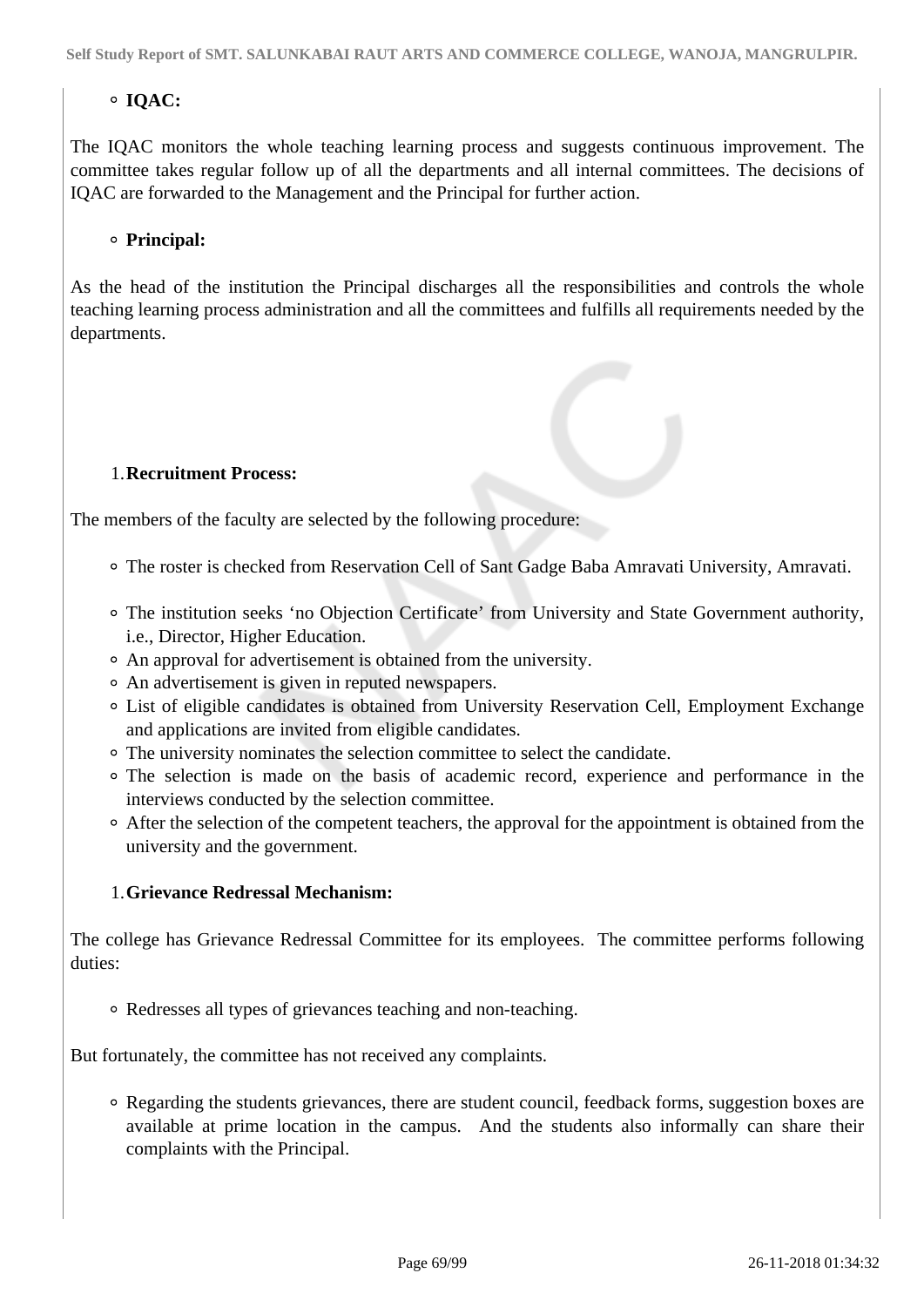# **Service rules, procedure and promotional policies are adopted as per the rules and regulations of UGC and Govt. of Maharashtra.**

## **6.2.3 Implementation of e-governance in areas of operation**

- **1.Planning and Development**
- **2.Administration**
- **3.Finance and Accounts**
- **4.Student Admission and Support**
- **5.Examination**
- **A. All 5 of the above**
- **B. Any 4 of the above**
- **C. Any 3 of the above**
- **D. Any 2 of the above**

# **Response:** D. Any 2 of the above

| <b>File Description</b>                                                                                            | <b>Document</b>      |
|--------------------------------------------------------------------------------------------------------------------|----------------------|
| Screen shots of user interfaces                                                                                    | <b>View Document</b> |
| <b>ERP</b> Document                                                                                                | <b>View Document</b> |
| Details of implementation of e-governance in areas<br>of operation Planning and<br>Development, Administration etc | <b>View Document</b> |

# **6.2.4 Effectiveness of various bodies/cells/committees is evident through minutes of meetings and implementation of their resolutions**

## **Response:**

The institution has formed following major committees for smooth functioning of the college:

## 1.**College Development Committee (CDC):**

## **Composition of CDC:**

| Sr. | Name                  | Designation |
|-----|-----------------------|-------------|
|     | Smt. Kamlabai J. Raut | Chairperson |
|     |                       |             |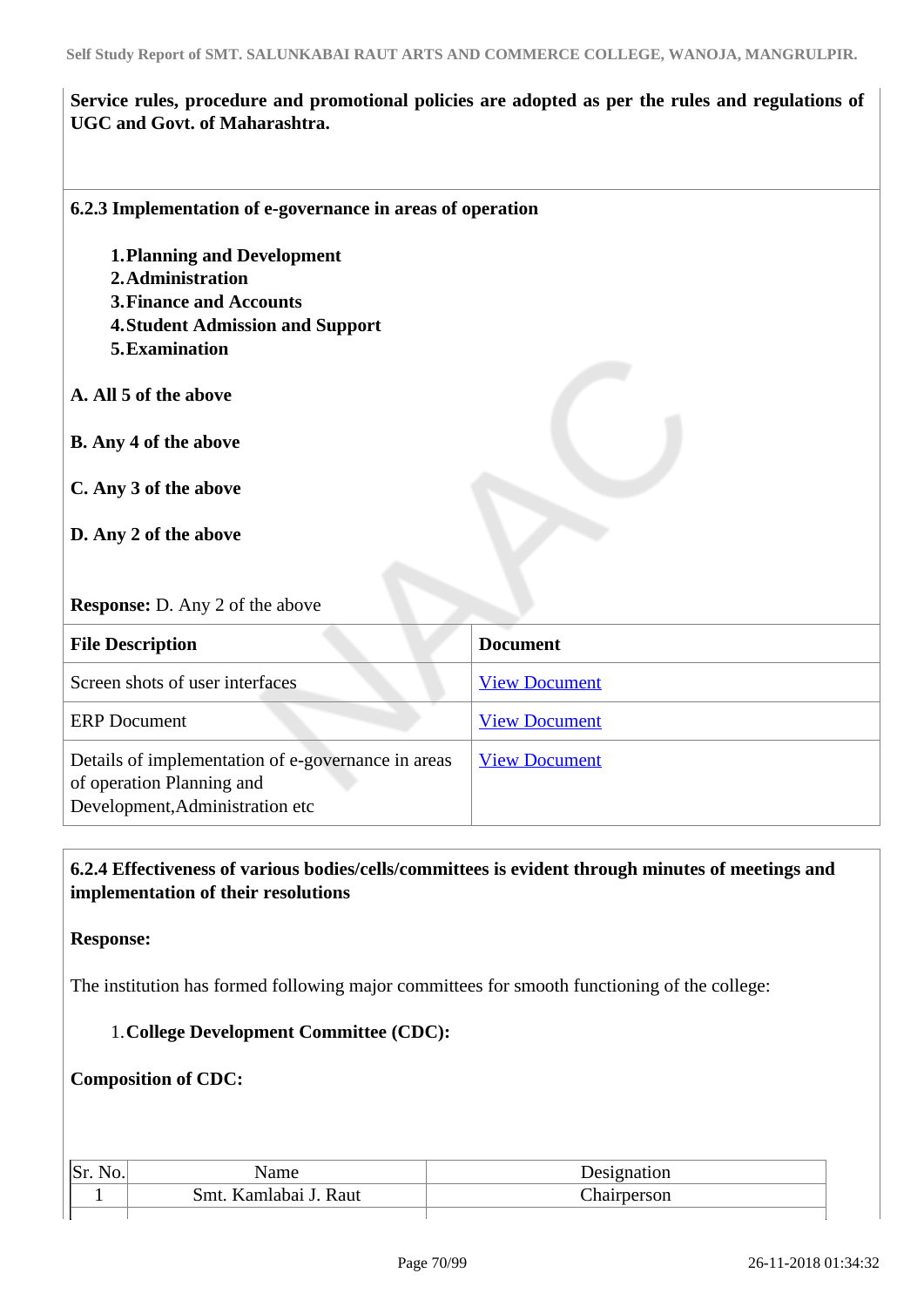| $\overline{2}$ | Smt. Sushilabai R. Raut  | Member                              |
|----------------|--------------------------|-------------------------------------|
| 3              | Dr. G. B. Ghongate       | Member (Principal Nominee)          |
| $\overline{4}$ | Dr. V. P. Ubhale         | Member (Teacher's Representative)   |
| 5              | Prof. D. D. Bhagat       | Member (Teacher's Representative)   |
| 6              | Prof. Ku. J. M. Bhagat   | Member (Teacher's Representative)   |
| 7              | Shri. G. R. Raut         | Member (Nonteaching Representative) |
| 8              | Shri. N. R. Raut         | Member (Alumni Representative)      |
| 9              | Dr. D. G. Bhadange       | Member (Research Field)             |
| 10             | Shri A. T. Raut          | Member (Industry Sector)            |
| 11             | Shri. R. P. Raut         | Member (Social Service)             |
| 12             | Dr. Sau. M. V. Pathrikar | Member (IQAC)                       |
| 13             | Mr. Akshay S. Rawne      | Member (President, Student Council) |
| 14             | Mr. Akash W. Khade       | Member (Secretary. Student Council) |
| 15             | Dr. D. R. Gawande        | Secretary (Principal)               |

- The committee plays an important role in making policies for the overall development of the college.
- The committee plans the strategies for an academic year.
- The meetings of committee are held thrice in an academic year.
- The minutes and resolution are maintained and forwarded to the principal for further action.
- The action taken reports are discussed in the next meeting.

# **IQAC:-**

- The college has established IQAC 12-07-2004.
- The IQAC monitors all departmental activities as well as teaching learning process.
- The meetings of IQAC are held thrice in an academic year.
- The minutes and resolution made by IQAC are forwarded to the principal and the faculties for implementation.

# **Student Council :**

## **The student council performs the following activities:**

- Solving the problems of students by notifying them to the head of institution and management.
- Participates in various activities throughout the year like as annual gathering, youth festival, educational tour, national sports, yoga day, teacher's day, NSS camp etc.
- The Student Council helps the teaching faculties in many ways right from the reception of the guest, hospitality, discipline, decoration during the organizations of various programs.

# **The following activities are suggested by the above committees and implemented successfully:**

- The internet facility for all the staff and students is made available by the institute.
- Seminar hall with audio video equipment has been constructed.
- The infrastructure of library has been extended.
- The proposal to start the study center of open- University has been sent.
- Three self-finance certificate courses have been started from academic session 2017-18.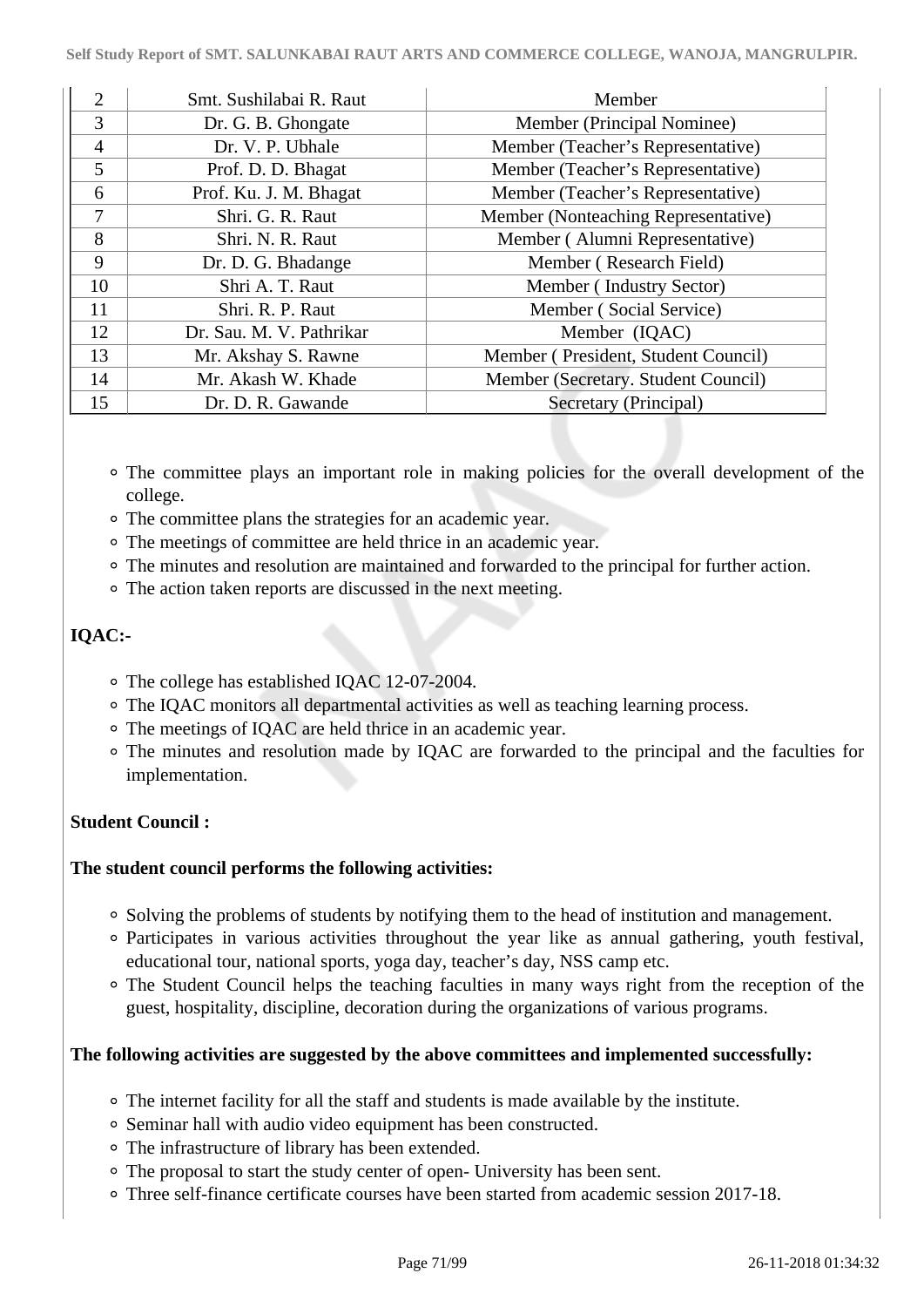# **6.3 Faculty Empowerment Strategies**

## **6.3.1 The institution has effective welfare measures for teaching and non-teaching staff**

## **Response:**

The college is aided by the govt. of Maharashtra and the college made available all the entire welfare schemes for faculty provided by the department of higher and technical education, government of Maharashtra. Besides at institution level the following schemes for teaching and non-teaching are available:

- The college has credit co-operative society which provides financial support in terms of loans. During the last five years 100 % of staff availed the benefit of it.
- The college has started the group insurance policy for the staff. The policy helps them in case of emergency.
- The staff are availed the benefit of CAS, Medical reimbursement, GPF and DCPS.
- Free Health checkup camp for the staff is conducted by the physical education department.
- The facilities like medical leave, maternity leave, lien leave and duty leave are provided to the staff as per the norms of UGC and Government of Maharashtra.

 **6.3.2 Average percentage of teachers provided with financial support to attend conferences/workshops and towards membership fee of professional bodies during the last five years**

**Response:** 12.73

6.3.2.1 Number of teachers provided with financial support to attend conferences / workshops and towards membership fee of professional bodies year-wise during the last five years

| 2017-18                 | 2016-17 | 2015-16        |                 | 2014-15  | 2013-14  |  |
|-------------------------|---------|----------------|-----------------|----------|----------|--|
| $\overline{2}$          | 3       | $\overline{2}$ |                 | $\theta$ | $\theta$ |  |
|                         |         |                |                 |          |          |  |
|                         |         |                |                 |          |          |  |
| <b>File Description</b> |         |                | <b>Document</b> |          |          |  |

# **6.3.3 Average number of professional development /administrative training programs organized by the institution for teaching and non teaching staff during the last five years**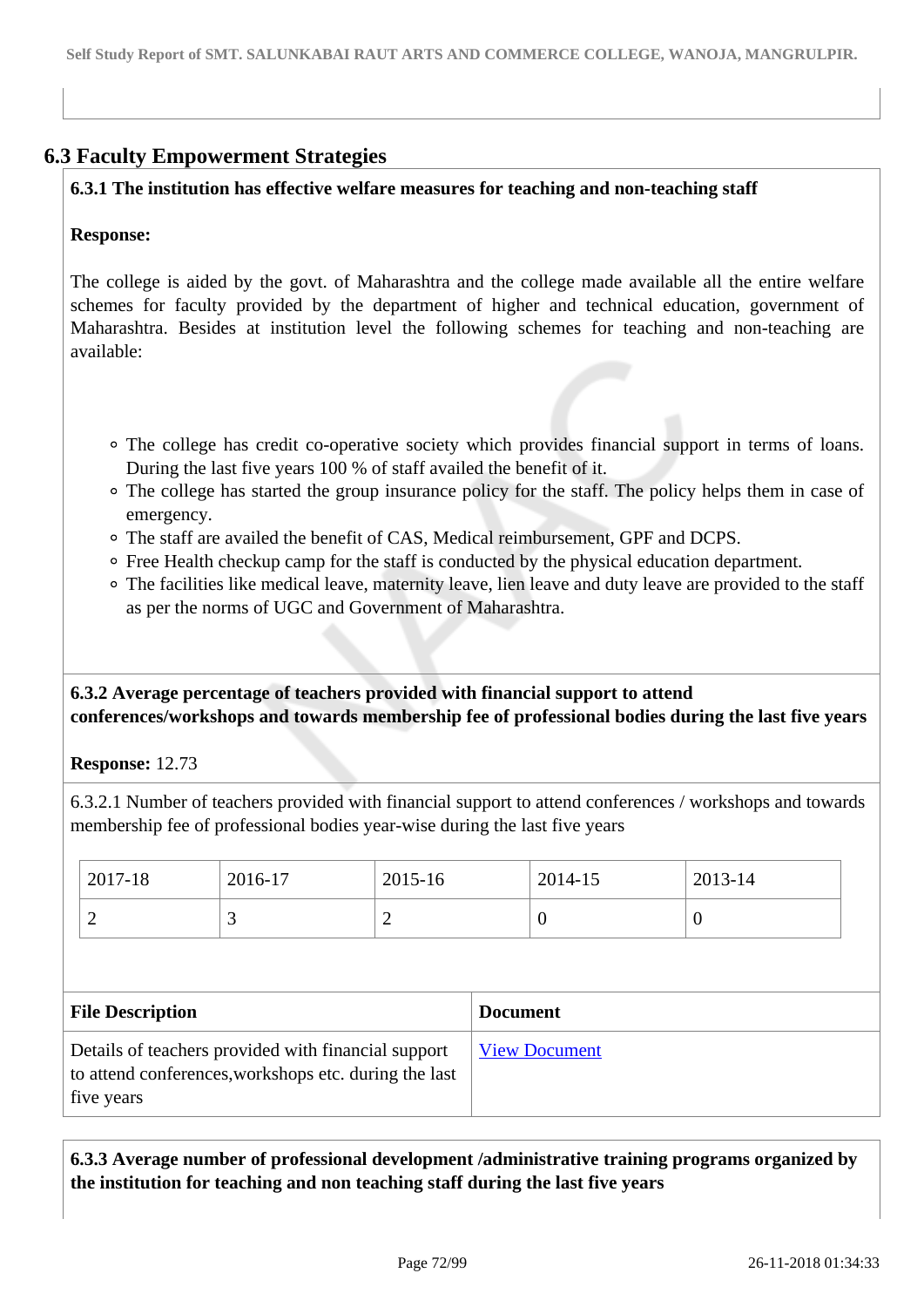## **Response:** 0

6.3.3.1 Total number of professional development / administrative training programs organized by the Institution for teaching and non teaching staff year-wise during the last five years

|                         | 2017-18 | 2016-17  | 2015-16         |  | 2014-15  | 2013-14  |
|-------------------------|---------|----------|-----------------|--|----------|----------|
|                         | 0       | $\theta$ | $\theta$        |  | $\theta$ | $\theta$ |
|                         |         |          |                 |  |          |          |
| <b>File Description</b> |         |          | <b>Document</b> |  |          |          |
|                         |         |          |                 |  |          |          |

## **6.3.4 Average percentage of teachers attending professional development programs viz., Orientation Program, Refresher Course, Short Term Course, Faculty Development Program during the last five years**

#### **Response:** 5.45

6.3.4.1 Total number of teachers attending professional development programs, viz., Orientation Program, Refresher Course, Short Term Course, Faculty Development Programs year-wise during the last five years

| 2017-18 | 2016-17 | 2015-16 | 2014-15 | 2013-14 |
|---------|---------|---------|---------|---------|
|         |         | ν       | -       |         |

| <b>File Description</b>                                                                       | <b>Document</b>      |
|-----------------------------------------------------------------------------------------------|----------------------|
| Reports of the Human Resource Development<br>Centres (UGC ASC or other relevant centers).     | <b>View Document</b> |
| <b>IQAC</b> report summary                                                                    | <b>View Document</b> |
| Details of teachers attending professional<br>development programs during the last five years | <b>View Document</b> |

## **6.3.5 Institution has Performance Appraisal System for teaching and non-teaching staff**

## **Response:**

**Institution has performance appraisal system for teaching and non-teaching staff is as follows:**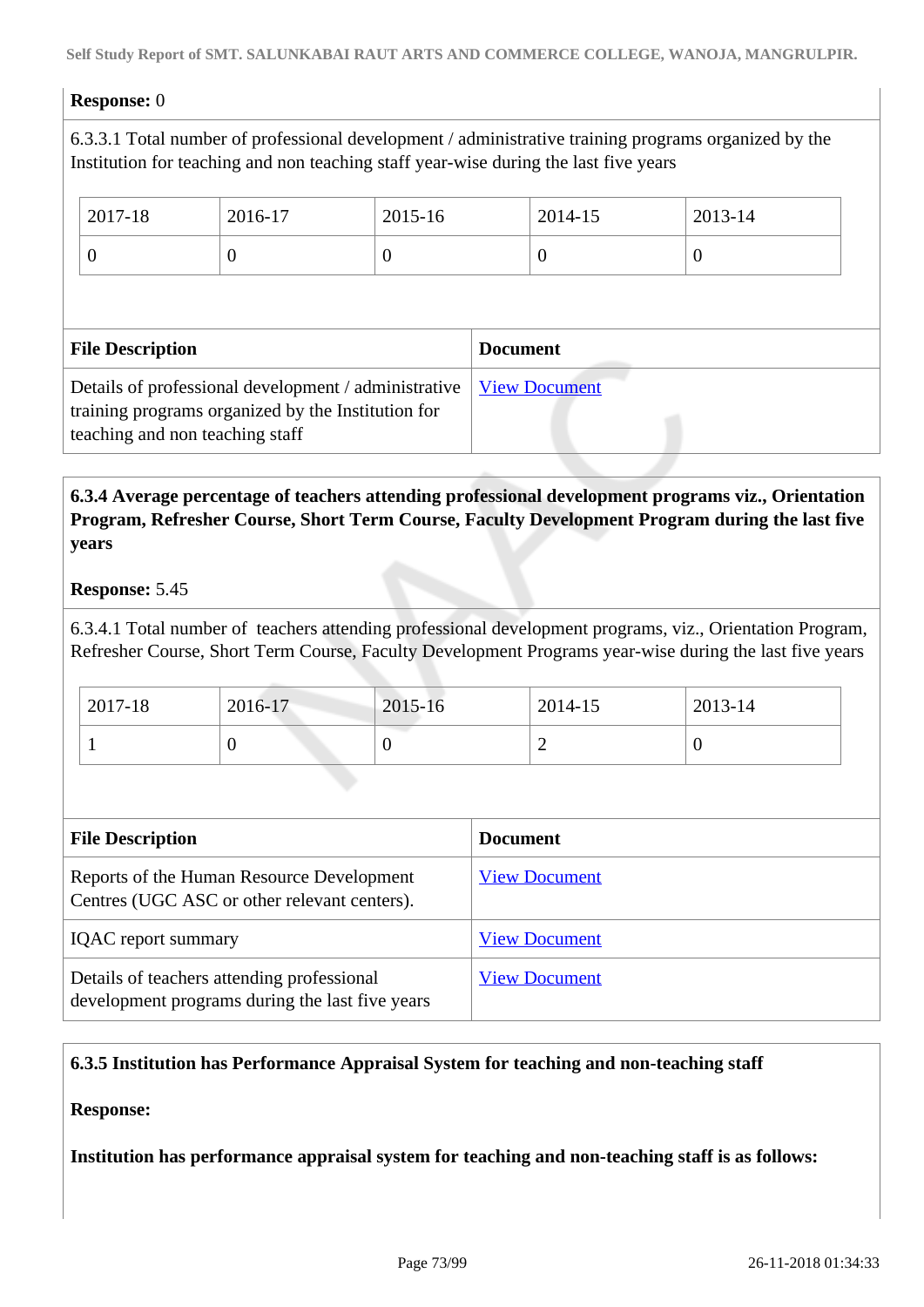- The achievement of teaching faculty members are monitored and maintained through PBAS and API system as per the guidelines of UGC and the parent University.
- The Faculties have to fill-up the PBAS and API forms and submit them for analyzation to the Principal
- The PBAS and APIs of faculties are analyzed by the Principal.
- The Principal gives suggestions and remarks on the PBAS and APIs of the faculties.
- The Principal analyzes the feedback on the faculties, which are obtained from the students.
- The participation of the teachers in various college affairs is closely monitored by the Principal.
- The teachers maintained daily diaries which are examined by the principal.
- The academic audit reports of faculties are collected by IQAC and forwarded to principal for further action.
- The above noted system helps to improve the teaching and research methodology of the faculties.
- The non-teaching staff is evaluated on the basis of their regularity, integrity, honesty and behavior by the principal.
- The principal analyses the confidential reports of non-teaching staff.
- The academic audit of non-teaching staff is done by principal.

## **6.4 Financial Management and Resource Mobilization**

## **6.4.1 Institution conducts internal and external financial audits regularly**

#### **Response:**

The institution monitors effective and efficient use of available financial resources by following mechanism:

- The separate books of accounts are maintained for fees and grants received from agencies like UGC etc.
- Balance sheets are prepared.
- The accounts are audited through an external agency.
- Salary statements of the faculty and staff are maintained.
- Dead-Stock register is maintained by the college.
- Purchases are made through a proper procedure of inviting quotations and selecting the best/ lowest one.
- Records of expenses of guest lectures and certificate course are maintained.

#### **The college does the internal and the external audit regularly:**

- The internal and external audit is done by registered chartered accountant of Amravati region.
- The college has done its audit till March 2018.
- No objections are taken on the audit by external auditor.
- The audit record is available in the college.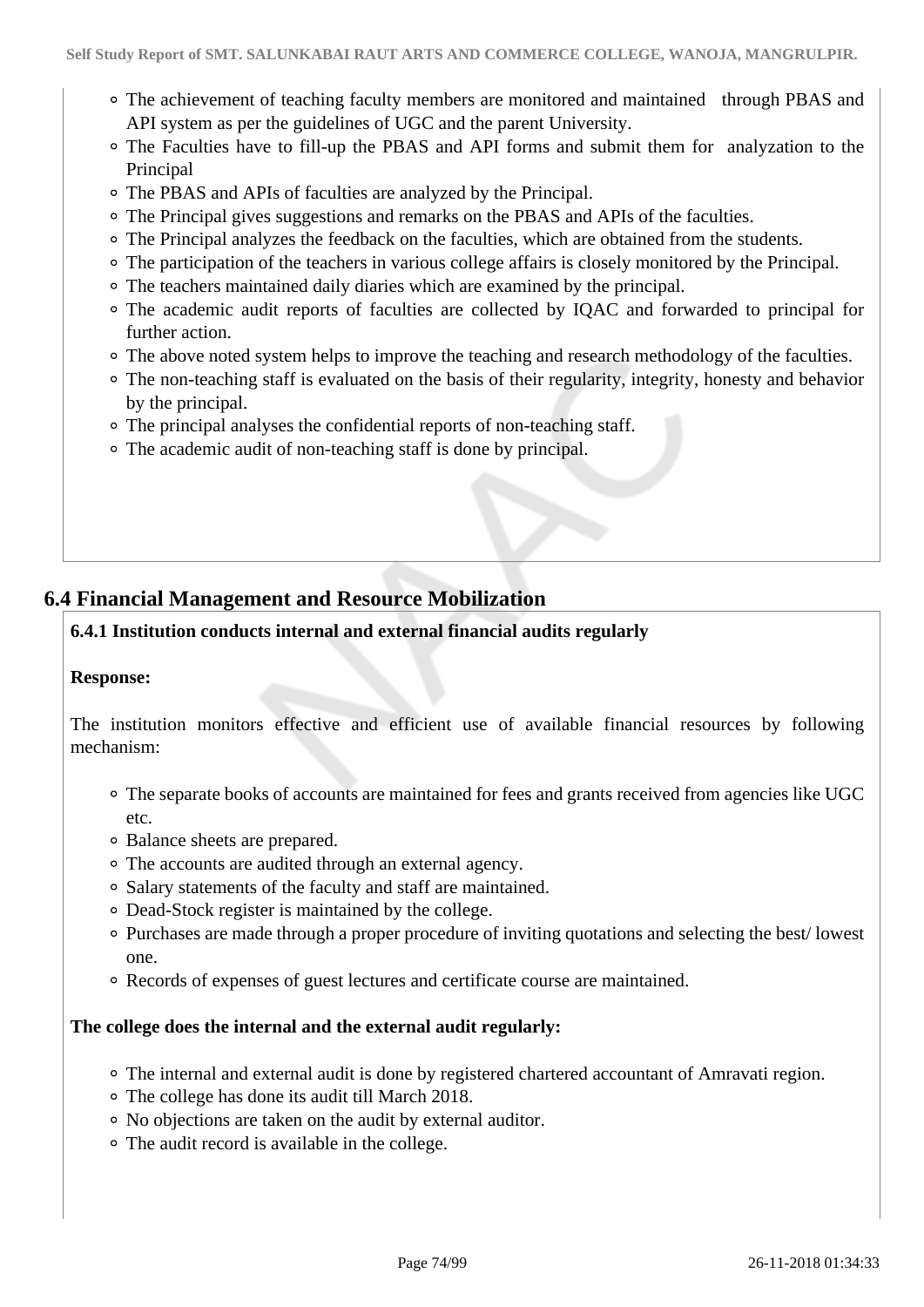## **6.4.2 Funds / Grants received from non-government bodies, individuals, Philanthropists during the last five years (not covered in Criterion III) (INR in Lakhs)**

## **Response:** 0

6.4.2.1 Total Grants received from non-government bodies, individuals, philanthropists year-wise during the last five years (INR in Lakhs)

| 2017-18 | 2016-17 | 2015-16 | 2014-15 | 2013-14          |
|---------|---------|---------|---------|------------------|
|         |         |         | ν       | $\boldsymbol{0}$ |

| <b>File Description</b>                                                                      | <b>Document</b>      |
|----------------------------------------------------------------------------------------------|----------------------|
| Details of Funds / Grants received from non-<br>government bodies during the last five years | <b>View Document</b> |

## **6.4.3 Institutional strategies for mobilisation of funds and the optimal utilisation of resources**

## **Response:**

The institute is managed by Dnyanganga Shikshan Prasarak Sanstha,Wanoja.The college has a well formulated financial policy, which ensures that every year the budget is prepared well in advance after taking into consideration the requirements of every department. Every department is expected to provide a list of requirements such as equipment, computers, books as well as consumables as per need for the every academic session.

The Principal, Purchasing committee and CDC are in charge of managing the financial resources effectively. CDC approves the necessary changes and if needed Dnyanganga shikshan prasarak sanstha,Wanoja makes provision for advance or additional funds. The Purchase committee and the CDC work on the requirements and decide the priorities while allotting funds and ensure the optimum use of the available financial resources.

The CDC and Purchasing committee study the annual expenditure, scrutinize the budget and provide opinion for efficient use of financial resources. Before making major purchases of equipment, purchasing committee ensures that the correct equipment with the right specifications is procured at the best prices.

The major source of institutional receipts is the grant in aid received from the state government for salary and tuition fee. In case of deficit fund, the management bears the deficit amount.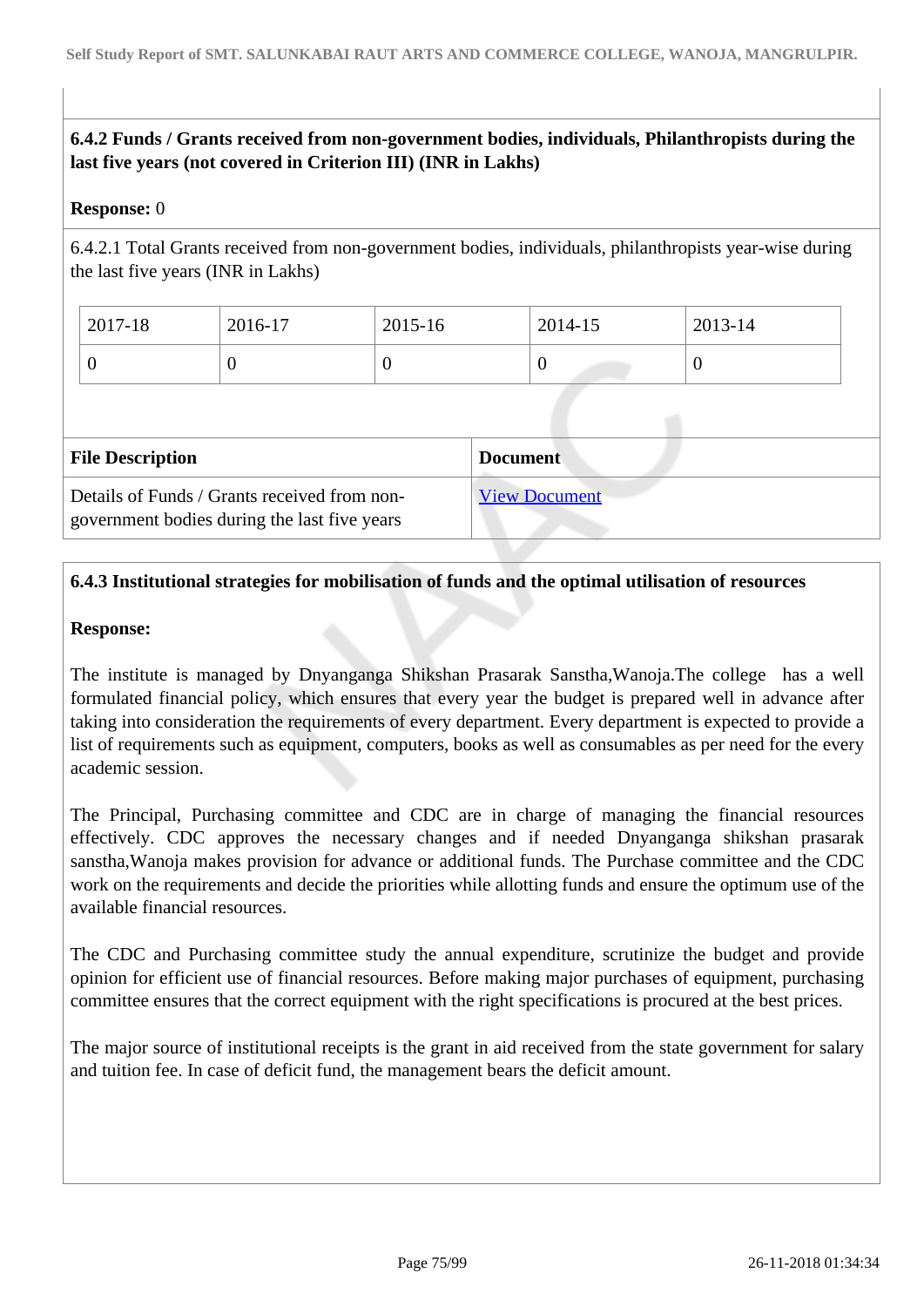## **6.5 Internal Quality Assurance System**

## **6.5.1 Internal Quality Assurance Cell (IQAC) has contributed significantly for institutionalizing the quality assurance strategies and processes**

#### **Response:**

1.The college has established IQAC on 12/07/2004. It has been functioning well in the college. The cell has to chalk out the work in- curricular, co-curricular and extra-curricular activities, maintaining discipline and teaching method, extension activities, community services, research activities, sport activities. It takes the review of all the departments in the college and directs them to improve the quality of their works.

#### **The composition of IQAC is as follows:**

| Sr. No. | Name                                                  | Designation            |
|---------|-------------------------------------------------------|------------------------|
| 1.      | Dr.D.R.Gawande(Principal)                             | Chair person           |
| 2.      | Dr.M.V.Pathrikar(Asso.Prof)                           | Co-ordinator           |
| 3.      | Dr.N.D.Deshmukh(Asso.Prof)                            | Member                 |
| 4.      | Prof.P.N.Lahase (Asso.Prof)                           | Member                 |
| 5.      | Prof.D.D.Bhagat (Assi.Prof.)                          | Member                 |
| 6.      | Dr.V.P.Ubhale (Librarian)                             | Member                 |
| 7.      | Shri.S.J.Raut (Management Representative)             | Member                 |
| 8.      | Shri.G.R.Raut (Administrative Representative)         | Member                 |
| 9.      | Dr. Vinod Bhonde (Principal, Y.C.College, Mangrulpir) | <b>External Expert</b> |
| 10.     | Yogesh Mahadev Bhagat (Student Representative)        | Member                 |
| 11.     | Pragati Vasant Barad (Alumni)                         | Member                 |

#### **The major decisions taken by IQAC and approved by management are given below:**

- The teachers should maintain API.
- The teachers should maintain daily diary and get it signed by the Principal.
- The teachers should arrange guest lectures and inauguration of departments.
- The teachers should conduct group discussion, study tour and seminar for the students.
- The teachers should register for Ph. D.
- The teachers should present research papers in National and International conference and seminar.
- To construct the seminar hall.
- To make extension of library.
- To provide internet facility.
- To start new certificate courses.

#### **All the decisions and activities were successfully implemented.**

#### **IQAC implemented following best practices:**

1 Academic audit reports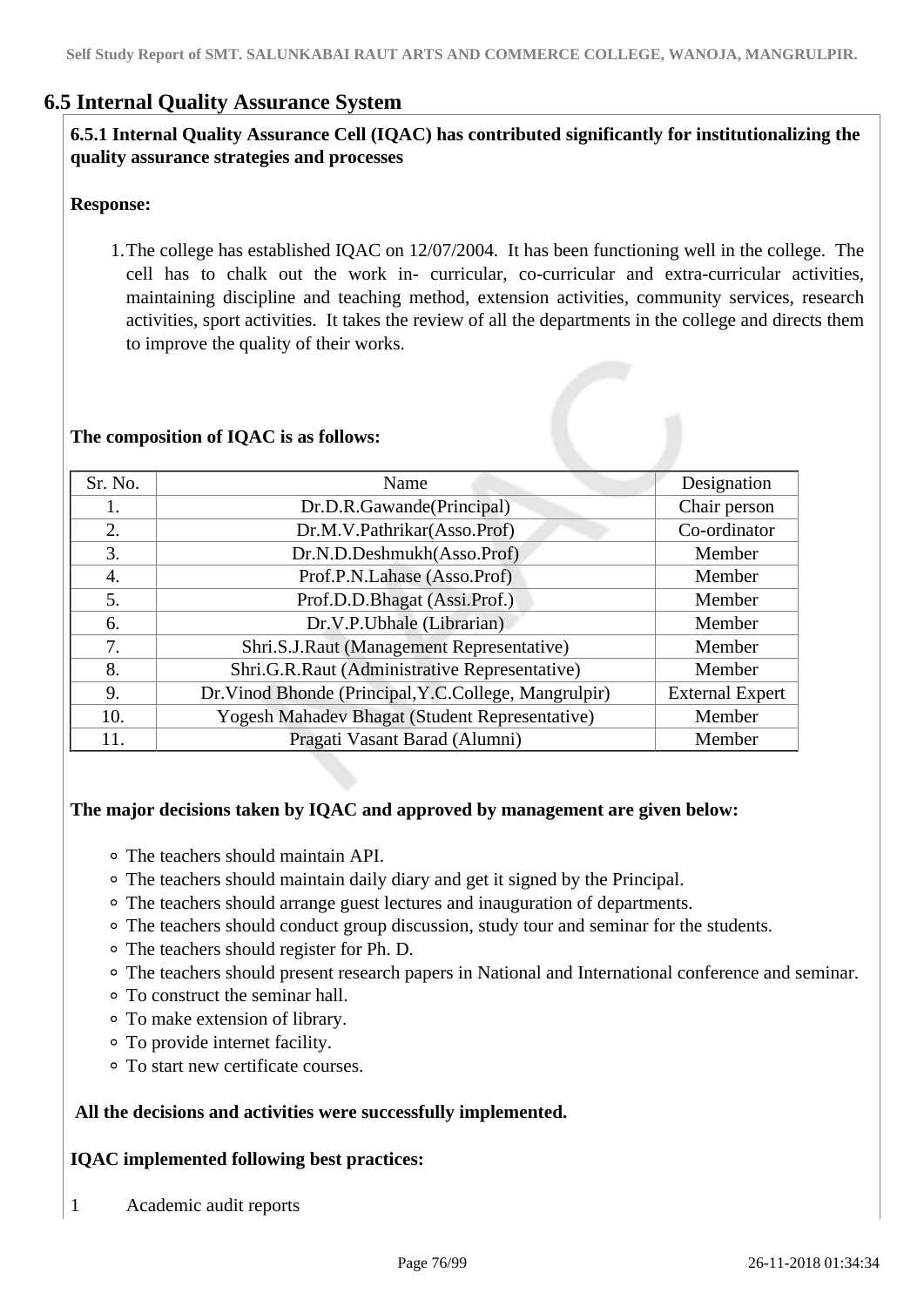## 2 Majhe Guru Majhe Ghari (My Teachers at my home)

## **6.5.2 The institution reviews its teaching learning process, structures & methodologies of operations and learning outcomes at periodic intervals through IQAC set up as per norms**

#### **Response:**

- The unit tests are regularly conducted after finishing units.
- Attendance is taken without fail.
- Yearly teaching plan and planning of co-curricular activities is submitted by the faculty in the beginning of the session.
- Every subject teacher conducts the seminar and group discussion.
- At the beginning of the session, after the university results, there is in-depth discussion on the individual result of all subjects and, after the review of university result, suggestions are given to the teachers in the meeting.
- The institution undertakes academic audit of the college through the departmental reports and discusses it in the Staff Council, IQAC, Students Association, Alumni Association and LMC meeting at the end of the session.
- The outcomes are discussed in the staff council, IQAC meeting and necessary measures are taken to improve the institutional activities.
- IQAC suggested the improvement in teaching learning methodology and the suggestions are implemented as the faculties are using ICT in teaching learning process.

## **6.5.3 Average number of quality initiatives by IQAC for promoting quality culture per year**

#### **Response:** 1

6.5.3.1 Number of quality initiatives by IQAC for promoting quality year-wise for the last five years

| 2017-18                                                                         |  | 2016-17 | 2015-16              |                      | 2014-15  | 2013-14 |  |
|---------------------------------------------------------------------------------|--|---------|----------------------|----------------------|----------|---------|--|
| 3                                                                               |  | L       | $\overline{0}$       |                      | $\theta$ | 1       |  |
|                                                                                 |  |         |                      |                      |          |         |  |
| <b>File Description</b>                                                         |  |         | <b>Document</b>      |                      |          |         |  |
| Number of quality initiatives by IQAC per year for<br>promoting quality culture |  |         |                      | <b>View Document</b> |          |         |  |
| <b>IQAC</b> link                                                                |  |         | <b>View Document</b> |                      |          |         |  |

| $\,^{\circ}$ 6.5.4 Quality assurance initiatives of the institution include: |  |  |  |
|------------------------------------------------------------------------------|--|--|--|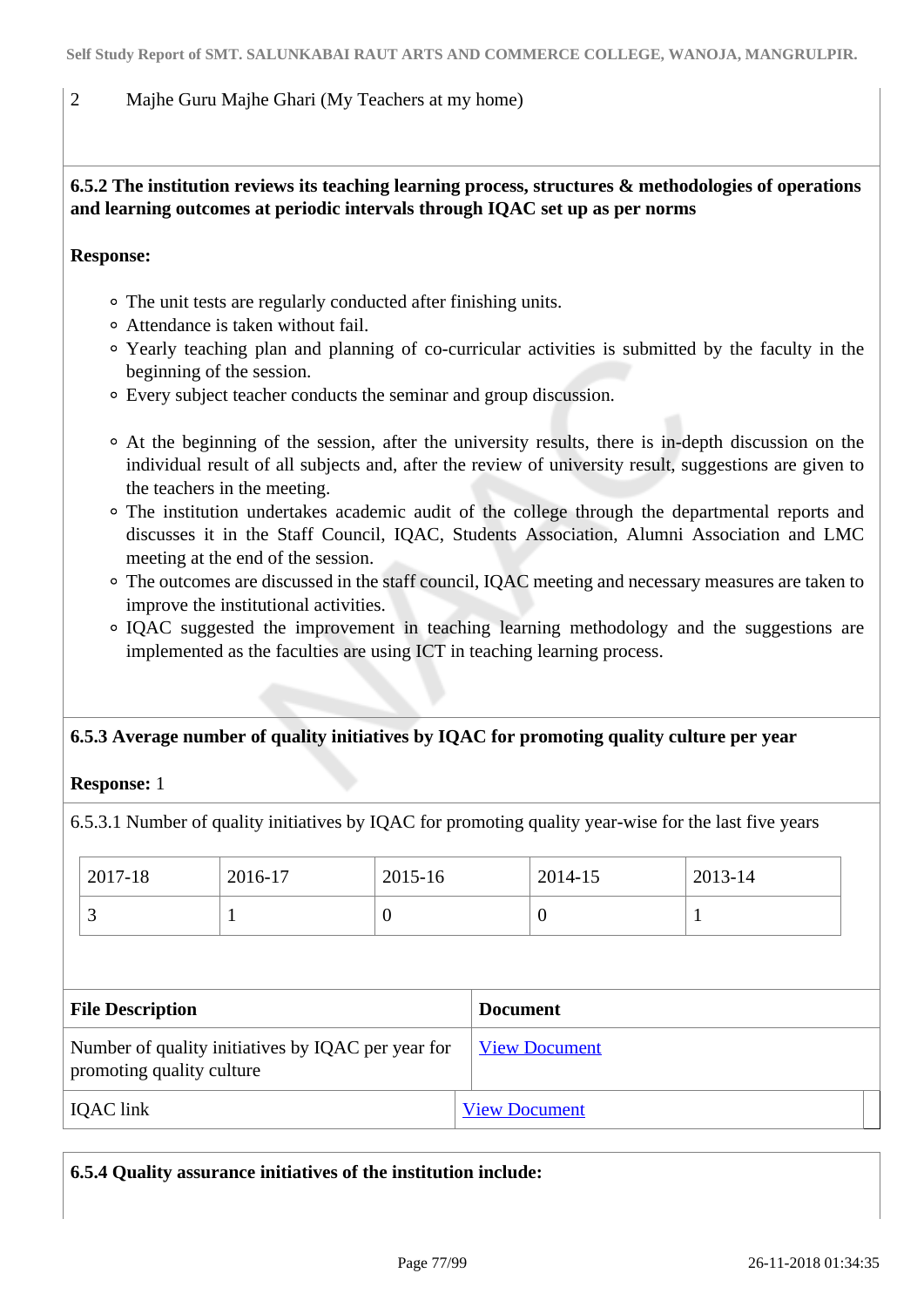| 1. Regular meeting of Internal Quality Assurance Cell (IQAC); timely submission of Annual<br>Quality Assurance Report (AQAR) to NAAC; Feedback collected, analysed and used for<br>improvements<br>2. Academic Administrative Audit (AAA) and initiation of follow up action<br>3. Participation in NIRF<br><b>4.ISO Certification</b><br>5. NBA or any other quality audit |                      |  |  |  |  |
|-----------------------------------------------------------------------------------------------------------------------------------------------------------------------------------------------------------------------------------------------------------------------------------------------------------------------------------------------------------------------------|----------------------|--|--|--|--|
| A. Any 4 of the above                                                                                                                                                                                                                                                                                                                                                       |                      |  |  |  |  |
| <b>B.</b> Any 3 of the above                                                                                                                                                                                                                                                                                                                                                |                      |  |  |  |  |
| C. Any 2 of the above<br>D. Any 1 of the above                                                                                                                                                                                                                                                                                                                              |                      |  |  |  |  |
| <b>Response:</b> D. Any 1 of the above                                                                                                                                                                                                                                                                                                                                      |                      |  |  |  |  |
| <b>Document</b><br><b>File Description</b>                                                                                                                                                                                                                                                                                                                                  |                      |  |  |  |  |
| Details of Quality assurance initiatives of the<br>institution                                                                                                                                                                                                                                                                                                              | <b>View Document</b> |  |  |  |  |
| Annual reports of institution                                                                                                                                                                                                                                                                                                                                               | <b>View Document</b> |  |  |  |  |

 **6.5.5 Incremental improvements made during the preceding five years** *(in case of first cycle)* **Post accreditation quality initiatives** *(second and subsequent cycles)*

**Response:** 

**The following criteria wise improvements have been made by the institution since the first cycle of NAAC accreditation:**

## **Criteria I: Curricular Aspects:**

- New certificate courses have been started.
- Feedbacks on curriculum have been collected and implemented.
- Academic Calendar has been implemented effectively.
- Institutional website has been created and all required data made available for all the stakeholders.

## **Criteria II: Teaching Learning and Evaluation:**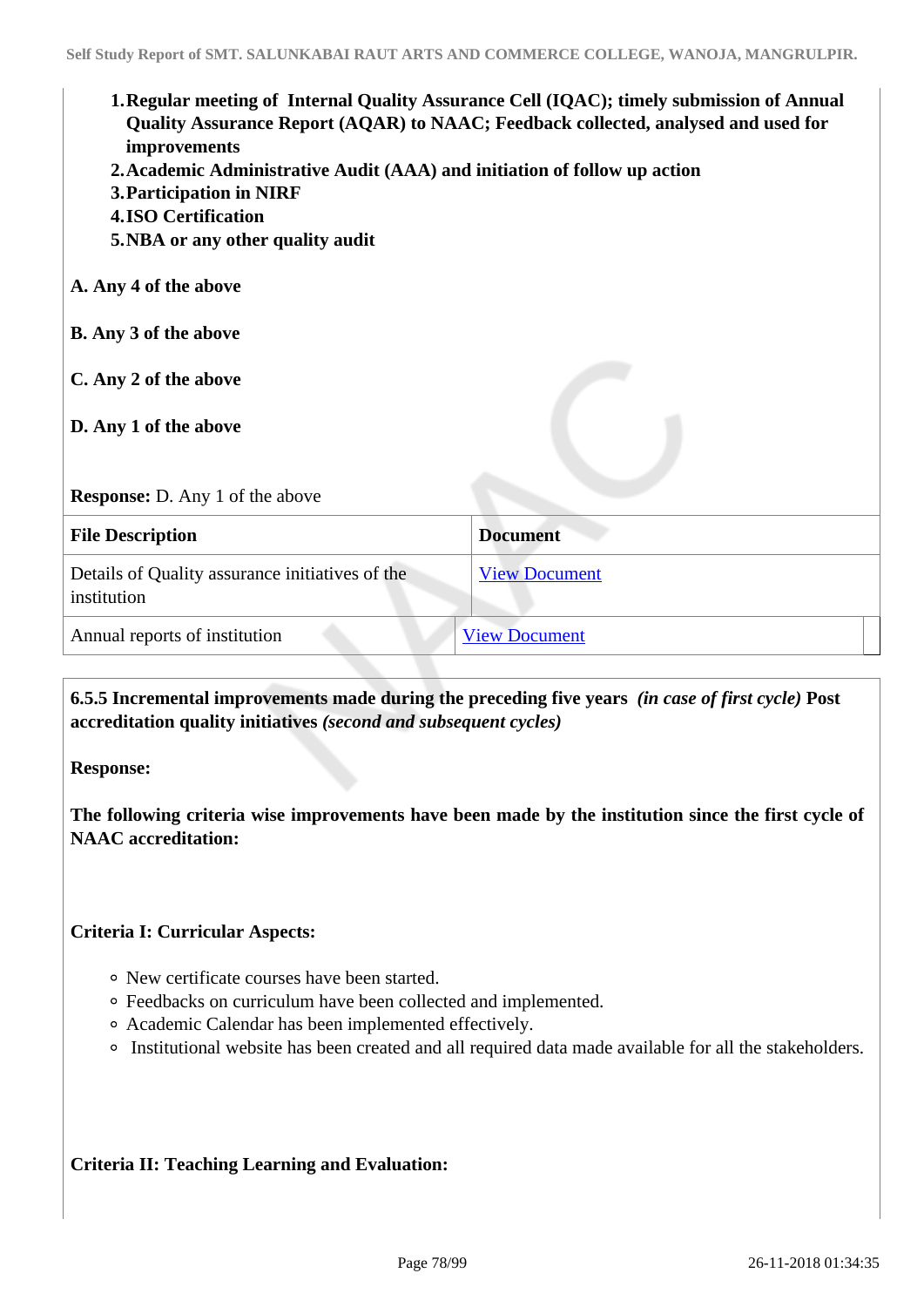- ICT method is being used in teaching learning process.
- Internet facility is made available for all the student and staff.
- Participating learning, experiential learning methods are being used.
- Slow and advanced learners are identified and necessary measures are being taken.
- o Internal Examination Committee monitors the whole evaluation process.
- IQAC monitors and maintains quality in teaching learning process.

#### **Criteria III: Research, Innovation and Extension:**

- Most of the faculties are awarded with Ph.D. Degree.
- The faculties attended and published the research papers in National-International conference.
- The books are published by the faculty.
- The research papers are published in various journals.
- Various extension activities are increased and conducted by the institution.

#### **Criteria IV: Infrastructure and learning resources:**

- Seminar hall with audio video equipment has been constructed.
- Internet facility is made available.
- Computer lab with 15 PCs is made available for the students.
- Library extension.
- Digital class rooms.
- Various Software's like as office Automation, SOUL. OPAC are installed.
- Eight CCTV cameras are installed.
- o Biometric

#### **Criteria V: Student support and progression:**

- Carrier Counseling Committee is in action.
- Various Scholarships are being provided.
- o Student Participation in Sports and NCC is increased.
- Alumni association is registered.

#### **Criteria VI: Governance, Leadership and management:**

- Formation of various committees.
- IQAC is active for enhancing quality in higher education.
- College Development Committee is formed for overall development of college.

#### **Criteria VII: Institutional Values and best practices:**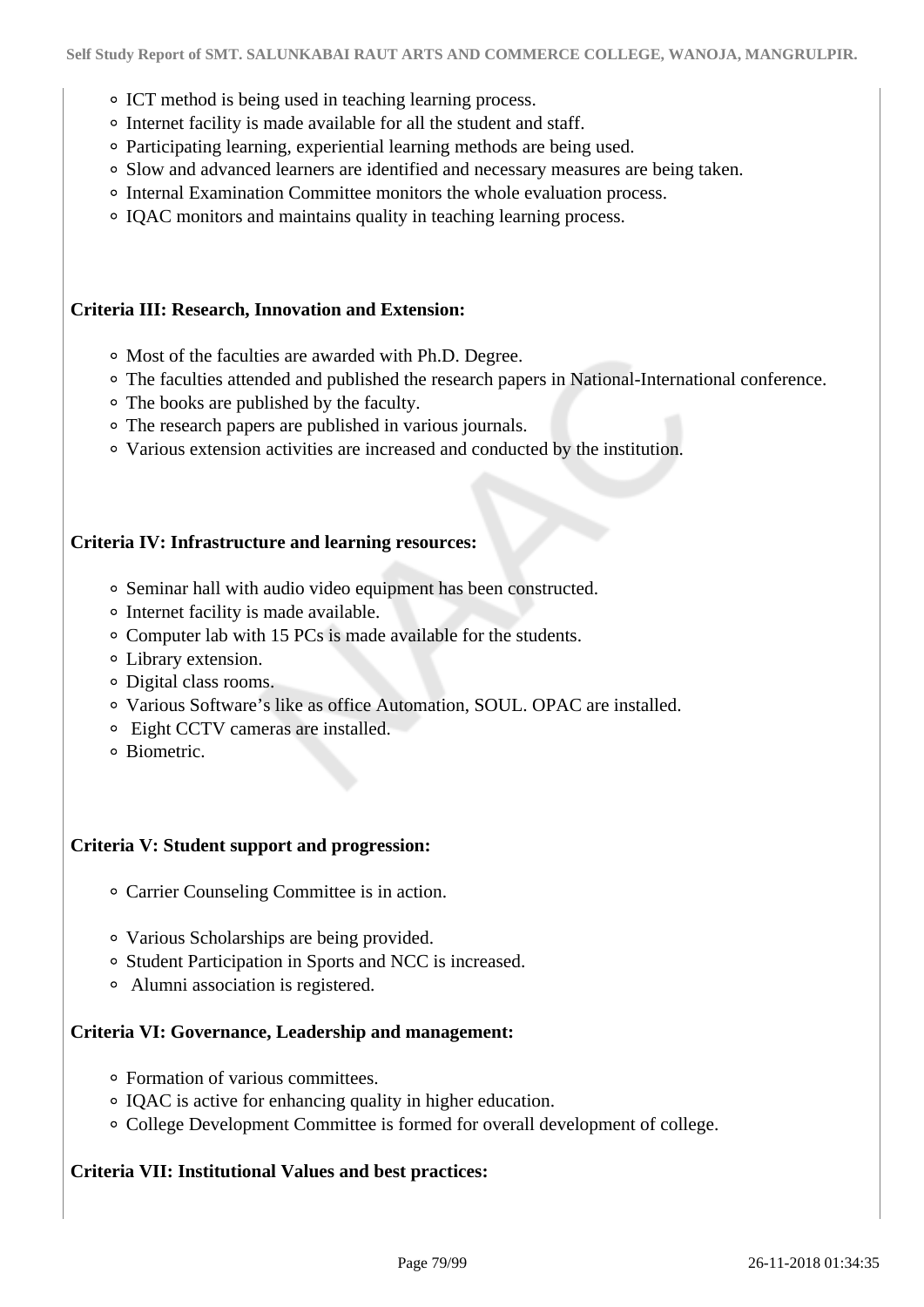- The study of Nature.
- Social, political and economic awareness of women and their empowerment.
- Waste management.
- Solar.
- Water harvesting.
- <sup>o</sup> Greenery.

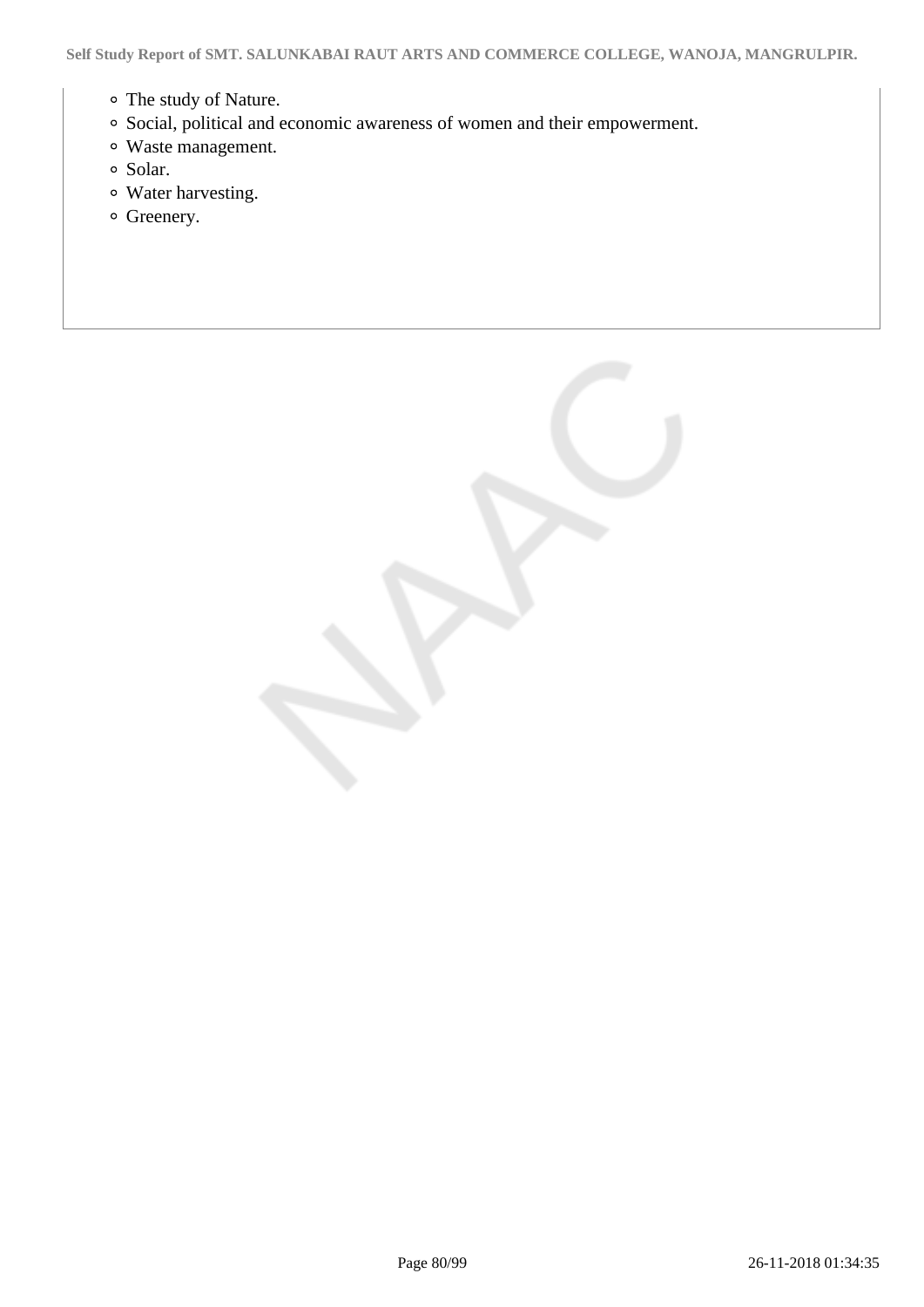## **Criterion 7 - Institutional Values and Best Practices**

## **7.1 Institutional Values and Social Responsibilities**

 **7.1.1 Number of gender equity promotion programs organized by the institution during the last five years** 

## **Response:** 17

7.1.1.1 Number of gender equity promotion programs organized by the institution year-wise during the last five years

| 2017-18 | 2016-17 | 2015-16 | 2014-15 | 2013-14 |
|---------|---------|---------|---------|---------|
|         |         | ∽       | ∽       |         |

| <b>File Description</b>                                                                  | <b>Document</b>      |
|------------------------------------------------------------------------------------------|----------------------|
| Report of the event                                                                      | <b>View Document</b> |
| List of gender equity promotion programs organized   View Document<br>by the institution |                      |

## **7.1.2**

**1.Institution shows gender sensitivity in providing facilities such as: 1.Safety and Security**

**2.Counselling 3.Common Room**

## **Response:**

## **Safety and Security:**

Our institute organizes various programs related to the safety and security of girl's students. Our institution has women empowerment cell in action for the girl's empowerment, safety and security. The cell conducts various activities like as, Health and hygiene awareness program, women empowerment program, Gender equity workshop, Sanitary napkins for girls distribution program, Female security and provision of various acts in Indian Constitution workshop and Female feticide rally. The cell has collaboration with Mangrulpir Police station through what's app group for the safety and security.

Students Grievance Cell, Anti-ragging committee and Prevention of sexual harassment Committee are active in the institution for the safety and security of students.

 CCTV cameras have been installed at various locations in the campus for monitoring security and safety as well as Complaint box installed in the institute. Arranged a number of activities through NSS and NCC department such as poster exhibitions, street plays to deliver the message of safety, security,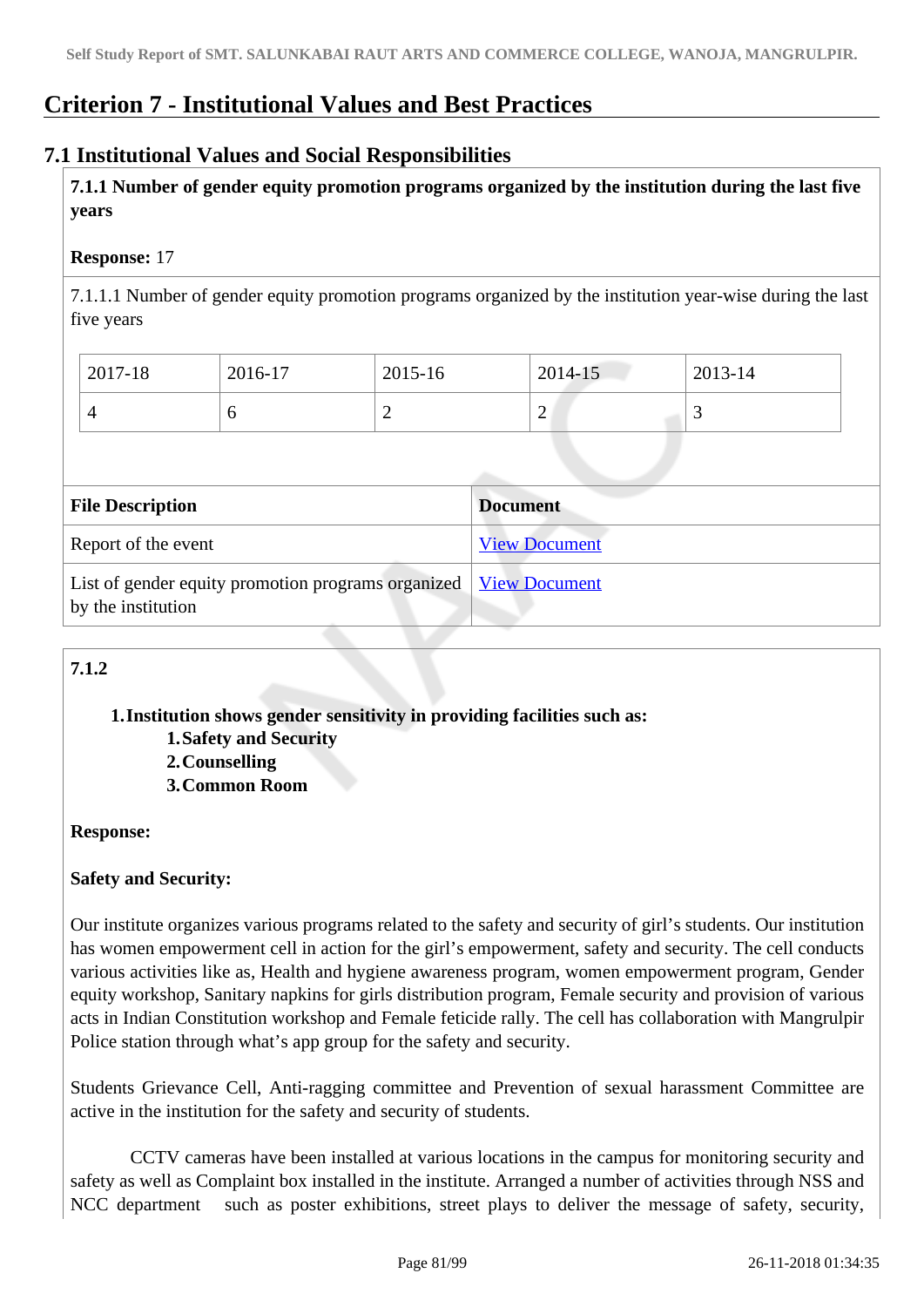sanitation, issue related to the women and girls.

## **Counseling:**

On the campus, counseling is provided to all the candidates approaching to the personal counseling cell and personal counseling to needy, who approaches to any faculty of the institute. Counseling cell works round the clock during the admission period at a prominent location on the campus. Help and assistance is offered to all the students in selection of subjects with special attention being given to socially and physically challenge candidates. Psycho-socio support is provided through counseling, the personal counseling cell of the college organizes personal counseling Session with the students whose performance is not satisfactory. The Career Guidance cell provides counseling on careers and higher studies.

#### **Common room:**

We have a common room for girls. Common room is attached with washroom adjacent. Institute provides departmental cabins for the teaching staff.

## **7.1.3 Alternate Energy initiatives such as:**

## **1.Percentage of annual power requirement of the Institution met by the renewable energy sources**

**Response:** 24.33

7.1.3.1 Annual power requirement met by the renewable energy sources (in KWH)

Response: 438

7.1.3.2 Total annual power requirement (in KWH)

Response: 1800

| <b>File Description</b>                                                            | <b>Document</b>      |
|------------------------------------------------------------------------------------|----------------------|
| Details of power requirement of the Institution met<br>by renewable energy sources | <b>View Document</b> |

## **7.1.4 Percentage of annual lighting power requirements met through LED bulbs**

**Response:** 75

7.1.4.1 Annual lighting power requirement met through LED bulbs (in KWH)

Response: 0.600

7.1.4.2 Annual lighting power requirement (in KWH)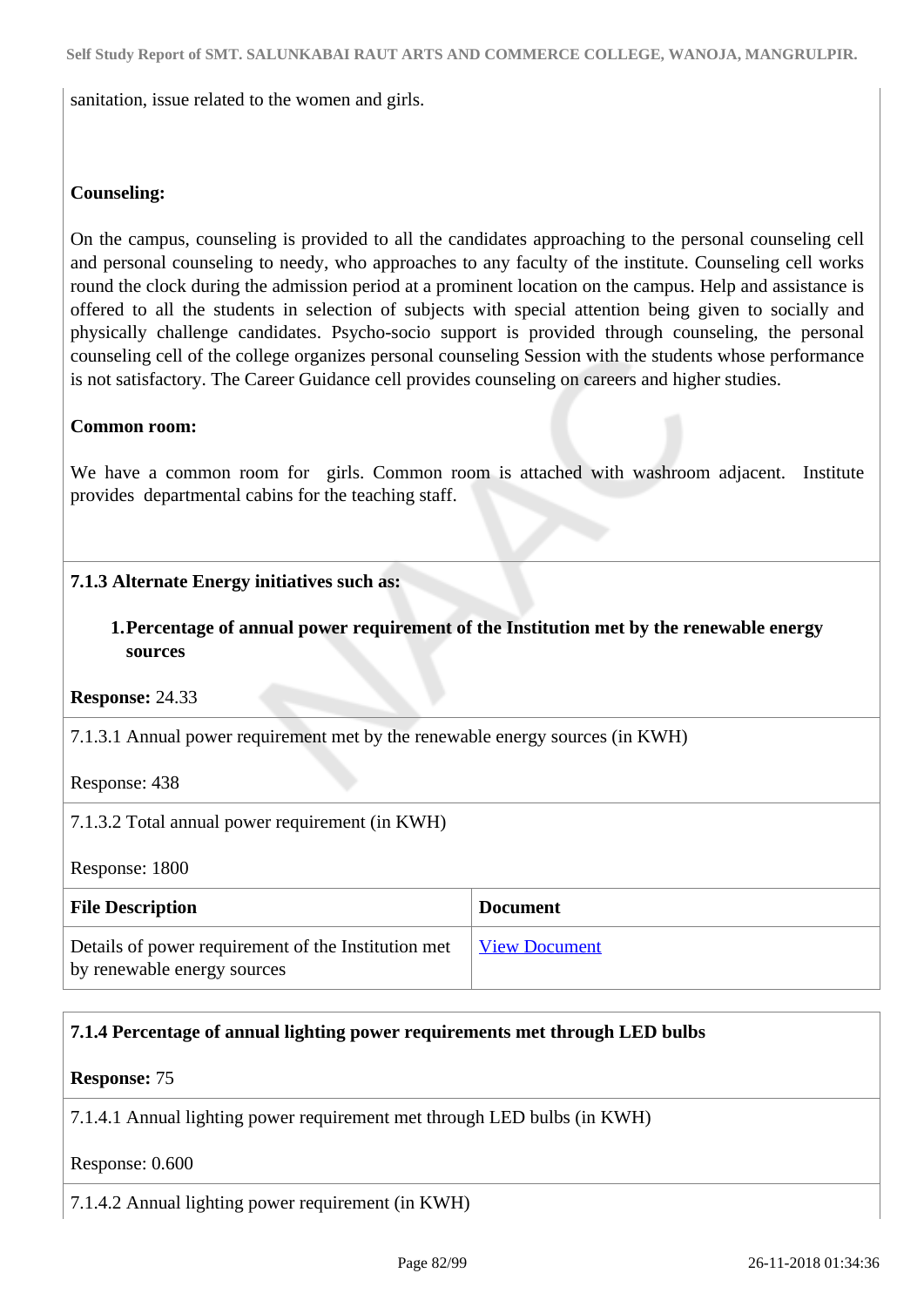| Response: 0.800                                                 |                      |
|-----------------------------------------------------------------|----------------------|
| <b>File Description</b>                                         | <b>Document</b>      |
| Details of lighting power requirements met through<br>LED bulbs | <b>View Document</b> |

## **7.1.5 Waste Management steps including:**

- **Solid waste management**
- **Liquid waste management**
- **E-waste management**

#### **Response:**

#### **Solid waste management:-**

- The NSS unit of the college constantly strives for cleanliness.
- The unit organizes regular camp for cleanliness and hazardous waste management per week.
- The harmful plants, plastics, polythene etc. are buried in the ditch.

#### **Liquid Waste Management:-**

- There is ditch available in the campus for the management of waste liquid.
- The college prepares compost in the campus.
- **E-waste management:-**
- The college doesn't have e-waste in the campus.
- In future if the college face problem of e-waste, the college will sell it to the local vendors, so that they can process on it and re-use it.

## **7.1.6 Rain water harvesting structures and utilization in the campus**

#### **Response:**

Rainwater is percolated in the campus by a rainwater harvesting system.

The rain water is harvested draining from the institute building in the campus

and let it be collected into the soak pits in the ground. The Students are made aware of the need for conservation of water and the information regarding to it continuously displayed in the form of banners,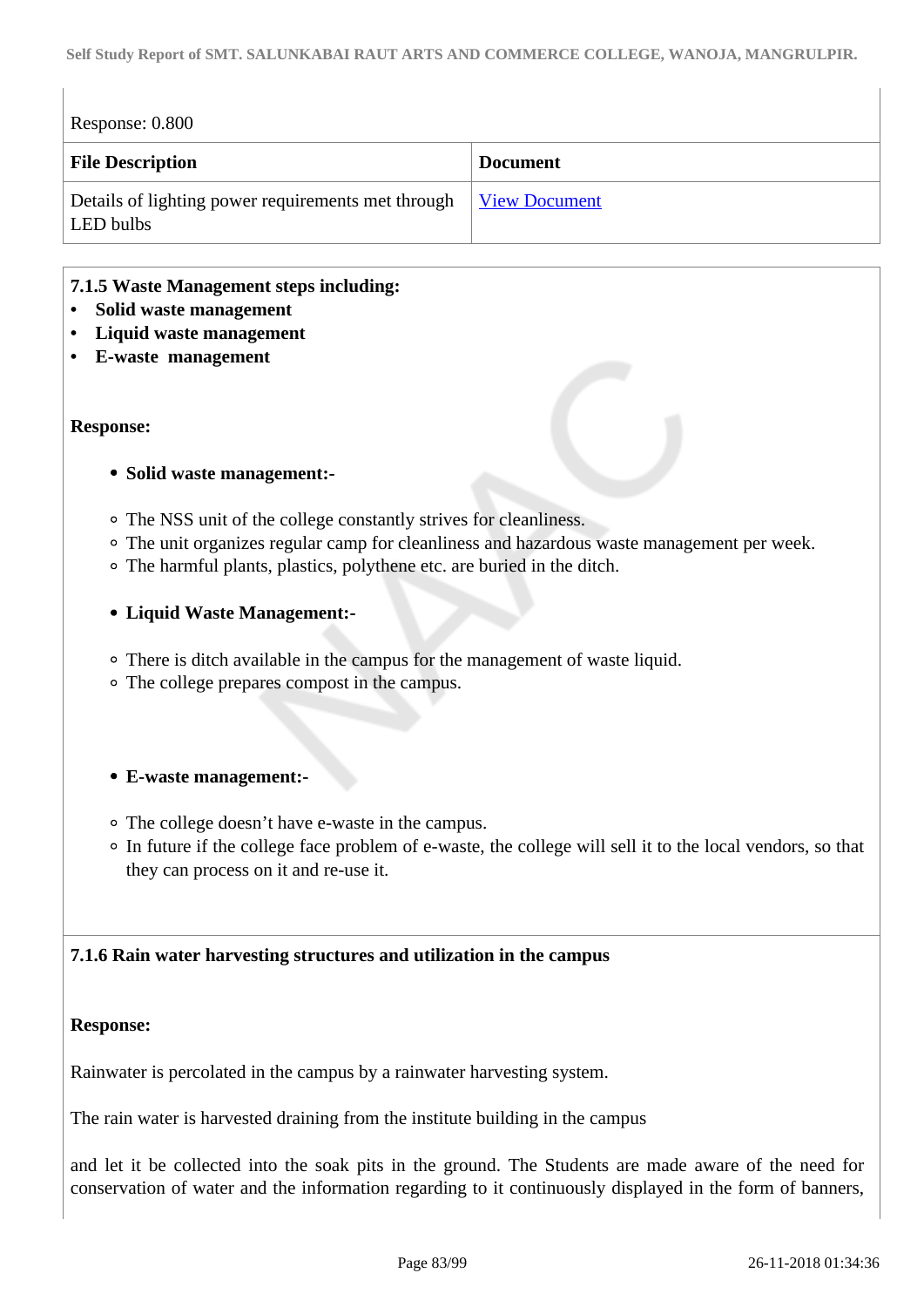charts, posters etc. Subsequently, floor boards are applied at all water taps for the conservation of water. The NSS valunteers have surveyed in the campus and have dug pits at different places to accommodate drained water in the campus. Water supply within the campus is kept in balance through rain water harvesting.

## **7.1.7 Green Practices**

- **Students, staff using**
- **a) Bicycles**
- **b) Public Transport**
- **c) Pedestrian friendly roads**
- **Plastic-free campus**
- **Paperless office**
- **Green landscaping with trees and plants**

## **Response:**

## **Green Practices:-**

- Most of students use bicycles and public transport.
- The initiatives are taken to make the campus plastic free. The NSS Department is active to keep college clean and plastic free.
- The institution has made the office Semi Paperless and is trying to make it fully paperless.
- The college has green campus with trees, flowers and various plants.
- The college campus is full various types of trees.
- The NSS unit of the college plants various plants in the adopted village during the special camp.
- Tree plantation is done in the college every year by the co-operation of Management, Principal, teaching and non-teaching staff.

## **7.1.8 Average percentage expenditure on green initiatives and waste management excluding salary component during the last five years**

## **Response:** 6.59

7.1.8.1 Total expenditure on green initiatives and waste management excluding salary component yearwise during the last five years(INR in Lakhs)

| 2017-18 | 2016-17 | 2015-16 | 2014-15 | 2013-14 |
|---------|---------|---------|---------|---------|
| 0.1289  | 0.10300 | 0.19660 | 0.4177  | 0.1143  |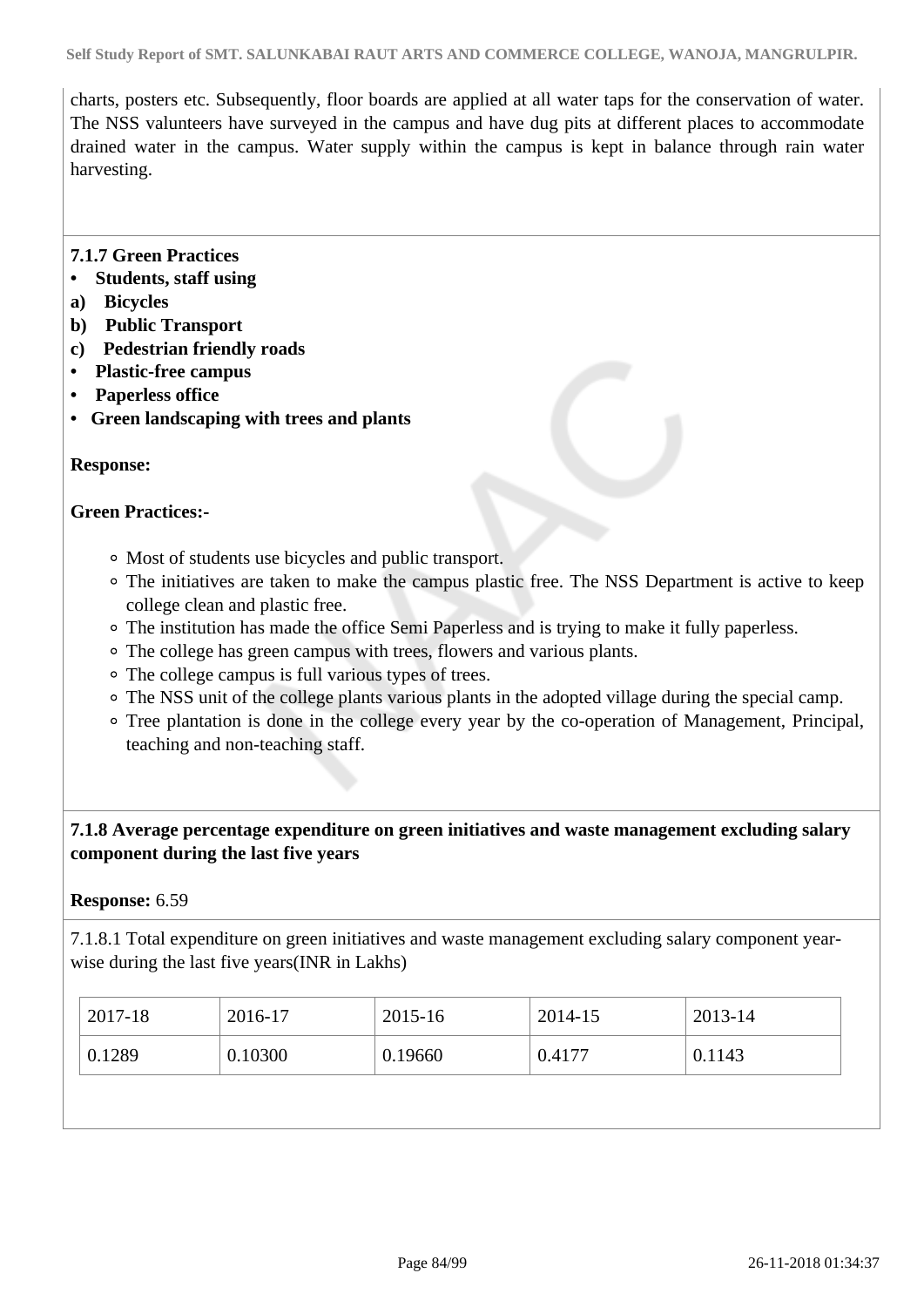| <b>File Description</b>                                                                                        | <b>Document</b>      |
|----------------------------------------------------------------------------------------------------------------|----------------------|
| Green audit report                                                                                             | <b>View Document</b> |
| Details of expenditure on green initiatives and waste   View Document<br>management during the last five years |                      |

## **7.1.9 Differently abled (Divyangjan) Friendliness Resources available in the institution:**

| 1. Physical facilities<br>2. Provision for lift<br>3. Ramp / Rails<br><b>4. Braille Software/facilities</b><br><b>5. Rest Rooms</b><br><b>6. Scribes for examination</b><br>7. Special skill development for differently abled students<br>8. Any other similar facility (Specify)<br>A. 7 and more of the above<br><b>B.</b> At least 6 of the above<br>C. At least 4 of the above<br>D. At least 2 of the above<br><b>Response:</b> D. At least 2 of the above |                      |  |
|------------------------------------------------------------------------------------------------------------------------------------------------------------------------------------------------------------------------------------------------------------------------------------------------------------------------------------------------------------------------------------------------------------------------------------------------------------------|----------------------|--|
| <b>File Description</b>                                                                                                                                                                                                                                                                                                                                                                                                                                          | <b>Document</b>      |  |
| Resources available in the institution for<br>Divyangjan                                                                                                                                                                                                                                                                                                                                                                                                         | <b>View Document</b> |  |
| link to photos and videos of facilities for<br>Divyangjan                                                                                                                                                                                                                                                                                                                                                                                                        | <b>View Document</b> |  |

## **7.1.10 Number of Specific initiatives to address locational advantages and disadvantages during the last five years**

#### **Response:** 16

7.1.10.1 Number of specific initiatives to address locational advantages and disadvantages year-wise during the last five years

| 2017-18 | 2016-17 | 2015-16 | 2014-15 | 2013-14 |
|---------|---------|---------|---------|---------|
|         | ້       |         |         |         |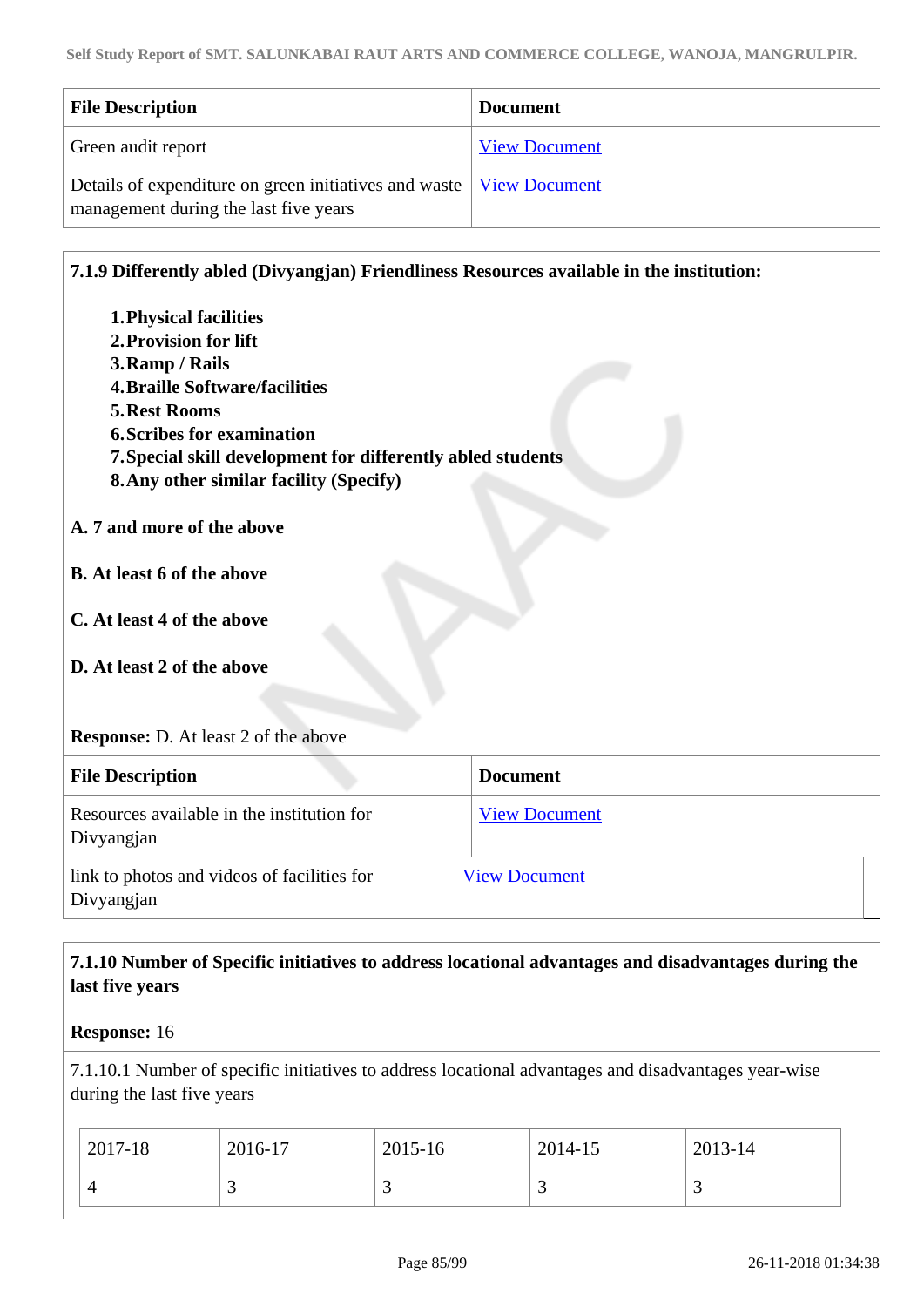| <b>File Description</b>                                                              | <b>Document</b>             |
|--------------------------------------------------------------------------------------|-----------------------------|
| Number of Specific initiatives to address locational<br>advantages and disadvantages | <u><b>View Document</b></u> |

## **7.1.11 Number of initiatives taken to engage with and contribute to local community during the last five years (Not addressed elsewhere)**

## **Response:** 16

7.1.11.1 Number of initiatives taken to engage with and contribute to local community year-wise during the last five years

| 2017-18 | 2016-17 | 2015-16 | 2014-15 | 2013-14                  |
|---------|---------|---------|---------|--------------------------|
| ட       |         |         |         | $\overline{\phantom{0}}$ |

| <b>File Description</b> | <b>Document</b>      |
|-------------------------|----------------------|
| Report of the event     | <b>View Document</b> |

## **7.1.12**

## **Code of conduct handbook exists for students, teachers, governing body, administration including Vice Chancellor / Director / Principal /Officials and support staff**

**Response:** Yes

| <b>File Description</b>                                                                                                           | <b>Document</b>      |  |
|-----------------------------------------------------------------------------------------------------------------------------------|----------------------|--|
| URL to Handbook on code of conduct for<br>students and teachers, manuals and brochures on<br>human values and professional ethics | <b>View Document</b> |  |

## **7.1.13 Display of core values in the institution and on its website**

**Response:** Yes

| <b>File Description</b>                                                 | <b>Document</b> |
|-------------------------------------------------------------------------|-----------------|
| Provide URL of website that displays core values   <u>View Document</u> |                 |

 **7.1.14 The institution plans and organizes appropriate activities to increase consciousness about national identities and symbols; Fundamental Duties and Rights of Indian citizens and other**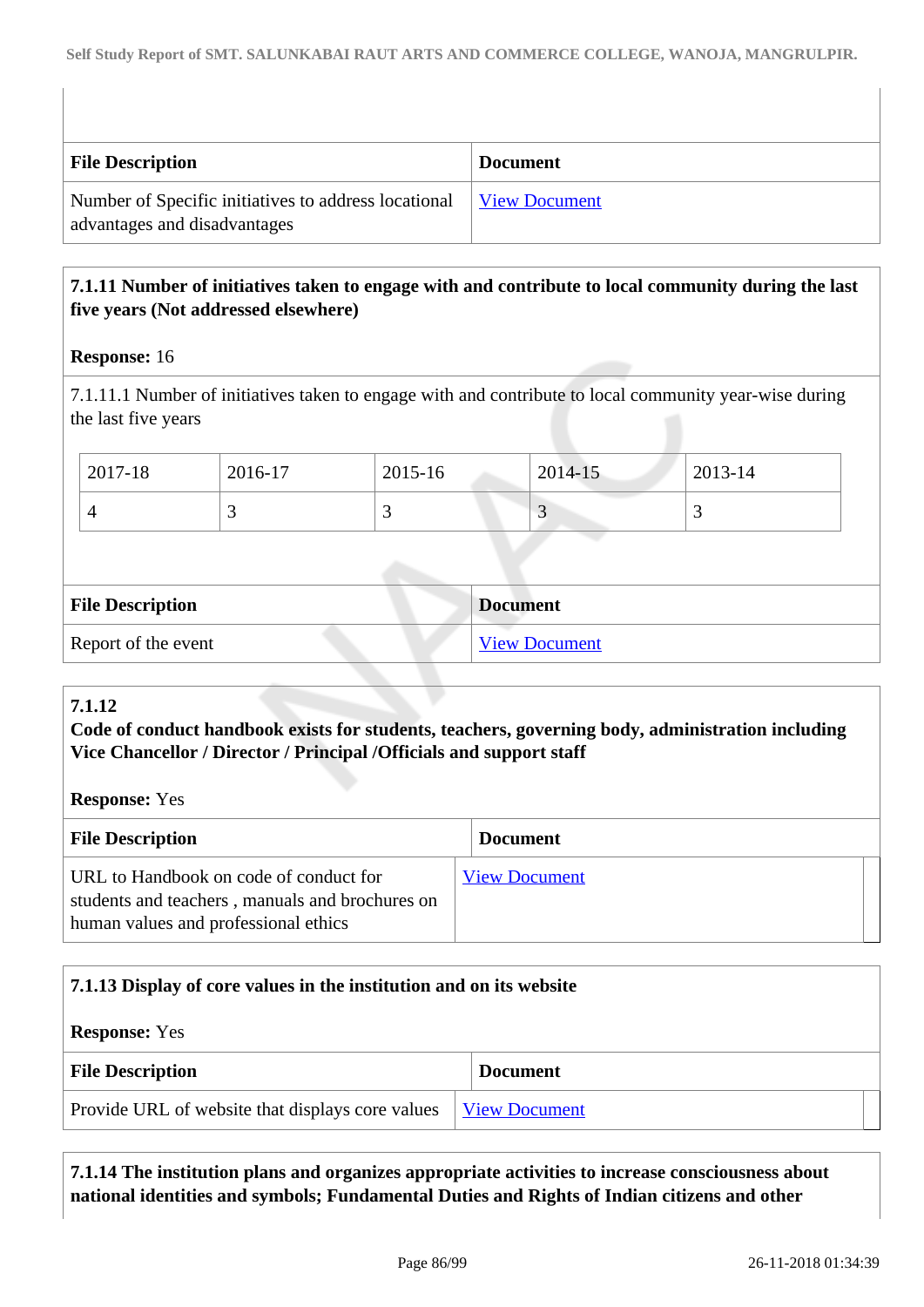| constitutional obligations<br><b>Response:</b> Yes                                                 |                      |
|----------------------------------------------------------------------------------------------------|----------------------|
| <b>File Description</b>                                                                            | <b>Document</b>      |
| Details of activities organized to increase<br>consciousness about national identities and symbols | <b>View Document</b> |
| Any additional information                                                                         | <b>View Document</b> |

## **7.1.15 The institution offers a course on Human Values and professional ethics**

#### **Response:** No

 **7.1.16 The institution functioning is as per professional code of prescribed / suggested by statutory bodies / regulatory authorities for different professions**

**Response:** No

| <b>File Description</b>                                                                        | <b>Document</b>      |
|------------------------------------------------------------------------------------------------|----------------------|
| Provide URL of supporting documents to prove<br>institution functions as per professional code | <b>View Document</b> |

 **7.1.17 Number of activities conducted for promotion of universal values (Truth, Righteous conduct, Love, Non-Violence and peace); national values, human values, national integration, communal harmony and social cohesion as well as for observance of fundamental duties during the last five years**

## **Response:** 5

7.1.17.1 Number of activities conducted for promotion of universal values (Truth, Righteous conduct, Love, Non-Violence and peace); national values, human values, national integration, communal harmony and social cohesion as well as for observance of fundamental duties year-wise during the last five years

| $2017 - 18$ | 2016-17 | 2015-16  | 2014-15 | 2013-14 |
|-------------|---------|----------|---------|---------|
|             |         | <b>.</b> |         |         |

| <b>File Description</b>                                           | <b>Document</b>      |
|-------------------------------------------------------------------|----------------------|
| List of activities conducted for promotion of<br>universal values | <b>View Document</b> |

## **7.1.18 Institution organizes national festivals and birth / death anniversaries of the great Indian personalities**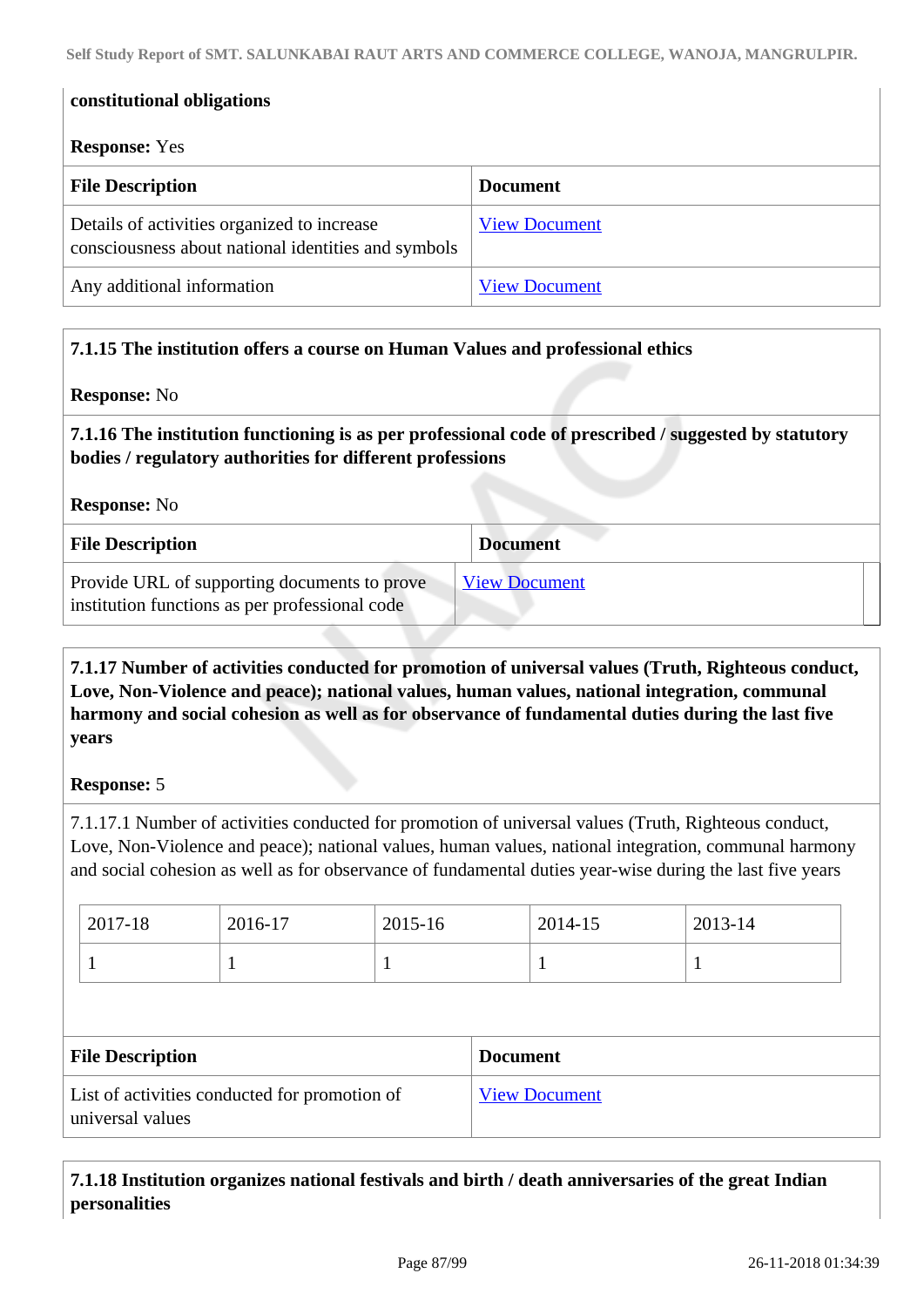## **Response:**

The institution regularly organize the programs on the great National festivals like as celebration of Independence day, and Republic day with involvement of all the students, faculties and staff. As well as birth and death anniversaries of the great Indian personalities like as Mahatma Gandhi, Dr.B.R.Ambedkar, Dr. Sarvapalli Radhakrushnan, Swami Ranganathan, Vir Sawarkar, Shahid Bhagat Singh, Lokmanya Tilak, Swami Vivekananda, Chhatrapati Shivaji Maharaj, Shahu Maharaj,etc. are celebrated by the institution. These programs provide a great deal of inspiration to the students so that they may be able to face the challenges of the world.

## **7.1.19 The institution maintains complete transparency in its financial, academic, administrative and auxiliary functions**

## **Response:**

The institution maintains complete transparency in its financial, academic, and administrative functions as follows:

#### **Financial transparency:**

- All type of financial transactions are made through online process.
- The receipt is provided to the students whenever fees are collected.
- All type of Payment, Salary are provided through online process.
- Other expenditures of the institute are discussed in the meetings of purchasing committee.
- Financial Audits are done regularly by external chartered Accountant.

## **Academic Transparency:**

- Academic Audit is done by IQAC and academic audit report is forwarded to the Principal.
- API and PBAS are maintained by the faculty and get it sanctioned by the Principal.
- All the information regarding teaching learning process and other related academic activities are made available on the institutional website.
- The institution completely adheres to academic calendar prepared by the IQAC.

## **Administrative Transparency:**

- CR reports of Non-Teaching Staff are prepared and get them sanctioned by the Principal.
- All the information regarding administration, bodies rules and regulation are made available in the college prospectus as well as on the institutional website.

## **7.2 Best Practices**

**7.2.1 Describe at least two institutional best practices (as per NAAC Format)**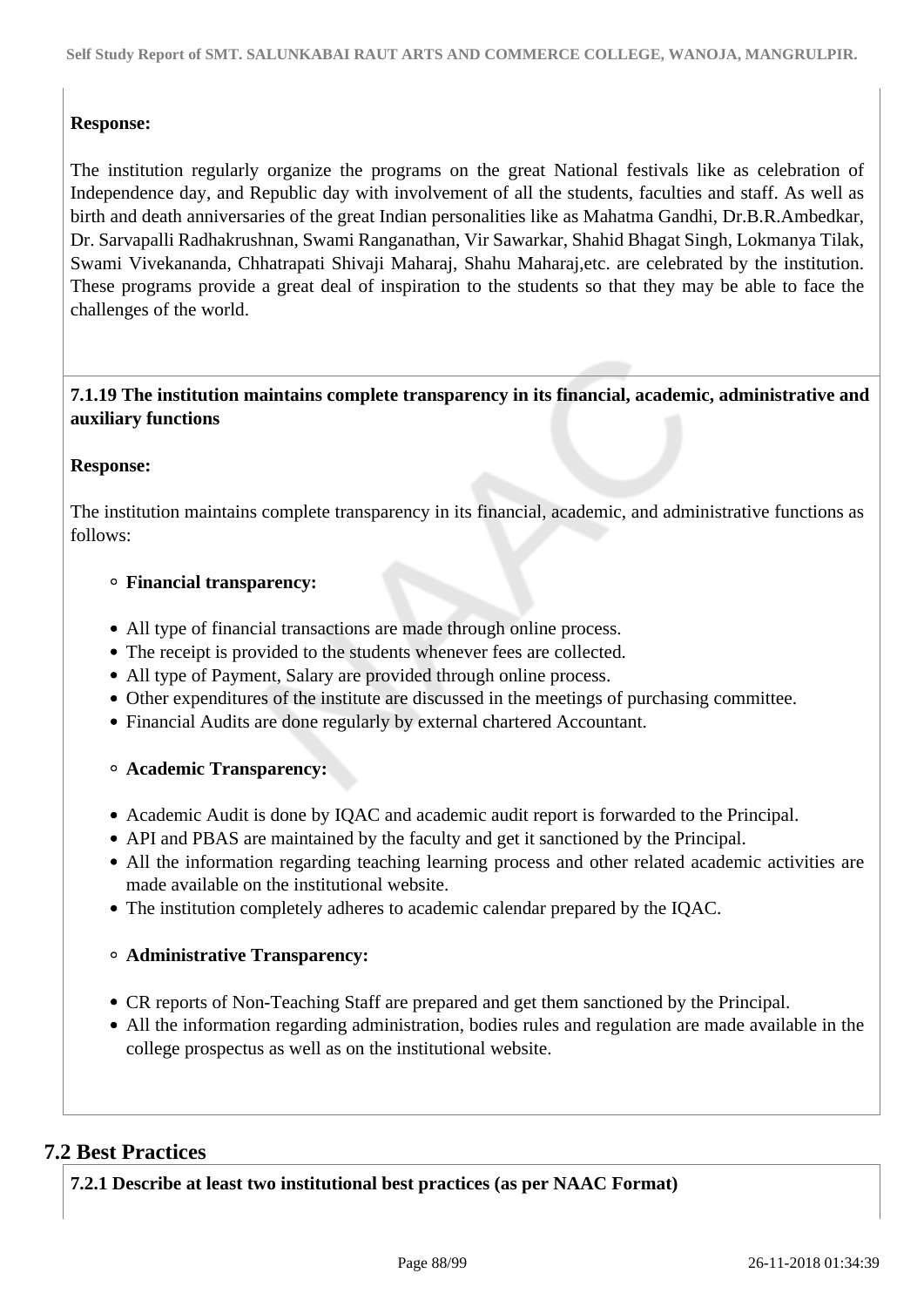#### **Response:**

- **Best Practices No 1:**
- **Title of the practice :- The study of Nature**
- **Goal:**
- To make students aware about the importance of saving the forest.
- To create awareness about the nature and environment.
- To make students know the importance of wild animals, trees and various medicinal plants.
- To stop cutting of woods of the forest by creating awareness among the villagers through the forest department and the student

#### **3.Context:**

The forests are important for the health and well-being of people, wildlife and our planet. They are home to roughly two-thirds of all land dwelling plants and animal species. But unfortunately deforestation is increasing day by day. In order to fight against catastrophic climate change and global warming we have to stop deforestation. Our institution is situated in the forest area. There is a sanctuary Katepurna 2 km away from the college. The people of this area know the forest but do not understand the importance of trees and the forest. The villagers used to cut the trees for cooking. So the college tries to prevent them from cutting the trees through our students.

#### **3. Practice:**

Every year at the beginning of the session, the college organizes the Nature study tour to the Katepurna forest. Near about 75 to 100 students participate in the tour. The forest officers and guards guide the students and provide information of various types of trees, medicinal plants, wild animals etc. and also make students understand the importance of preservation of forest. The students, after understanding the importance of trees create awareness among their parents and family.

#### **Evidence of success:**

- Due to this practice there is a decrease in cutting the trees.
- Plantation program are arranged in the college campus as well as in the village.
- The students got familiar with the nature and various plants like Nirguda, Raktachandan, Ghuyira, Gunj, Arjun etc.
- Students became aware about the forest and wilderness.

#### **Problems Encountered:**

- A tour in the forest is a risky program.
- Due to lack of enough human resources, it becomes really difficult to keep watch on every student while wandering in the forest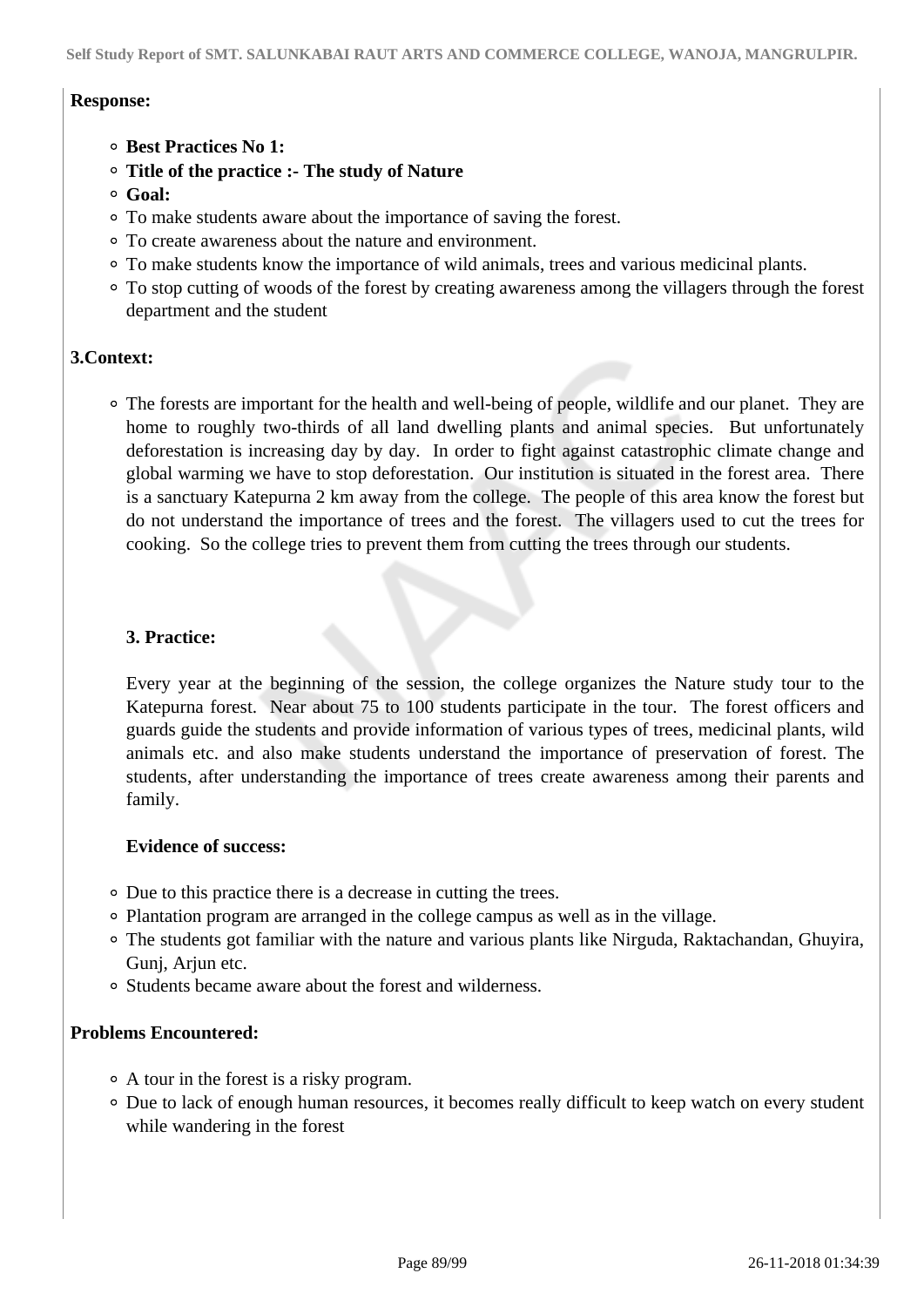## **Best Practice 02**

## **1. Title**: **Social, Political and Economic Awareness of Women and Their Empowerment.**

#### **2. Goals.**

- To empower the women in rural area.
- To create confidence and positive approach among them.
- To create economic independence.
- To develop leadership qualities among them.
- To include the principle of gender equality.
- To inspire them to participate in Panchayatraj system and hence achieve the target of rural development.
- To make them aware of their constitutional rights and the laws made to protect these rights.

## **3. Context:**

As our college is in rural area, it is necessary to study the rural women and their condition. As India is a country of the villages and the women consists half of the population , the study of their domestic condition & family background is necessary in the context of political , social and economic condition. The study is essential in the context of women in Wanoja village where our college is situated and the women in surrounding villages, especially in the context of their empowerment, their mind-set, their thought process inculcated in them over the generation. For e.g. Son is preferred to daughter as the heir to family. So to remove these things from their mind and to inculcate the principle of gender equality among them to make them aware of male dominated society and their status in it, the women empowerment cell is in action. In short the study is essential to bring women out of their narrow mentality that they should know their own importance in the family and in the society and play their role in building the society and the nation.

## **4. Practice :**

- The concept of the women empowerment is inculcated among women by holding meetings with them in the surrounding villages, in the NSS camp of the college every year.
- The girl students are guided properly about the various social issues like dowry death, female feticide, domestic violence, sexual harassment and public violence etc.
- Held workshop for economic self-dependence of rural women. And to make them aware about the importance of small saving groups of women , home and small scale industry and its benefits.
- The medical camp is held every year for local women, in which the expert doctors guide them about the proper diet. Free health check-up camp facility is also provided.
- Sanitary napkins are distributed regularly to the girl students.
- A workshop on Menstrual Cycle is conducted.
- Proper guidance about the laws for women, constitutional provisions for the women is provided by arranging programs in the college.
- Various workshops and seminars on women empowerment are organized by the college.

## **5. Evidence of success**: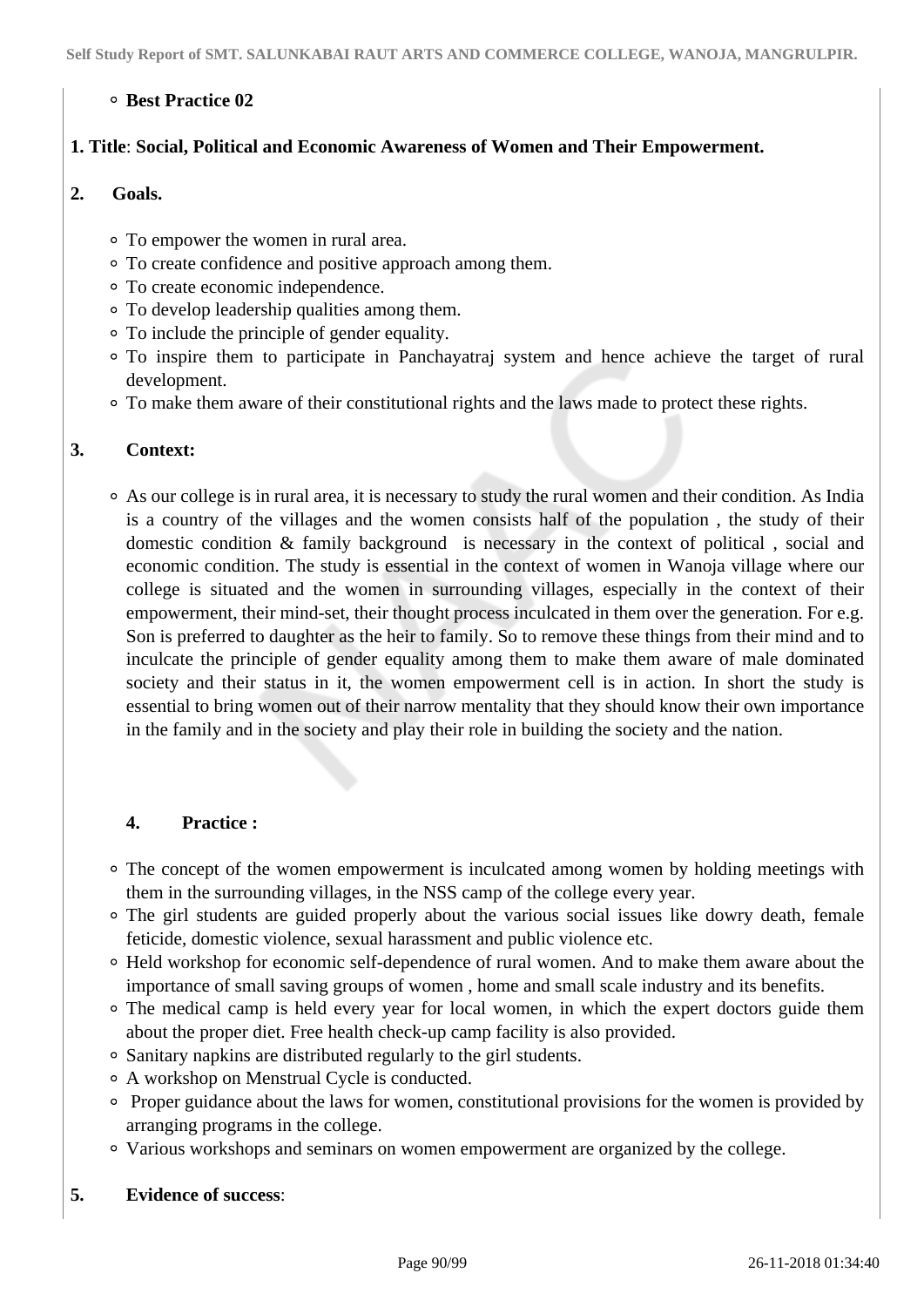1. The Women participated in the awareness rally for gender equality and stop killing female foetus.

2. Women gave up the practice of plucking the leaves of trees like banyan, piple, Bel etc. for religious rituals. On the Contrary they plant these tree plants in the tree plantation progromme.

3. The guest lecture delivered by Dr. Ashatai Mirage, Member State Women Commission, arranged by the college for women, specially served very truthful where the women registered their presence in big numbers. Dr. Ashatai Mirge stressed the need to adopt the principle of gender equality.

4. The women got benefitted by the workshop on women security and prohibition of sexual violence on women law 2013 arranged by the college. The women came to know the laws that come under sexual harassment.

5. The Women saving groups got motivated and they came to know how to earn when there is shortage of employment in agriculture especially in slack season.

6. The students realized the development of women in village Panchayats while carrying out the project "The Women's Participation in Panchayat Raj System and Development".

## **6. Problems encountered:**

- Due to lack of knowledge and education, the women of villages do not show their interest to participate in women empowerment programme arranged by the college.
- The women are superstitious and some women do not want to change their social status in male dominated society.
- It is very difficult to enlighten women and to prepare them to fight for gender equality and their rights.
- To arrange women empowerment programmes, rallies, poster exhibition, health check-up camp, sanitary napkins distribution etc., requires human resources.

## **7. Contact Details :-**

| <b>Name of Principal</b> | $\mathbf{L}$ | Dr. Devendra R. Gawande             |
|--------------------------|--------------|-------------------------------------|
| Name of Institution      | $\sim$ 2-    | Smt. Salunkabai Raut Arts and Comm. |
|                          |              | College Wanoja Ta. Mangrulpir       |
|                          |              | Dist. Washim Pin. 444402            |
| <b>Accredited Status</b> | $:-$         | First Cycle with C+ Grade           |
| Work Phone               |              | 07256268012                         |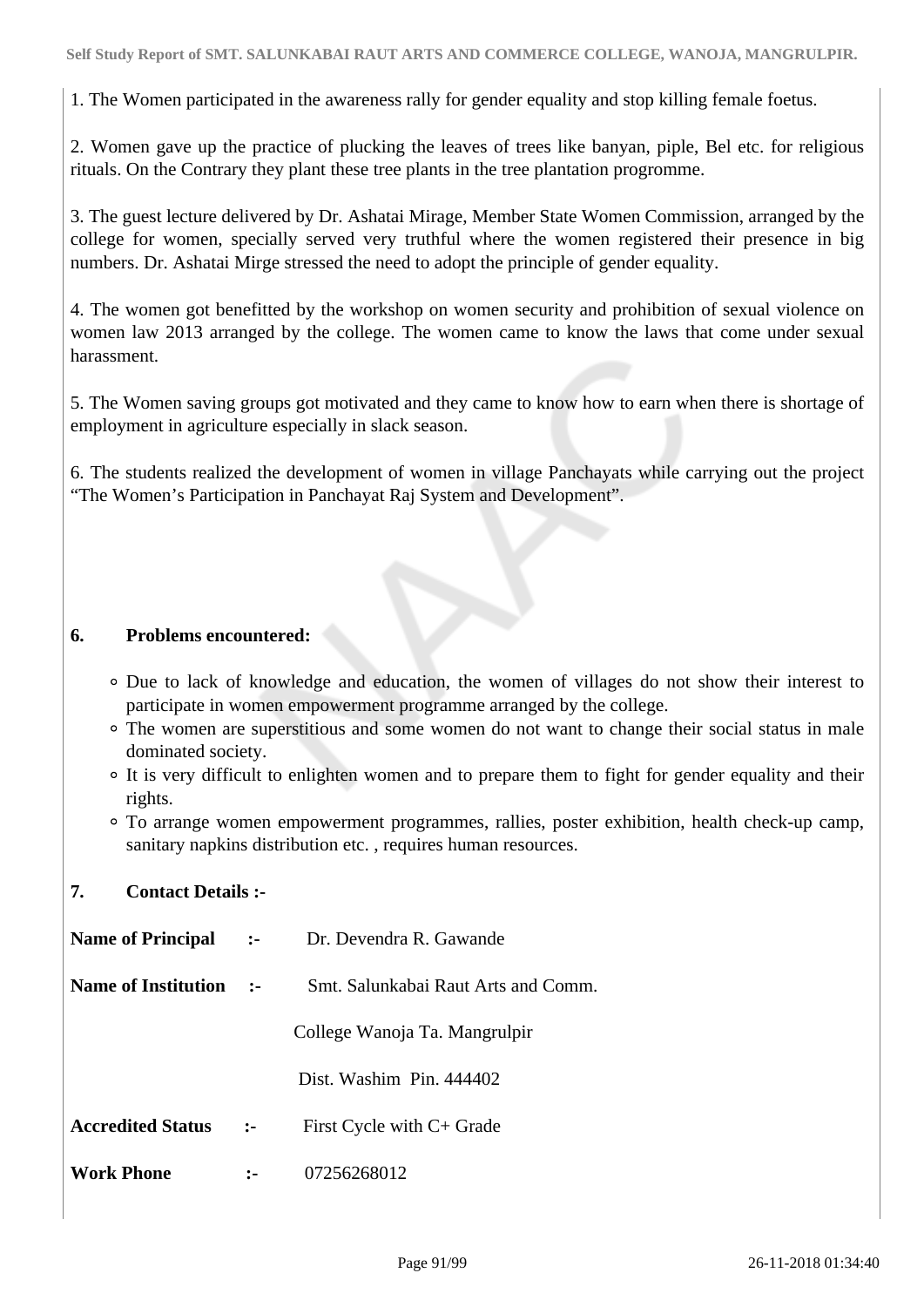| Website         |                      | : www.smtsalunkabairaut.com |
|-----------------|----------------------|-----------------------------|
| <b>Email Id</b> | $\ddot{\phantom{a}}$ | srcwanoja@gmail.com         |
| <b>Mobile</b>   | $\mathbf{L}$         | 9970732667                  |
|                 |                      |                             |

## **7.3 Institutional Distinctiveness**

## **7.3.1 Describe/Explain the performance of the institution in one area distinctive to its vision, priority and thrust**

## **Response:**

One of the missions of our college was to create patriotism among the students and to provide them an opportunity to serve the nation in the form of various defense services, the institution started by strenuous efforts, NCC unit of 11th Maharashtra battalion from the academic session **1992-93** with the following goals and objectives.

- To provide students the platform for their inner instinct of patriotism.
- To create awareness about the importance of defense services among the rural and economically backward students.
- To provide opportunity to the students to get an easy entry in the national security forces.
- To makes student familiar with the National discipline and National responsibility.

Our college was the unique college for having NCC Unit in the Washim district. The college is situated in rural area and the majority of students are from economically and socially weaker section of the society. 90% of students are from SC, ST, VJNT, OBC categories. The students, who are physically strong and interested to serve the nation by joining defense services, are admitted in NCC Unit. The institution provides such student an opportunity to join their interested field by providing them training along with quality education.

The college has NCC unit of 50 cadets including 15 girls cadets under the 11th Maharashtra battalion Akola. The cadets are enrolled for three years in this program. During these three years the cadets have to undergo strict physical training focused on their physical fitness and discipline. The cadets have to complete the assigned activities like as weakly pared, drill, theory period etc.

The cadets get opportunity of participating in battalion and National level camps in which they get weapon training. The cadets have to appear for B Cert. and C Cert. Exams. After successfully passing these exams the cadets get various opportunities to join defense services.

Since the foundation of NCC Unit a number of students are working in the field of National defense and security services and providing their services to the Nation.

Having NCC Unit is a distinctive character of our college in the district. At present there are only two NCC Units are active in the Washim district and ours is one of them.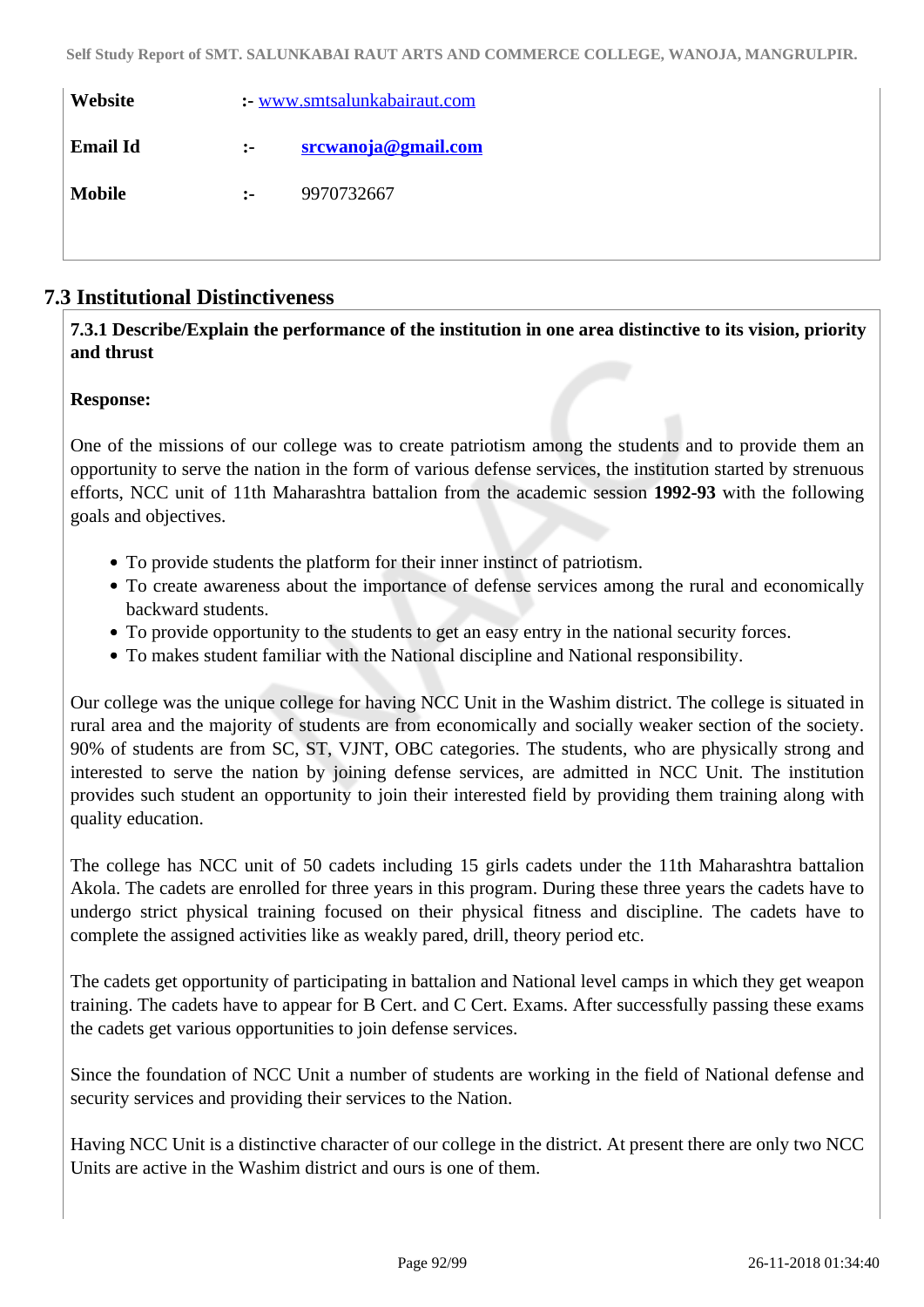The following cadets are selected for various defense services of Govt.of India during last five years.

| Sr.No            | Name of Cadet        | <b>Service Department</b>         |
|------------------|----------------------|-----------------------------------|
|                  | Akshay M. Late       | <b>BMC Fire Extinguisher</b>      |
| þ                | Ravi Tonchar         | Army                              |
| ß                | Rushikesh M.Janorkar | Army                              |
| 4                | Shankar S.Mohare     | Army                              |
| 5                | Kiran G.Tayde        | Police, Head-Quarter Washim       |
| 6                | <b>Bhaurao Deole</b> | Army                              |
| 17               | <b>Ganesh Deole</b>  | Army                              |
| 8                | Nagnath Deole        | Police, Akola                     |
| 19               | Pragati Barad        | Central Bank Of India, Shelubajar |
| 10               | Vinay Ingole         | Army                              |
| 11               | Pawan Basode         | Army                              |
| $ 12\rangle$     | Dipak Astarkar       | <b>Forest Department</b>          |
| 13               | Om G.Gawande         | Army                              |
| 14               | Rama Kothekar        | Army                              |
| $\vert 15 \vert$ | Vaibhav Gajare       | Army                              |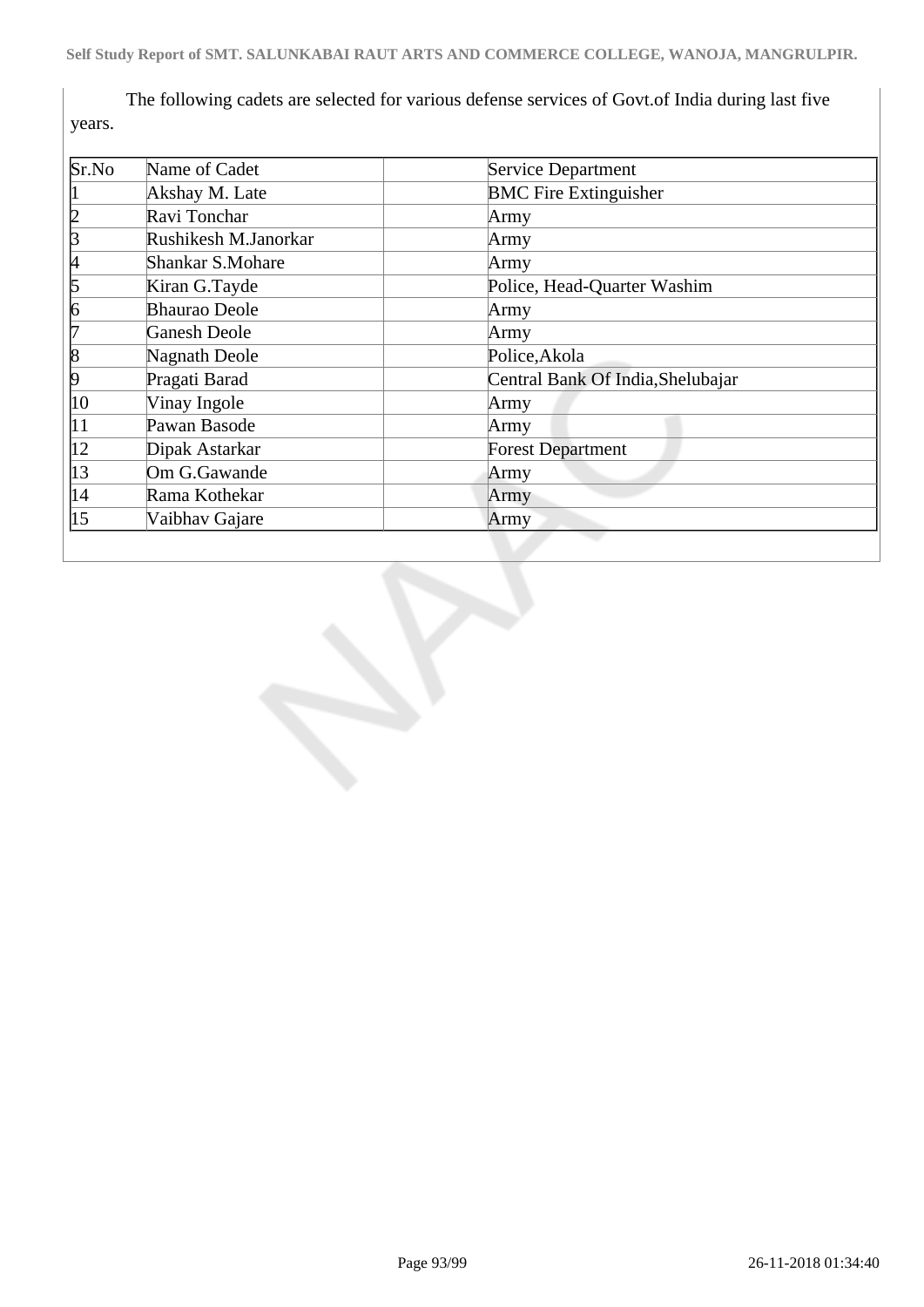# **5. CONCLUSION**

## **Additional Information :**

Dnyanganga Shikshan Prasarak Sanstha,Wanoja,Dist-Washim runs the following other colleges:

1. Smt.Salunkabai Raut Arts & Commerce Junior College,Wanoja,Dist-Washim (Est.1986)

2. Smt. .Salunkabai Raut HSC (Vocational) College,Wanoja,Dist-Washim (Est.1992)

## **Concluding Remarks :**

To be concluding our institute has been trying the level best to produce excellent academics and to make holistic development of the students. The institute is committed to provide the student every possible help and support in their pursuit to become civilized and worthy citizen.

The Institute aims to provide quality educational environment to the student of this region and to mold them into better individuals, and guide them to contribute constructively towards national goals by upholding the values of secularism, national integration and social commitment. The mission of the Institute is to provide quality education to all irrespective of cast, creed and religion. To enhance quality and to cope with current scenario in higher education, the institution decided to undergo NAAC process.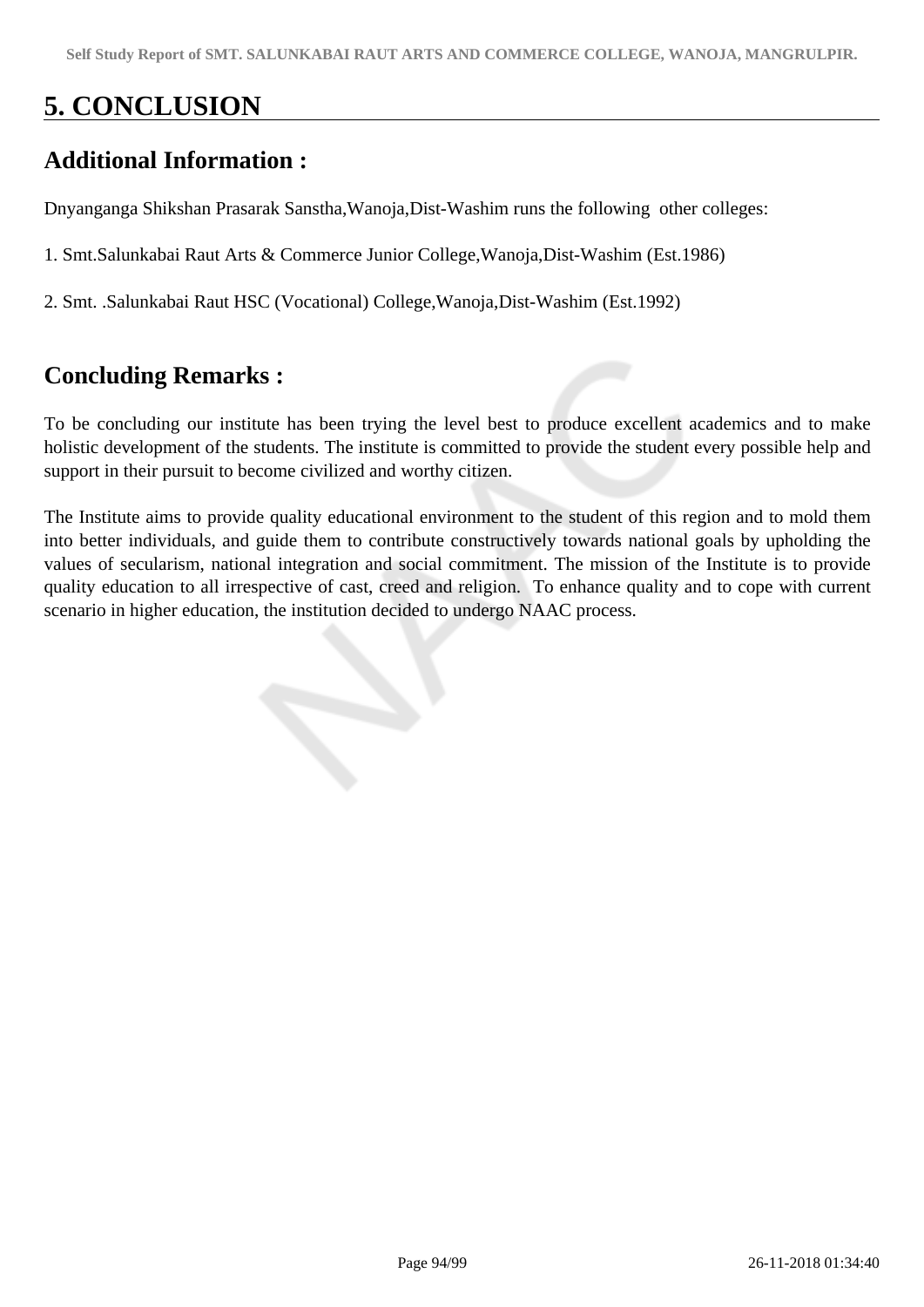# **6.ANNEXURE**

## **1.Metrics Level Deviations**

|       |                                                                                                                                       | Metric ID Sub Questions and Answers before and after DVV Verification                    |                |                  |                |                                                                       |                                                                                                                                                                                              |  |  |
|-------|---------------------------------------------------------------------------------------------------------------------------------------|------------------------------------------------------------------------------------------|----------------|------------------|----------------|-----------------------------------------------------------------------|----------------------------------------------------------------------------------------------------------------------------------------------------------------------------------------------|--|--|
| 1.1.2 |                                                                                                                                       |                                                                                          |                |                  |                |                                                                       | Number of certificate/diploma program introduced during the last five years                                                                                                                  |  |  |
|       | 1.1.2.1. Number of certificate/diploma programs introduced year-wise during the last five<br>years<br>Answer before DVV Verification: |                                                                                          |                |                  |                |                                                                       |                                                                                                                                                                                              |  |  |
|       |                                                                                                                                       | 2017-18                                                                                  | 2016-17        | 2015-16          | 2014-15        | 2013-14                                                               |                                                                                                                                                                                              |  |  |
|       |                                                                                                                                       | 3                                                                                        | $\mathbf{0}$   | $\mathbf{1}$     | $\mathbf{1}$   | $\mathbf{1}$                                                          |                                                                                                                                                                                              |  |  |
|       |                                                                                                                                       | Answer After DVV Verification:                                                           |                |                  |                |                                                                       |                                                                                                                                                                                              |  |  |
|       |                                                                                                                                       | 2017-18                                                                                  | 2016-17        | 2015-16          | 2014-15        | 2013-14                                                               |                                                                                                                                                                                              |  |  |
|       |                                                                                                                                       | 3                                                                                        | $\overline{0}$ | $\boldsymbol{0}$ | 1              | $\overline{0}$                                                        |                                                                                                                                                                                              |  |  |
|       |                                                                                                                                       | Remark : Corrected based on revised supporting document                                  |                |                  |                |                                                                       |                                                                                                                                                                                              |  |  |
| 1.1.3 |                                                                                                                                       |                                                                                          |                |                  |                |                                                                       | Percentage of participation of full time teachers in various bodies of the Universities/ Autonomous<br>Colleges/ Other Colleges, such as BoS and Academic Council during the last five years |  |  |
|       |                                                                                                                                       | Academic Council year-wise during the last five years<br>Answer before DVV Verification: |                |                  |                |                                                                       | 1.1.3.1. Number of teachers participating in various bodies of the Institution, such as BoS and                                                                                              |  |  |
|       |                                                                                                                                       | 2017-18                                                                                  | 2016-17        | $2015 - 16$      | 2014-15        | 2013-14                                                               |                                                                                                                                                                                              |  |  |
|       |                                                                                                                                       | $\overline{2}$                                                                           | $\overline{2}$ | $\overline{2}$   | $\overline{2}$ | $\overline{2}$                                                        |                                                                                                                                                                                              |  |  |
|       |                                                                                                                                       | Answer After DVV Verification :                                                          |                |                  |                |                                                                       |                                                                                                                                                                                              |  |  |
|       |                                                                                                                                       | 2017-18                                                                                  | 2016-17        | 2015-16          | 2014-15        | 2013-14                                                               |                                                                                                                                                                                              |  |  |
|       |                                                                                                                                       | 1                                                                                        | 2              | $\overline{2}$   | 2              | $\overline{2}$                                                        |                                                                                                                                                                                              |  |  |
| 1.3.3 |                                                                                                                                       | Percentage of students undertaking field projects / internships                          |                |                  |                |                                                                       |                                                                                                                                                                                              |  |  |
|       |                                                                                                                                       | Answer before DVV Verification : 61<br>Answer after DVV Verification: 59                 |                |                  |                | 1.3.3.1. Number of students undertaking field projects or internships |                                                                                                                                                                                              |  |  |
| 2.1.1 |                                                                                                                                       |                                                                                          |                |                  |                |                                                                       | Average percentage of students from other States and Countries during the last five years                                                                                                    |  |  |
|       |                                                                                                                                       | Answer before DVV Verification:                                                          |                |                  |                |                                                                       | 2.1.1.1. Number of students from other states and countries year-wise during the last five years                                                                                             |  |  |
|       |                                                                                                                                       | 2017-18                                                                                  | 2016-17        | 2015-16          | 2014-15        | 2013-14                                                               |                                                                                                                                                                                              |  |  |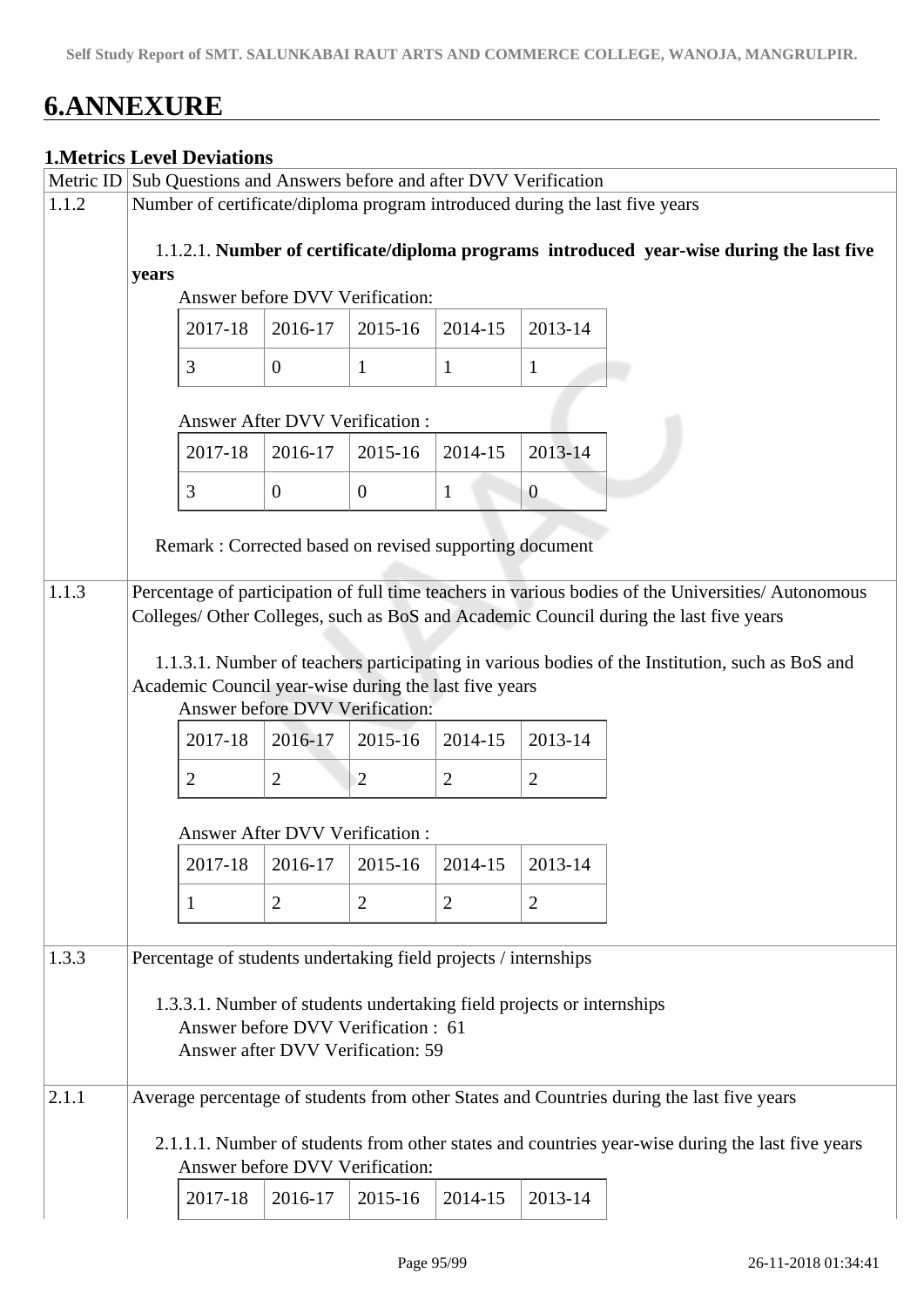|       | $\boldsymbol{0}$                                      | 1                                                    | $\mathbf{0}$ | $\mathbf{0}$ | $\overline{0}$                                         |                                                                                                      |
|-------|-------------------------------------------------------|------------------------------------------------------|--------------|--------------|--------------------------------------------------------|------------------------------------------------------------------------------------------------------|
|       |                                                       | Answer After DVV Verification:                       |              |              |                                                        |                                                                                                      |
|       | 2017-18                                               | 2016-17                                              | 2015-16      | 2014-15      | 2013-14                                                |                                                                                                      |
|       | 00                                                    | 01                                                   | $00\,$       | $00\,$       | 00                                                     |                                                                                                      |
|       | Remark: Corrected based on revise supporting document |                                                      |              |              |                                                        |                                                                                                      |
| 4.1.4 | last five years.                                      |                                                      |              |              |                                                        | Average percentage of budget allocation, excluding salary for infrastructure augmentation during the |
|       | last five years (INR in Lakhs)                        | Answer before DVV Verification:                      |              |              |                                                        | 4.1.4.1. Budget allocation for infrastructure augmentation, excluding salary year-wise during the    |
|       | 2017-18                                               | 2016-17                                              | 2015-16      | 2014-15      | 2013-14                                                |                                                                                                      |
|       | 1.17183                                               | 1.26264                                              | 0.35429      | 1.31250      | 0.93300                                                |                                                                                                      |
|       |                                                       | Answer After DVV Verification:                       |              |              |                                                        |                                                                                                      |
|       | 2017-18                                               | 2016-17                                              | 2015-16      | 2014-15      | 2013-14                                                |                                                                                                      |
|       | 0.473                                                 | 0.546                                                | 0.025        | 0.068        | 0.000                                                  |                                                                                                      |
|       | Remark : Corrected as per revised input               |                                                      |              |              |                                                        |                                                                                                      |
| 4.2.3 | Does the institution have the following:              |                                                      |              |              |                                                        |                                                                                                      |
|       | 1. e-journals                                         |                                                      |              |              |                                                        |                                                                                                      |
|       | 2. e-ShodhSindhu                                      |                                                      |              |              |                                                        |                                                                                                      |
|       | 3. Shodhganga Membership                              |                                                      |              |              |                                                        |                                                                                                      |
|       | 4. e-books                                            |                                                      |              |              |                                                        |                                                                                                      |
|       | 5. Databases                                          |                                                      |              |              |                                                        |                                                                                                      |
|       |                                                       |                                                      |              |              |                                                        |                                                                                                      |
|       |                                                       | Answer After DVV Verification: D. Any 1 of the above |              |              | Answer before DVV Verification : A. Any 4 of the above |                                                                                                      |
| 4.2.4 | Lakhs)                                                |                                                      |              |              |                                                        | Average annual expenditure for purchase of books and journals during the last five years (INR in     |
|       | years (INR in Lakhs)                                  |                                                      |              |              |                                                        | 4.2.4.1. Annual expenditure for purchase of books and journals year-wise during the last five        |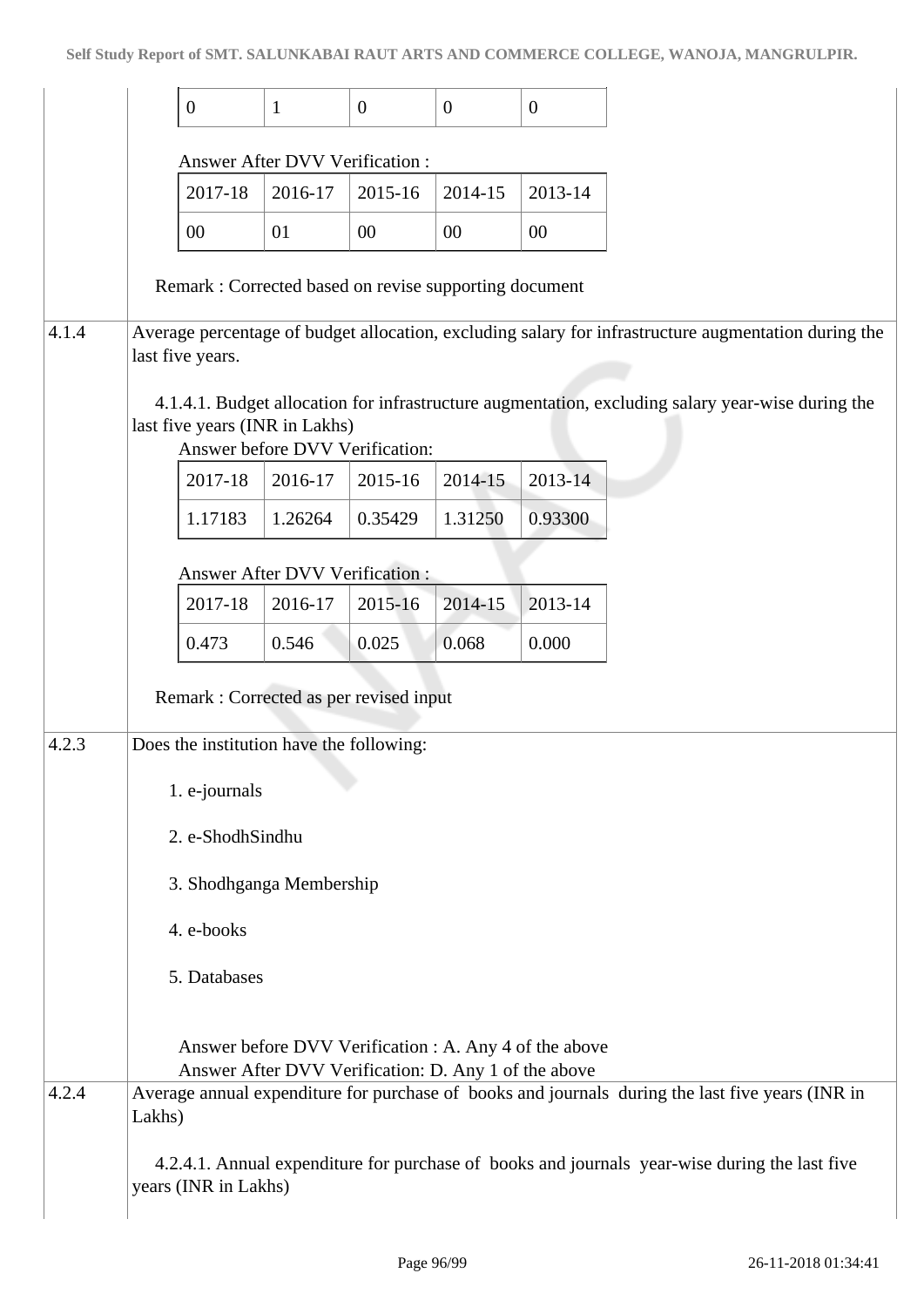|       |                                                                           |                                       | Answer before DVV Verification:                           |         |                                                        |                                                                                                                                                                                 |  |  |  |  |
|-------|---------------------------------------------------------------------------|---------------------------------------|-----------------------------------------------------------|---------|--------------------------------------------------------|---------------------------------------------------------------------------------------------------------------------------------------------------------------------------------|--|--|--|--|
|       | 2017-18                                                                   | 2016-17                               | 2015-16                                                   | 2014-15 | 2013-14                                                |                                                                                                                                                                                 |  |  |  |  |
|       | 0.78650                                                                   | 0.13704                               | 0.40225                                                   | 0.10172 | 0.02295                                                |                                                                                                                                                                                 |  |  |  |  |
|       |                                                                           |                                       |                                                           |         |                                                        |                                                                                                                                                                                 |  |  |  |  |
|       | 2017-18                                                                   | <b>Answer After DVV Verification:</b> |                                                           | 2014-15 |                                                        |                                                                                                                                                                                 |  |  |  |  |
|       |                                                                           | 2016-17                               | 2015-16                                                   |         | 2013-14                                                |                                                                                                                                                                                 |  |  |  |  |
|       | 0.7865                                                                    | 0.1370                                | 0.4022                                                    | 0.1017  | 0.0229                                                 |                                                                                                                                                                                 |  |  |  |  |
|       |                                                                           |                                       | Remark: corrected as per revised input                    |         |                                                        |                                                                                                                                                                                 |  |  |  |  |
| 5.1.1 |                                                                           |                                       |                                                           |         |                                                        | Average percentage of students benefited by scholarships and freeships provided by the Government                                                                               |  |  |  |  |
|       | during the last five years                                                |                                       |                                                           |         |                                                        |                                                                                                                                                                                 |  |  |  |  |
|       |                                                                           |                                       |                                                           |         |                                                        | 5.1.1.1. Number of students benefited by scholarships and freeships provided by the Government                                                                                  |  |  |  |  |
|       |                                                                           | year-wise during the last five years  | Answer before DVV Verification:                           |         |                                                        |                                                                                                                                                                                 |  |  |  |  |
|       | 2017-18                                                                   | 2016-17                               | 2015-16                                                   | 2014-15 | 2013-14                                                |                                                                                                                                                                                 |  |  |  |  |
|       | 142                                                                       | 195                                   | 312                                                       | 240     | 223                                                    |                                                                                                                                                                                 |  |  |  |  |
|       |                                                                           |                                       |                                                           |         |                                                        |                                                                                                                                                                                 |  |  |  |  |
|       |                                                                           | <b>Answer After DVV Verification:</b> |                                                           |         |                                                        |                                                                                                                                                                                 |  |  |  |  |
|       | 2017-18                                                                   | 2016-17                               | 2015-16                                                   | 2014-15 | 2013-14                                                |                                                                                                                                                                                 |  |  |  |  |
|       | $\overline{0}$                                                            | 195                                   | 312                                                       | 240     | 223                                                    |                                                                                                                                                                                 |  |  |  |  |
|       |                                                                           |                                       |                                                           |         |                                                        | Remark : The year 2017-18 not considered as the scholarship is awaited for sanction.                                                                                            |  |  |  |  |
|       |                                                                           |                                       |                                                           |         |                                                        |                                                                                                                                                                                 |  |  |  |  |
| 6.5.4 |                                                                           |                                       | Quality assurance initiatives of the institution include: |         |                                                        |                                                                                                                                                                                 |  |  |  |  |
|       | improvements                                                              |                                       |                                                           |         |                                                        | 1. Regular meeting of Internal Quality Assurance Cell (IQAC); timely submission of Annual<br>Quality Assurance Report (AQAR) to NAAC; Feedback collected, analysed and used for |  |  |  |  |
|       | 2. Academic Administrative Audit (AAA) and initiation of follow up action |                                       |                                                           |         |                                                        |                                                                                                                                                                                 |  |  |  |  |
|       | 3. Participation in NIRF                                                  |                                       |                                                           |         |                                                        |                                                                                                                                                                                 |  |  |  |  |
|       | 4. ISO Certification                                                      |                                       |                                                           |         |                                                        |                                                                                                                                                                                 |  |  |  |  |
|       |                                                                           | 5. NBA or any other quality audit     |                                                           |         |                                                        |                                                                                                                                                                                 |  |  |  |  |
|       |                                                                           |                                       |                                                           |         |                                                        |                                                                                                                                                                                 |  |  |  |  |
|       |                                                                           |                                       |                                                           |         | Answer before DVV Verification : C. Any 2 of the above |                                                                                                                                                                                 |  |  |  |  |
| 7.1.8 |                                                                           |                                       | Answer After DVV Verification: D. Any 1 of the above      |         |                                                        | Average percentage expenditure on green initiatives and waste management excluding salary                                                                                       |  |  |  |  |
|       |                                                                           |                                       |                                                           |         |                                                        |                                                                                                                                                                                 |  |  |  |  |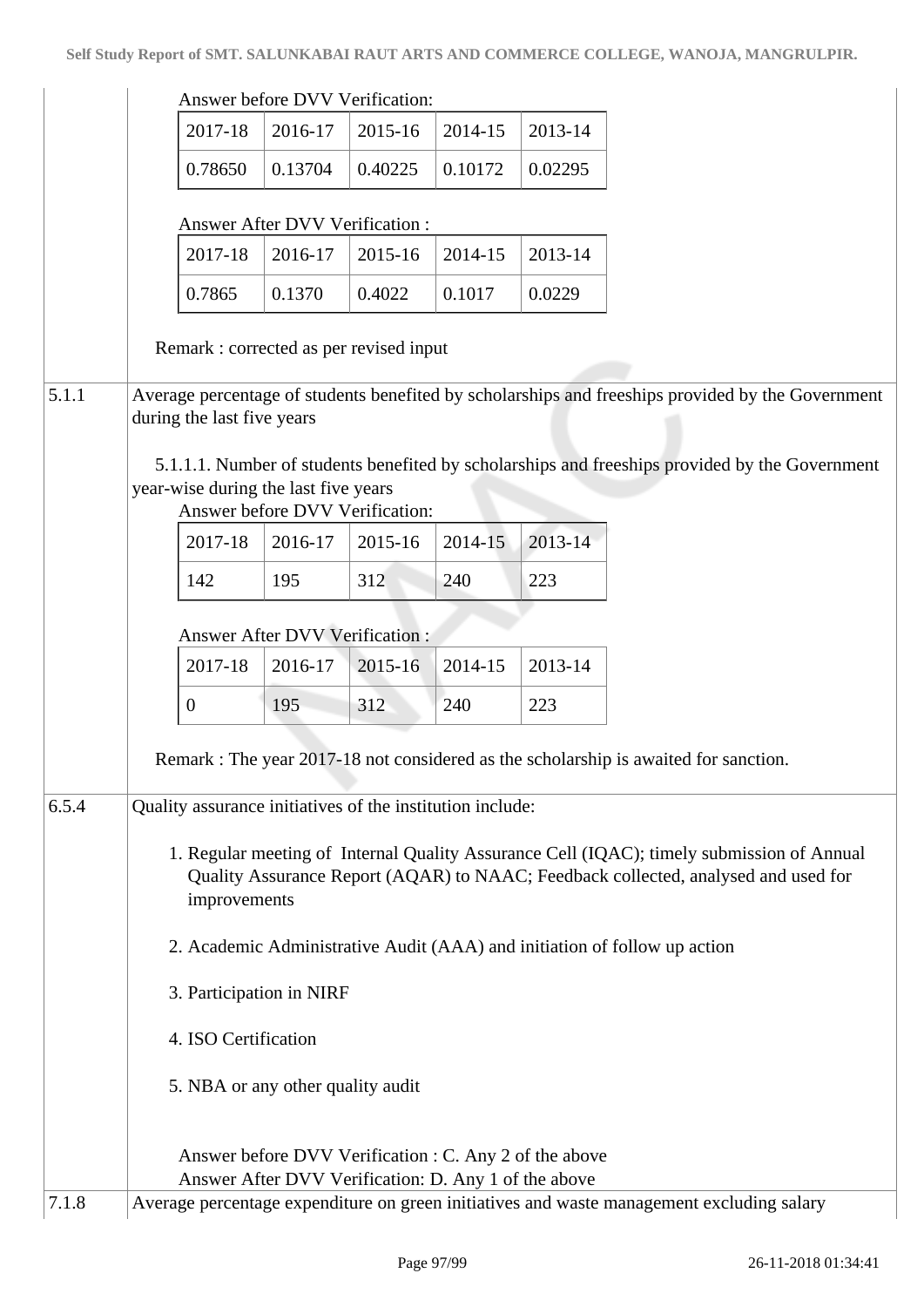#### component during the last five years

 7.1.8.1. Total expenditure on green initiatives and waste management excluding salary component year-wise during the last five years(INR in Lakhs) wer before DVV Verification

|        |                                                                                     | Aliswei deidie D v v verification.                                                                                                                                                                                                                                                                 |         |         |         |                                                                                                         |
|--------|-------------------------------------------------------------------------------------|----------------------------------------------------------------------------------------------------------------------------------------------------------------------------------------------------------------------------------------------------------------------------------------------------|---------|---------|---------|---------------------------------------------------------------------------------------------------------|
|        | 2017-18                                                                             | 2016-17                                                                                                                                                                                                                                                                                            | 2015-16 | 2014-15 | 2013-14 |                                                                                                         |
|        | 0.12890                                                                             | 0.10300                                                                                                                                                                                                                                                                                            | 0.19660 | 0.41770 | 0.11438 |                                                                                                         |
|        |                                                                                     | <b>Answer After DVV Verification:</b>                                                                                                                                                                                                                                                              |         |         |         |                                                                                                         |
|        | 2017-18                                                                             | 2016-17                                                                                                                                                                                                                                                                                            | 2015-16 | 2014-15 | 2013-14 |                                                                                                         |
|        | 0.1289                                                                              | 0.10300                                                                                                                                                                                                                                                                                            | 0.19660 | 0.4177  | 0.1143  |                                                                                                         |
|        | Remark: Corrected as per revised input                                              |                                                                                                                                                                                                                                                                                                    |         |         |         |                                                                                                         |
| 7.1.9  |                                                                                     |                                                                                                                                                                                                                                                                                                    |         |         |         | Differently abled (Divyangjan) Friendliness Resources available in the institution:                     |
| 7.1.16 | 1. Physical facilities<br>2. Provision for lift<br>3. Ramp / Rails<br>5. Rest Rooms | 4. Braille Software/facilities<br>6. Scribes for examination<br>7. Special skill development for differently abled students<br>8. Any other similar facility (Specify)<br>Answer before DVV Verification : C. At least 4 of the above<br>Answer After DVV Verification: D. At least 2 of the above |         |         |         | The institution functioning is as per professional code of prescribed / suggested by statutory bodies / |
|        | regulatory authorities for different professions                                    |                                                                                                                                                                                                                                                                                                    |         |         |         |                                                                                                         |
|        |                                                                                     | Answer before DVV Verification: Yes<br>Answer After DVV Verification: No                                                                                                                                                                                                                           |         |         |         |                                                                                                         |
|        |                                                                                     |                                                                                                                                                                                                                                                                                                    |         |         |         |                                                                                                         |

## **2.Extended Profile Deviations**

| ID  | <b>Extended Questions</b> |                                                                                        |         |         |         |  |  |  |  |  |  |
|-----|---------------------------|----------------------------------------------------------------------------------------|---------|---------|---------|--|--|--|--|--|--|
| 1.3 |                           | Total Expenditure excluding salary year-wise during the last five years (INR in Lakhs) |         |         |         |  |  |  |  |  |  |
|     |                           | Answer before DVV Verification:                                                        |         |         |         |  |  |  |  |  |  |
|     | 2017-18                   | 2016-17                                                                                | 2015-16 | 2014-15 | 2013-14 |  |  |  |  |  |  |
|     | 5.68433                   | 4.37147                                                                                | 3.25135 | 2.22945 | 3.23758 |  |  |  |  |  |  |
|     |                           | <b>Answer After DVV Verification:</b>                                                  |         |         |         |  |  |  |  |  |  |
|     | 2017-18                   | 2016-17                                                                                | 2015-16 | 2014-15 | 2013-14 |  |  |  |  |  |  |
|     | 5.6843                    | 4.37147                                                                                | 3.25135 | 2.22945 | 3.23758 |  |  |  |  |  |  |
|     |                           |                                                                                        |         |         |         |  |  |  |  |  |  |